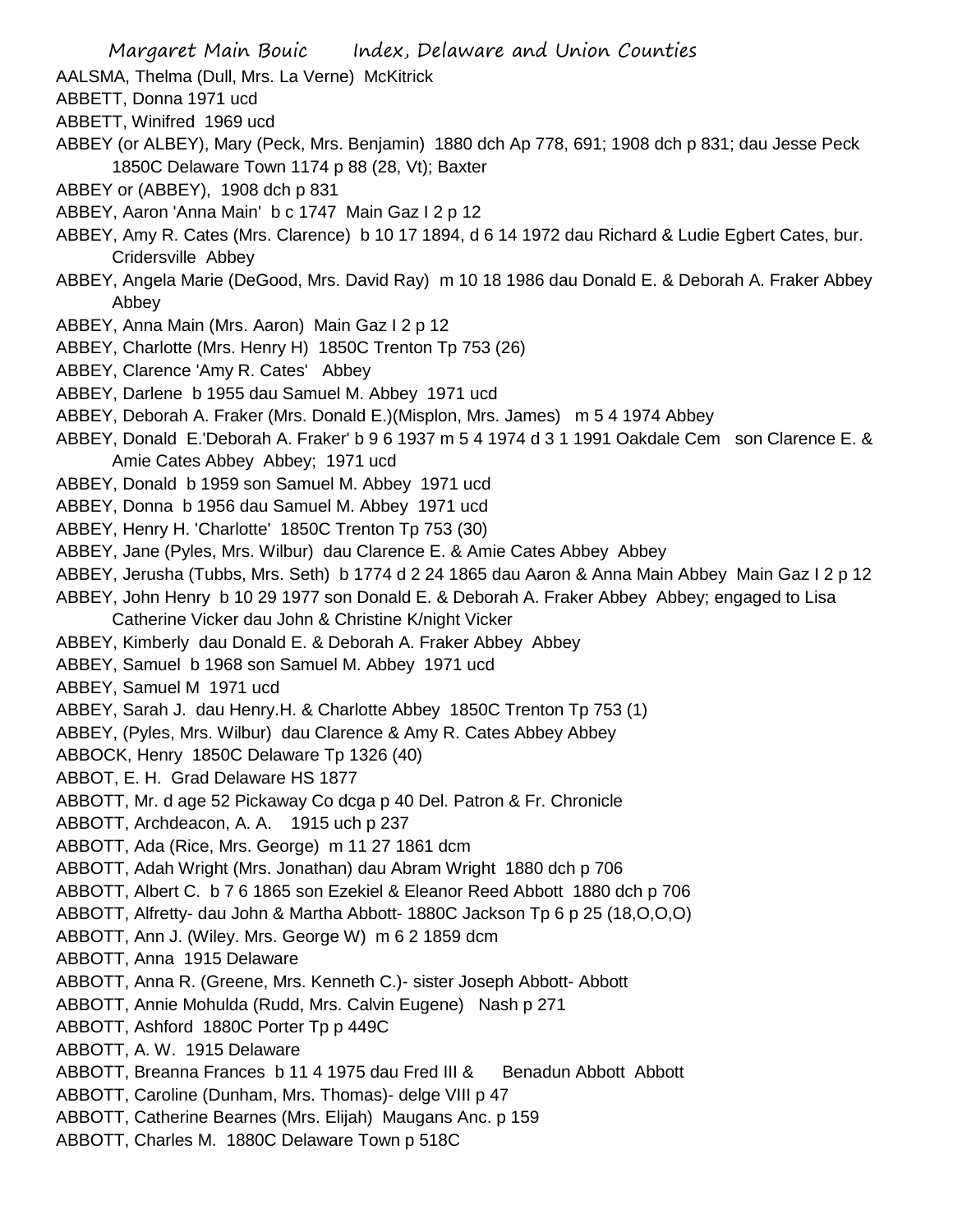- Margaret Main Bouic Index, Delaware and Union Counties ABBOTT, Charles 'Urania' 1820C Sunbury Tp.; Pabst 5 p 3; 1908 dch p 380; delge VII p 62, 65 l840C Berkshire Tp p 184 (70 80) d 9 1 1853 (85 2 28); 1850C Berkshire Tp 67 (81); rs p 2 ABBOTT, Charles 'Phebe Farver' m 6 1 1845 dcm; d 12 8 1845 (42 7 12) bur Sunbury; Powell p 4l ABBOTT, Charles, Jr. hadc p 16; CCC p 52 ABBOTT, Charlie- son John & Martha Abbott- 1880C Jackson Tp 6 p 25 (3,O,O,O) ABBOTT, Clara (Linton, Mrs. ) dau Julia A. Abbott Abbott ABBOTT, Clarence 'Marie' 1971 dcd ABBOTT, Clarence B. 'Mary Alice' b 7-7-1925 NY; 1980 dcd ABBOTT, Clarissa Munson (Mrs. Elizur) m 6 19 1823 dcga p 19, Del. P. & F.> C. ABBOTT, Daniel Powers Pat p 46 ABBOTT, David S. 1883 ucd IV p 511; enl. 5 2 1864. dismissed 9 1 1864 ABBOTT, David Henderson 'Sarah Marie Finley' m 11 28 1877 son Elijah & Catherine Bearnes Abbott Maugans Anc p 159 ABBOTT, Denver son Julia A. Abbott Abbott ABBOTT, Donald son Julia A. Abbott Abbott ABBOTT, Dorcus Hibbert (Mrs. Nathaniel Sr.) d 2 7 1743, m 10 22 1695 Hutchisson p 38 ABBOTT, E. CCC (Orange Tp. 1875); 1880C Orange Tp p 349A ABBOTT, E. 1880C Claibourne Tp p 0218 ABBOTT, Ebenezer uccp p 18 ABBOTT, Edith Ball (Mrs. L. W.) d 10 17 1961 bur. Oak Grove; Pabst 2 p 99 Abbott ABBOTT, Edna May b 6 12 1881 d 2 1956 bur Green Mound, dau David Henderson & Sarah Marie Finley Abbott; 1915 Dcd ABBOTT, Edward W. b 2 28 1868 son Ezekiel & Eleanor Reed Abbott 1880 dch p 706; Maugans Anc p 159 ABBOTT, Effa (Freshwater, Mrs. Charles Fred) Freshwater p 147 ABBOTT, Eleanor J. Reed (Mrs. Ezekiel) b 1830; dau Nelson Reed 1908 dch p 706 ABBOTT, Elijah 1908 dch p 386 ABBOTT, Elijah 'Catherine Bearnes''Mary C. Bosh' m (2) 10-30-1879 uvm 6576' 1870C Claibourne Tp 67 65 (20,O); 1880C Claib. Tp 176-188 p 17 (30,O,O,Pa) ABBOTT, infant b 12 1 1871 dau Elijah & Catharine Barris Abbott Berlin Tp dcb ABBOTT, Elizabeth (McKittrick, Mrs. Francis) b 4 27 1869, d 2 11 1868 McKitrick p 378 ABBOTT, Elizar 1915 uch p 186; 1883 uch IV p 374 (Judge) uccp p 12 (Elizier) ABBOTT, Elizur 'Clarissa Munson' m 6 19 1823 dcga p 19 Del. Pat. & Fr. Chron. ABBOTT, Ella- dau John & Martha Abbott- 1880C Jackson Tp 6 p 25 (6,O,O,O) ABBOTT, Emily (Deland, Mrs. James) m 10 20 1842; ucm 827; 1850C Union Tp. 1274 1292 p 191 (24, Vt); unec V p 60 ABBOTT, Emma (Jackson, Mrs. )- dau John & Rachel Chaffer Abbott- Abbott ABBOTT, Emma Walker (Mrs. Billy J.)- Abbott ABBOTT, Erastus d 3 26 1862 (66y 7d) Powell p 121 ABBOTT, Ethel d 1 18 1971 (83) bur Oak Grove Pabst O; Abbott
- ABBOTT, Ezekiel 'Martha E. Pressly''Eleanor J. Reed' b 7 13 1826 m(2) 1855 son Jonathan & Adah Wright Abbott 1880 dch p 706
- ABBOTT, Frank- son John & Martha Abbott- 1880C Jackson Tp 6 p 25 (15,O,O,O)
- ABBOTT, Frank R. d 4 12 1980 (60) son L. W. & Edith B. Ball Abbott, bur Oak Grove Cem Abbott, Ball
- ABBOTT, Fred III ' Benadum' Abbott
- ABBOTT, Fred II Abbott
- ABBOTT, George (18 1823) ran away dcga p 21, Del Patron & Frn. Chronicle; delge VIII p 51
- ABBOTT, George- brother Elijah Abbott- 1880C Claibourne Tp 176-188 p 17 (20,O,O,Pa)
- ABBOTT, Gladys L. (Mrs. J. Kenneth) d 4 8 1973(74) bur Greenlawn Abbott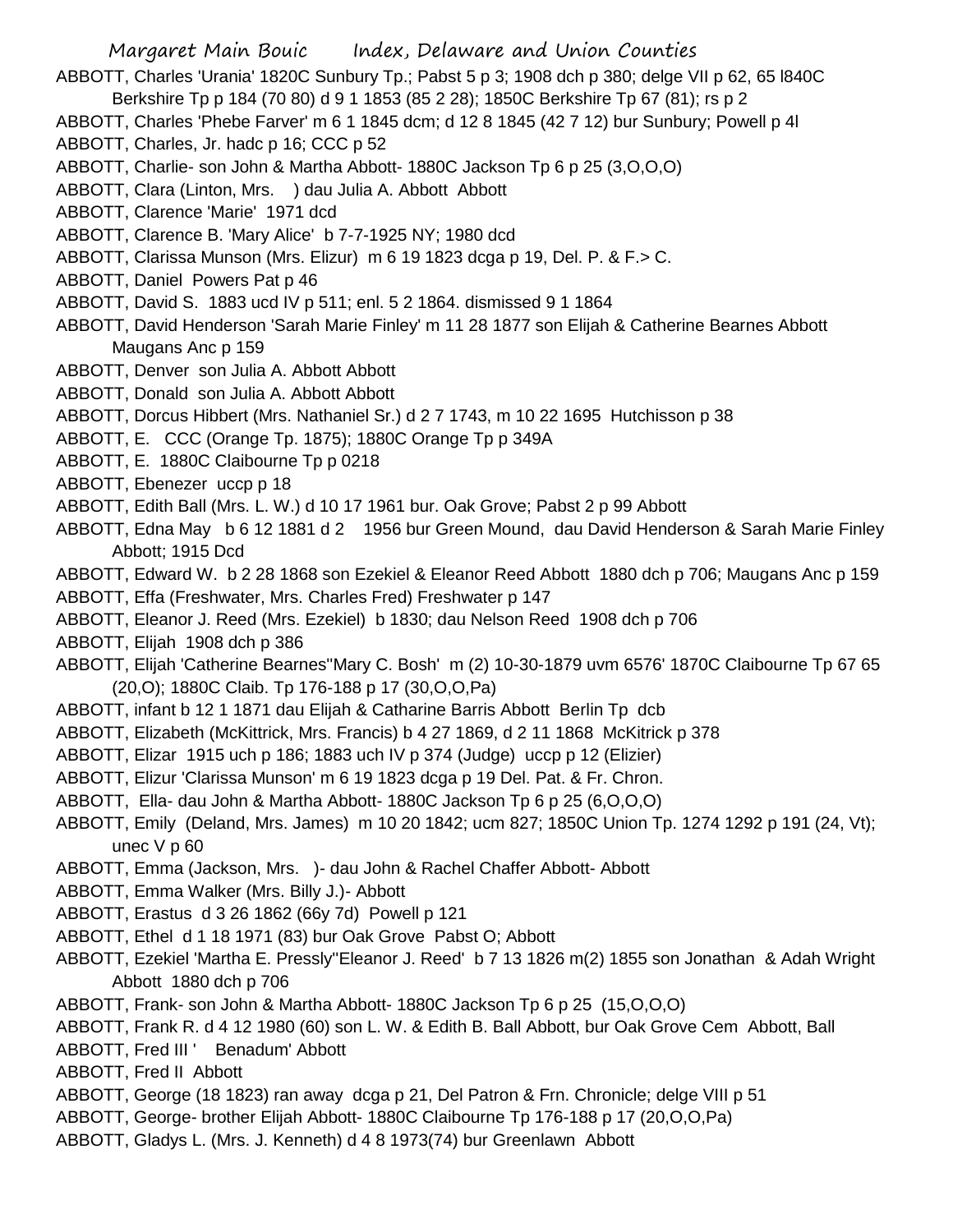ABBOTT, Hanna Chandler (Mrs. George) b 1629, m 12 12 1646, d 3 15 1683 dau William & Annis Chandler Hutchisson p 38

ABBOTT, H. B. 1908 dch p 434

- ABBOTT, Helen (Zeigler, Mrs. ) sister J. Kenneth & Homer Abbott Abbott
- ABBOTT, Rev. Hiram Shelby 'Mable Iona Jones'- Abbott
- ABBOTT, Homer Pabst O; 1880C Delaware Town p 534A
- ABBOTT, Homer E 'Jane' b 9 10 1896 Marlborough Tp d 2 19 1963(66) bur. Pittsburg son Wilbur H. & Josephine Taylor Abbott dcb; Abbott
- ABBOTT, infant b d 3 14 1889 ch Homer & Ella Hoopman Abbott Dcb Delaware Town; Del Co Deaths ABBOTT, Jacob- son John & Martha Abbott- 1880C Jackson Tp 6 p 25 (20,O,O,O)
- ABBOTT, James- b 9-1879 son John & Martha Abbott- 1880C Jackson Tp 6 p 25 (5/12,O,O,O)
- ABBOTT, Jane (Mrs. Homer E.) Abbott
- ABBOTT, Jane E. dau Homer E. Abbott Abbott
- ABBOTT, Janice Rose (Black, Mrs. James) dau Clarence & Marie Abbott Abbott
- ABBOTT, Jean D.- 1991 ucd
- ABBOTT, John 'Martha' 1880C Jackson Tp 6 p 25, 0234 (47,O,O,O)
- ABBOTT, John Hoopman b 11 28 1890 Delaware Town son N. B. & L. E. Hoopman Abbott dcb
- ABBOTT, John 'Rachel Chaffer'- Abbott
- ABBOTT, Jonathan 'Adah Wright' 1880 dch p 706
- ABBOTT, Joseph- brother Anna Abbott Greene- Abbott
- ABBOTT, Josephine (Mrs. W. H.) 1915 dcd
- ABBOTT, Julia A (Mrs. ) d 1 5 1962 (71) Abbott
- ABBOTT, Juanita (Alton, Mrs. Charles L) m 3 8 1917 Weiser p 435
- ABBOTT, J. Kenneth 'Gladys' d 7 23 1972(82) bur Greenlawn; brother Homer E. Abbott Abbott
- ABBOTT, J. Kenneth Jr. son J. Kenneth & Gladys L. Abbott
- ABBOTT, Karon (Anderson, Mrs. Charles Richard) Freshwater p l53
- ABBOTT, Kenny 'Barb'- son Rev. Hiram Shelby & Mable Iona Jones Abbott- abbott
- ABBOTT, Laura A. (Covell, Mrs. Lyman S) , 9 24 1861 dcm
- ABBOTT, Lee 'Marlene' 1979 ucd
- ABBOTT, Lee 'Ruth Archer'- Abbott
- ABBOTT, Lela Grace b 2 9 1893 Delaware Town dau Homer B. & Lucinda Ella Hoopman Abbott dcb
- ABBOTT, Leroy John- b 6-25-1944 d 4-30-1992 (52) Milford Cem- son Lee & Ruth Archer Abbott- Abbott
- ABBOTT, Linda Joyce (Comerford, Mrs. Robert) dau Clarence & Marie Abbott Abbott
- ABBOTT, Lona (Loucks, Mrs. )- dau John & Rachel Chaffer Abbott- Abbott
- ABBOTT, Lou (Roberts, Mrs. Jay)- dau Rev. Hiram Shelby & Mable Iona Jones Abbott- Abbott
- ABBOTT, Lucinda (Mackling, Mrs. George W) 1883 uch V p 690
- ABBOTT, Lucy Ann niece of Lucy Ann Mead dcw Bk 3 p 2
- ABBOTT, Lyman 'Permelia Niswaner' m 1 5 1845; Pabst O, Sunbury p 3;CCC p 52; hadc p 16; 1850C Berkshire Tp 67 (39)
- ABBOTT Mable Iona Jones (Mrs. Rev. Hiram Shelby)- Abbott
- ABBOTT, Ada Marie (Mrs. Clarence) d 5 4 1978 (56) bur Fairview Mem. 1971 dcd; Abbott
- ABBOTT, Marlene (Mrs. Lee) 1979 ucd
- ABBOTT, Martha E. Pressly (Mrs. Ezekiel) 1880 dch p 706; 1880C Thompson Tp p 298C
- ABBOTT, Martha b 6 19 1895 Delaware Town dau Homer B. & Ella Hoopman Abbott dcb
- ABBOTT, Martha (Mrs. John)- 1880C Jackson Tp 6 p 25 (38,O,Va,Va)
- ABBOTT, Mary C. Bosh (Mrs. Elijah) m 10 30 1879; ucm 6576; 1880C Claibourne Tp 176-188 p 17 (19,O,O,Pa)
- ABBOTT, Mary H. (Cook, Mrs. Rod) dau Lyman & Pamelia Abbott l850C Berkshire Tp 67(5); Sunbury p 3 ABBOTT, Mary Alice (Mrs. Clarence B) Abbott; 1980 dcd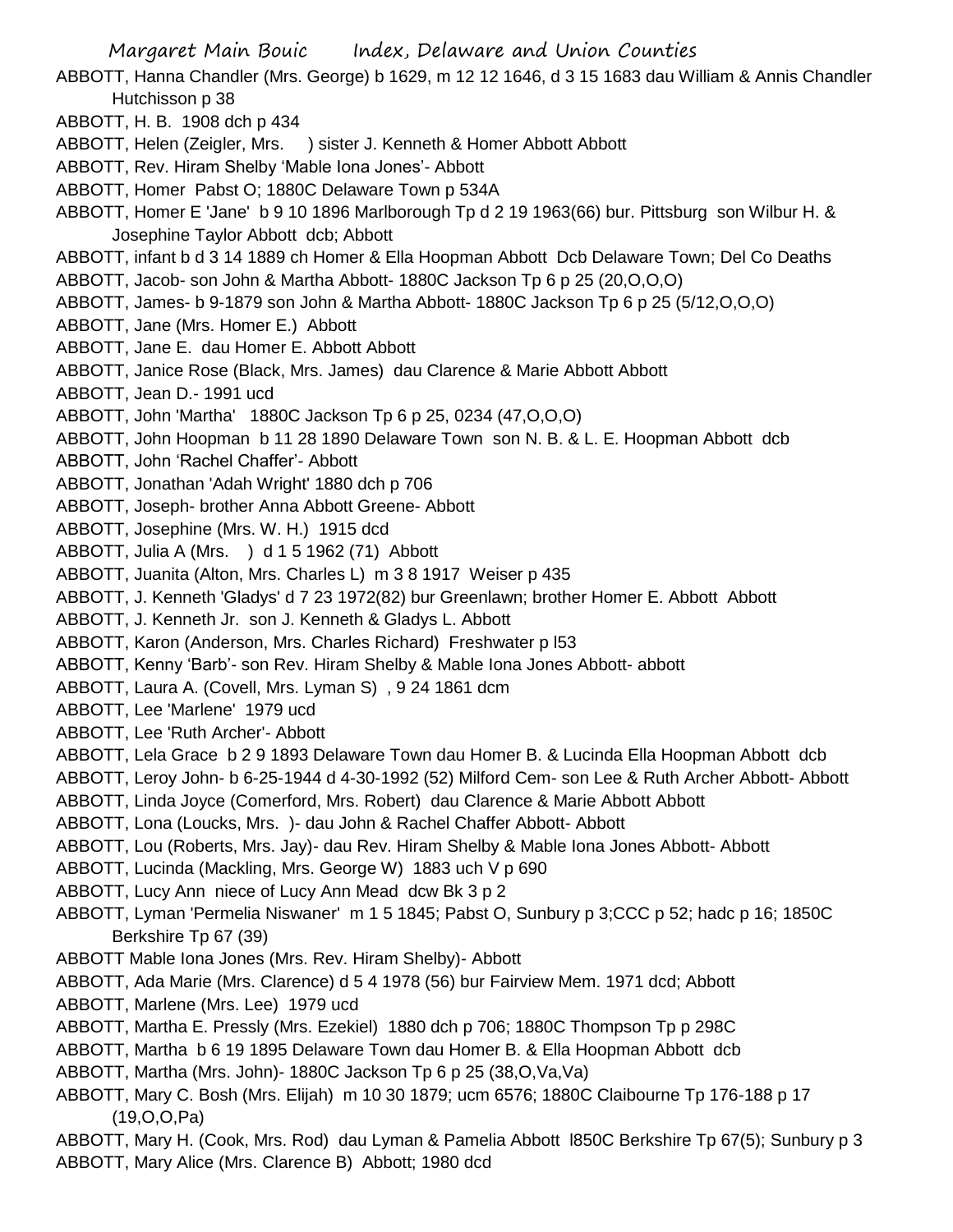- ABBOTT, Mary J (Everett, Mrs. ) dau Homer E. Abbott Abbott
- ABBOTT, Mary A. (Weisz, Mr. Rev. Reuben W) dau Orrin & Rosanna Hayes Abbott 1883 uch V p 654
- ABBOTT, Matilda (Preston, Mrs. Joshua W.) m 7 14 1859
- ABBOTT, Mercy (Chamberlain, Mrs. Edmund) D & C p 34
- ABBOTT, Michael- son Leroy John Abbott- Abbott
- ABBOTT, Michelle- dau Leroy John Abbott- Abbott
- ABBOTT, Mollie 1870C Richwood 100 95 p 11 (22,O)
- ABBOTT, Nathaniel, Sr. 'Dorcus Hibbert' b 7 4 1671, m 10 22 1695, d 12 1 1749 son George & Hanna Chandler Abbott Hutchisson p 38
- ABBOTT, Nathaniel, Jr. 'Penelope Ballard' 6 9 1700, m 11 26 1726, d 1770 son Nathaniel & Dorcus Hibbert Hutchisson p 38
- ABBOTT, Orrin 'Rosanna Hayes' 1883 uch V p 654
- ABBOTT, Pamelia/Permelia/Parmelia Niswaner (Mrs. Lyman) b Genoa Tp m 1 5 1845 d 1 15 1892 Sunbury (68); 1850C Berkshire Tp 67 (27); 1880C Berkshire Tp p 427A
- ABBOTT, Patricia (Coe, Mrs. ) dau J. Kenneth & Gladys L. Abbott Abbot
- ABBOTT, Phebe Farver (Mrs. Charles) m 6 1 1845
- ABBOTT, Phebe (Perfect, Mrs. Middleton) m 6 15 1852 dcm
- ABBOTT, Rachel- dau Billy J. & Emma Walker Abbott- Abboyy
- ABBOTT, Rachel Chaffer (Mrs. John)- Abbott
- ABBOTT, Rachel(Millikan, Mrs. William) m Dec. 1829 dcga p 48 Del.P & F. C.
- ABBOTT, Rachel (Wolfley, Mrs. Robert) m 9 29 1859 dcm
- ABBOTT, Rosanna Hayes (Mrs. Orrin) 1883 uch V p 654
- ABBOTT, Ruth Archer (Mrs. Lee)- Abbott
- ABBOTT, Ruth (Ferguson, Mrs. ) sister Ethel Abbott Abbott
- ABBOTT, Ruth (Shields, Mrs. Jim)- dau Rev. Hiram Shelby & Mable Iona Jones Abbott- Abbott
- ABBOTT, Samuel dcga p 2, 18 Delaware Patron & Franklin Chronicle
- ABBOTT, Sarah (Welsh, Mrs. Philander) m 7 7 1853 ucm 1975; unec VIII p 10
- ABBOTT, Sarah Langdon (Rice, Mrs. Edward Loranus) dcq Edward Rice 1
- ABBOTT, Sarah Marie Finley (Mrs. David Henderson) b 3 29 1849, m 11 28 1877, d 3 19 1914 bur Green Mound dau Samuel & Eliza Jones Finley Maugans Anc p 159
- ABBOTT, Sarah (Farnum, Mrs. Samuel) b 12 17 1740(4), m 12 1 1764, d 6 2 1841 dau Nathaniel Jr. & Penelope Ballard Abbott Hutchisson p 38; dcc Dorothy Longbrake Roberts 37
- ABBOTT, Sarah (Stevens, Mrs. Ephraim) D & C p 122
- ABBOTT, Tiffen- son John & Martha Abbott- 1880C Jackson Tp 6 p 25 (9,O,O,O)
- ABBOTT, Tom- son Rev. Hiram Shelby & Mable Iona Jones Abbott- Abbott
- ABBOTT, Urania (Mrs. Charles) d 12 21 1848 (73 8 27) bur. Sunbury; rs p 2; Powell p 4l; delge VII p 65
- ABBOTT, Vada Belle Wilson, Mrs. George Andrew) b 5 28 1911, m 1 22 1931, d 12 4 1934 Weiser p 645
- ABBOTT, W. H. 'Josephine' 1915 dcd
- ABBOTT, William 1880C Scioto Tp p 289C
- ABBPTT. William- son John & Rachel Chaffer Abbott- Abbott
- ABBOTT, William son Julia A. Abbott Abbott
- ABBOTT, Winnifred 1961 dcd
- ABBOTT, (Fife, Mrs. Lewis) dau Julia A. Abbott Abbott
- ABBOTT, (Martin, Mrs. Paul) dau Julia A. Abbott Abbott
- ABBOTT, ( Spencer, Mrs. Clayton) dau Julia A. Abbott Abbott
- ABBOTT, (Rupe, Mrs. Alva) Abbott
- ABBRUZZESE, Betty M. (Mrs. Thomas P.) 1959 ucd
- ABBRUZZESE, Justin 'Joanna Lyn Priestley'- engaged to marry 6-21-2003 son James & Melinda Abbruzzese-Abbruzzese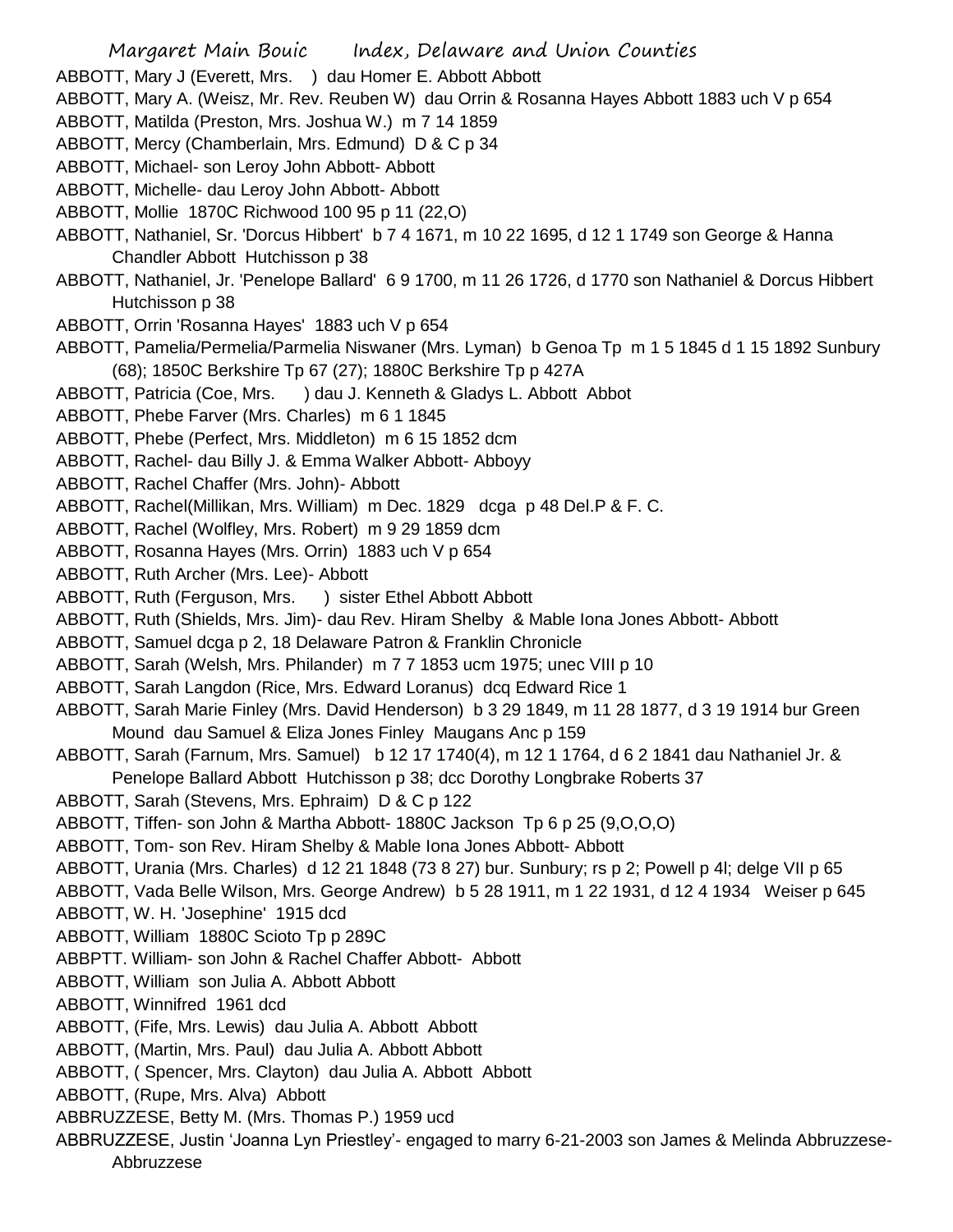Margaret Main Bouic Index, Delaware and Union Counties ABBRUZZESE. Joanna Lyn Priestley (Mrs. Justin)- to marry 6-21-2003 Dau David & Angela Priestley ABBRUZZESE, Thomas P. 'Betty M' 1959 ucd ABBRUZZESE, Thomas son Thomas P. & Betty M. Abbruzzese 1959 (1 1/2) ABBY, Harriett (Gates, Mrs. Ezra) m 1 8 1829 Madison Co; unec 5 p 39 ABE, Harry B. b 1910 Claibourne Cem p 85 ABE, Jeanette Sunday b 1915 Claibourne Cem p 85 ABE, Mary E. b 1912 Claibourne Cem p 85 ABEGG, see VON ABEGG ABEL, Catherine unec II p 46 (unclaimed letter) ABEL, Charles Milton unec II p 33 ABEL, Edna L. (Fairchild, Mrs. Samuel) McKitrick p 377 ABEL, Eliphalet 'Lydia Williams' m(2) 11 8 1769 Asp p 64 ABEL, Emma Josephine II p 33 ABEL, Lydia Williams (Mrs. Eliphalet)(Porter, Mrs. Jonathan) b 5 29 1736 m(2) 11 8 1769 dau Daniel & Elizabeth Toogood Williams Asp p 64 ABEL, Mary (Duvall, Mrs. Aquilla) m 4 6/9 1844; ucm 960; unec VI p 15 ABEL, Mary (Smith, Mrs. Charles) delge V p 73 ABEL, Melissa Lynne(Bingman, Mrs. Damon Kahl)- b Marshall, Ill. m 11-11-1995- Abel; mt 12-18-1995 ABEL, Nancy (Amrine, Mrs. Abraham) unec p 14 ABEL, Phebe (Eastman, Mrs. James) m 10 8 1848 dcm ABEL, Simeon unec II p 46, 47 ABELL, Bobby b 1953 son Robert E. & Mary L. Abell 1969 dcd ABELL, Bryn Jean (Howald, Mrs. Frank Bradley) m 5 11 1982 dau Dr. Norman Abell 1969 dcd ABELL, Danny b 1954 son Robert E. & Mary L. Abell 1969 dcd ABELL, Kathy (Cathy) b 1953 dau Robert E. & Mary L. Abell 1969 dcd ABELL, Kristin dau Dr. Norman Abell Abell ABELL, Mardi Dr. Norman Abell Abell ABELL, Mary L. (Mrs. Robert E) 1969, 1980 dcd ABELL, Dr. Norman Abell ABELL, Precious (Main, Mrs. Samuel) b 3 11 1835 d 11 15 1923 Tx Main Gaz I 2 p 4 ABELL, Robert E' Mary L.' 1969, 1980 dcd ABELL, Roger b 1964 son Robert E. & Mary L. Abell 1969, 1980 ABELY, Dean 1850C Delaware Tp. 1442 (12) ABENSHIEN, Arthur 'Shirley Fleshman' Abenshien ABENSHIEN Shirley Fleshman (Mrs. Arthur)(Jones, Mrs. Albert) dau George Fleshman Abenshien ABENSHIEN Tina Louise b 1 14 1961 dau Arthur & Shirley Fleshman Abenshien Abenshien ABERCROMBIE, Bernice (Crawford, Mrs. )- dau Charles & Katherine Pritchard Abercrombie- Abercrombie ABERCROMBIE, Carol (Fideldy, Mrs. Bill)- dau Russell Lloyd & Hildegard Richter Abercrombie- Abercrombie ABERCROMBIE, Charles 'Katherine Pritchard'- Abercrombie ABERCROMBIE, Edward L 'Mary Elizabeth Armsted' brother Fred Wilbert Abercrombie Abercrombie; 1967, 1971, 1973, 1975, 1979, 1981, 1983, 1991 ucd ABERCROMBIE, Elizabeth (Skoog, Mrs. Neil)- dau Russell Lloyd & Hildegard Richter Abercrombie-Abercrombie ABERCROMBIE, Fred Wilbert d 9 21 1986 (51) bur Green Lawn Abercrombie ABERCROMBIE, Hildegard Richter (Mrs. Russell Lloyd)- Abercrombie ABERCROMBIE, Joann (Beaupre, Mrs. Ron)- dau Russell Lloyd & Hildegard Richter Abercrombie-Abercrombie ABERCROMBIE, Katherine Pritchard (Mrs. Charles)- Aberbrombie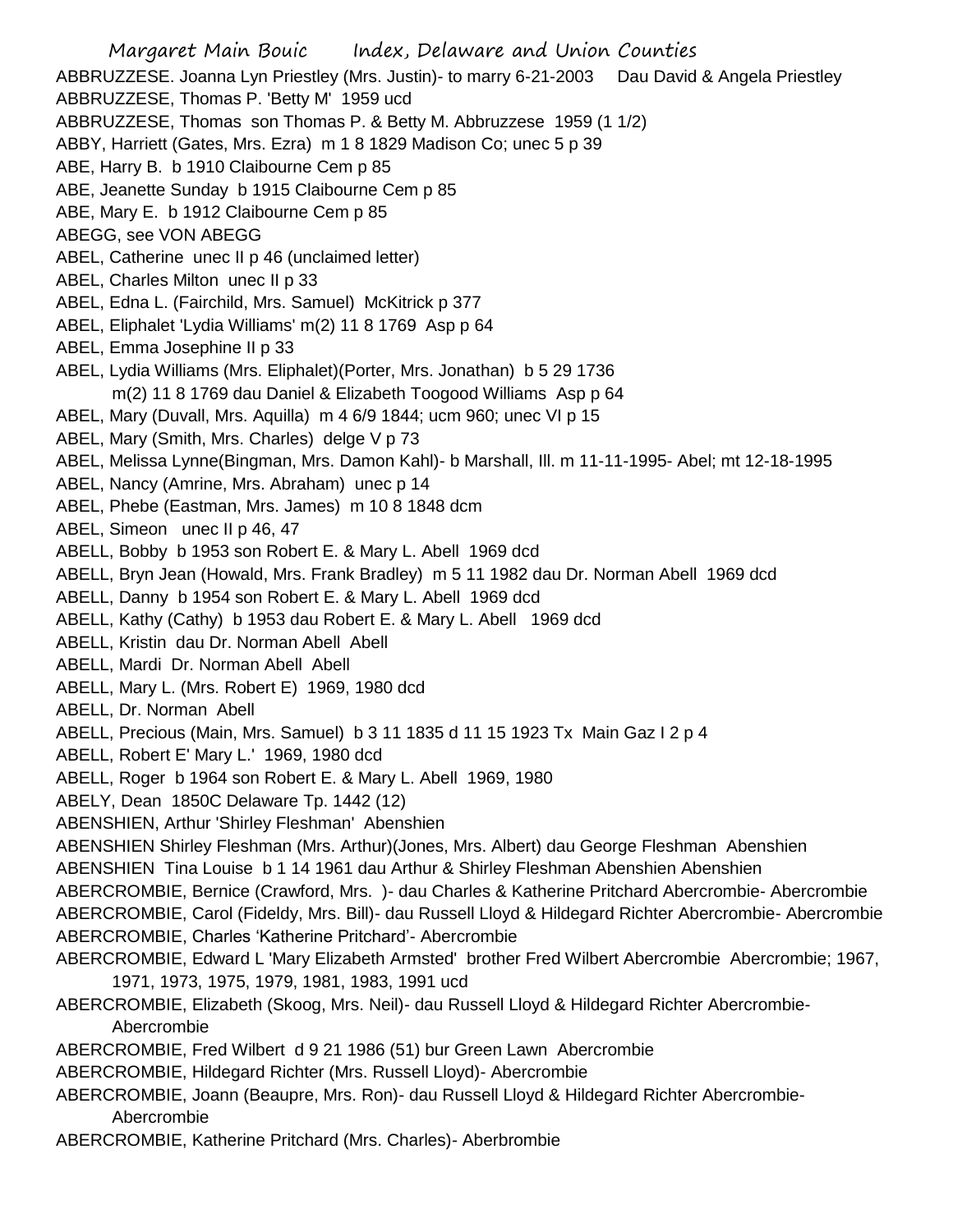Margaret Main Bouic Index, Delaware and Union Counties ABERCROMBIE, Latanya Renee b 1957(4) dau Edward L. & Mary Elizabeth Armsted Abercrombie Abercrombie; 1971, 1973 ucd ABERCROMBIE, Latoya Renese b 1957(4) dau Edward L. & Mary Elizabeth Armsted Abercrombie 1971, 1973, 1983 ucd ABERCROMBIE, Mary Elizabeth Armsted (Mrs. Edward L) d 6 9 1972 bur Plain City Abercrombie; 1971 ucd ABERCROMBIE, Russell 'Anne'- son Russell Lloyd & Hildegard Richter Abercrombie- Abercrombie ABERCROMBIE, Russell Lloyd 'Hildegard Richter'- b 8-27-1917 Pittsburg d 8-5-2003 (85)Oakdale Cem- son Charles & Katherine Pritchard Abercrombie- Abercrombie ABERCROMBIE, Susan (Remele, Mrs. Walt)- dau Russell Lloyd & Hildegard Richter Abercrombie-Abercrombie ABERDIER, Debbie b 1961 dau Ross W. & Juanita Aberdier 1973 ucd ABERDIER, Juanita (Mrs. Ross W.) 1973 ucd ABERDIER, Mike b 1963 ch Ross W. & Juanita Aberdier 1973 ucd ABERDIER, Ricky b 1966 ch Ross W. & Juanita Aberdier 1973 ucd ABERDIER, Ross W. 'Juanita' 1973 ucd ABERDIER, Tammy b 1964 ch Ross W. & Juanita Aberdier 1973 ucd ABERDIER, Tracy b 1964 ch Ross W. & Juanita Aberider 1973 ucd ABERHAM, Kathrine (Freshwater, Mrs. Robert) Freshwater p 121 A ABERNATHA, Eliza Jane (Timmons, Mrs. Lewis) m 5 7 1844 Madison Co unec X p 7 ABERNATHY, Rev. hjt p 43; l9l5 uch p 217, 221 ABERNATHY, Celia L. Ross (Mrs. William A) m 2 3 1863 dcm; 1900C Milford 15 p 2A (59,O,Vt,NY) m 37 y, 6 ch 4 living ABERNATHY, Cynthia Ann (Willis, Mrs. Don) m 10 21 1841 unec IX p 55 ABERNATHY, I. N. unec VIII p 29 ABERNATHY, Lona (Mrs. ) dau James Pinkney & Matilda Birdwell McKittrick McKitrick p 329 ABERNATHY, Maude (Naiden, Mrs. Fred Sanks) b 2 1 1887, m 6 18 1813 Weiser p 840 ABERNATHY, Mary Teena Mae (McKitrick, Mrs. T. Renfred) b 1886 d 1929 McKitrick p 448, 449 ABERNATHY, Myrtle (Coe, Mrs. Clinton Howard) m 12 22 1887 dau Wm. A. & Celia L. Ross Abernathy -1915 uch p 902; 1900C Milford 15 p 2A (34,O,O,O) m 13y, ` 2ch ABERNATHY, William A 'Celia L. Ross' m 2 3 1863 dcm ABERNATHY, Rev. William 1908 dch p 273; pmc p 2; unvmec p 40 ABERNETHY, Electa Augusta (Coleman, Mrs. Rev. William Lewis) dau Jehiel & Mary Ettinger Abernethy delge V p 73 ABERNETHY, Jehiel 'Mary Ettinger' b Canada 1804 delge V p 73 ABERNETHY, Mary Ettinger (Mrs. Jehiel) dau Rev. Adam, Sr. & Anna Maria Stough delge V p 73 ABERT, Jennie (Neff, Mrs. Ambrose) 1908 dch p 587 ABEY, Beatrice Opal Tuller (Mrs. Norman)- b 2-22-1920 m 10-25-1941 d 4-6-1994 (74) Forest Grove Cemdau Lee & Nora Bishop Tuller- Abey ABET, Charles 1810 Sunbury Tp delge VIII p 54 ABEY, Charles 'Margaret' d 4 6 1986 (72) brother Norman Abbey Abey ABEY, Diana (Cahill, Mrs. )- dau Norman & Beatrice Opal Tuller Abey- Abey ABEY, Margaret (Reeder, Mrs. )(Mrs. Charles) Abey ABEY, Norman 'Beatrice Opal Tuller' b 3-7-1915 m 10-25-1941 d 3-1-1993 Forest Grove Cem- son John & Viola Wilcox Abey Abey ABFALL, Kelly (Mrs. Steve) 1979 ucd ABFALL, Steve 'Kelly' 1979 ucd

- ABICHT, Amanda P. (Mrs. F. W.)- b 5-1872 1900C Marysville 1st ward 286-295 p 13A (25,O,Ger,Ger)- m 4y, no ch
- ABICHT, Rev. F. W. 'Amanda P.'- b 6-1868 1900C Marysville 1st ward 286-295 p 13A (31, Pa.Pa,Pa) m 4y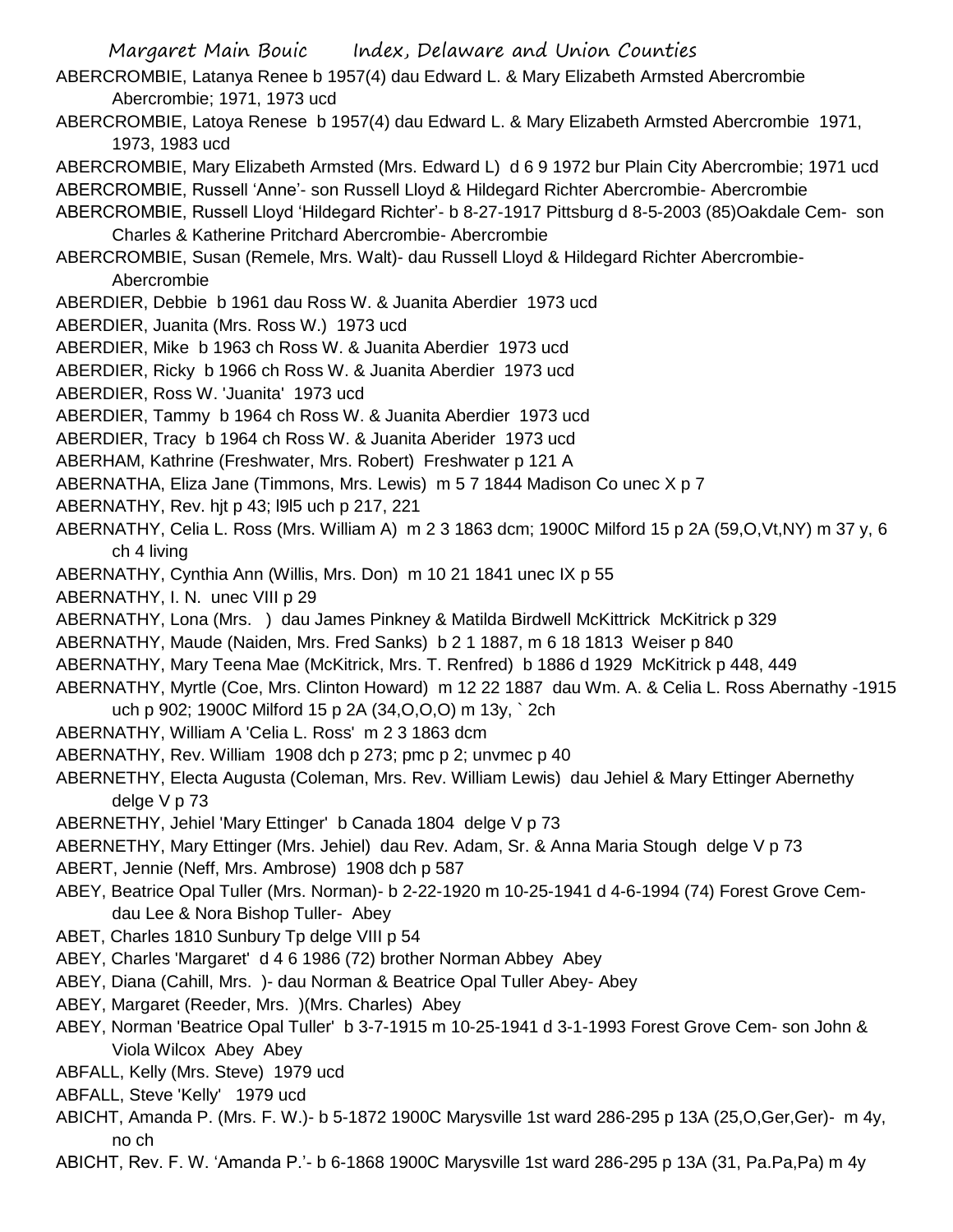- ABIGALIL, Mrs. Ely O.)- 1915 Delaware
- ABLE, Coombs (Mrs. George Robert) Howison (1722)
- ABLE, Abigalil, Mrs. Ely O. 1915 dcd
- ABLE, Andrew son John Able 1850C Sc Tp 2386 2398 (18, O)
- ABLE, Benjamin son John & Margaret Able 1850C Sc Tp 2398 (10)
- ABLE, George Robert ' Coombs' b 1892, m 1923 son George & Mary Nita Thornberry' Able Howison 1722
- ABLE, George 'Mary Nita Thornberry' d 1926 Howison (1061)
- ABLE, Irvin son George & Mary Nita Thornberry Able b 1896 Howison 1723
- ABLE, John 'Margaret' 1850C Scioto Tp 2368 2398 (45, Pa)
- ABLE, Lavenia (Cummins, Mrs. Joseph) dcc Cyntha Cummins 17
- ABLE, Margaret (Mrs. John) 1850C Sc Tp 2386 2398 (45, Pa)
- ABLE, Mary Nita Thornberry (Mrs. George) b 1876 m 1898 dau Samuel Henry & Mary Fletcher Thornberry Howison 1061
- ABLE, Morgan son John & Margaret Able 1850C Scioto Tp 2386 2398 (12)
- ABNET, Catherine McKinney (Mrs. John) dcq Nellie McCreary Dick15
- ABNET, Jacob Sr. dcq Nellie McCreary Dick28
- ABNET, John 'Catharine McKinney' son Jacob Abnet, Sr dcq Nellie McCreary Dick14
- ABNET, Sarah (Hutchison, Mrs. James A.) dau John & Catharine McKinney Abnet Nellie McCreary Dick7
- ABNEY, Lee Ann b 2 28 1955 dau Quillard & Phyllis Ann Hetzel Abney Weiser p 717
- ABNEY, Mary Ann b 10 25 1951 dau Quillard & Phyllis Ann Hetzel Abney Weiser p 717
- ABNEY, Phyllis Ann Hetzel (Mrs. Quillard) b 9 22 1927, m 5 5 1951dau Alfred Charles & Mary Lenora Sharretts Hetzel Weiser p 717
- ABOLINS, Adrian 'Gail G Warner' b 12-13-1936 Latvia d 5-14-1999 (62) Abolins; 1969, 1971, 1980 dcd
- ABOLINS, Anita (Hetrick, Mrs. )- dau Arturs & Maidi Ginters Abolins- Abolins
- ABOLINS, Arturs 'Maidi Ginters'- parents of Adrian Abolins- Abolins
- ABOLINS, Carrie (Young, Mrs. Carter) b 1961 dau Adrian & Gail Warner Abolins 1969, 1980 dcd
- ABOLINS, Gail G. Warner (Mrs. Adrian) dau Janet Warner- Abolins; 1969, 1971, 1980 dcd
- ABOLINS, Ilze- dau Arturs & Maidi Ginters Abolins- Abolins
- ABOLINS, Jeffrey 'Paula' b 1959 son Adrian & Gail G. Warner Abolins Abolins; 1969, 1971, 1980 dcd
- ABOLINS, John- son Arturs & Maidi Ginters Abolins- Abolins
- ABOLINS, Julie (Hamm, Mrs. Greg) b 1956 d 1990 dau Adrian & Gail G. Warner Abolins Abolins; 1969, 1971 dcd
- ABOLINS, Karl- son Arturs & Maidi Ginters Abolins- Abolins
- ABOLINS, Maidi Ginters (Mrs. Arturs)- parents of Adrian- Abolins
- ABOLINS, Peter- son Arturs & Maidi Ginters Abolins- Abolins
- ABOLINS, Zane (Hall, Mrs. )- dau Arthurs & Maidi Ginters Abolins- Abolins
- ABORNS, Bertha dau Manson & Eliza A. Aborns 1870C Claibourne Tp 14 13 p 2 917, NH)
- ABORNS, Eliza A. (Mrs. Manson) 1870C Claibourne Tp 14 13 p 2 (36, NH)
- ABORNS, Frank son Manson & Eliza A. Aborns 1870C Claibourne Tp 14 13 p 2 (8, NH)
- ABORNS, Manson 'Eliza A.' 1870C Claibourne Tp 14 13 p 2 (36, NH)
- ABORNS, Mary dau Manson & Eliza A. Aborns 1870C Claibourne Tp 14 13 p 2 (2,O)
- ABORNS, William son Manson & Eliza A. Aborns 1870C Claibourne Tp 14 13 p 2 (15, Vt)E
- ABRAHAM--family of Gordon E. McClung- unec XI p 61; Betty Rreams unec X p 3; XI p 14
- ABRAHAM (ABRAHAMS), Alice Ann (Chappell, Mrs. Charles W) m 5 12 1875 ucm 5700, mt 3 p 12, 14;dau
	- Robert V. & Margaret J. Coe Abraham 1860C Allen Tp 719 726 p 99 (4,O); l870C Allen Tp 160 153 p
		- 11 (14,O); l883 uch V p 47l, 472; 1915 uch p 1108
- ABRAHAM, Benjamin son James & Rachel Abraham 1860C Leesburg Tp 358 (9,O)
- ABRAHAM, Dale D. gr grandson William & Eleanor Kinkade Abraham Abraham letter
- ABRAHAM, Daniel 'Mary' 1883 uch V p 471; Abraham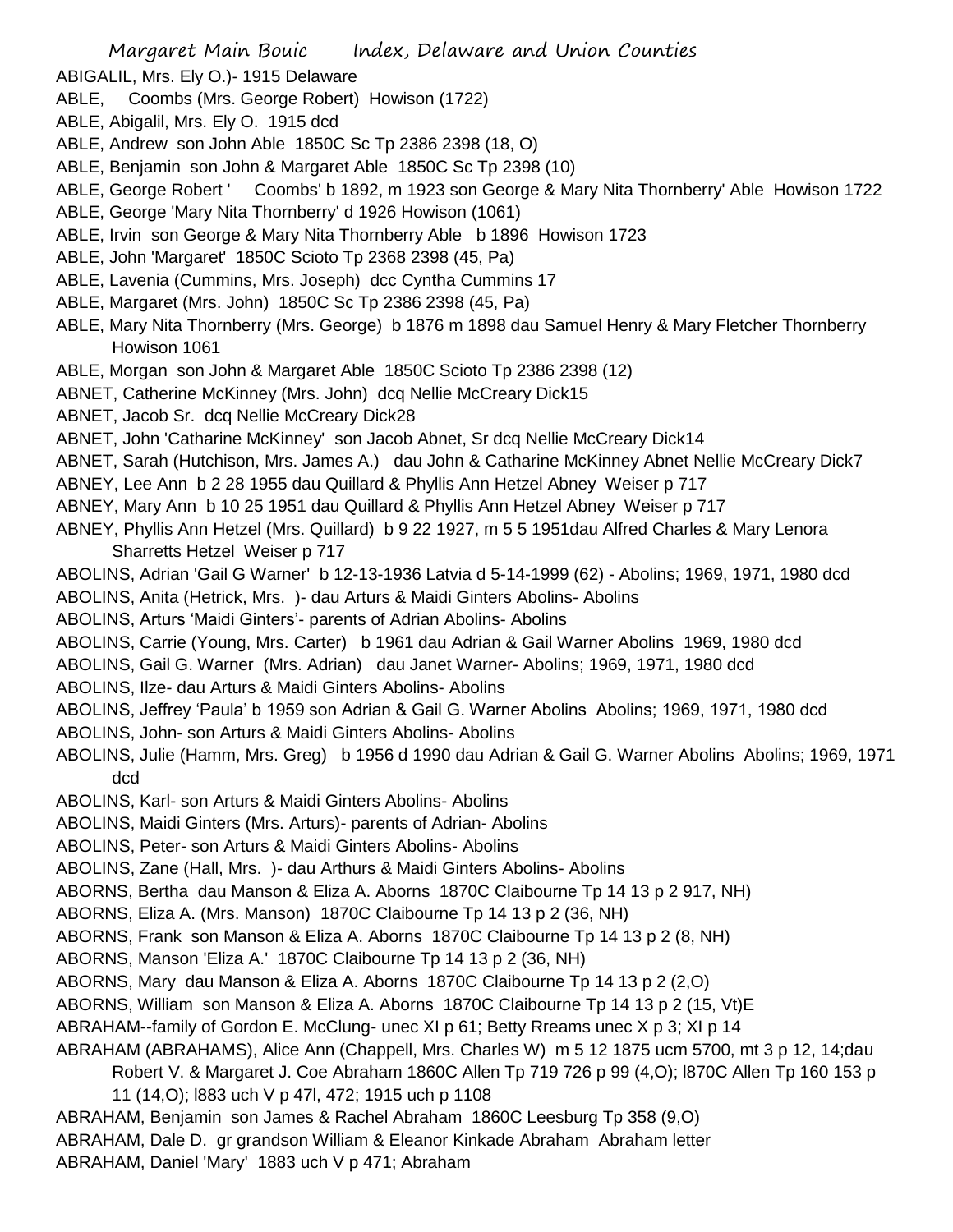ABRAHAM, Eleanor (Mrs. William) d 6 25 1850 (56 5 5) Smith Cem djlm p 100

ABRAHAM, Elenor J.( Lee, Mrs. Robert F) m 5 12 1847(6), ucm 1131; d 11 18 1851 Smith Cem djlm p 100; dau William & Eleanor Kinkade Abraham 1883 uch V p 208

ABRAHAM, Eliza (Marks, Mrs. Jonah S.) m 4 23 1868, ucm 4375

ABRAHAM, Eliza J. (Adams, Mrs. G. E.) dau Robert V. & Margaret J. Coe Abraham 1883 uch V p 471, 472; 1860C Allen Tp 719 726 p 99 (11,O)

ABRAHAM, Eleanor Kinkade (Mrs. William) d 6 25 1850 Smith Cem djlm p 100 Abraham

ABRAHAM, Esther M. (Walk, Mrs. Isaac) 1 12 1843 Un Co m 1 28 1868 ucm 4330 d 2 26 1926; Oakdale II p 21 (B R10 7) dau Robert V. & Margaret J. Coe Abraham 1870C Allen Tp 159 152 p 11 (27, O); 1880C Allen Tp 125 134 p 13 (36, O, Va, O)

ABRAHAM, Eva E. dau William & Frances E. Abraham 1870C Dover Tp 117 119 (6/12,O) see Abrahams

ABRAHAM, Hannah dau James K. & Rachel M. Abraham 1850C Leesburg Tp 320 325 p 49 (11, Pa)

ABRAHAM, Harriet Longwell (Mrs. Wesley) m 10 30 1847 dcm; 1870C Leesburg Tp 89 91 p 11 (44,O); see Abrams

ABRAHAM, Henry Sanders d 5 5 1850 (2 4 21) Smith Cem djlm p 100 son William C. & M.

ABRAHAM, Hary son Wesley & Harriett M. Longwell Abraham 1870C Leesburg Tp 89 91 p 11 (12,O)

ABRAHAM, Herman son Wesley & Nancy Abraham 1850C Kingston Tp 3325 (2)

ABRAHAM, Hester M. dau R. V. & Martha (Margaret) J. Coe Abraham 1860C Allen Tp 719 726 p 99 (16,O) ABRAHAM, Ida dau Wesley & Harriett M. Longwell Abraham 1870C Leesburg Tp 89 91 p 11 (10,O) ABRAHAM, Jackson 1880C Berlin Tp p 370A

ABRAHAM, James D. son Wesley & Harriet M. Longwell Abraham 1870C Leesburg Tp 89 91 p 11 (16,O)

ABRAHAM, James K 'Rachel M' son William & Eleanor Kinkade Abraham 1850C Leesburg Tp 320 325 p 49 (34,O); 1860C Leesburg Tp 358 (43, O); djlm p 100

ABRAHAM, d 9 22 1849 inf son of J. K. & R. M. Smith Cem djlm p 100

ABRAHAM, James Pabst

ABRAHAM, John b 1855 d 1911 Oakdale I (F 14)

ABRAHAM, John l860C Claibourne Tp. 701 684 p 93 (25, O)

ABRAHAM, Laura D. dau Wesley & Harriett M. Longwell Abraham 1870C Leesburg Tp 89 91 p 11 (18,O) ABRAHAM, M. (Mrs. William C.) djlm p 100

ABRAHAM, Margaret(Martha) Jane Coe (Mrs. Robert V) b 9 10 1817, m 12 19 1839 d 1891 dau Moses & Esther Howell Coe Abraham; ped Gordon E. McClung #352 18, unec XIII p 10; 1860C Allen Tp 719 726 p 99 (43,O); 1870C Allen Tp 160 153 p 11 (53,O); 1880C Allen Tp 124 133 p 13 (61, O, Pa, Pa)

ABRAHAM, Mary J. (Mrs. Robert V) b 1850 Champaign Co Oakdale II p 10

ABRAHAM, Mary Elizabeth (Scott, Mrs. Charles) m 2 25 1851; ucm 1636; mt 3 5 1851 dau William & Eleanor Kinkade Abraham 1850C Leesburg Tp 319 324 p 49 (21, Pa); unec VIII p 48. VIX p 47

ABRAHAM, (Mrs Daniel) Abraham; 1883 uch p 471

ABRAHAM, Martha Matilda.(Mattie) (McClung, Mrs. Isaac C. , Jr) b 1846 m 12 22(27) 1868, ucm 4482; mt 12 30 1868 d 1873; dau Robert V. & Margaret J. Coe Abraham 1883 uch V p 471, 472; ped Gordon E.

McClung #352 9; unec XIII p 10; 1860C Allen Tp 719 726 p 99 (13.O)

ABRAHAM, Mary (Schure, Mrs. John Simon)- m 3-3-1851 ucm 1652; unec XIV p 47

- ABRAHAM, Minta A. dau Robert V. & Margaret J. Coe Abraham 1870C Allen Tp 160 153 p 11 (9,O); 1880C Allen Tp. 124 133 p 13 (19, O, Va, O)
- ABRAHAM, inf dau Wesley & Nancy Abraham 1850C Kingston Tp 3325 (4/12,O)

ABRAHAM, Nancy (Mrs. Wesley) 1850C Kingston Tp. 3325 (22)

ABRAHAM, Nancy V. Souders (Mrs. William McLean) Abraham

ABRAHAM, Nancy E.Taylor (Sanders, Mrs. John R)(Armstrong, Mrs. Joel) m(1) 8 20 1844; ucm 975 m(2) 8 1 1850 ucm 1557 mt 8 7 1850 d 8 14 1864; Sanders Bible; unec VI p 16, 43, 44; 1850C Leesburg Tp 319 324 (25, Pa); 1860C Marysville 1520 1512 p 200 (35,Penn)

ABRAHAM, Nellie dau Wesley & Harriett Longwell Abraham 1870C Leesburg Tp 89 91 p 11 (5,O)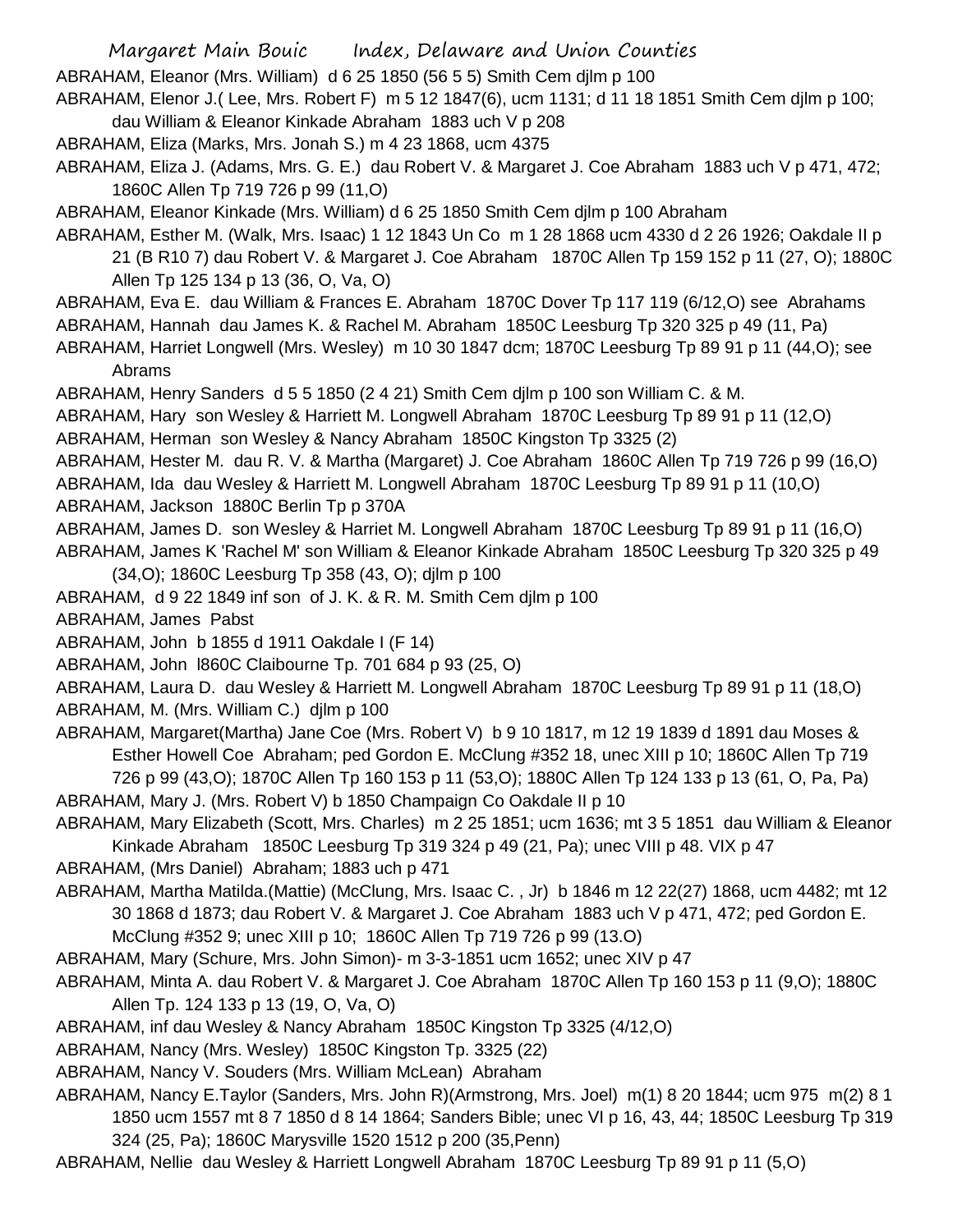- ABRAHAM, Nichol P. 'Patricia' 1973 ucd
- ABRAHAM, Patricia (Mrs. Nichol P) 1973 ucd
- ABRAHAM, Philip W. son Robert V. & Margaret J. Coe Abraham 1883 uch V p 471, 472
- ABRAHAM, P. V. 1877 uca p 21, 58
- ABRAHAM, Rachel M (Mrs. James K) 1850C Leesburg Tp 320 325 p 49 (36, Pa); 1860C Leesburg Tp. 382 358 p 50 (45, Pa); djlm p 100
- ABRAHAM, Robert V. 'Margaret Jane Coe' b 12 19 1808/9 m 12 19 1839, mt 12 30 1868 d 1879; son Daniel & Mary Abraham Abraham; 1883 uch V p 471; ped Gordon McClung #352 18 unec VIII p 10; 1860C Allen 719 726 p 99 (49, O) 1870C Allen Tp. 160 153 p 11 (60, Va)
- ABRAHAM, Sanders female 1850C Leesburg Tp 319 324 p 49 (25, Pa) lived in William Abraham family ABRAHAM, Sarah A dau Robert V. & Margaret J. Coe Abraham 1860C Allen Tp 719 726 p 99 (19,O) 1870C
- Allen Tp. 160 153 p 11 (28,O); 1880C Allen Tp 124 133 p 13 (38, O, Va, O)
- ABRAHAM, Theodore son Wesley & Harriett Longwell Abraham 1870C Allen Tp 160 153 p 11 (14,O)
- ABRAHAM, Wesley 'Harriet Longwell' m 10 30 1847 dcm; 1870C Leesburg Tp 89 91 p 11 (45, NY) see Abrams
- ABRAHAM, Wesley 'Nancy' 1850C Kingston Tp. 3325 (25)
- ABRAHAM, William B son Robert V. & Margaret J. Coe Abraham 1883 uch V p 471, 472
- ABRAHAM, William d 9 12 1860 (72 8 6) Smith Cem djlm p 100
- ABRAHAM, William 1883 uch V p 208, 366
- ABRAHAM, William McLean 'Nancy V. Souders' son James K. & Rachel M. Abraham 1850C Leesburg Tp. 320 325 p 49 (3,O); 1860C Leesburg Tp 382 358 p 50 (13,O)
- ABRAHAM, William M. C. 'M' djlm p 100
- ABRAHAM, William 'Eleanor Kinkade' d 9 12 1860 (72 8 6)Smith Cem djlm p 100; 1850C Leesburg Tp 319 324 p 49 (63, Pa); Abraham letter
- ABRAHAMS, Mrs. CCC Brown tp see Abraham, Abrams
- ABRAHAMS, Anna d 10 28 1832 (78 2 29) Kilbourne Cem p 8; Powell p 64
- ABRAHAMS, Barbara Woodcock (Mrs. ) dau Cornelius Woodcock dcw Bk 4 p 28
- ABRAHAMS, Catherine (Mrs. James) d 4 25 1851 (67), Powell p 64;1850C Kingston Tp 3206 (68)
- ABRAHAMS, Eliza Nash p 422
- ABRAHAMS, Frances E. Perkins (Mrs. William N) m 8 15 1868, uxm 4414, mt 9 2 1868; Sbc p 31, see Abrams; 1870C Dover Tp 117 119 (24,O)
- ABRAHAMS, Hannah (Bunkers, Mrs. Harvey) m 3 24 1859, ucm 2856, mt 3 30 1859
- ABRAHAMS, Jackson son James & Catherine Abrahams 1850C Kingston Tp 3206 (22, N J)
- ABRAHAMS, James 'Catherine' d 2 9 1874 (92y 11d) Kilb Cem p 8; l850C Kingston Tp 3206 (69, NJ)
- ABRAHAMS, James N 'Nancy' 1850C Brown Tp 2810 (29)
- ABRAHAMS, James M. Pabst O
- ABRAHAMS, J. M. d 5 25 1869 (48 2 8) Powell p 71
- ABRAHAMS, Lucina d 9 16 1901 (68 4 21) -dau Walter May Del. Co Deaths; Pabst O
- ABRAHAMS, Marion ch James M. & Nancy Abrahams 1850C Brown Tp 2810 (5)
- ABRAHAMS, Mary (Schure, Mrs. John Simon) m 3 31 1851 ucm 1652; see Abraham, unec XIV p 47
- ABRAHAMS, Mary E. (Scott, Mrs. Charles) m 2 25 1851 ucm 1636, mt 3 5 1851 see Abraham
- ABRAHAMS, Mary (Fleck, Mrs. John)- unec XIV p 26
- ABRAHAMS, Mary (Hubbel, Mrs. Sharrad) 1844 dcm, see Abrams
- ABRAHAMS, Nancy A. Smith (Mrs. William) m 11 21 1852 dcm
- ABRAHAMS, Nancy S. Potter (Mrs. John) Pabst 2 p 37 see Abrams
- ABRAHAMS, Nancy L (Mrs. J. M.) d 5 4 1877 (55 7 17) Kilb Cem p l; Powell p 71 1850C Brown Tp 2810 (29) ABRAHAMS, Nancy T. (Saunders, Mrs. ) (Armstrong, Mrs. Joel) m(2)8 1 1850, ucm 1557, mt 8 7 1850 ABRAHAMS, Orville son James M. & Nancy Abrahams 1850C Brown Tp 2810 (3)
- ABRAHAMS, Stephen 1840C Berlin Tp p 207 (40 50); delge IV p 9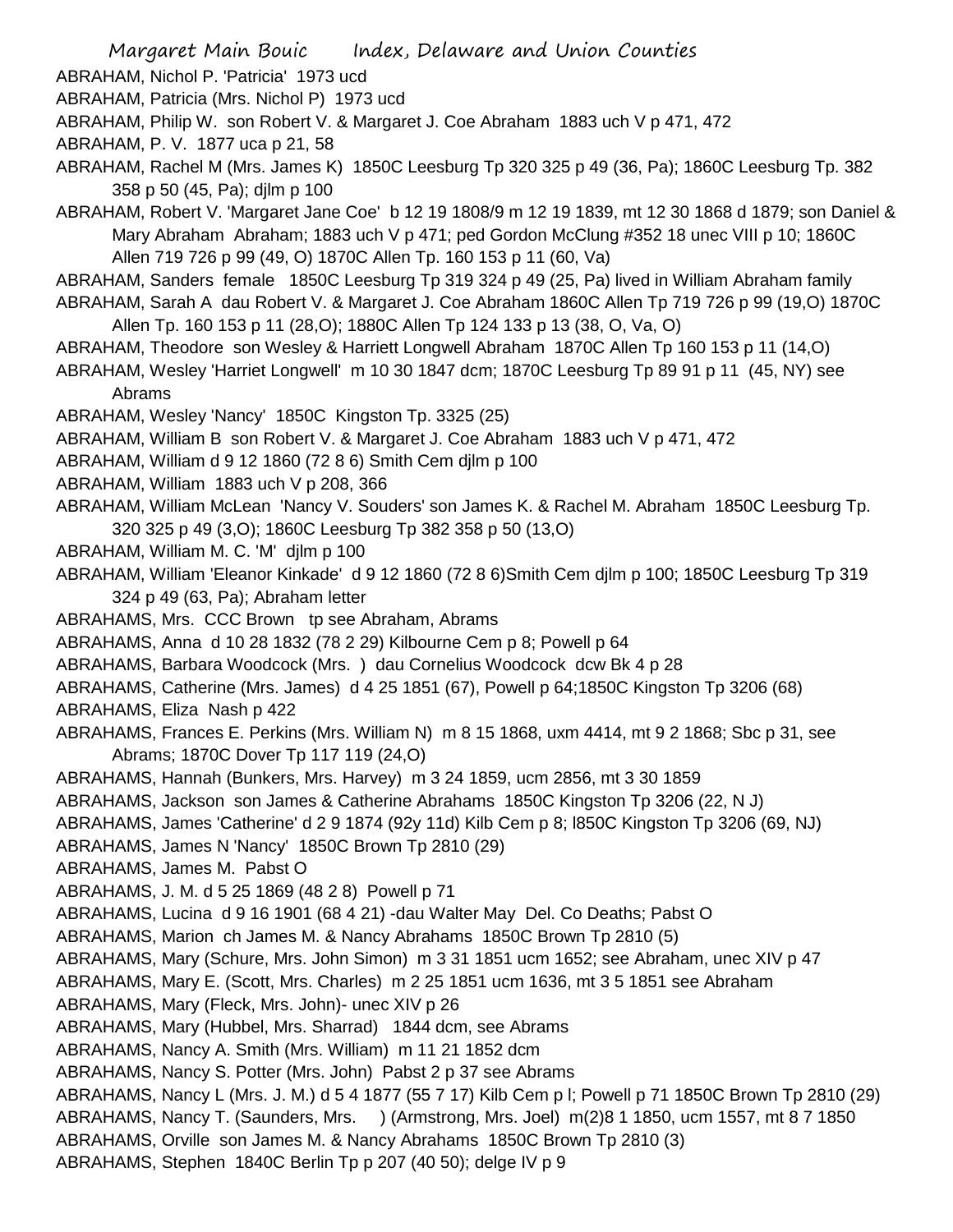Margaret Main Bouic Index, Delaware and Union Counties ABRAHAMS, Wesley 1883 uch V p 648 ABRAHAMS, William son James & Catherine Abrahams 1850C Kingston Tp (23, NJ) ABRAHAMS, William 'Nancy A. Smith' m 11 21 1852 son Abraham & Catherine Abrahams 1850C Kingston Tp 3187 (22,O) ABRAHAMS, William N(H.) 'Frances E. Perkins' m 8 15 1868, ucm 4414; 1870C Dover Tp 117 119 (24,O) ABRAHAMSON, A. 1880C Orange Tp p 355A ABRAM see Abrams ABRAMS, see Abraham, Abrahams family of Betty Reams unec X p 3, XI p 14; Gordon McClung unec XI p 61 ABRAMS, A. J. 'Ida' 1915 dcd R. 3 ABRAMS, Aby Gallant (Trop, Mrs. Henry) m 2 25 1841 dcm ABRAMS, Ann (Plant, Mrs. James) m 4 21 1842 dcm ABRAMS, Barbara Woodcock (Mrs. James) m 1 23 1840 dcm ABRAMS, Catherine (Overturf, Mrs. Eli) m 4 4 1822 Licking Co delge VI p 61, VII p 32 ABRAMS, Catherine West (Mrs. James) 1880 dch p 817 ABRAMS, Charlotte Mae (Braumiller, Mrs. Roy Henry) b 10 17 1895 m 6 25 1914 d 8 27 1950 dau James Arthur & Ida Hester Salisbury Abrams Weiser p 817; Phillips p 241 135611 ABRAMS, Chad ch Ronald A. & Jean Abram 1980 dcd ABRAMS, Cheri b 1960 ch Joseph D. & Laura J. Abrams 1969, 1971, 1980 dcd (Sharon) ABRAMS, Don 'Wanda'- son Ray & Velma Abrams- Abrams ABRAMS, Elizabeth 1880c Concord Tp p 276A ABRAMS, Frances Elizabeth Perkins (Mrs. William) Rittenhouse 3; 1908 dch p 688 ABRAMS, Frank Pabst O ABRAMS, Harriet Longwell (Mrs. Wesley) m 10 30 1847 dcm; dau Ralph & Betsey Thurston Longwell Thurston p 2, see Abraham ABRAMS, Henry d 11 26 1821 (68), Judge Fairfield Co.; dcga p 2, Del. P. & Fr. Chr. ABRAMS, Herman E d 1851 (3) son Wesley & Harriet Longwell Abrams Kilb Cem p 2 ABRAMS, Ida (Mrs. A. J.) 1915 dcd ABRAMS, Jack b l956 son Joseph D. & Laura J. Abrams 1969, 1971 dcd ABRAMS, Jackson 'Lucina May' m 5 11 1854 dcm ABRAMS, James 'Sarah Woodcock' Waldron p 2 ABRAMS, James 'Barbara Woodcock' m 1 23 1840 dcm ABRAMS, James Miller 'Nancy Longwell' m 2 25 1854 dcm ABRAMS, James 'Catherine West' 1880 dch p 817 ABRAMS, Jane (Johnson, Mrs. )- dau Paul & Jeanette Keller Abrams- Abrams ABRAMS, Jean (Mrs. Ronald A) 1969, 1971, 1980 dcd ABRAMS, Jeanette Keller (Mrs. Paul)- b 3-29-1928 Muncie, Ind. M 7-24-1954 d 2-28-2006 dau Ernest & Josephine Brown Keller- Abrams ABRAMS, Jeff P. 'Lynn'- son Paul & Jeanette J. Keller Abrams- Abrams ABRAMS, John 'Nancy Potter' m 8 18 1842; 1908 dch p 386 ABRAMS, Joseph D 'Laura J' 1969, 1971, 1980 dcd ABRAMS, Judi (Ramsey, Mrs. Larry)- dau Paul & Jeanette J. Keller Abrams- Abrams ABRAMS, Laura J (Mrs. Joseph D) 1969, 1971, 1980 dcd ABRAMS, Lottie M. b 10 17 1895 Berlin Tp dau A. J. & Ida Salisbury Abrams dcb ABRAMS, Lucina May (Mrs. Jackson) m 5 11 1854 dcn ABRAMS, Lucinda A. b 1833, d 1901, Cheshire Cem Powell p 60a ABRAMS, Lynn (Mrs. Jeff P.)- Abrams ABRAMS, Margaret 1880C Union Allen Tp p 0056

ABRAMS, Marion 1908 dch p 386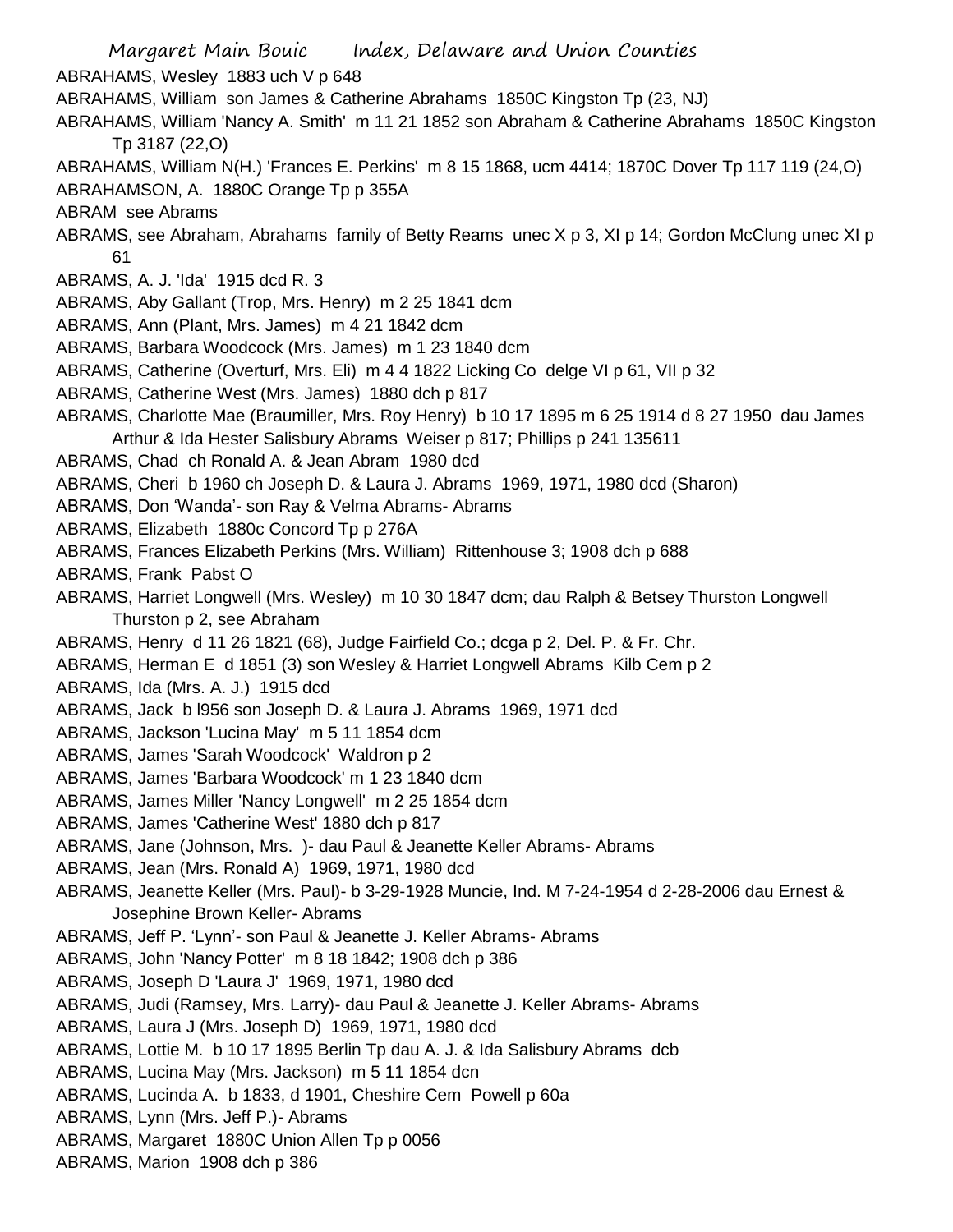Margaret Main Bouic Index, Delaware and Union Counties ABRAMS, Marjorie Jones (Ward, Mrs. )(Mrs. Robert) m(2) 6-5-1993 dau Rev. Forrest O. & Viva F. Jones-Abraham ABRAMS, Mark b 1963 son Ronald A. & Jean Abrams 1969, 1971, 1980 dcd ABRAMS, Mary (Fleck, Mrs. John) b 1799 d 1854 unn Betty Cleveland Reams 25; unec IV p 32, 70; 1883 uch V p 104 ABRAMS, Mary (Hubbell, Mrs. Sharrod) dau James & Catherine West Abrams m 9 21 1844 dcm; 1880 dch p 817 ABRAMS, Mary J. Coe (Mrs. Robert V.) b 9 10 1817 d 12 17 1891 (Monument) Oakdale Cem II p 10 ABRAMS, Mary (Spencer, Mrs. James, Jr) dcq Eugene David 207; delge VII p 13 ABRAMS, Millie (Wahl, Mrs. Francis) McKitrick p 426 ABRAMS, Nancy Longwell (Mrs. James Miller) dau Ralph & Betsey Thurston Longwell m 2 25 1844; Thurston p 2 ABRAMS, Nancy L Pabst O ABRAMS, Nancy Potter (Mrs. John) m 8 18 1842 dcm, see Abrahams ABRAMS, Pat (Corya, Mrs. Bob)- dau Ray & Velma Abrams- Abrams ABRAMS, Paul 'Jeanette'- d 7-21-2004 (76) Fla son Ray & Velma Abrams- Abrams ABRAMS, Paula Diane (Stromberg, Mrs. ) dau Paul & Jeanette J. Keller Abrams Abrams ABRAMS, Rachel (Brunson, Mrs. James) m 4 3 1849 ABRAMS, Ray 'Velma'- Abrams ABRAMS. Ray- son Ray & Velma Abrams- Abrams ABRAMS, Rebecca (DeBolt, Mrs. John S) m 10 14 1847 dcm; 1985 uch p 40, 88 ABRAMS, Robert ' ''Marjorie Jones'- m(2) 6-5-1993 son Charles & Minnie Abrams- Abrams ABRAMS, Robert V.'Mary J. Coe) d 7 17 1879 (70 7 8) (Monument record) Oakdale Cem II p 10 ABRAMS, Ronald A 'Jean' 1969, 1971, 1980 dcd ABRAMS, Sarah Woodcock (Mrs. James) Waldron p 2 ABRAMS, Sarrah S. b 1841 d 1936 Claibourne Cem p 50 ABRAMS, Shawm- son Robert Abrams- Abrams ABRAMS, Thelma Johnson (Mrs. Wade)- b 1-21-1911 W. Va d 5-21-2001 (90) bur Northlawn Memory Gardens, Westerville- dau William D. & Bessie Stewart Johnson- Abrams ABRAMS, Tilla 1880C Delaware Tp p 326A ABRAMS, Troy son Ronald A. & Jean Abrams b 1965 1969, 1971, 1980 dcd ABRAMS, Velma (Mrs. Ray)- Abrams ABRAMS, Wade 'Thelma Johnson'- d 1951 Abrams ABRAMS, Wanda (Mrs. Don)- Abrams ABRAMS, Wesley 'Harriet Longwell' m 10 30 1847 dcm; Thurston p 2 ABRAMS, William 'Frances Elizabeth Perkins' Rittenhouse 3; 1908 dch p 688 ABSHIRE, Chester son Virgil & Nancy Jane Curry Abshire Abshire ABSHIRE, Claudine (Hall, Mrs. ) dau Virgil & Nancy Jane Curry Abshire Abshire ABSHIRE, Joanne (Staley, Mrs. ) dau Virgil & Nancy Jane Curry Abshire Abshire ABSHIRE, Nancy Jane Curry (Mrs. Virgil) b 12 27 1919 d 8 18 1985 bur Waverly dau Kenny & Cora Ferrell Curry Abshire ABSHIRE, Virgil'Nancy Jane Curry' Abshire ABUERTO, Jo Anne S. Allen (Mrs. Rolando) dau Noel Robert & Marilyn Stannert Allen 1985 uch p 6 ABUERTO, Rolando 'Jo Anne S. Allen' 1985 uch p 6 ACCAR, Lucretia (O'Rourke, Mrs. Dennis) m 9 2 1849 dcm ACCIAVIATTI, Aurie (Mrs. Robert) 1980 dcd ACCIAVIATTI, Kathy b 1971 dau Robert & Aurie Acciaviatti 1980 dcd ACCIAVIATTI, Robbie b 1974 son Robert & Aurie Acciaviatti 1980 dcd ACCIAVIATTI, Robert 'Aurie' 1980 dcd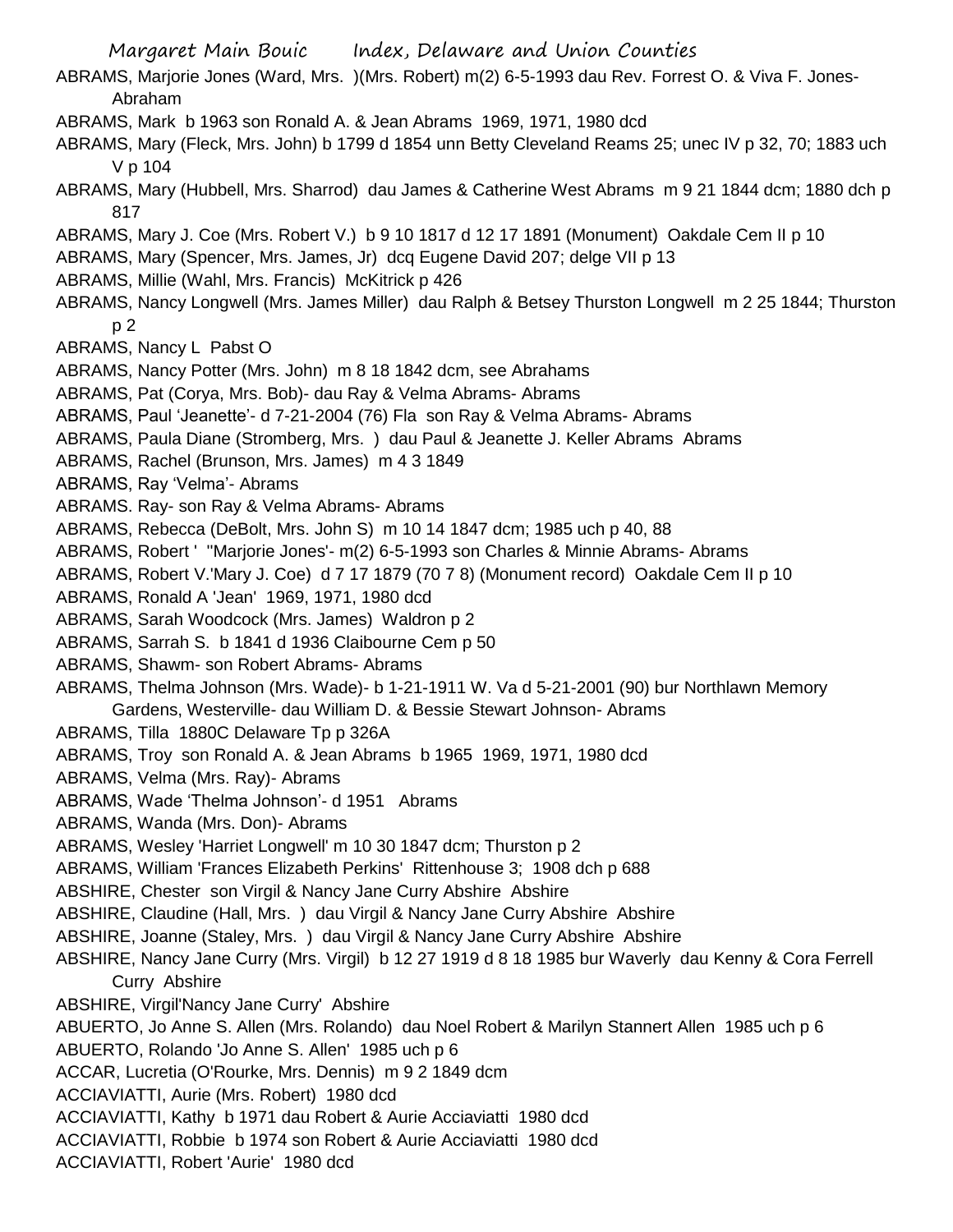Margaret Main Bouic Index, Delaware and Union Counties ACCUNTIUS family of Laura Fields unec X p 2 ACCUNTIUS, Charlotte (Miley, Mrs. Christian)- b 184- d 1927 ped Laura Fields #248 21; unec XI p 7 ACERMAN see Ackerman Jason b 6 1848 d 7 18 1848 NM p 18; Powell p 251 ACHELSON, Jesse 1908 dch p 478 ACH,, Art 'Joan' Genther p 60 ACH, Bonnie Susan Anderson (Mrs. Paul) b 9 19 1950 m 1972 dau Winston Reeves & Jennie Epperson Anderson Genther p 60 ACH,Joan (Mrs. Art) Genther p 60 ACH, Joshua Reeves b 9 1974 son Paul & Bonnie Susan Anderson Ach Genther p 60 ACH, Paul 'Bonnie Susan Anderson' m 1972 son Art & Joan Ach Genther p 60 ACH, Rachel Elizabeth b 6 8 1977 dau Paul & Bonnie Susan Anderson Ach Genther p 60 ACHER, Sarah Ann (Sproul, Mrs. George) m 1 10 1849 ucm 1375 ACHESON, Charlene Smith (Mrs. Rev. Charles D) Acheson ACHESON, Rev. Charles D 'Charlene Smith' Acheson ACHESON, David (5 1966) son Rev. Charles D. & Charlene Smith Acheson Acheson ACHESON, Lori (19 mos 11 1966) dau Rev. Charles D. & Charlene Smith Acheson Acheson ACHESON, Sheri (6 1966) dau Rev. Charles D. & Charlene Smith Acheson Acheson ACHEY, Mary (Womelsdorf, Mrs. Isaac) b 9 15 1818, d 1 9 1899 Pa Weiser p 479 ACHILLES, Augusta (Schwab, Mrs. Henry Baldwin de Villiers) b 6 11 1917 m 2 22 1941 Weiser p 191 ACHILDNECK, Rosie (Cline, Mrs. Charlie) Maugans Anc. p 66 ACHMAN, Susan 1850C Delawre Town 1026(4) ACHMOODY, Nora Abigail B (Mrs. John A) d 10-27-1993 (77) bur Pa.- Achmoody; 1980 dcd ACHMOODY, Carol (Mrs. James Bruce)- Achmoody ACHMOODY, Grace (Connors, Mrs. )- sister John A. Achmoody- Achmoody ACHMOODY, James Bruce 'Carol'- son John A. & Nora Abigail Achmoody- Achmoody ACHMOODY, Jane (Whitmore, Mrs. Robert)- dau John A. & Nora Abigail Achmoody- Achmoody ACHMOODY, John "Jack" A 'Nora Abigail B' d 5-29-1999 (84) bur Pa- Achmoody; 1980 dcd ACHMOODY, John Edward 'Judy'- son John A. & Nora Abigail Achmoody- Achmoody ACHMOODY, Judy (Mrs. John Edward)- Achmoody ACHOR, Alexis (1 ½ in 2004) dau Dan & Connie Achor- Achor ACHOR, Connie (Mrs. Dan)- Achor **ACHOR, Dan 'Connie'- Achor** ACHOR, Cora V. dau Mary E. Vining Achor Pabst Pion II p 251 ACHOR, Lindsay Rainnon- b 3-27-2004 dau Dan & Connie Achor- Achor ACHOR, Mable dau Mary E. Vining Achor Pabst Pion II p 252, 254 ACHOR, Mary E. Vining dau Elam C. & Sarah Vining Pabst Pion II p 251 ACHUM, Belinda dau Peter & Catherine Achum 1850C Del. Town 1208 (16) ACHUM, Catherine (Mrs. Peter) 1850C Del. Town 1208 (39) ACHUM, Peter 'Catherine' 1850C Del. Town 1208 (45) ACHUM, Peter son Peter & Catherine Achum 1850C Del. Town 1208 (9) ACHUM, Samuel son Peter & Catherine Achum 1850C Del. Town 1208 (6) ACHUM, Susan dau Peter & Catherine Achum 1850C Del. Town 1208 (16) ACHUM, William son Peter & Catherine Achum 1850C Del. Town 1208 (12) ACKELY, Jacob 1883 uch IV p 530 ACKER, Alfred C. son Charles I. & Jennie Hannah Knece Acker Acker ACKER, Alma dau George & Myrtle Sheets Acker Maugans Anc. p 181 ACKER, Barbara d 1930 dau Carl Sr. & Dorothy Morris Acker Acker ACKER, Barbara Ann (Dennis, Mrs. Bret William) b 1967 m 12 20 1986 dau Steve S. & Ruby Acker 1969, 1971 dcd; Acker Acker, Ben- 1991 ucd

ACKER, Bessie (Thompson, Mrs. ) dau Charles I. & Jennie Hannah Kneece Acker Acker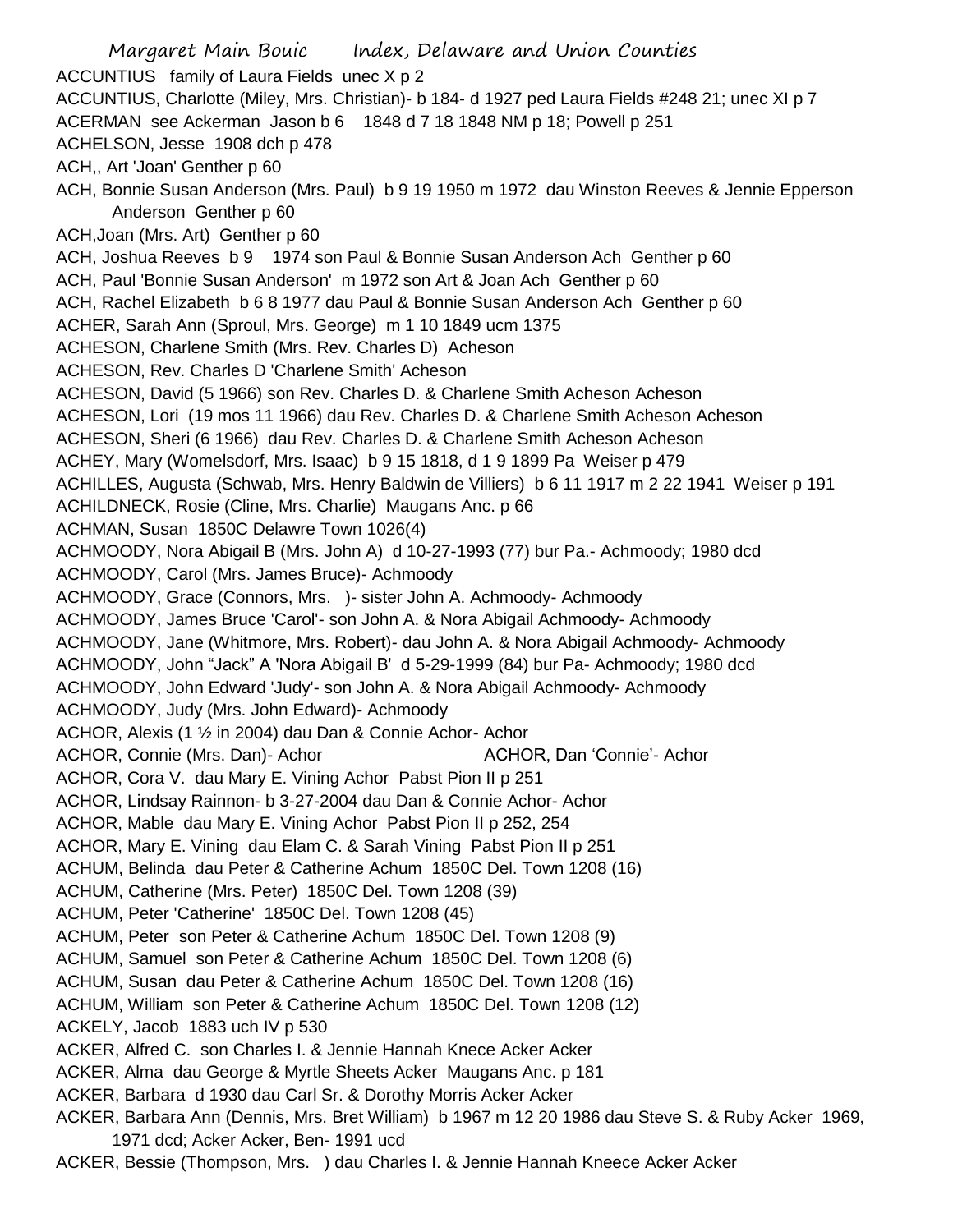- Margaret Main Bouic Index, Delaware and Union Counties
- ACKER, Brenda b 1962 dau Steve S. & Ruby Acker 1969, 1971 dcd
- ACKER, Carl son Charles I. & Jennie Hannah Knece Acker Acker
- ACKER, Carl Jr. 'Dorothy M. Adams''Dorothy Stout' b 11-20-1926 d 3-6-1997 (70) St. Mary Cem.- son Carl Sr. & Dorothy Mae Morris Acker Acker; 1961, 1980 dcd
- ACKER, Carl, Sr. 'Dorothy Morris' m 2 7 1925, d 3 21 1983 (83) bur Oak Grove, son Charles I. & Jennie Hannah Knece Acker; 1961, 1969, 1971 dcd ; Acker
- ACKER, Carl Michael son Carl Jr. & Dorothy M. Adams Acker Acker, 1961 dcd (13)
- ACKER, Carolyn Sue Inglish (Mrs. Wendell Paul) m 1959 (19 1959) 1969, 1971 ucd; Acker
- ACKER, Cathy dau Carl Jr. & Dorothy M. Adams Acker 1961 dcd
- ACKER, Charles son Charles I. & Hannah Knece Acker Acker
- ACKER, Charles I. 'Jennie Hannah Knece' Acker
- ACKER, Chester son George & Myrtle Sheets Acker Maugans Anc. p 181
- ACKER, Chris (Mrs. Tony)- Acker
- ACKER Christine b 1964 dau Steve S. & Ruby Acker 1969, 1971 dcd; engaged to Robert T. Hetrick
- ACKER, Christopher A. 'Nicki Lynn Nutt' m 12 27 1975 son Carl Jr. & Dorothy M. Adams Acker Acker
- ACKER, Cynthia b 1961 dau Wendell P. & Carolyn Acker 1969, 1971 dcd
- ACKER, David son George & Myrtle Sheets Acker Maugans Anc. p 181
- ACKER, Dorothy M. Adams (Mrs. Carl Jr.) dau Woodburn & Lucile Adams Adams; 1961, 1980 dcd
- ACKER, Dorothy Morris (Mrs. Carl Sr.) b 1 5 1906 m 2 7 1925 d 11 22 1989 (83) Oak Grove Cem 1961, 1969, 1971 dcd; Acker
- ACKER, Effie (Six, Mrs. ) dau Charles I. & Jennie Hannah Knece Acker Acker
- ACKER, Eld(v)a (Ramsey, Mrs. Ralph) d 5 31 1971 dau Charles I. & Jennie Hannah Knece Acker Acker, Ramsey
- ACKER, Eric son Carl Jr. & Dorothy M. Adams Acker Acker
- ACKER, Ethel (Yoakum, Mrs. ) d 2 1 1980 (88) dau Charles I. & Jennie Hannah Knece Acker Acker
- ACKER, Florence dau George & Myrtle Sheets Acker Maugans Anc. p 181
- ACKER, George 'Myrtle Sheets' Maugans Anc. p 181
- ACKER, Gwendolyn b 1960 dau Wendell Paul & Carolyn Sue Inglish Acker 1969, 1971 dcd
- ACKER, Harry I. son Carl Sr. & Dorothy Morris Acker Acker
- ACKER, Jack son Carl Sr. & Dorothy Morris Acker Acker, 1961 dcd (15), 1971 dcd
- ACKER, Jackie (Mrs. Rick)- Acker
- ACKER, James 'Joyce' 1980 dcd
- ACKER, Jean (Braumiller, Mrs. Roy Vernon) b 11 12 1928, m 7 27 1947 Weiser p 270
- ACKER Jeffrey Wayne 'Teresa Ann Heimlich' son Carl Jr. & Dorothy M. Adams Stout Acker Acker, 1961 dcd (7); 1980 dcd
- ACKER, Jennie Hannah Knece (Mrs. Charles I) dau Harvey & Martha Bell Knece b 1 19 1871 d age 89 bur Concord Cem, Franklin Co 1959 ucd; Acker
- ACKER, Joyce (Mrs. James) 1980 dcd
- ACKER, Judith Sandra Lee Andrews (Mrs. Robert Lee) dau Samuel Bryant Patterson Andrews Acker
- ACKER, Judy R. (Mrs. Arnold A)- 1991 ucd
- ACKER, Karla (Good, Mrs. Kevin) dau Carl Jr. & Dorothy Adams Acker Acker
- ACKER, Kathleen Kim dau Richard E. Acker Acker
- ACKER, Kathryn Lorraine b 8 11 1957, d 8 6 1957 dau Carl Jr. & Dorothy M. Adams Acker bur St. Mary's Cem Acker
- ACKER, Larry son Carl Jr. & Dorothy Adams Acker Acker
- ACKER, Leona dau George & Myrtle Sheets Acker Maugans Anc. p 181
- ACKER, Mae (Tigner, Mrs. ) dau Charles I. & Jennie Hannah Knece Acker Acker
- ACKER, Marcella J. 1969 dcd. 1973 ucd
- ACKER, Margaret (Bianchi, Mrs. Paul) dau Carl Sr. & Dorothy Morris Acker Acker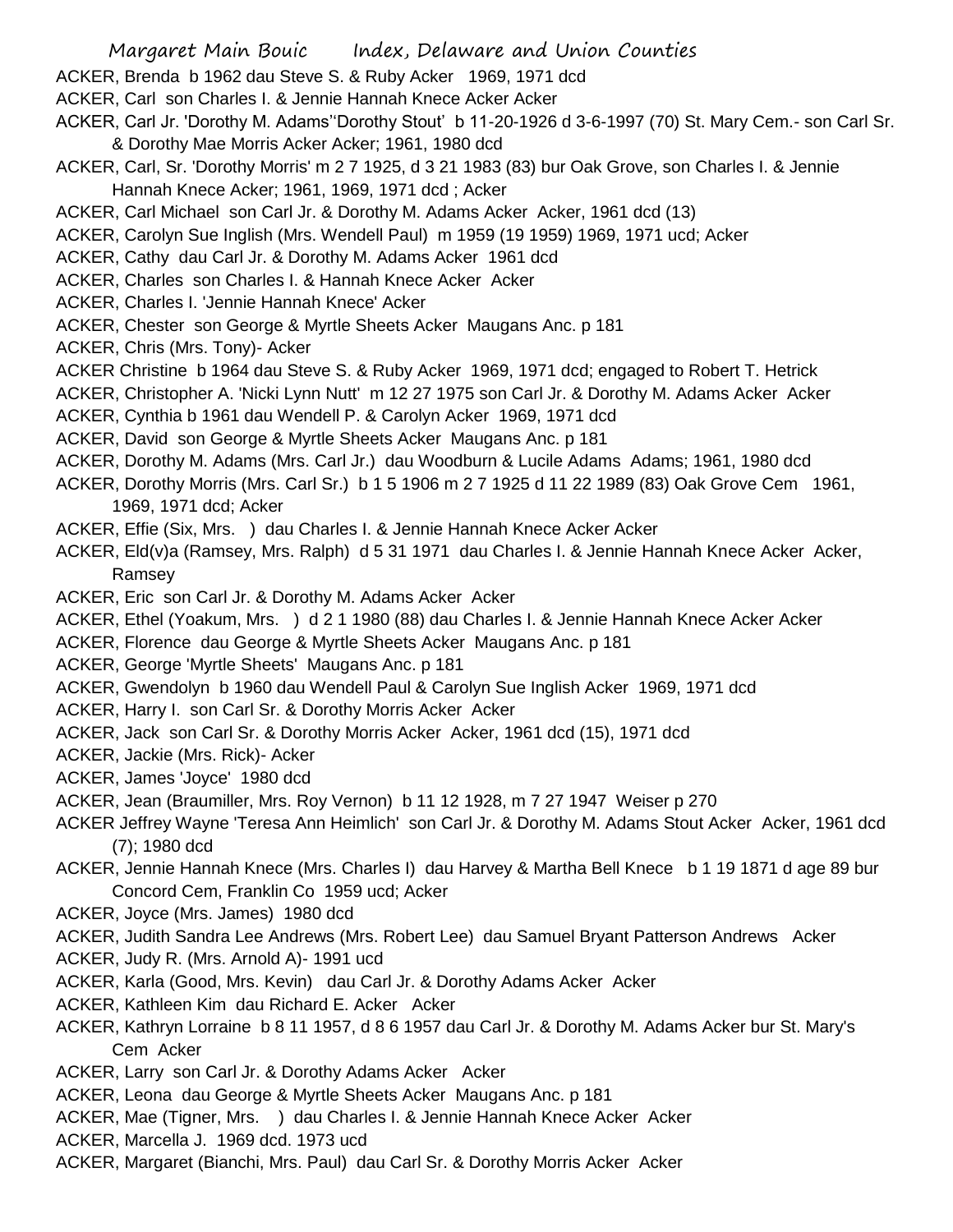- Margaret Main Bouic Index, Delaware and Union Counties ACKER, Mary Christina Linville (Mrs. Steven A) dau William D. Linville m 10 23 1982 Acker ACKER, Mary Lou (Mrs. Michael)- Acker
- ACKER, Matthew b 1975 son Jeffrey Wayne & Teresa Ann Heimlich Acker 1980 dcd, Acker
- ACKER, Michael 'Mary Lou'- son Carl J. & Dorothy Stout Acker- Acker
- ACKER, Minnie dau George & Myrtle Sheets Acker Maugans Anc. p 181
- ACKER, Myrtle Sheets (Mrs. George) dau Bill & Lamira S. Love Sheets Maugans Anc. p 181
- ACKER, Nathan Aaron b 6 19 1979 son Paul Raymond & Vicki Lynn Swart Acker Acker
- ACKER, Nicki Lynn Nutt (Mrs. Christopher A) m 12 17 1975 dau Kenneth A.Nutt Acker
- ACKER, Patricia Tennile b 1 7 1984 dau Mark Nelson & Theresa Acker Acker
- ACKER, Paul Raymond 'Vicki Lynn Swart' m 9 21 1974; son Carl Jr. & Dorothy M. Adams Stout Acker 1961 dcd (10); Acker
- ACKER, Phillip 'Regina' son Carl Jr. & Dorothy M. Adams Stout Acker Acker
- ACKER, Phoebe (Paine, Mrs. Edmond) m 8 20 1856; 1850C Delaware Town 1082 (13)
- ACKER, Phyllis Jean (McElwee, Mrs. Ralph) dau Carl Sr. & Dorothy Morris Acker Acker
- ACKER, Regina (Mrs. Philip, Sr.)- Acker
- ACKER, Richard E 'Jackie' son Carl Jr. & Dorothy Adams Stout Acker Acker, 1961 dcd (5)
- ACKER, Robert Lee "Judith Sandra Lee Andrews' m 11 11 1961 son Carl Sr. & Dorothy Morris Acker Acker
- ACKER, Ronald R. 'Judy R.'- 1991 ucd
- ACKER, Ruby (Mrs. Steve S) 1969, 1971 dcd
- ACKER, Ryan b 1977 son Jeffrey Wayne & Teresa Ann Heimlich 1980 dcd; Acker; engaged to Trista Ann Halle
- ACKER, Ruth (Kise, Mrs. )(Jordan, Mrs. ) dau Carl Sr. & Dorothy Morris Acker Acker
- ACKER, Sherrie (Graves, Mrs. Jerry) dau Carl Jr. & Dorothy Adams Stout Acker Acker
- ACKER, Stephanie b 1970 dau Steve S. & Ruby Acker 1971 dcd
- ACKER, Steve S, 'Ruby' son Carl Sr. & Dorothy Morris Acker Acker, 1961 dcd (17), 1969, 1971 dcd
- ACKER, Steven A. 'Mary Christina Linville' m 10 23 1982 son Carl Jr. & Dorothy Adams Acker; Acker
- ACKER, Tammara Lin Taylor (Mrs.Timothy) dau Ronald Eugene Taylor Angus
- ACKER, Teresa Ann Heimlich (Mrs. Jeffrey Wayne) dau Rev. Richard Heimlich Acker; 1980 dcd
- ACKER, Terri Lin b 7 8 1979 dau Timothy & Tammara Lin Taylor Acker Acker; Angus
- ACKER, Theresa b 1963 dau Marcella J. Acker 1969 dcd
- ACKER, Timothy'Tammara Lin Taylor' b 1960 son Marcella J. Acker 1969 dcd; Acker; Angus
- ACKER, Tina b 1962 dau Marcella J. Acker 1969 dcd
- ACKER, Tony son Carl Jr. & Dorothy M. Adams Acker 1969 dcd (9); Acker
- ACKER, Traci (Shalosky, Mrs. Joseph D) b 1963 m 7 3 1983; dau Steve S. & Ruby Acker 1969, 1971 dcd
- ACKER, Vicki Lynn Swart (Mrs. Paul Raymond) m 9 21 1974 dau Rev. Ohmer Swart Acker
- ACKER, Viola (Speakman, Mrs. Harold) dau Charles I. & Jennia Hannah Knece Acker Acker
- ACKER, Wendell Paul 'Carolyn Sue Inglish' m 1959 (22 1959), 1969 dcd; son Carl Sr. & Dorothy Morris Acker Acker
- ACKER, William Roy son Charles I. & Jennie Hannah Knece Acker Acker
- ACKER, Wyatt Hunter- b 2-11-1997 son Philip, Sr. & Regina Acker- Acker
- ACKERMAN, family of James Fathbruckner delge V p 38
- ACKERMAN, Abraham 'Catherine Inius' b 7 17 1784 Saratoga Co NY m 1803 son of Jacobus & Easter/Esther Marshall Ackerman; 1840C Millcreek Tp 1350 p 58 (50 60); 1850C Concord Tp 2240 (66); dcc James Fathbruckner 122
- ACKERMAN, Alice A. Huron (Mrs. George P.) m 1 29 1875 Del Co.
- ACKERMAN, Alice dau David & Hannah B. Taylor Ackerman Ackerman
- ACKERMAN, Alice dau David & Margaret W. Platt Ackerman 1860C Mil Tp 97 (8,O)
- ACKERMAN, Alice dau Otto H. & Shirley A. Ackerman b 1965; 1971 dcd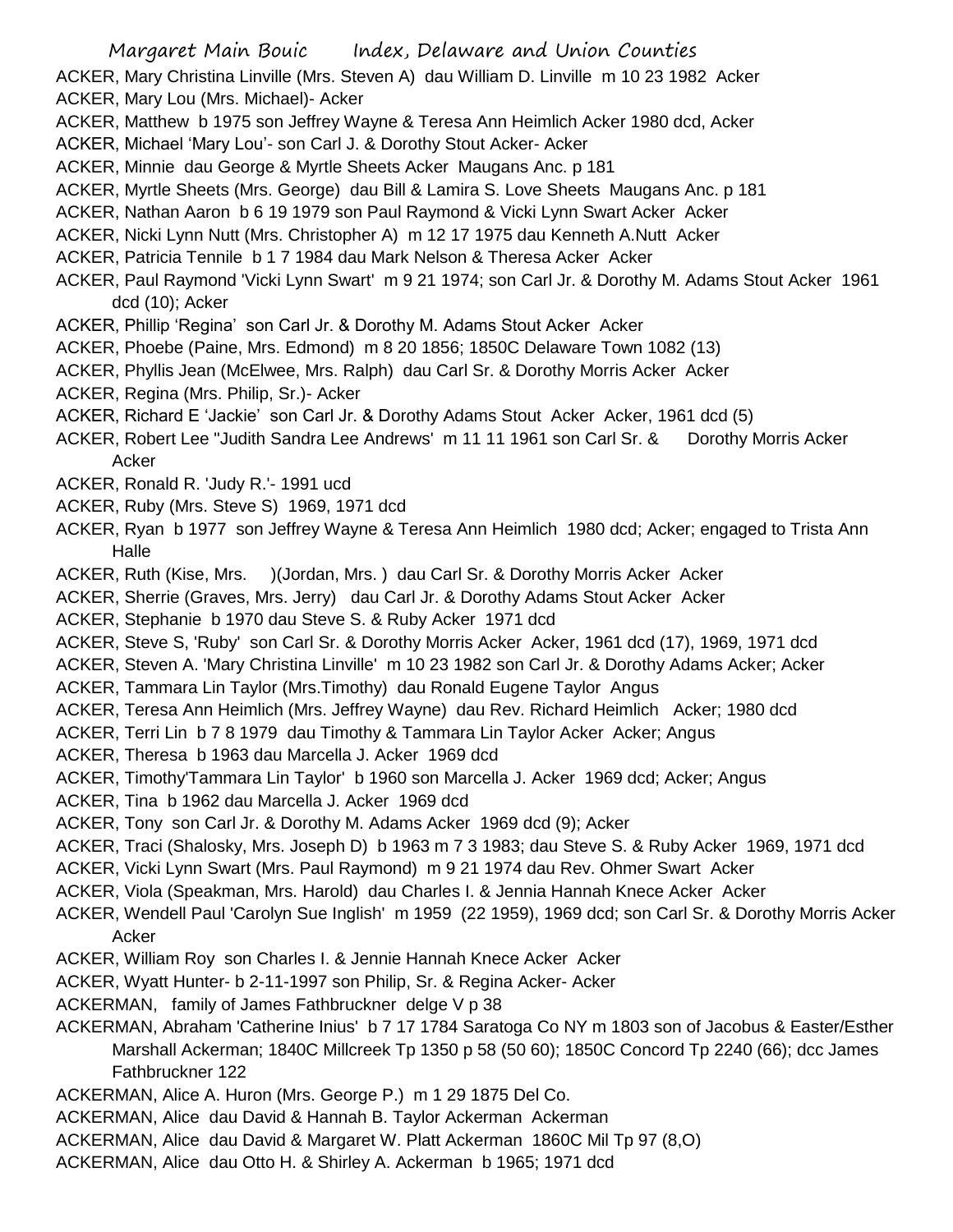- ACKERMAN, Amelia Ann Bauman (Mrs. ) d 1 25 1980 (83) bur Oak Grove dau Rebecca Bauman Bauman; Ackerman
- ACKERMAN, Rhoda Ann Crain (Mrs. Joseph Perry) b 1829 m 12 28 1848 dau Aaron & Mary Elizabeth Crain Ackerman

ACKERMAN, Anne (Mrs. Joseph H) 1850C Concord Tp 2287 (16)

ACKERMAN, Annie (Black, Mrs. Charles F.) b 1881 Minn D & C p 133

ACKERMAN Austin Robert- b 11-18-1995 son Dewayne A. & Vicki N. Ackerman- Ackerman

ACKERMAN, Blake Mackenzie- b 7-22-1998 son Keven & Suelyn Ackerman- Ackerman

- ACKERMAN, Catherine Inius (Mrs. Abraham) b 9 5 1785 Mass. M 1803 1840C Millcreek Tp 1350 (50 60); 1850C Concord Tp 2240 (65); dcc James Fathbruckner123
- ACKERMAN, Catherine (Mrs. William) 1860C Sc Tp 949 (70)
- ACKERMAN, Charles E b 1846, d 1847 Oak Grove Cem Powell p 427

ACKERMAN, Charles 'Mary D.' 1971, 1980 dcd

ACKERMAN, Charles S. b 1852 Del. Co son Joseph Perry & Rhoda Ann Crain Ackerman Ackerman

ACKERMAN, Constance (Mrs. Marion) 1980 dcd

ACKERMAN, David Franklin 'Margaret H. Crawford' b 12 1852 m 11 7 1893 son Jonthan & Elizabeth L. Bogan Ackerman Ackerman

ACKERMAN, David 'Hannah B. Taylor''Margaret W. Platt b 10 18 1818 NY m (1) 12 30 1841;m(2) 9 9 1855 d 10 2 1866 Ill. son Abraham & Catherine Inius Ackerman 1850C Concord Tp 2270 (38) 1860C Milcreek Tp 97 (38, NY)

ACKERMAN, David b 1859 Del Co son Joseph Perry & Rhoda Ann Crain Ackerman Ackerman

ACKERMAN, Deborah b 1962 dau Otto H. & Shirley A. Ackerman 1971 dcd

ACKERMAN, DeWayne 'Vicki N. ' son Matthew & Mary Jane Ackerman Ackerman

ACKERMAN, Donna (Warwick, Mrs. Joseph) dau Amelia Ann Bauman Ackerman Ackerman, Bauman

ACKERMAN, Donna b 1964 dau Otto H. & Shirley A. Ackerman 1971 dcd

ACKERMAN, Doris (Stegner, Mrs. Albert Wayne) dau Guy & Gladys Bauman Ackerman Ackerman ; Pabst 6 p 102

ACKERMAN, Douglas son Matthew & Mary Jane Ackerman Ackerman

- ACKERMAN, Edward/Edwin A. 'Elinor Grove' b 3 17 1820 Onandago Co. NY m 11 9 1847 dcm d 12 15 1911 Comstock, Neb. 1880 dch p 486
- ACKERMAN, Mary Elenor Grove (Mrs. Edward) m 11 9 1847 dcm
- ACKERMAN,Elijah son David & Hannah B. Ackerman 1850 Concord Tp 2270 (8)

ACKERMAN, Elizabeth L. Bogan (Mrs. Jonathan) m 1 7 1838 dcm; 1850C Delaware Town 1162 (28)

ACKERMAN, Elizabeth Linder (Mrs. Jonathan) m 4 9 1865 dcm

ACKERMAN, Emma Jane (Crain, Mrs. Reece N.) b 2 5 1832 NY m 10 11 1849 dcm d 8 16 1912 Springfield O. bur NM ;dau Abraham & Catherine Inius Ackerman; dcc James Fathbruckner61

ACKERMAN, Erna Fisher (Mrs. ) dau Thomas Franklin Fisher Weiser p 297

ACKERMAN, Eve Fisher (Mrs. Samuel) b 1834 dau Christian & Eva Stumbaugh Fisher Weiser p 297

ACKERMAN, Florence b 3 5 1858 d 3 27 1880 dau Jonathan & Elizabeth L. Bogan Ackerman Ackerman

ACKERMAN, Frank unec VIII p 39, 40

- ACKERMAN, Frank O. b 1854 Del. Co son Joseph Perry & Rhoda Ann Crain Ackerman Ackerman; dg 2-14- 1908 delge VIII p 12
- ACKERMAN, Frederick b 1861 son Jonathan & Elizabeth L. Bogan Ackerman Ackerman

ACKERMAN, George M. 'Amelia' son Mrs. John Sefluth d 12 29 1953 Ackerman

ACKERMAN, George P.'Alice A. Huron' m 1 29 1875 Del. Co son Jonathan & Elizabeth Bogan Ackerman 1850C Delaware Town 1162 (2)

ACKERMAN, George 'Arisa Columbie' m 12 13 1870 Del. Co son David & Hannah B. Ackerman 1850C Concord Tp 2270 (6)

ACKERMAN, Gladys Bauman (Mrs. Guy) d 5 1 1968 bur. Oak Grove Pabst 6 p 102; 1961 dcd; Ackerman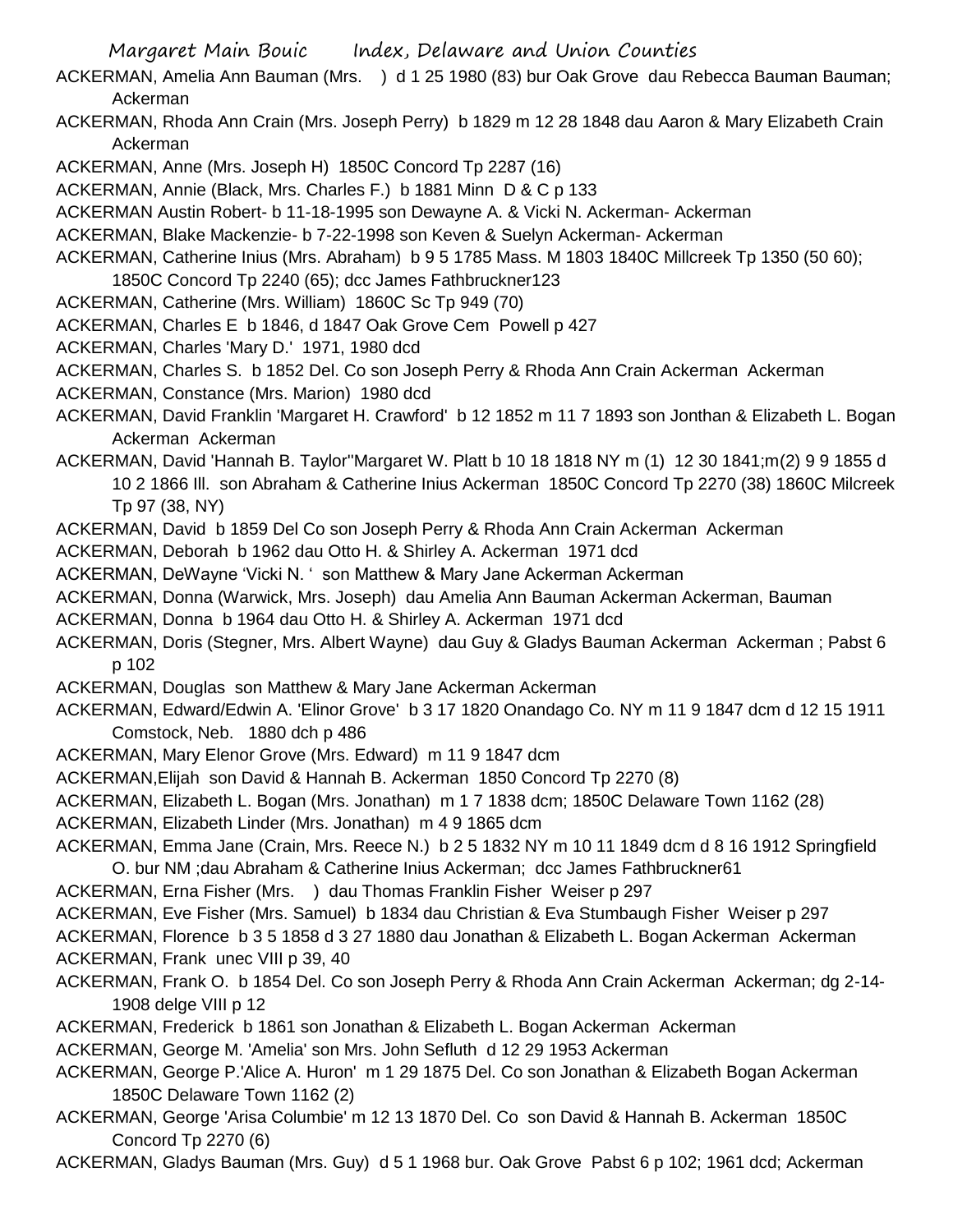Margaret Main Bouic Index, Delaware and Union Counties ACKERMAN, Gladys (Brooks, mrs. ) sister Guy T. Ackerman Ackerman ACKERMAN, Guy T. 'Gladys Bauman' d 2 17 1986(84) Oak Grove Cem; Ackerman; Pabst 6 p 102; 1961, 1969, 1971, 1980 dcd ACKERMAN, Hannah Old Millcreek Cem p 6; Powell p 76 ACKERMAN, Hannah B. Taylor (Mrs. David) b 1821 NY m 12 30 1841 d 3 25 1855 OM Cem; 1850C Concord Tp 2270 (25) ACKERMAN, Helen J (Mrs. Sidney R.) 1961 dcd ACKERMAN, Henry O. 1915 dcd ACKERMAN, Hermina b 1882 d 1951 Lady of lourdes Cem lptw p 51 ACKERMAN, Janet (Cline, Mrs. Terry L.)(Roberts, Mrs. ) m 12 22 1960 dau Guy & Gladys Bauman Ackerman Ackerman; Bauman ACKERMAN, Jason G. b 1848 d 6 18 1848 (4 wks) bur NM son Edwin A. & Mary Eleanor Grove Ackerman Ackerman ACKERMAN, Jennie (Singer, Mrs. Harley S) dumch p 376 ACKERMAN, Jimmy son William O. Ackerman Ackerman ACKERMAN, John b 1856 Del Co son Joseph Perry & Rhoda Ann Crain Ackerman Ackerman; 1880C Delaware Town p 503C ACKERMAN, Johnathan 1880C Delaware Town p 505C ACKERMAN, Jonathan 'Elizabeth L. Bogan' b 8 4 1812 NY m 1 7 1838 son Abraham & Catherine Inius Ackerman ;1840C Concord Tp p 125 (20 30); 1850C Delaware Town 1162 (38); delge VII p 39 ACKERMAN, Jonathan 'Elizabeth Linder' m 4 9 1865 dcm ACKERMAN, Joseph Perry 'Rhoda Ann Crain' b 2 16 1826 NY m 12 28 1848 Del Co son Abraham & Ctherine Inius Ackerman Ackerman; 1850C Concord Tp 2287 (16) ACKERMAN, Julia (Craig, Mrs. ) dau William O. Ackerman Ackerman ACKERMAN, Keven 'Suelyn'- parents of Blake Mackenzie- Ackerman ACKERMAN, Lawrence Lee d 8 24 1974 (19), bur Oak Grove son Matthew & Mary Jane Ackerman Ackerman ACKERMAN, Frances Letitia (Carr, Mrs. Benjamin Stanton) b 1860, m 3 31 1887/8; d 6 11 1909 Oakdale Cem; Maugans Anc. p 89; Bean (1111(11) ACKERMAN, Lisa Kaye dau Matthew & Mary Jane Ackerman Ackerman ACKERMAN, Margaret H. Crawford b 9 3 1845 m 11 7 1893 d 4 16 1925 Newhouse Cem dau George W. & Mary Jones Crawford Ackerman ACKERMAN, Margaret White Platt (Mrs. David) b 7 7 1837 Morrow Co m 9 9 1855 d 7 24 1921 Corsicana, Texas; dau Alanson & Rachel White Platt 1860C Mil Tp 97 (25,O) ACKERMAN, Margaret H Pabst O ACKERMAN, Anna Maria (Carr, Mrs. Daniel) b 9 5 1828 NY m 8 9 1840 dcm dau Abraham & Catherine Inius Ackerman Ackerman ACKERMAN, Martha b 1855 dau Jonathan & Elizabeth L. Bogan Ackerman Ackerman ACKERMAN, Matt d 1 7 1896(40) Delaware son Jonathan Ackerman Del Co Deaths ACKERMAN, Melinda (Russell, Mrs. B. S) dumch p 407 ACKERMAN, Marion 'Constance' 1980 dcd ACKERMAN, Mary D. (Mrs. Charles) 1980 dcd ACKERMAN, Mary Jane (Mrs. Matthew)(Jones, Mrs. Nelson) Ackerman ACKERMAN, Mary C. b 1862 dau Joseph Perry & Rhoda Ann Crain Ackerman Ackerman ACKERMAN, Mary b 1862 dau Jonathan & Elizabeth L. Bogan Ackerman Ackerman ACKERMAN, Matilda A. dau David & Hannah B. Ackerman 1850C Concord Tp 2270 (15 or 25) ACKERMAN, Matthew 'Mary Jane' son William O. Ackerman 1979 ucd; Ackerman ACKERMAN, Myers 'Ruth Neill' Neill 3; Tossey (13362) ACKERMAN, Nelson son David & Margaret W. Platt Ackerman 1860C Mil Tp 97 (2,O)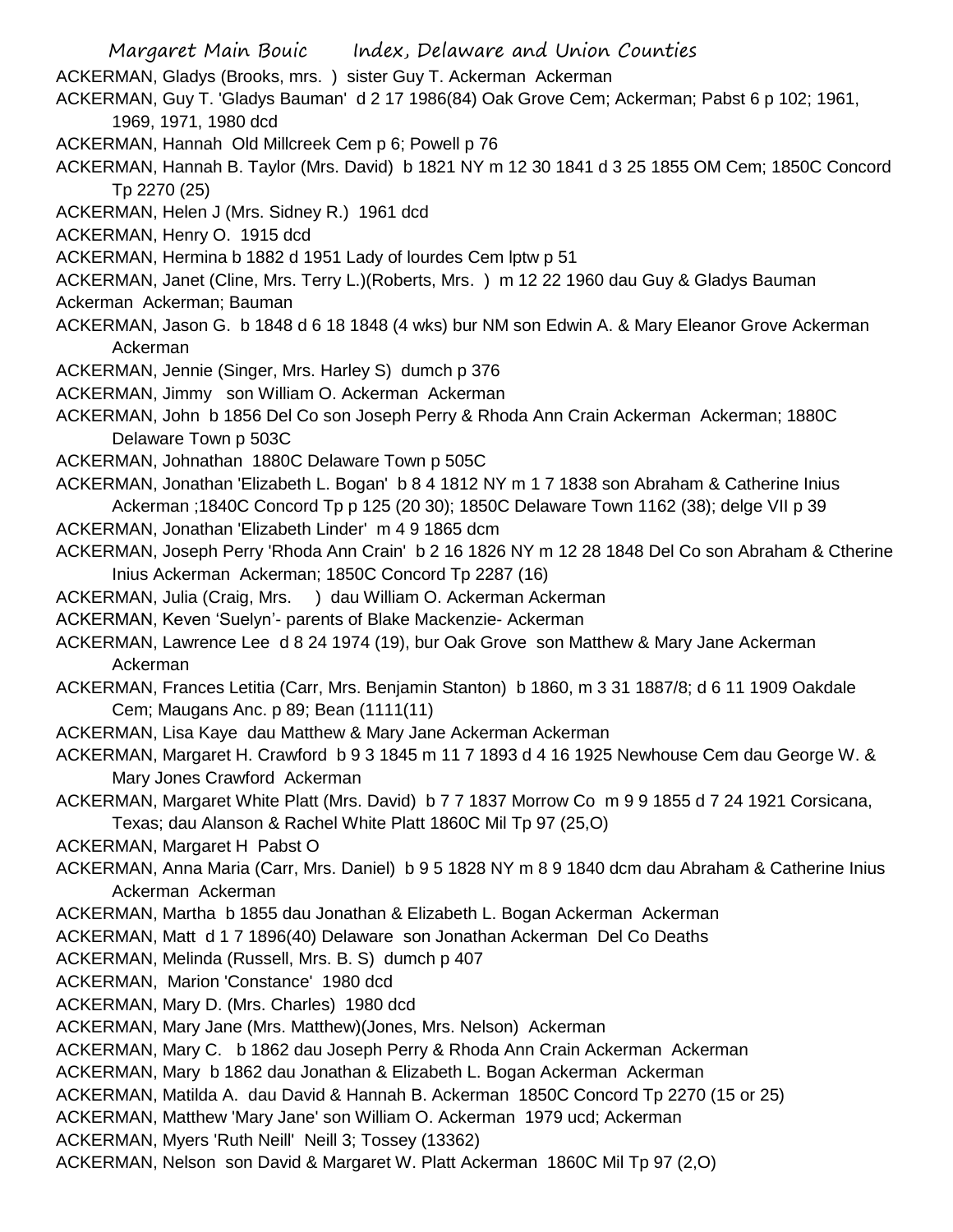Margaret Main Bouic Index, Delaware and Union Counties ACKERMAN, Otto son William O. Ackerman Ackerman ACKERMAN, Otto H. 'Shirley A' 1971 dcd ACKERMAN, Parthenia (Cowles, Mrs. Samuel J) b 9 4 1807 NY d 7 1 1875 OM Cem dau Abraham & Catherine Inius Ackerman; 1908 dch p 768; Dunlap Cowles p 65 ACKERMAN, Paul b 1970 son Otto H. & Shirley A. Ackerman 1971 dcd ACKERMAN, Rick b 1967 son Otto H. & Shirley A. Ackerman 1971 dcd ACKERMAN, Robert J. b 1876 d 1948 Lady of Lourdes Cem lptw p 51 ACKERMAN, Rosa Mother b 1847 d 1937 Lady of Lourdes Cem lptw p 51 ACKERMAN, Ruth E. Neill (Mrs. Myers C.) dau William & Ollie Tossey Neill Neill 3; Tossey13362; Ackerman ACKERMAN, Ruth (Wells, Mrs. ) dau Guy & Gladys Bauman Ackerman Ackerman; Bauman ACKERMAN, Samuel Platt b 8 6 1856 Del Co d 3 9 1897 son David & Margaret W. Platt Ackerman 1860C Millcreek Tp 97 (4,O) ACKERMAN, Sarah Ann (Archer, Mrs. Aaron) b 8 4 1823 m 7 21 1844 dau Abraham & Catherine Inius Ackerman Ackerman; unec XIV p 63 ACKERMAN, Sarah A. Fisher (Mrs. John) dau Christian & Eva Stumbaugh Fisher b 1840, d 1898 Weiser p 298 ACKERMAN, Shirley A. (Mrs. Otto H.) 1971 dcd ACKERMAN, Sidney R 'Helen J' 1961 dcd ACKERMAN, Suelyn (Mrs. Keven)- parents of Blake Mackenzie Ackerman- Ackerman ACKERMAN, Susan b 1968 dau Marion & Constance Ackerman 1980 dcd ACKERMAN, Terry b 1961 ch Otto H. & Shirley A. Ackerman 1971 dcd ACKERMAN, Vicki N. (Mrs. DeWaybe A.)- parents of Austin Robert Ackerman- Ackerman ACKERMAN, William son Jonathan & Elizabeth Bogan Ackerman 1850C Delaware Town 1162 (2) ACKERMAN, William W.'Catherine' b 1849, d 1852 Oak Grove Cem Powell p 427 1860C Sc Tp 949 (70) ACKERMAN, William O 'Ollie' d 12 13 1975 (83) bur Oak Grove Ackerman

ACKERMAN, W.

ACKERMANN, Johann Adam 'Ursula Bauer' b 1687 d 1773 dcq Marguerite Hoffman Buxton78 ACKERMANN, Ursula Bauer (Mrs. Johann Adam) b 1715 d 1742 dcq Marguerite Hoffman Buxton79 ACKERMANN, Ursula Margaretta (Beck, Mrs. John Martin) b 1736 d 1786 dau Johann Adam & Ursula Bauer Ackermann dcq Marguerite Hoffman Buxton29

ACKERS, Ella B. (Potter, Mrs. Joseph) b 1862. d 1888; dcc Joseph Potter5

ACKERS, Harriet (Shoup, Mrs. Jacob) Pounds121(10)4

ACKERS, Hiram 'Martha G. Williams' m 5 27 1856 dcm

ACKERS, Martha G. Williams (Mrs. Hiram) m 5 27 1856 dcm

ACKERSON, Catherine b York,Penn d 1-31-1887 (74) Del Co Deaths

ACKERSON, inf son of G. M. & J. C. d 10 17 1864 Trenton Cem; Powell p 273

ACKERSON, infant dau of G. M. & J. C. d 10 11 1864 Trenton Cem; Powell p 273

ACKERSON, Elizabeth (Williams, Mrs. Abraham) 1880 dch p 836

ACKERSON, Sarah (Johnston, Mrs. Francis) 1880 dch p 839

ACKERSON, Sarah (Williams, Mrs. Abraham) m 1852, dumch p 267

ACKERSON, W. CCC Brown Tp.

ACKISON, Almira Elizabeth Jane (Crain, Mrs. Thomas) m 12 18 1859; ucm 2965; unec IV p 9

ACKISON, Susan Tillman (Mrs. William) m 1 9 1848 Madison Co unec X p 64

ACKISON, William 'Susan Tillman' m 1 9 1848 Madison Co unec X p 64

ACKLEY, Achsa (Atherton, Mrs. John) 1908 dch p 717

ACKLEY, Albert son Halley E. & Blanche Le Van Ackley Ackley

ACKLEY, Alice dau George W. & Sarah Ackley 1850C Thomson Tp 106 (12)

ACKLEY, Allison Christine- b 2-11-1999 dau Barry & Kelly Ackley- Ackley

ACKLEY, Anderson Darby Jerome Tp. Cem p 119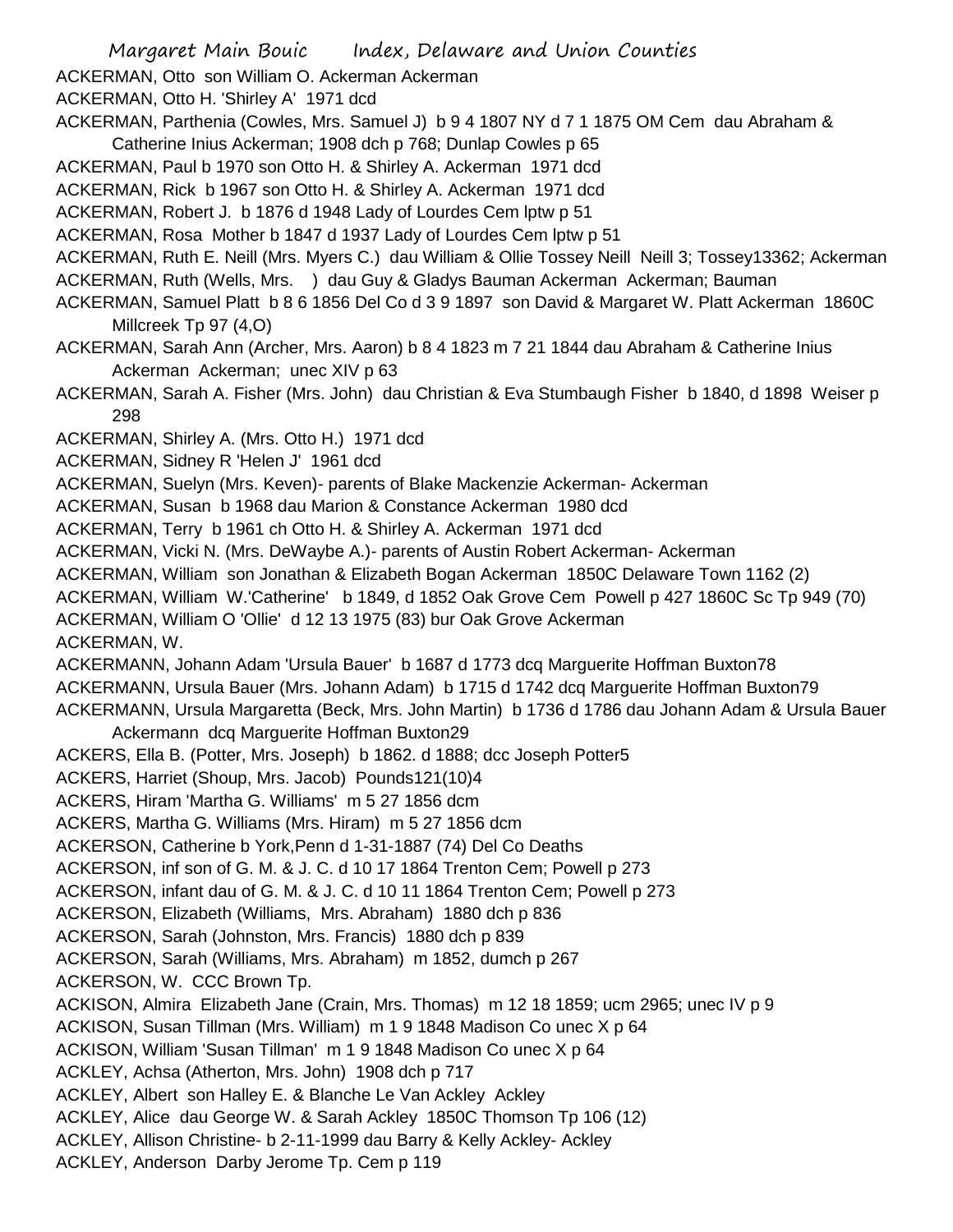ACKLEY, Andrew A. 'Ruth' son Simon & Myrta Anderson Ackley b 7 14 1902, d 10 16 1963 Jerome IOOF

- Cem DJ Cem p 108; Anderson1(12)41; Liggett131441; Rittenhouse; Carr 11431441
- ACKLEY, Angela (Miles, Mrs. ) dau Stanford G. & Eleanor Riley Ackley Ackley
- ACKLEY, Anita Renae b 9 16 1976 dau Merle & Rebecca Brookhart Ackley Ackley

ACKLEY, Ann Mariah (Dowell, Mrs. Peter) m 8 9 1855 dcm

- ACKLEY, Ann M. dau George W. & Sarah Ackley 1850C Thomson Tp 106 (16)
- ACKLEY, Barry Dean 'Kelly Studebaker'- m 9-4-1993 son Robert & Louise Ackley- Ackley
- ACKLEY, Ben b 1957 son Timothy W. & Shirley C. Ackley 1961, 1969, 1971 dcd
- ACKLEY, Benjamin F. 'Josephine Guthrie' Ackley
- ACKLEY, Bernice Watkins (Mrs. Huston B) m 3 1 1925 d 12 23 1986 Radnor Cem Ackley; 1961, 1969, 1971, 1980 dcd
- ACKLEY, Bert 'Madeline E. Franke'- d 1953- Ackley
- ACKLEY, Blanche Le Van (Mrs. Halley E) m 4 7 1928 d 10 25 1987 Ackley
- ACKLEY, Caroline E. Main (Mrs. Henry) b 1 10 1828, d 10 10 1873 dau Paul B. & Lydia Miner Main Asp 452
- ACKLEY, Catherine dau George W. & Sarah Ackley 1850C Thomson Tp 106 (7)
- ACKLEY, Charles 'Clara Brown' Genther p 97; unec VIII p 54
- ACKLEY, Cindy Hope (Frankland, Mrs. Paul Richard) b 1957, m 6 27 1981 dau George & Peggy Black Ackley Ackley; 1985 uch p 5 1959, 1967, 1971, 1973, 1979, 1981 ucd
- ACKLEY, Clara M. Brown (Mrs. Charles) dau David O. & Sarah Eunice Taylor Brown 1915 uch p 706; Genther p 97
- ACKLEY, Cletus son Simon & Myrta Anderson Ackley Anderson1(12)42; Liggett 131442; Carr 11431442; Rittenhouse 5
- ACKLEY, (Conley, Mrs. Tom) dau Simon & Myrta Anderson Ackley Anderson 1(12)44; Liggett 131444; Rittenhouse 5
- ACKLEY,Daniel son Merle & Rebecca Brookhart Ackley Ackley
- ACKLEY, David Lee ' Phyllis Jane Staup' m 4 28 1957; son Halley E. & Blanche Le Van Ackley Ackley
- ACKLEY, Doris H. (Mayberry, Mrs. Stanley)- b 8-19-1923 s 7-26-1995 (71) Forest Grove Cem- dau Bert & Madeline E. Franke Ackley- Ackley
- ACKLEY, Eleanor Riley (Mrs. Stanford G.) Ackley
- ACKLEY, Elizabeth J dau George W. & Sarah Ackley 1850C Thomson Tp 106 (7)
- ACKLEY, Sarah Elizabeth Stanford (Roney, Mrs. Lynn) (Mrs. George) b 5 20 1898, d 2 12 1974 bur. Oakdale Cem II p 15 dau Charles & Zipporah Stanford Ackley; 1985 uch p 5
- ACKLEY, Emmett b 1906, d 1921 Jerome IOOf Cem Row 4 DJ Cem p 107
- ACKLEY, Ethel Long (Mrs. George) Ackley
- ACKLEY, Gailynn (Bednarki, Mrs. Richard) dau David Lee & Phyllis Jane Staup Ackley Ackley
- ACKLEY, George B (W) 'Sarah' Pabst O' hadc p 50, 51 (Thompson Tp); 1840C Thompson Tp. p 110 (30 40); 1850C Thomson Tp 106 (47); dcw Bk 3 p 70
- ACKLEY, George Lee 'Peggy Jean Black' m 6 3 1956; son George & Elizabeth Stanford Ackley Sbc p 25; 1959, 1967, 1971, 1973, 1975, 1979, 1981, 1983, 1991 ucd, Ackley; 1985 uch p 5
- ACKLEY, George 'Ethel Long''Sarah Elizabeth Stanford Roney' b 1 23 1885, d 7 20 1972 bur East Liberty Ackley; 1985 uch p 5
- ACKLEY, George 'Malissa Oliver' Ackley
- ACKLEY, Hal son David Lee & Phyllis Jane Staup Ackely Ackley
- ACKLEY, Halley E. 'Blanche Le Van' b 12 10 1907 m 4 7 1928 d 3 9 1990 (82) E. Liberty Cem son George & Ethel Ackley Ackley
- ACKLEY, Hannah (Dowell, Mrs. Edward) m 10 27 1853 dau George W. & Sarah Ackley 1850C Thomson Tp 106 (19)
- ACKLEY, Hannah Jane (Yuhas, Mrs. Bruce David) b 1961 m 7 6 1985 dau Timothy W. & Shirley C. Ackley 1969, 1971, 1980 dcd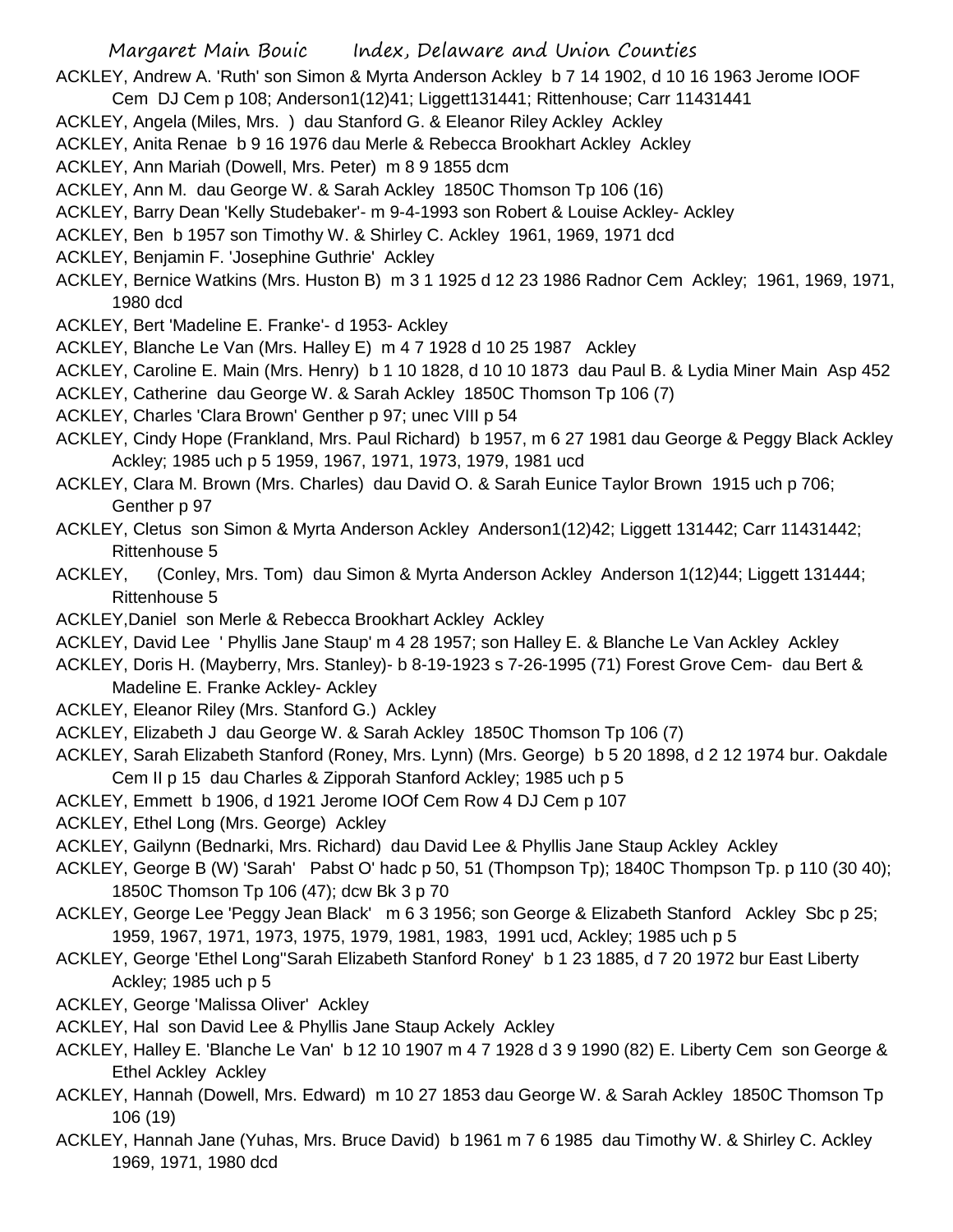- Margaret Main Bouic Index, Delaware and Union Counties
- ACKLEY, Hazel (Gearhiser, Mrs. Richard) sister Huston B. Ackley Ackley
- ACKLEY, Helen J (Mrs. Thomas S) d 3 14 1979 (57) bur. Oak Grove Ackley
- ACKLEY, Henry 'Caroline E. Main' Asp (452)
- ACKLEY, Holly b 1960 son Timothy W. & Shirley C. Ackley 1961, 1969, 1971, 1980 dcd
- ACKLEY, Hubert son Benjamin F. & Josephine Guthrie Ackley Ackley
- ACKLEY,Huston B 'Bernice Watkins' m 3 1 1925, d 11 30 1981 bur Radnor Cem; 1961, 1969, 1971, 1980 dcd
- ACKLEY, Jacob 1883 ucd IV p 530; enlisted 11 6 1863, dis 11 14 1865; 1877 uca p 22, 96; 1880C Jerome Tp p 0144
- ACKLEY, Jacob 'Mary Beaver' m 3 1 1874, ucm 5450
- ACKLEY, James 'Phoebe Stickles' m 12 23 1841 dcm; 1850C Radnor Tp 189 (65)
- ACKLEY, Jennifer Klump (Mrs. Thomas Chris)- b 1948 Lancaster d 10-21-2004 (56) car accident, Tampa, Fla dau Garold Walter & Mary Margaret Klump- Ackely
- ACKLEY, John B. son George W. & Sarah Ackley 1850C Thompson Tp 106 (5); Pabst O
- ACKLEY, Mrs. John- dg 1-7-1908 delge VIII p 12
- ACKLEY, Joseph- 1847 delge VIII p 67
- ACKLEY, Josephine Guthrie (Mrs. Benjamin F.) Ackley
- ACKLEY, Joy dau Merle & Rebecca Brookhart Ackley Ackley
- ACKLEY, Joyce b 1963 dau Warren or William H. & Pansy Ackley 1969, 1971 dcd
- ACKLEY, June B. Allen (Hicks, Mrs. )(Mrs. Tony) m(2) 8 9 1986 dau Rev. Roy Allen Ackley; 1991 ucd
- ACKLEY, Kelly Studabaker (Mrs. Barry)- m 9-4-1993 dau Larry & Susan Studabaker- Ackley
- ACKLEY, Logan Dean- b 3-19-1997 son Barry & Kelly Studabaker Ackley Ackley
- ACKLEY, Louise (Mrs. Robert)- Ackley
- ACKLEY, Lucy b 1965 dau Timothy W. & Shirley C. Ackley 1971, 1980 dcd
- ACKLEY, Lucile dau Simon & Myrta Anderson Ackley Liggett131443, Anderson 1(12)43; Rittenhouse 5; Carr 11431443
- ACKLEY, Lucille DJ Cem p 119
- ACKLEY, Lucretia Pabst O
- ACKLEY, Lynn dau Merle & Rebecca Brookhart Ackley Ackley
- ACKLEY, Madeline E. Franke (Mrs. Bert)- b 4-12-1903 d 1-21-1994 (90) Forest Grove Cem- dau Joseph & Iva Jones Franke- Ackley
- ACKLEY, Malissa Oliver (Mrs. George) Ackley
- ACKLEY, Marietta (Strickler, Mrs. Samuel) b 9 1 1856 dcm; Pabst 8 p 6; dau George W. & Sarah Ackley; 1850C Thomson Tp 106 (14)
- ACKLEY, Mary Beaver (Mrs. Jacob) m 3 1 1874, ucm 5450
- ACKLEY, Merle 'Rebecca Brookheart' m 3 10 1967 son Halley E. & Blanche Le Van Ackley Ackley
- ACKLEY, Myrta Anderson (Mrs. Simon) b 1880, m 8 18 1900, d 1955 Jerome IOOF Cem Row 4, DJ Cem p 107, 119; 1949 ucd; dau Andrew & Sarah Elizabeth Liggett Anderson Anderson1(12)4; Liggett13144, Carr 1143144; Rittenhouse 4,5 Ackley, Norman son Charles & Clara Brown Ackley Genther p 97
- ACKLEY, Pam dau David Lee & Phyllis Jane Staup Ackley Ackley
- ACKLEY, Pansy (Mrs. Warren or William) 1969, 1971, 1980 dcd
- ACKLEY, Pauline dau Simon & Myrtle Anderson Ackley 1949 ucd
- ACKLEY, Pauline DJ Cem p 119
- ACKLEY, Peggy Jean Black (Mrs.George L) m 6 3 1956;dau George & Dollie Brown Black 1985 uch p 5; Sbc p 25; 1959, 1967, 1971, 1973, 1975, 1979, 1981, 1983, 1991 ucd
- ACKLEY, Phoebe Stickles (Mrs. James) m 12 23 1841 dcm; 1850C Radnor Tp 189 (49)
- ACKLEY, Phyllis Jane Staup (Mrs. David Lee) Ackley
- ACKLEY, Rebecca Brookheart (Mrs. Merle) m 3 10 1967 dau D. W. & Loren Brookheart Brookheart, Ackley
- ACKLEY, Robert son Halley E. & Blanche Le Van Ackley Ackley
- ACKLEY, Robert 'Louise'- Ackley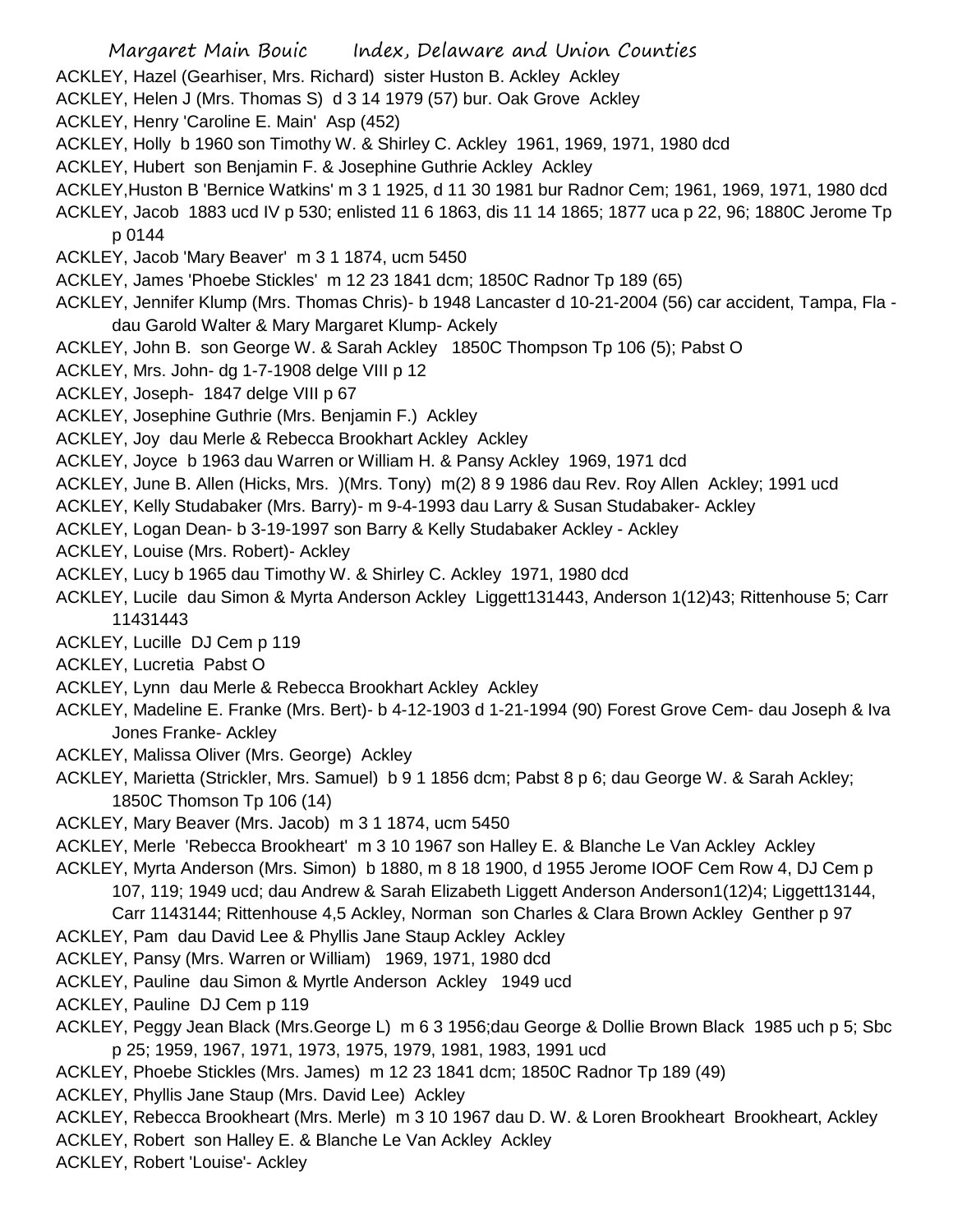- Margaret Main Bouic Index, Delaware and Union Counties
- ACKLEY, Roxena ch George B. & Sarah Ackley 1850C Thomson Tp 106 (2)
- ACKLEY, Ruth b 1902, d 1971 Jerome IOOF Cem D J Cem. p 107
- ACKLEY, Ruth (Mrs. Andrew A.) b 5 26 1971 d 5-27-1971 car crash, Jerome Cem, 1967, 1971 ucd;
- Liggett(131441), Anderson(1(12)41); Rittenhouse 5; Carr 11431441
- ACKLEY, Sarah L. dau George B. & Sarah Ackley Pabst O; 1850C Thompson Tp 106 (10)
- ACKLEY, Sarah (Mrs. George B) dcw Bk 3 p 70; 1850C Thompson Tp 106 (45)
- ACKLEY, Shirley C (Mrs. Timothy Wallace) 1961, 1969, 1980 dcd; Ackley
- ACKLEY, Shirley (Applegate, Mrs. ) dau Holley E. & Blanche Le Van Ackley Ackley
- ACKLEY, Simon 'Myrtle Anderson' b 3 15 1877, m 8 18 1900, d 1968; Jerome IOOF Cem DJ Cem p 107; Anderson(1(12)4), Liggett(13144), Carr (1143144); Rittenhouse 4,5; 1949 ucd
- ACKLEY, Stanford G. 'Eleanor Riley' b 2 16 1907 d 10 5 1991 (84) son Benjamin F. & Josephine Guthrie Ackley Ackley
- ACKLEY, Stanford son Stanford G. & Eleanor Riley Ackley Ackley
- ACKLEY, Steve b 1955 son Timothy W. & Shirley C. Ackley 1961, 1969, 1971 dcd
- ACKLEY, Suzie Faith (Schneider, Mrs. Randy L.) b 7 20 1964 m 9-18-1993 dau George Lee & Peggy Jean Black Ackley 1985 uch p 5; 1971, 1973, 1979, 1981, 1991 ucd
- ACKLEY, Thomas S 'Helen' d 9 27 1959 Ackley
- ACKLEY, Thomas Chris 'Jennifer Klump' son Thomas S. & Helen Ackley Ackley
- ACKLEy, Timothy Wallace 'Shirley C' son Stanford G. & Eleanor Tiley Ackley Ackley; 1961, 1969, 1971, 1980 dcd
- ACKLEY, Toni (Borden, Mrs. Dennis Harry)(Roberts, Mrs. ) m 6 19 1965 dau Thomas S. & Helen Ackley **Ackley**
- ACKLEY, Tony William 'June B. Allen' b 1960 m 8 9 1986 son George L. & Peggy Black Ackley Ackley; 1985 uch p 5; 1971, 1973, 1979, 1981, 1983, 1991 ucd
- ACKLEY, Trudy dau David Lee & Phyllis Jane Staup Ackley Ackley
- ACKLEY. Wahneta (Barnes, Mrs. Harold) dau Huston B. & Bernice Watkins Ackley Ackley
- ACKLEY Warren or William H 'Pansy' 1969, 1971, 1980 dcd
- ACKMAN, Bruce, son & Waldo Ackman Weiser p 547
- ACKMAN, Charlotte (Mrs. Rev. J. M.) 1915 ucd Galena
- ACKMAN, Earl son & Waldo Ackman Weiser p 547
- ACKMAN, Ena E. Hager, Mrs. Frank L.) m 1915 Genther p 214
- ACKMAN, Rev. J. M. 'Charlotte' Sunbury p 46, 123; 1915 ucd, Galena
- ACKMAN, Keith son & Waldo Ackman Weiser p 547
- ACKMAN, Waldo, Mrs. ) dau Had & Leh Kehl Waldo Weiser p 547
- ACKMAN, Ruth Gorsuch (Mrs. Lester Hardis) b 11 17 1892, m 11 15 dau Douglas Cox & Minnie Grace Lane Gorsuch dcq Ruth Gorsuch Ackman1; Sunbury p 46
- ACKMAN, Lester Mardis 'Ruth Gorsuch' son Rev. J. M. Ackman dcq Ruth Gorsuch Ackman1; Sunbury p 46 ACKNEY, Henritta (Freshwater, Mrs. Charles E) Freshwater p 82, 84
- ACKWORTH, Anna Lucille McPeck (Mrs. Harry L) b 10 13 1902 m 5 3 1924 dau John Huber & Ica Belle Garvin McPeck Maugans Anc. p 42
- ACKWORTH, Harry L 'Anna Lucile McPeck' m 5 3 1924 Maugans Anc. p 42
- ACOCELLA, Angelo 'Jenny Cook'- Acocella
- ACOCELLA, Aralene (Mrs. Guy)- Acocella
- ACOCELLA, Collette (Strickland, Mrs. Bob)- dau Angelo & Jenny Cook Acocella- Acocella
- ACOCELLA, Guy 'Arlene'- son Angelo & Jenny Cook Acocella- Acocella
- ACOCELLA, Jenny Cook (Mrs. Angelo)- Acocella
- ACOCELLA, Josephine (Jordan, Mrs. Arthur William) b 3-10-1918 m 1 20 1936 d 6-10-1994 (76) Forest Grove dau Angelo & Jenny Cook Acocella- Jordan; Acocella
- ACOCELLA, Louie- son Angelo & Jenny Cook Acocella- Acocella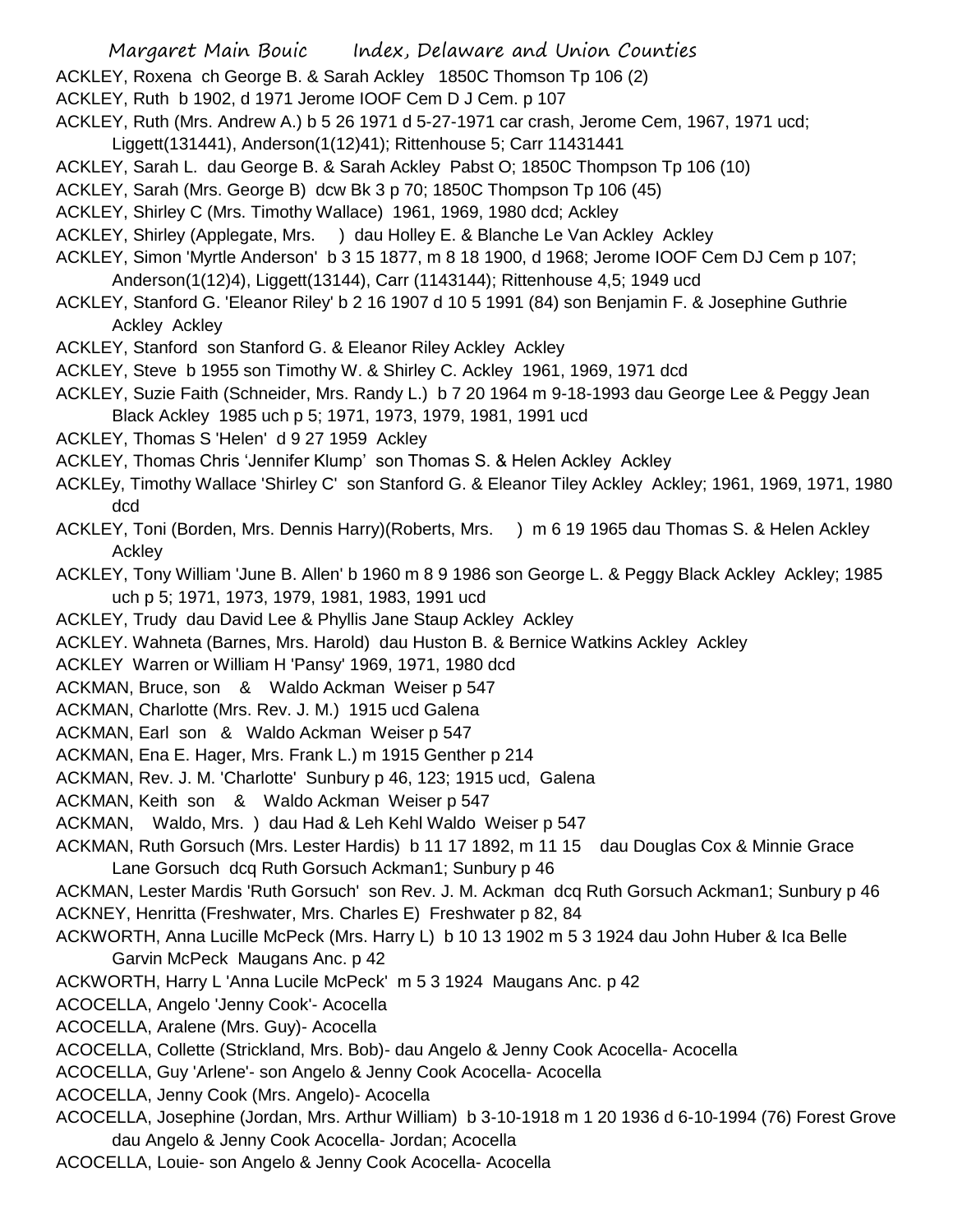Margaret Main Bouic Index, Delaware and Union Counties ACOCELLA, Norma (McClosky, Mrs. George)- dau Angelo & Jenny Cook Acocella- Acocella ACOCELLA, Pasquale- son Angelo & Jenny Cook Acocella- Acocella ACOCELLA, Rose (Becker, Mrs. Fred)- dau Angelo & Jenny Cook Acocella- Acocella ACORD, Charles 'Kristinna'- Acord ACORD, Rev. E. T. pmc p 3 ACORD, Kristinna (Mrs. Charles)- Acord ACORD, Neal 1969 dcd ACORD, Seth Ryan- b 8-8-1996 son Charles & Kristinna Acord- Acord ACOSTA, Antonio 'Donna'- 1991 ucd ACOSTA, Billie b 1954 ch Patrick & Ethel Acosta 1969 dcd ACOSTA, Celina- dau Patrick & Ethel Hall Acosta- Acosta ACOSTA, Cuba (Wallace-Hill, Mrs. )- dau Patrick & Ethel Hall Acosta- Acosta ACOSTA, Donna (Mrs. Antonio)- 1991 ucd ACOSTA, Ethel Hall (Mrs. Patrick) b 11-16-1935 d 8-30-1994 (58) bur Westerville; dau Floyd & Sarah Cook Hall- Acosta; 1969, 1980 dcd ACOSTA, Jenny b 1966, dau Patrick & Ethel Acosta 1969 dcd ACOSTA, Josh- son Patrick & Ethel Hall Acosta- Acosta ACOSTA, Michael E. d 1980- Acosta; 1980 dcd ACOSTA, Patrick- son Patrick & Ethel Acosta- Acosta ACOSTA, Patrick 'Ethel' 1969, 1980 dcd ACOSTA, Penny (Main, Mrs. )- dau Patrick & Ethel Hall Acosta- Acosta ACOSTA, Rose (McCay, Mrs. ) b 1958 dau Patrick & Ethel Hall Acosta Acosta; 1969 dcd ACOSTA, Virginia b 1965 dau Patrick & Ethel Acosta 1969 dcd ACRE, Nancy (Gifford, Mrs. Moses H.) m 4 2 1846 Madison Co unec X p 27 ACRES, Ann R. Binnegar (Mrs. James) m 4 29 1827 Madison Co unec V p 27 ACRES, Cathy lived wih Sonya Brewster 1983 ucd ACRES, Daniel 'Elenor Garrison' m 2 24 1831 Madison Co unec V p 47 ACRES, Elenor Garrison (Mrs. Daniel) m 2 24 1831 Madison Co unec V p 47 ACRES, Hannah (Dawson, Mrs. William) m 5 4 1824; unec IV p 64 ACRES, James 'Ann R. Binnegar' m 4 29 1827 Madison Co unec V p 27 ACRES, Jane (Hanson, Mrs. Daniel) m 4 2 1826 Madison Co unec V p 16 ACRES, Nancy (Smith, Mrs. Joseph) m 6 9 1825 Madison Co unec V p 16 ACRES, Timmy lived wih Sonya Brewster 1983 ucd ACRET. Silas 1883 uch IV p 541; Watkins Cem. ACTION, Catherine (Hanawalt, Mrs. ) d 3 31 1910 (86y8m) dau Eligh & Poole Action unec VIII p 70 ACTION, Eligh ' Poole' unec VIII p 70 ACTON, Catherine (Hanawalt, Mrs. Samuel) b 8 13 1823, d 7 17 1846 dau Richard Acton Hanawalt 1,2 ACTON, Catherine (Kathrine) Thomas (Mrs. William) b 1850 m 3 12 1872 ucm 5086 d 1922 Byhalia Cem lptw p 126, dau Timothy & Jane T. Gates Thomas Joel Smith 3 4, 1915 uch p 1048; 1880C Washington Tp 238 247 p 26 (28, O,O,O); 1900C Wash. Tp 143 6 B (49,O,O,O) m 28y ACTON, Cyrus- d 11-3-1869 (21-3-4) Plain City Cem- unec VIII p 7 OVI ACTON, Della dau William & C(K)atherine Thomas Acton 1880C Washington Tp 238 247 p 26 (7,O,O,O) ACTON, Elizabeth F. Wilson (Mrs. Meshash)- m 11-4-1849 Madison Co unec XI p 45 ACTON, Emalie Gregohry (Mrs. Samuel) m 4 5 1840 Madison Co unec IX p 18 ACTON, Jacob L 'Luticia Kenne' 1915 uch p 1048 ACTON, Katharine Everden (Mrs. Robert) dau Simon & Mary Eddy Everden Powers Pat p 98 ACTON, Lina (Cross, Mrs. G. P.) unec VIII p 29 ACTON, Luticia Kenne (Mrs. Jacob L) dau Simon & Mary Eddy Everden Powers Pat p 98 ACTON, Meshash 'Elizabeth F. Wilson'- m 11-4-1849 Madison Co unec XI p 45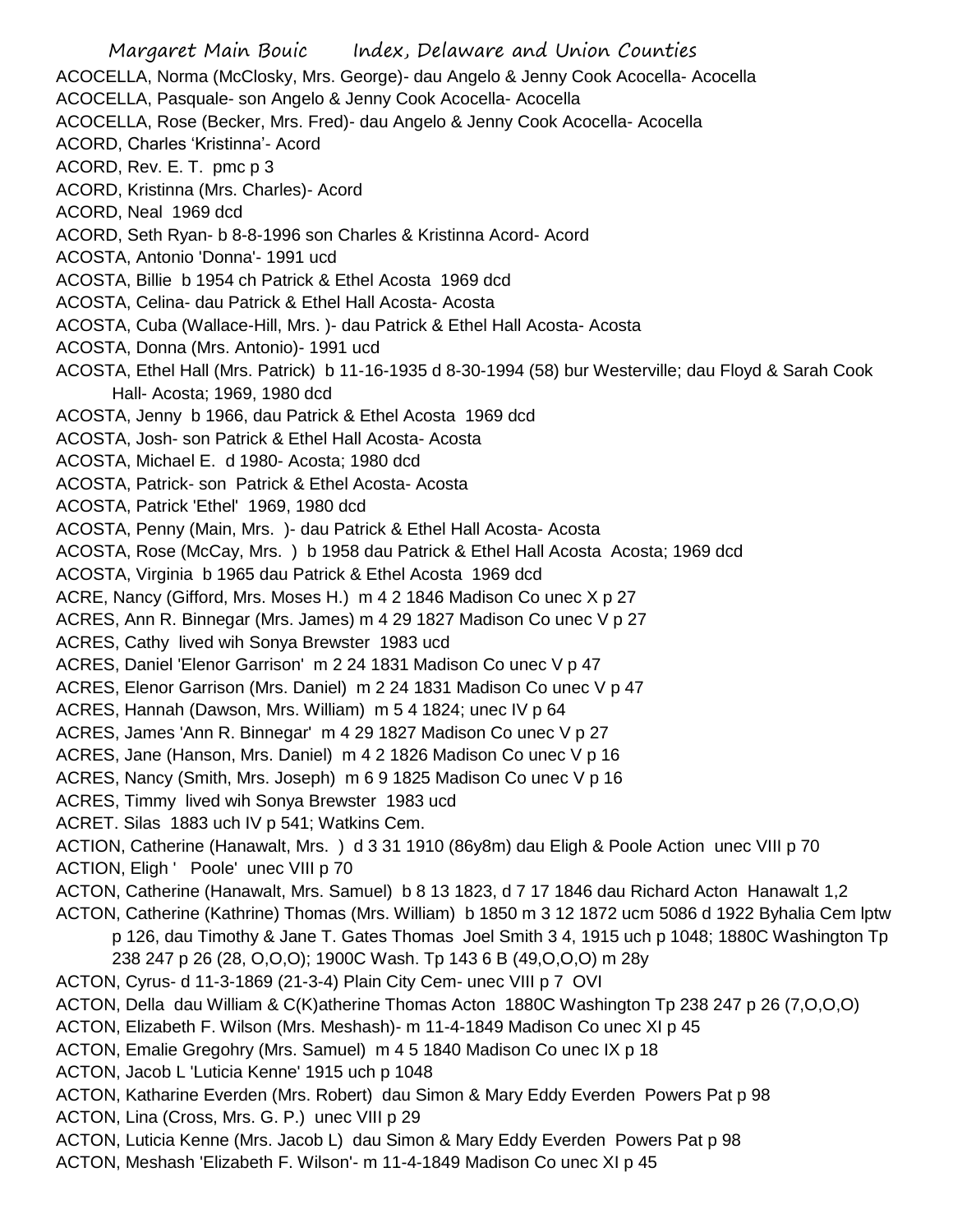Margaret Main Bouic Index, Delaware and Union Counties ACTON, Rebecca Lee dau Frank M. Acton Jr. Kintz ACTON, Richard 1883 uch V p 373, War 1812 ACTON, Rilla (Boggs, Mrs. Canterbury) dau William & Kathrine Thomas Acton Joel Smith 4, 1915 uch p 1048; 1900C Washington Tp 143 p 6B (27,O,O,O) ACTON, Robert 'Katharine Everden' Powers Pat p 98 ACTON, Samuel 'Emalie Gregohry' m 4 5 1840 Madison Co unec IX p 18 ACTON, Sarah (Haggard, Mrs. John) 1915 uch p 724 ACTON, Thomas hjt p 105 ACTON, William A 'Kathrine Thomas' b 6 6 1842 m 3 18 1872 ucm 5086 d 1917 Byhalia Cem lptw p 125 son Jacob & Luticia Keene Acton 1915 uch p 1048, 1049; 1883 uch V p 474, 536; p 017A, enlisted July 1861, dismissed 7 20 1865; Joel Smith 4; 1877 uca p 96; 1880C Washington Tp 238 247 p 26 (38,O,O,O); 1900C Wash Tp 143 p 6B (57,O,O,O); m 28y ACUFF, Gerald 'Jeanine' Acuff ACUFF, Jeanine (Mrs. Gerald) Acuff ACUFF, Jeff 'Karen Yuhas' m 10 5 1991 son Gerald & Jeanine Acuff Acuff ACUFF, Karen Yuhas (Mrs. Jeff) m 10 5 1991 son John & Marty Yuhas acuff ACUNA, Olivia (McKitrick, Mrs. Daniel Scott) McKitrick p 115 ADAIR, McKitrick p 430; family of Robert McLaren unec X p 25 ADAIR, Rev. 1880 dch p 610; 1908 dch p 276 ADAIR, Aaron Jacob- b 6-29-1999 son Andre & Tanya Adair- Adair ADAIR, A. C. Oak Grove Cem Powell p 427 ADAIR, Adaline Shettel (Mrs. George Benjamin) b 10 4 1910, m 4 22 1933 dau George Jacob & Carrie Elizabeth Stominger Shettel Weiser p 460 ADAIR, Ailly Readway (Mrs. Josiah) m 3 5 1840 Madison Co unec IX p 31 ADAIR, Anderson 'Margaret Jan McCoy' m 2 25 1837 Madison Co unec VIII p 68 ADAIR, Andre 'Tanya'- Adair ADAIR, Ann Cochran (Mrs. Benjamin) m 10 23 1845 Madison Co unec X p 18 ADAIR, Anna d 8 23 1895 (69 8 6) Del. Co Delaware Co Deaths ADAIR, Annette C. 1915 dcd Delaware ADAIR, Benjamin 'Ann Cochran' m 10 23 1845 Madison Co unec X p 18 ADAIR, Bethther Plymell (Mrs. John) m 10 18 1840 Madison Co unec IX p 31 ADAIR, Bobbie- 1991 ucd ADAIR, Byers L. 'Nettie S. Chester' m 11 25 1863 dcm; 1869 wsc p 3; 1880C Delaware Town p 506A ADAIR, Catharine (Dickison, Mrs. Joseph M.) m 3 1 1838 Madison Co unec IX p 6 ADAIR, Ed C.- grad Delaware HS 1883- delge VII p 6 ADAIR, Elizabeth (Bartholomew, Mrs. Melvin) m 8 1 1826 Madison Co unec V p 16 ADAIR, Elizabeth Crisman (Mrs. John S.) m 6 20 1844 Madison Co unec X p 7 ADAIR, Elizabeth (Johnston, Mrs. James B.) m 11 23 1828 Madison Co unec V p 39 ADAIR, Elton Oak Grove Cem Powell p 427 ADAIR, Emma Oak Grove Cem Powell p 427 ADAIR, Floura/Flora L. 1870C Leesburg Tp 262 270 p 33 (3,O) niece of Enos & Nioma Richards Bell; 1880C Leesburg Tp p 28 p 3, 0176 (13,O,O,O); 1900C Magnetic Springs 352-355 p 19B (33,O,O,O) ADAIR, Frank Byers b 3 22 1877 Oak Grove Cem son Byers L. & Nettie C. Chester Byers dcb Delaware Town Powell p 427 ADAIR, George Benjamin 'Adaline Shettel' b 7 29 1907 m 4 22 1933 Weiser p 460 ADAIR, Hannah Street (Mrs. Preston) m 9 20 1859 ucm 2926 ADAIR, Henry S. 'Rebecca Wynegar' m 4 16 1853 ucm 1945; unec VIII p 10 ADAIR, John 'Bethther Plymell' m 10 18 1840 Madison Co unec IX p 31 ADAIR, John 'Margaret'- b c 1805 d 1889 ped Marna Louis Erwin Strait #381 20; unec VII p 59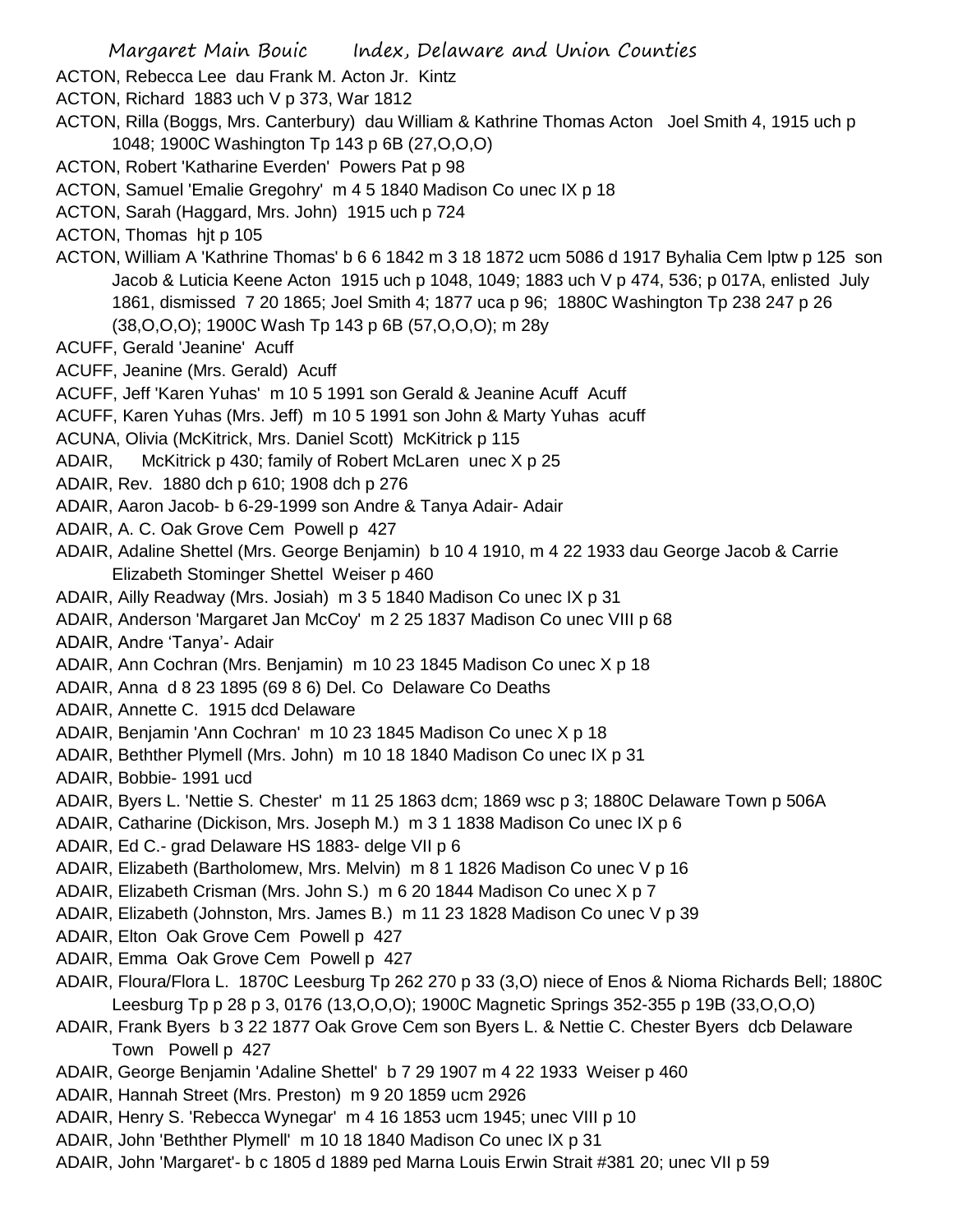Margaret Main Bouic Index, Delaware and Union Counties ADAIR, John S. 'Elizabeth Crisman' m 6 20 1844 Madison Co unec IX p 31 ADAIR, Joseph E. 'Eliza Winder' m 7 29 1824 Madison Co; unec IV p 64 ADAIR, Josiah 'Ailly Reagway' m 3 5 1840 Madison Co unec IX p 31 ADAIR, Julia Ann (Boyd, Mrs. James) m 2 3 1841 Madison Co unec IX p 32 ADAIR, Larry Robert b 11 14 1933 son George Benjamin & Adaline Shettel Adair Weiser p 460 ADAIR, Margaret Corothers (Mrs. Samuel) m 4 24 1816 Mad. County unec IV p 30 ADAIR, Margaret Garrett (Mrs. Robert McNight) m 9 5 1816 Mad. County; unec IV p 29 ADAIR, Margaret Jan McCoy (Mrs. Anderson) m 2 25 1837 Madison Co unec VIII p 68 ADAIR, Margaret (Mrs. John)- b c 1807 ped Marna Louis Erwin Strait #381 21; unec XII p 59 ADAIR, Martha Reid (Mrs. William Clark) b 1934 d 1914 ped Marna Louis Erwin Strait #381 11; unec XII p 59 ADAIR, Mary C. (Mrs M. N.) d 4 18 1867 Hopewell Cem djlm p 83 ADAIR, Mary Richard (Mrs. Nelson) m 11 26 1865 ucm 3856 ADAIR, infant b 7 21 1868 Delaware Tp dau Michael & Mary Adair dcb ADAIR, Minnie Brown d 6 10 1896 (30 8 16) Delaware dau J. W. Brown Del Co Deaths ADAIR, M. N. 'Mary C.' djlm p 83 ADAIR, Nancy Byers (Mrs. Samuel) m 1 1 1824 Madison Co. unec IV p 64 ADAIR, Nancy (Little, Mrs. Benjamin) m 12 27 1842 Madison Co unec IX p 65 ADAIR, Nathan Chester b 8 7 1880 Delaware Town son Byres L. & Annetta S. Chester Adair dcb ADAIR, Nelson 'Mary Richards' m 11 26 1865 ucm 3856; 1883 uch IV p 507; dis 5 11 1865; 1877 uca p 96 ADAIR, Nettie S. Chester (Mrs. Byers L) m 11 25 1863 dcm; Pabst 8 p 13; 1869 wsc p 3 ADAIR, Peggy (Humble, Mrs. Uriah) m 9 8 1813 Madison Co.; unec IV p 22 ADAIR, Preston 'Hannah Street' m 9 20 1859 ucm 2926 ADAIR, Rebecca M. (Sidemor, Mrs. John Jr.) m 1 16 1838 Madison Co unec IX p 6 ADAIR, Rebecca Wynegar (Mrs. Henry S) m 4 16 1853 ucm 1945 ADAIR, Robert McNight 'Margaret Garrett' m 9 5 1816 Madison Co.; unec IV p 29 ADAIR, Sallie Dennis (Erwin, Mrs. William Joshua)- b 1870 d 1930 dau William Clark & Martha Reed Adairped Marna Louis Erwin Strait #381 5; unec XII p 59 ADAIR, Samuel 'Margaret Corothers' m 4 24 1816 Madison Co.; unec IV p 30 ADAIR, Samuel 'Nancy Byers' m 1 1 1824 Madison Co.; unec IV p 64 ADAIR, Sarah (Finnry, Mrs. James) m 2 1 1837 unec VIII p 68 ADAIR, Sarah (Street, Mrs. Luther Lee) 1985 uch p 136 ADAIR, Tanya (Mrs. Andre)- parents of Aaron Jacob Adair- Adair ADAIR, W. Chester Pabst O ADAIR, William Clark 'Martha Reid' b 1831 d 1911 son John & Margaret Adair- ped Marna Louis Erwin Strait #381 10; unec XII p 59 ADAM, Carl son Rev. Oscar M. & Cecile Belle Adam Ada ADAM, Cecile Belle (Mrs. Rev. Oscar M.) d 6 14 1977 (86) crem. ashes Oak Grove Ada ADAM, F. 1850c Delaware Town 1153 (30) ADAM, Gloria (Mrs. William W) 1980 dcd ADAM, Jacob- Ekelberry Ledger- delge X p 52 ADAM, John uccp p 14; Ekelberry Ledger, delge X p 52 ADAM, Mary unec VIII p 44 ADAM, Norman son Rev. Oscar M. & Cecile Belle Adam Adam ADAM, Rev. Oscar M. 'Cecile Belle' Adam ADAM, Silas uccp p 14 ADAM, William W 'Gloria' 1980 dcd ADAMES, Charles Darby Jerome Cem p 24 ADAMES, J. W. D J Cem p 24 ADAMISON, Lois Ellen b 10 2 1891 Scioto Tp dau Jones C. & Minnie Manville Adamison dcb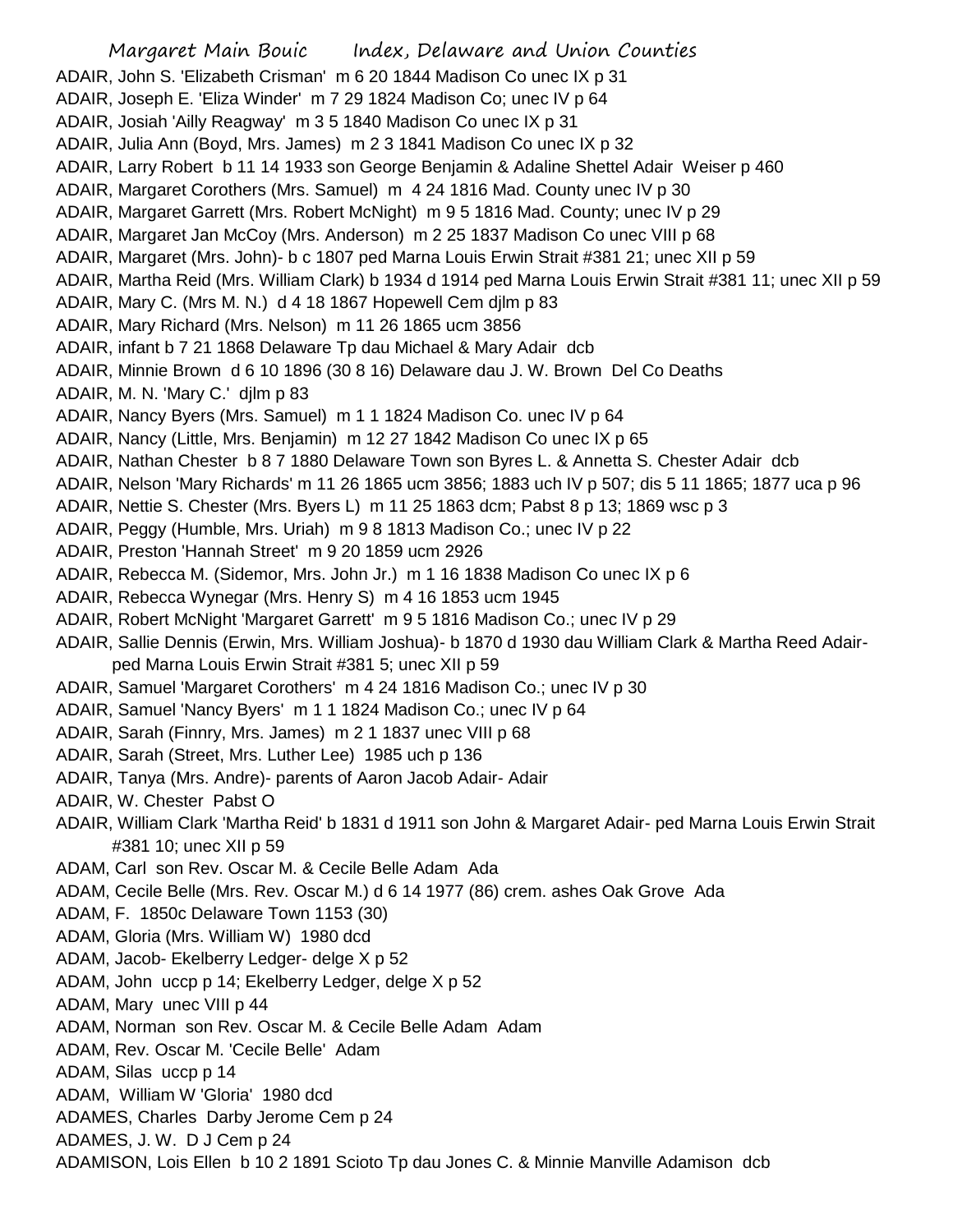Margaret Main Bouic Index, Delaware and Union Counties ADAMKOSKY, Christine J. (Mrs. Walter J.) 1980 dcd ADAMKOSKY, Jarrod b 1976 son Walter J. & Christine J. Adamkosky 1980 dcd ADAMKOSKY, Jason b 1974 son Walter J. & Christine J. Adamkosky 1980 dcd ADAMKOSKY, Joshua b 1979 son Walter J. & Christine J. Admamkosky 1980 dcd ADAMKOSKY, Walter J 'Christine J.' 1980 dcd ADAMS, Pabst 1 p 20; hjt p 10; 1915 uch p 414; delge III p 37 Paulus query ADAMS, query from Janet T. Newman ogs XX Dec 1989 p 184; family of Virginia Thompson; family of Dorotha Nowell #281 unec X p 25; family of Mrs. Stephen Norwood Dunham # 616, delge X p 38; family of Malcolm Evett #619, delge X p 79, of Kathy Buratti # 641, delge X p 79, family of Marian H. Adams # 385, unec XIII p 2 ADAMS, Mr. d 3 8 1930 (72) uninf p 20 Mr. & Mrs. delge VI p 52 (Springfield); delge VII p 40 ADAMS, Rev. 1883 uch V p 364 ADAMS, A. hadc p 91 ADAMS, Aagie (Adkins, Mrs. ) dau Ray & Evelyn N. Young Adams Adams ADAMS, Abel d 10 11 1859 Plain City (Burlile notes) son Charles (Chambers) Hanford & Malintha Eastman Adams 1840C Darby Tp 1019 p 46 (5 10); 1850C Darby Tp 1675 1695 p 248 (17,O); unec VI p 9 ADAMS, Abi (Byam, Mrs. Solomon) b 7 17 1773 Ma ped Eliza Jane Haywood Miller11 delge p 52 ADAMS, Abigail Craft (Ruggles, Mrs. John Jr.)(Day, Mrs. Ralph)(Mrs. Edward) b 3 28 1634 d 6 17 1706/7 dau Griffin & Alice Craft D & C p 110 ADAMS, Abigail (Harper, Mrs. William) b 1815 d 12 5 1878 dau Patrick B. & Elizabeth E. Davis Adams dcc Susan Cain Jackson 43 ADAMS, Abigail d 5 18 1871 (64), Oller Cem Powell p 81 ADAMS, Abner Pabst O ADAMS, Abraham 1835 men 57 #62 p 105 Thompson Tp; 1840C Thompson Tp p 108 (50 60); delge IV p 8 ADAMS, Abraham 1850C Harlem Tp 562 (25) son John & Desire Cook Adams 1880 dch p 597 ADAMS, Abraham J. 1880C Delaware Town p 491A ADAMS, Abraham 'Susannah' d 11 22 1822 (67 yrs.) 1820C Harlem Tp; 1880 dch p 510; 1908 dch p 457;Pabst 7 p 2; will dcw Bk l p 32; Rev. Soldier; Powell p 136, Harlem Cem. ADAMS, Abraham son Elijah Adams Adms ADAMS, Abraham D 'Mary Ann Murphy' m 6 23 1864 dcm; Pabst 8 p 23; 1869 wsc p 10 ADAMS, Abram 1846 delge IV p 28 ADAMS, Ab—t? 'Isabel'- 1900C Millcreek Tp 125-129 p 6B (50,Va,Va, Ger) m 20y) ADAMS, Acey 1880C Claibourne Tp p 192A 37-39 p 4 (6,O,O,Mich) ADAMS, Ada Ann (Munger, Mrs. L.) b 1799 dau Gilbert & Rachel Dingee Adams ogs XX Dec 1989 p 184 ADAMS, Ada (Lash, Mrs. ) dau James W. & Clara E. Jones Adams Anthony ADAMS, Ada 1869 wsc p 12; Pabst 8 p 24 ADAMS, Ada M. (Mrs. Sanford) b 1863 d 1933 Price Cem djlm p 22d ADAMS, Adah Ann (Adams, Mrs. Lemuel Munger)- dau Gilbert & Rachel Dingee Adams- Newman letter ADAMS, Adam Pabst I p 20 ADAMS, Addie (Maine, Mrs. George A) m 12 24 1873; dau George W. & Lydia Adams Asp(2083) ADAMS, Addison son Francis & Fanny Adams 1850C Berlin Tp 2056 (13,O) ADAMS, Addison son Rolif & Elizabeth Jones Adams 1880 dch p 838; delge IV p 26 ADAMS, Adelbert Willard 'Myrtle DeBolt' b 7 22 1868. m 1892, d 9 24 1957 dcc Marilyn Mauck West14 ADAMS, Adelia Wave (Hunter, Mrs. Rollin Clarence) b 8 16 1893, m 12 21 1917 dau Adelbert Willard & Myrtle DeBolt Adams dcc Marilyn Mauck West7 ADAMS, Adella May b 5 9 1875 Adams Bible unec V p 19 ADAMS, Agnes E. (Grim, Mrs. Solomon) m 7 1 1849 dcm ADAMS, Ailean Elizabeth b 5 29 1913 dau Garfield & Carrie Kehl Adams Weiser p 528 ADAMS, Albert son Joseph & Lucy Adams 1860C Jerome Tp 92 91 p 13 (4,O); 1870C Darby Tp 2 p 1 (14,O);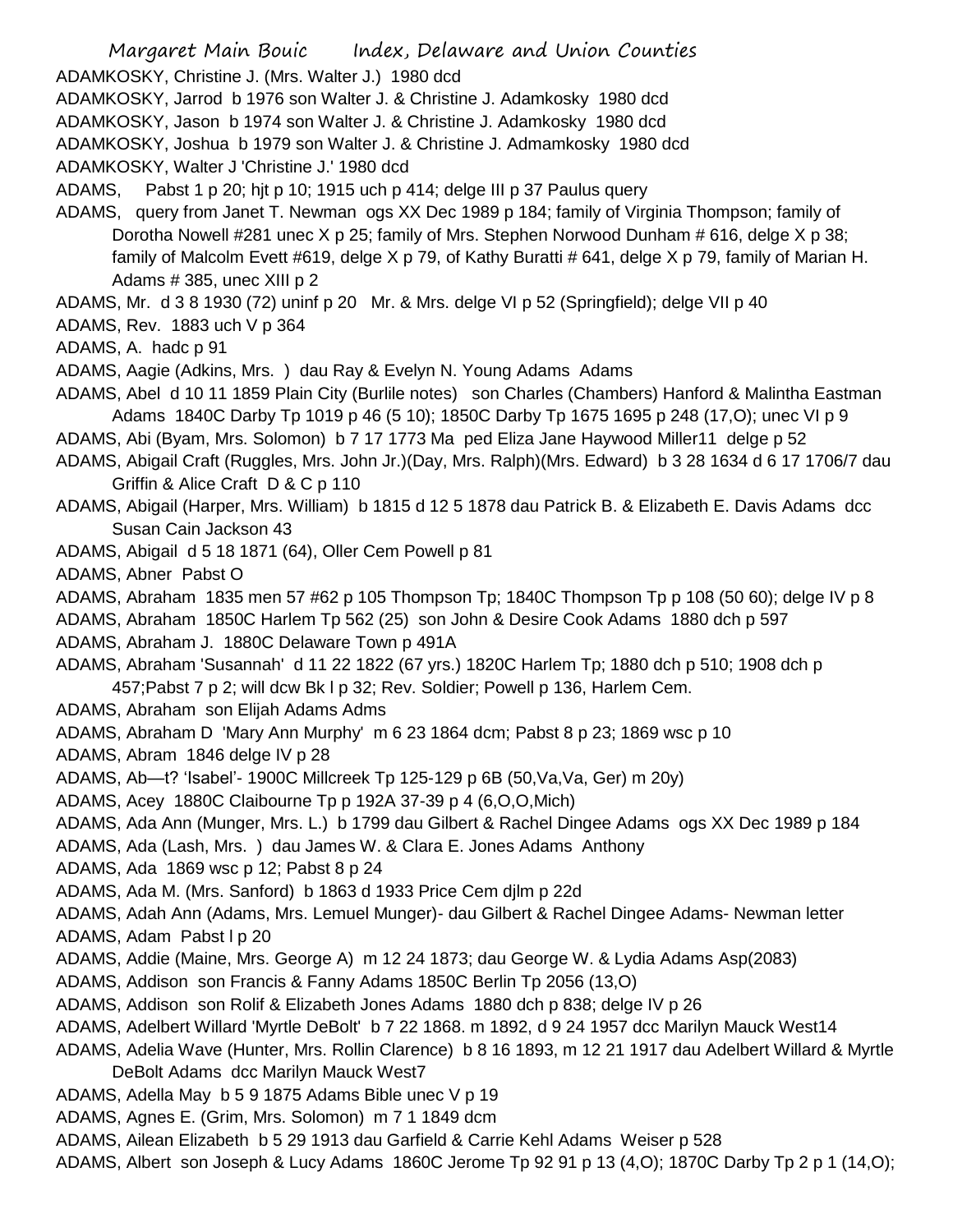- ADAMS, Albert 'Sarah J. Harris' m 10 4 1877 ucm 6128 son John W. & Etha Delp Harris 1883 uch V p 242, 248; 1860C Darby Tp 339 341 p 48 (7, O); 1870C Darby Tp 101 90 p 14 (17,O); 1880C Darby Tp p 238A (27,O,O,Ger); 1900C Darby Tp 250-259 p 13A (47,O,O,Ger)
- ADAMS, Albert d 3-6-1917 (60) Jerome Tp; 1880C Millcreek Tp 85(23,O, Pa,O) p 159A; Jerome Tp uninf p 12 (1903)
- ADAMS, Albert b 1847 d 3 6 1917 Oakdale I p 13
- ADAMS, A. J. son Joseph Adams 1860C Jerome Tp 92 91 p 13 (12,O)
- ADAMS, Alexander (1842), unec XII p 20
- ADAMS, Alexander Charles b 1 1 1984 son Keith Charles & Vicki Pfeifer Adams 1985 uch p 5
- ADAMS, Alexander G. son Bartholomew & Helena Van Nostrand Adams 1850C Berlin Tp 1934 (15,NY) Pabst 6 p 23
- ADAMS, Alice Andrix (Mrs. John) Maugans Anc. p 140; 1915 dcd Harlem
- ADAMS, Alice L. Chamberlain (Mrs. Roy Carter) b 1928 m 8 15 1948 Un Al Cem p 56; 1959, 1967, 1971, 1973, 1975, 1979, 1981, 1983 ucd
- ADAMS, Allen 'Lucretia Weaver' m 1 12 1841 dcm; son Robert & Chloe Shaw Adams- Newman letter
- ADAMS, Allie Ray b 4 9 1884 Berlin Tp son J. E. & Frances Abrams Adams dcb
- ADAMS, Allison b 7-15-1976 dau Charles Gilbert & Diana Lynn Byus Adams 1980 dcd
- ADAMS, Allison D.(McCarty, Mrs. James W.) b 7-15-1962 m 9 24 1983 dau Roy Carter & Alice L.
- Chamberlain Adams St. Paul p 83; 1967, 1971, 1973, 1975, 1979, 1981 ucd
- ADAMS, Alma Pabst O
- ADAMS, Alpheus 'Lucinda Tunget' m 10 6 1855 ucm 2340 son Hazard & Elizabeth Wort Adams 1850C Claibourne Tp 149 p 24 (18,O)
- ADAMS, Alva Alphus 'Roberta Faye Ehrgott' Weiser p 525
- ADAMS, Alwilda dau M & S d 1861 (1 10 6) Claibourne Cem R9
- ADAMS, Alyssa- dau Steven & Lorriane Symbolick Adams- Adams
- ADAMS, Alyce (Mrs. Fred) 1980 dcd
- ADAMS, Amanda C. dau John M. & Jeraldine V. Adams affidavits p 41, 46; 1870C York Tp 167 164 p 22 (9,O); 1880C Taylor Tp 66 67 p 7 (19,O,O,Va)
- ADAMS, Amanda Sue b7 11 1977 dau Wayne & Likens Adams Adams
- ADAMS, Amber Dawn- dau William Henry Adams- Adams
- ADAMS, Ambers- b 3-1879 son Em— Adams; 1900C Richwood 421-452 (21,O,O,O)
- ADAMS, Amelia D. Pabst O; 1915 dcd Delaware
- ADAMS, Amelia (McBride, Mrs. Robert) m 11 24 1847 dcm
- ADAMS, Amenda- unec XII p 20
- ADAMS, America Young (Mrs. Felix) Adams
- ADAMS, Ammon (Harmon) 'Betsey R. Converse' m 1 23 1840 ucm 610 d 9 2 1865 (45 8 8) Plain City Cem unec VIII p 65 son Charles & Malintha Eastman Adams; 1883 uch V p 242, 291; 1850C Jerome Tp 1863 1884 p 272 (39,O) 1860C Jerome Tp 211 212 p 3 (40,O); unec V p 23
- ADAMS, Amy d age 13 dumch p 492
- ADAMS, Amy Bedil (Mrs. Horatio K.) m 5 6 1823 Madison Co unec IV p 64
- ADAMS, Andrea Allyn (Mrs. Robert Birney) b 7 14 1944 m 12 30 1961 d 3 27 1987 (42) dau Robert H. & Elinor Allyn Freshwater p 234; Adams; 1969, 1973 ucd
- ADAMS, Andrew 1969, 1971 dcd
- ADAMS, Andrew 1864 draft delge VI p 50
- ADAMS, Andrew 'Marie N' (school principal) 1971, 1980 dcd
- ADAMS, Andrew 'Sandy'- son Melvin & Pearl Adams- Adams
- ADAMS, Angel M.- dau Georga Adams & Deb Vickers- Adams- engaged to Jan Wilkerson
- ADAMS, Angela b 1975 dau Walter K. & Pam Adams 1975, 1979, 1981 ucd
- ADAMS, Angelo 'Mary M. Fremain' m 4 5 1827 Madison Co unec V p 27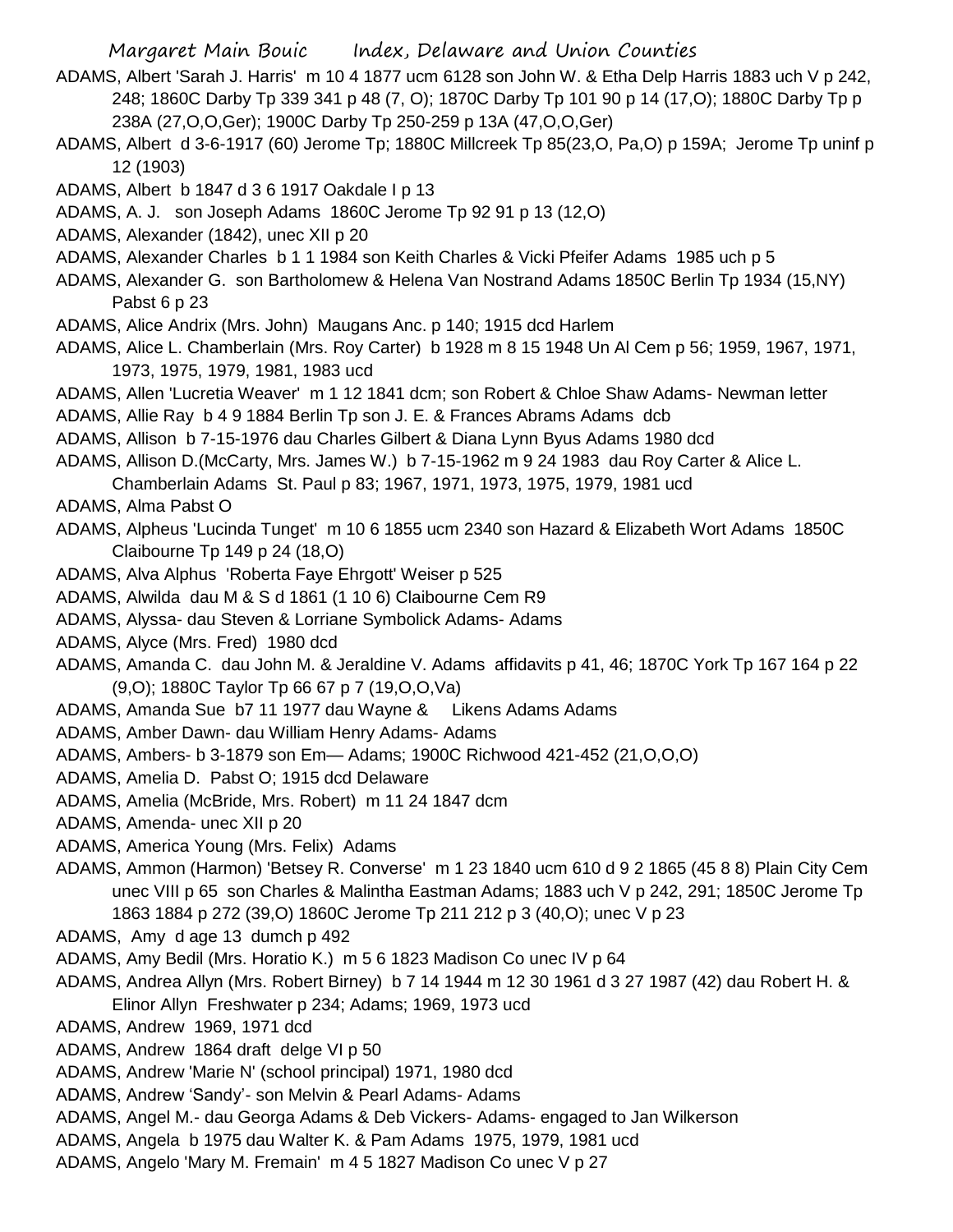- Margaret Main Bouic Index, Delaware and Union Counties
- ADAMS, Anita b 1974 dau Charles & Barbara Adams- 1991 uch; unec IX p 3
- ADAMS, Ann (Bagley, Mrs. Horace) m 11 1 1841 dau Walter & Anna Ring Adams Bagley p 9 ADAMS, Ann (Mrs. Clyde, Jr.)- Adams
- ADAMS, Ann Eliza- d -22-1848 (25-10-4) dau Gilbert J. & Hannah Adams Adams- Newman letter
- ADAMS, Ann Fairfax (Marburger, Mrs. George Gerald, Jr.) dau Francis Lee Adams Adams
- ADAMS, Ann (Shipley, Mrs. Milton M) dau Joseph & Ann Simmons Adams 1915 uch p 1046; 1883 uch V p 548
- ADAMS, Ann (Moore, Mrs. William) m 9 1/ 3 1837 ucm 441; 1860C Jerome Tp 9392 p 13 (62, Va)
- ADAMS, Ann/Annie M. dau Henrietta Adams 1870C Marysville Paris Tp 241 242 p 27 (15,O); 1880C Marysville 252 272 p 15 (25,O), mulatto
- ADAMS, Ann S. (Perfect. Mrs. Middleton) m 4 22 1865 dcm; Pabst 1 p 44; 1850C Berkshire Tp 226 980
- ADAMS, Ann S. Murphy (Mrs. J. W.) dau J. & M. Murphy d 6 26 1881 (68 9 11)
- ADAMS, Annabell Shipe (Mrs. John) b 5 12 1916 dau Charles & Bertha Shreyer Shipe Weaver 125153 ADAMS, Anna 1850C Jerome Tp 1790 1811 p 263 (40, Va)
- ADAMS, Anna (Jones, Mrs. Dick) dau Drew T. & Betty Montgomery Adams Sbc p 25; Adams; 1959 ucd (6), 1967, 1971 ucd
- ADAMS, Anna E. 1915 dcd Delaware
- ADAMS, Anna May Lewis (Mrs. Lewis) d 9 21 1986 (84) Alum Creek Friends Cem Adams
- ADAMS, Anna Ring (Mrs. Walter) Bagley p 9
- ADAMS, Anne (Mrs. David R.)- Adams
- ADAMS, Annette dau Francis & Fanny Adams Pabst 1 p 68; 1850C Berlin Tp. 2056 (10)
- ADAMS, Annett (Ball, Mrs. Cyrus) m 2 24 1858 ucm 2689; unec XII p 29
- ADAMS, Ann(ia) Simmons (Mrs. Joseph) m 10 15 1844 ucm 992; unec VI p 16; 1915 uch p 1046
- ADAMS, Annie 1870C Darby Tp 104 93 p 14 (19,O)
- ADAMS, Annie B 1869 wsc p 3; Annie E Pabst 8 p 13
- ADAMS, Annie (Anthony, Mrs. Benjamin F.) b 4 15 1879 d 11 22 1955 dau James W. & Clara E. Jones Adams Anthony
- ADAMS, Anvalina "Elvira"- b 9-10-1840 d 11-1857 (Whitey Co. IN with Dr. James B. Fowler- 1850C Orange Tp see Elvira- dau Levi & Hannah A. Fowler- Adams
- ADAMS, A. O. dau Ammon & Betsy R. Converse Adams 1860C Jerome Tp 211 212 p 31 (9,O)
- ADAMS, April M. (Mrs. Larry O.) Adams; 1979 ucd
- ADAMS, Archie son Ray & Evelyn Young Adams Adams
- ADAMS, Arlene Fern (Kidd, Mrs. Morris Bickmore) m 4 2 1948 McKitrick p 170
- ADAMS, Armetha M. (Bennett, Mrs. Clark W.) m 8 9 1882 ucm 7206 dau Philip C. & Lenora Green Adams 1883 uch V p 535; 1870C York Tp 159 156 p 21 (4,O); 1880C York Tp 265 p 26 (14, O, O, O)
- ADAMS, Arra A. dau James C. & Margaret M. Gast 1880 dch p 800
- ADAMS, Arthur A. Pabst O
- ADAMS, Arthur C. son James C. & Mary M. Wright Adams 1880 dch p 837
- ADAMS, Arthur- son David & Fannie Adams- Adams
- ADAMS, Arthur H. b 1857 d 1859 son Jesse & Harriet M. Lee Adams Cheshire Cem, Powell p 54; Newman letter
- ADAMS, Arthur J. 'Marion Louise Erwin' b 11-14-1922 Toledo m 6 16 1946 d 4-10-2005 (82) Claibourne Cem son James Lee & Florence Southward Adams; Adams; 1949, 1959, 1967, 1973, 1975, 1979, 1981, 1983 ucd
- ADAMS, Artumus V? d 2 1 5 1890 (14 5 16) Radnor son W. Adams Del Co Deaths
- ADAMS, Arvilla (Baxter, Mrs. James C.)- dau Moses & Phebe Munger Adams of Putnam Co., NY- Newman letter
- ADAMS, Arwilda dau Joseph & Lucy Lock Adams 1860C Jerome Tp 92 91 p 13 (8)
- ADAMS, Audrey (Ballinger, Mrs. John)- dau Lawrence & Hulda Spradlin Adams- Adams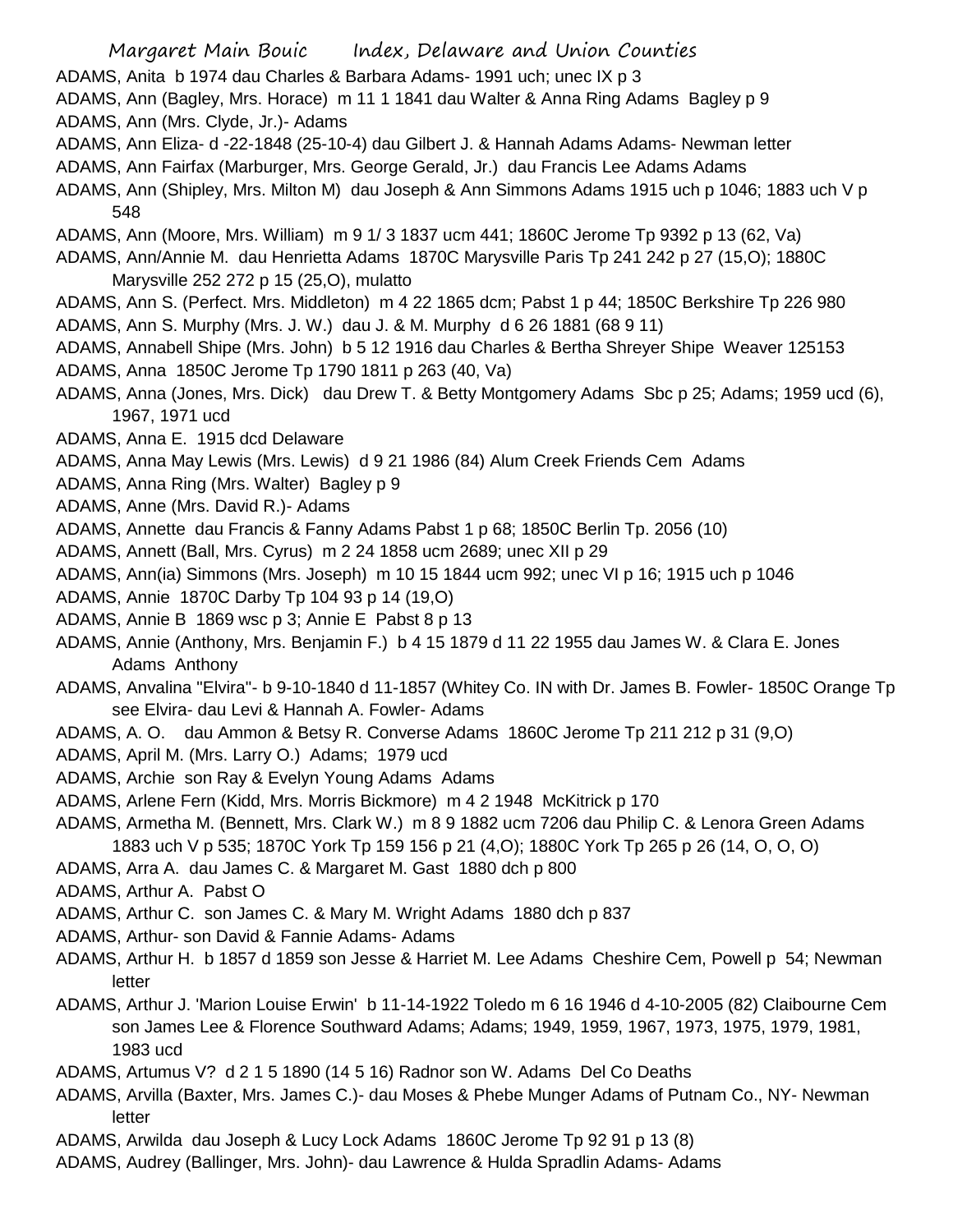Margaret Main Bouic Index, Delaware and Union Counties ADAMS, Augusta (Mrs. Harry T.) d 7 1975 Adams ADAMS, Augustus b 8-8-1841 m 5-27-1869 dcm d 8-8-1908- Newman letter; son Harlow & Margaret Adams

- Adams delge IX p 37; 1850C Berlin Tp (9,O); 1880C Berkshire Tp p 418C
- ADAMS, Inf b 2 10 1875 Berkshire Tp dau Augustus & Opelia Andrews Adams dcb
- ADAMS, Ausker- (1842) unec XII p 20
- ADAMS, Austin 'Ella Worthing' 1900 Kingston Tp delge VI p 60
- ADAMS, Austin son Mary Adams 1850C Taylor Tp 1108 1126 p 165 (4, Ill)
- ADAMS, Austin 'Roselinda Jordan' delge III p 59
- ADAMS, Avery son James W. & Clara E. Jones Adams Anthony
- ADAMS, Avis- dau Thomas Howard & Mary Adams- Adams
- ADAMS, Barb (Mrs. James E.)- m 18y; Adams
- ADAMS, Barbara 1985 uch p 159
- ADAMS, Barbara Ann Baker (Mrs. Harold V.) b 3 8 1931 Blacklick d 5 11 1990 Fargo Cem dau Charles & Anna Horn Baker Adams
- ADAMS, Barbara Arndt (Mrs. ) dau Thomas E. & Opal Arndt Arndt
- ADAMS, Barbara (Mrs. Charles O) 1981 ucd; Adams
- ADAMS, Barbara A. Haubert (Mrs. Phillip L) b 12 2 1954 NY d 6 2 1989 (34)Tx bur Fairview Mem. dau Harold & Jo Ann Haubert Adams
- ADAMS, Barbara Burdette (Mrs. Herman) d 11 19 1973 (39), dau Lewis & Minnie H. Burdette, bur. Sunbury Adams
- ADAMS, Bartholemew 'Helena Van Nostrand' son Gilbert & Rachel Dingee Adams dcq Roy Scott14; 1880 dch p 510, 700; btp p 15; dcw Bk 2 p 165, 248; 1840C Berkshire Tp p 180 (40 50); ogs XX Dec 1989 p 184
- ADAMS, Bathena ch Evi & Catherine Adams 1850C Harlem Tp 518 (24)
- ADAMS, Beatrice G. b 1911 d 1967 Claibourne Cem p 69 R7
- ADAMS, Beatrica Mosier (Mrs. James Lee)- Adams
- ADAMS, Becky- dau Daniel S. & Trina Adams- Adams
- ADAMS, Becky (Goins, Mrs. ) b 1952 dau Arthur J. & Marion Louise Erwin Adams Adams 1967 ucd
- ADAMS, Becky (Larson, Mrs. )- dau William & Martha Crump Adams- Adams
- ADAMS, Beda Viola McKittrick (Mrs. Hilbert) d 4 7 1970 dau Arthur & Marian Adelle Keltz McKitrick McKitrick p 409
- ADAMS, Belle (65 1903) Millcreek Tp d 12 1 5 1915 (68) Jerome Tp uninf p 12
- ADAMS, Belle (Mrs. John H.)- b 1-1872; 1900C Taylor Tp 178-183 p 8B (28,O,O,O) m 5 y, no ch
- ADAMS, Benjamin H. 'Salome Robinson' b 8 30 1888, d 5 18 1960 bur Claibourne Cem p 92 son Henry & Letty Sloop Adams Adams; 1900C Claibourne Tp 103 111 p 5A (11,O,O,O)
- ADAMS, Benjamin C. son Elijah Adams 1835 men 57 #63 p 105 Thompson Tp;Adams; delge IV p 27
- ADAMS, son A. & S. d 9 14 1837 (5m, 1d) Radnor Cem, Powell p 221
- ADAMS, Benjamin Frank b 8 19 1876 Harlem Tp son Lorenzo & Clerisa Rebecca Albot Adams dcb
- ADAMS, Bernice Mosher (Mrs. J. Lee) d 1967 Adams
- ADAMS, E. Bert son Everett B. Adams Adams
- ADAMS, Bertha (Mrs. John)- b 9-1873 1900C Marysville 1st ward 313-325 p 14A (26,o,O,O) m 2y no ch
- ADAMS, Bertha Swiney (Mrs. Lee)- b 1-10-1915 d 6-15-1998 (83) bur Pickeville- dau Ell & Loretta Cantrell Adams- Adams
- ADAMS, Bertha (Wainfor, Mrs. ) dau Ludwig & Caroline Braimer Adams see Andrews
- ADAMS, Bertha Tuller (Mrs. ) d 9 3 1953 Adams, aunt of Jos. W. Smart
- ADAMS, Bertie 1869 wsc p 12, Pabst 8 p 25
- ADAMS, Bertie (Willias, Mrs. ) dau Johnie D. & Mary Ellen Roach Adams Adams
- ADAMS, Berton brother Ralph Adams Adams
- ADAMS, Bessie Crum (Mrs. John E.)- Adams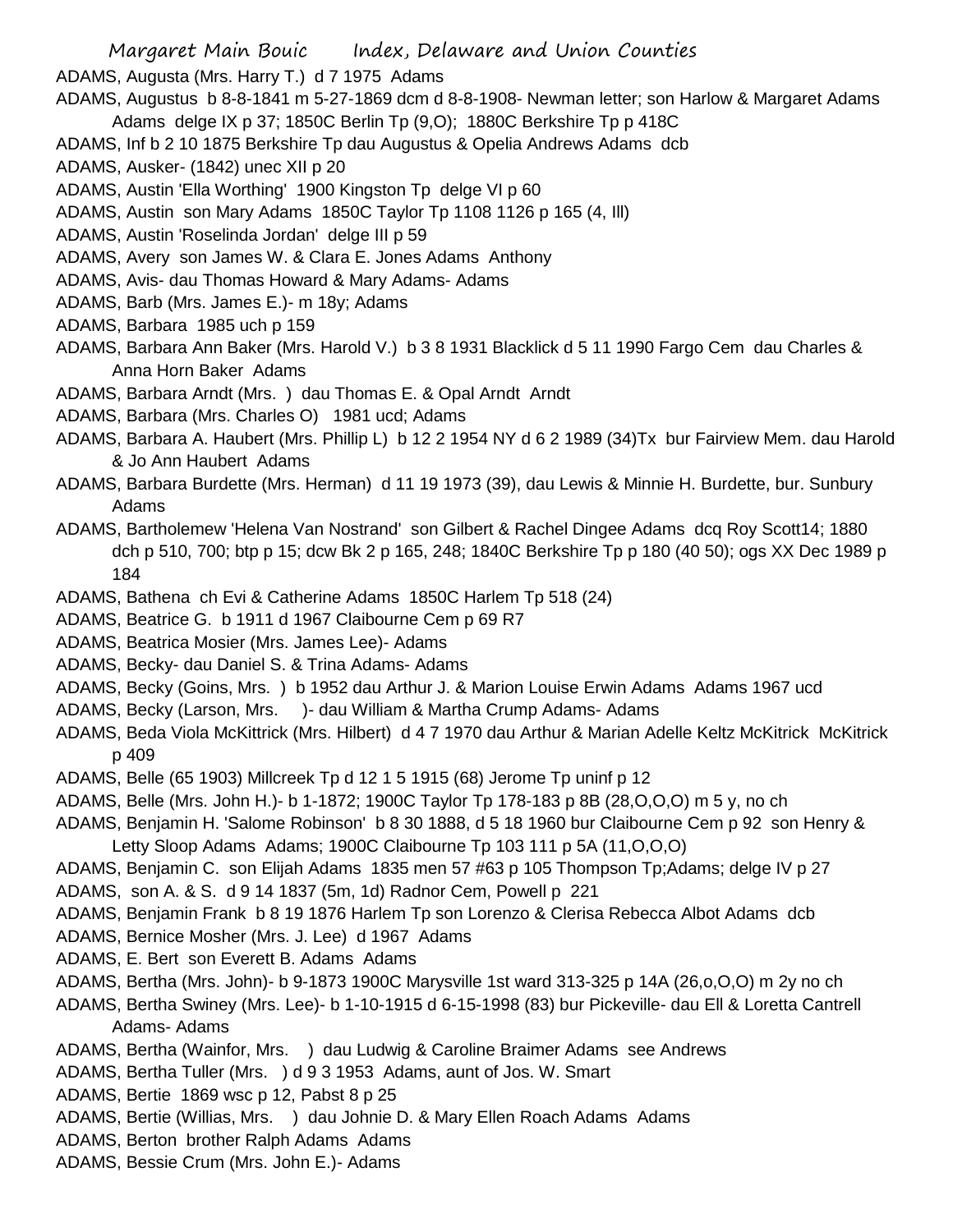- Margaret Main Bouic Index, Delaware and Union Counties
- ADAMS, Bessie I. (Paulus, Mrs. Jack M.) b 5 27 1940, m 6 27 1959 Weiser p 332
- ADAMS, Betsey A. (Mann, Mrs. Abijah) m 10 15 1835 dcm; dau John & Margery Adams; 1880 dch p 837, 843; 1908 dch p 857
- ADAMS, Betsey dau Charles & Cline Adams 1915 uch p 714
- ADAMS, Betsey R. Converse (Mrs. Ammon P) m 1 23 1840 d 9 27 1865 (48 3 13) Plain City Cem unec VII p 65; 1850C Jerome Tp 1863 1884 p 272 (33,O); 1860C Jerome Tp 211 212 p 31 (43,O); 1883 uch V p 242, 291; unec V p 23
- ADAMS, Betsey dau John Adams dcs Bk 2 p 11
- ADAMS, Betsy Hulse (Mrs. Moses R.) ogs XX Dec 1989 p 184; delge VII p 13
- ADAMS, Betty- query on Adams- unec XIII p 22
- ADAMS, Betty (Mrs. George)(Baxter, Mrs. ) Adams
- ADAMS, Betty L. Montgomery (Mrs. Drew T) m 2-17-1952 Sbc p 23, 25; Adams; 1959, 1967, 1971, 1973, 1975, 1979, 1981, 1983, 1991 ucd
- ADAMS, Betty (Patton, Mrs. )- dau John E. & Bessie Crum Adams- Adams
- ADAMS, Beulah Emeline (Pensyl, Mrs. Chester John) b 7 2 1901, m 12 27 1919 dau Clarence Tappen & Lovisa Eister Adams Weiser p 387
- ADAMS, Beverly Ann Birt (Mrs. Thomas Lee) m 6 5 1964 dau Dr. Byron Leon Birt, Sr. Adams
- ADAMS, Bill- son George & Dessie Mae Biddle Adams- Adams
- ADAMS, Bill H. 1915 dcd Radnor
- ADAMS, Bill C. 'Jenny L.' 1980 dcd
- ADAMS, Bill- son William & Martha Crump Adams- Adams
- ADAMS, Dr. Birk- brother Thomas Howard Adams- Adams
- ADAMS, J. Birney 'Mary Helen Freshwater' b 4 5 1909, d 1 27 1963 Freshwater p 233
- ADAMS, Blanche Ernestine b 1 23 1877 Iowa Adams Bible unec V p 19
- ADAMS, Bobby G.- son Lee & Bertha Swiney Adams- Adams
- ADAMS, Bobby Joe b 3 29 1981 son Wayne & Chris Likens Adams Adams
- ADAMS, Bonnie (Moore, Mrs. ) dau Ray & Evelyn Young Adams Adams
- ADAMS, Bonnie (Pruitt, Mrs. )- dau David & Fannie Adams- Adams
- ADAMS, Brenda Sue Harding (Mrs. Warren Bishop) m 6 23 1974, dau Dr. Bill J. Harding; 1980 dcd
- ADAMS, Brice A.- 1991 ucd
- ADAMS, Buckley d Jan. 1823 (22) Westfield Tp; dcga p l7 Del. Pat. & Fr. Ch.
- ADAMS, Buell son Johnie D. & Mary Ellen Roark Adams Adams
- ADAMS, Burton b 11 19 1902 Kingston Tp son Oscar & Ella Worthing Adams dcb
- ADAMS, Byers b 10 6 1887 Delaware Town son William & Margret Boyler Adams dcb
- ADAMS, Calista Desire (Ingham, Mrs. Mellville C.) dau John Quincey & Sarah Arnold Adams Pabst 6 p 85, 86
- ADAMS, Calvin son John & Desire Cook Adams 1850C Harlem Tp (17)
- ADAMS, Candace (Hager, Mrs. Leroy) m 11 21 1850 ucm 1598; unec VIII p 3, XIV p 18; Genther p 171
- ADAMS, Candice b 2 9 1860 d 12 31 1881 Plain City Cem unec VII p 64 dau John Watson & Etha Delp Adams 1860C Darby Tp 339 341 p 48 (4/12,O)
- ADAMS, Candy (Matney, Mrs. Kevin) dau Arthur J. & Marion Louise Erwin Adams Adams
- ADAMS, Carrie Shea- b 10-30-1974 dau David Arthur Adams,Jr.- St. Paul p 105
- ADAMS, Carl E. 'Gwen'' Mary Elizabeth Bailey' d 7-22-2004 (80) bur Knowell, Tenn.- Adams; 1961, 1971, 1980 dcd
- ADAMS, Carlotta (Bouec, Mrs. )- sister Carl E. Adams- Adams
- ADAMS, Carmel (Birchfield, Mrs. )- dau Lee & Bertha Swiney Adams- Adams
- ADAMS, Carol (Beckley, Mrs. Rick) b 1955 m 2-11-1973 dau Drew T. & Betty Montgomery Adams Adams; Sbc p 25; 1959, 1967, 1971, 1973 ucd
- ADAMS, Carol b 1964 dau Christine Adams 1967 ucd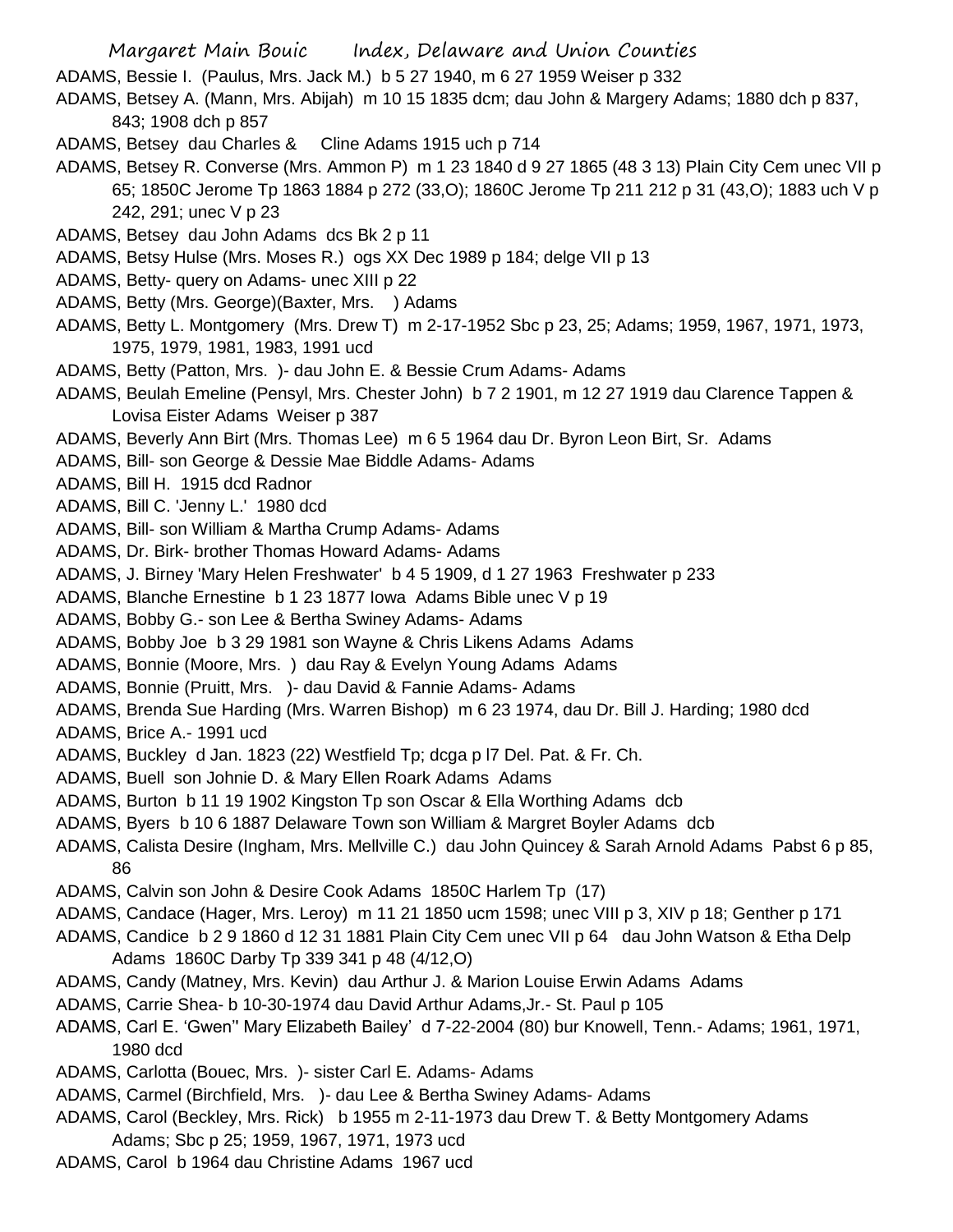- ADAMS, Carol Ann (Simrell, Mrs. Stephen Raymond) b 2 28 1946 m 1975 dau John & Annabell Shipe Adams Weaver 1251531
- ADAMS, Carol Sue (Vinson, Mrs. Donald,Jr.) dau Elza Adams Adams; Vinson
- ADAMS, Carole (Wells, Mrs. ) dau Everett B. Adams Adams
- ADAMS, Caroline Braemer (Mrs. Ludwig) see Andrews (116)
- ADAMS, Caroline (Mrs. Phillip F.) m 9 23 1962 Adams; 1991 ucd
- ADAMS, Caroline Redrup (Mrs. Vincent)- d 8-20-1995 (86) bur Indianapolis- Adams
- ADAMS, Caroline (Skiner, Mrs. ) dau J. Pinney Adams dcw Bk 3 p 234
- ADAMS, Caroline Wesley b 9 30 1983 dau Steven & Lorraine Symbolik Adams Adams
- ADAMS, Carrie Kehl (Mrs. Garfield) m 3 29 1908; dau William Scott & Tillie Zeller Kehl Weiser p 528
- ADAMS, Carrie (Mrs. John P.) Adams
- ADAMS, Carrie Shea- b 10-30-1974 dau David Arthur Adams, Jr.- St. Paul p 105
- ADAMS, Cassius J. b 1866 d 1866 Cheshire Cem son Jesse & Harriet M. Lee Adams- Newman letter; Powell p 54
- ADAMS, Catharine (Black, Mrs.Abraham) Freshwater p 215
- ADAMS, Catherine Nichols (Mrs. Samuel) d 8 31 1834 (53 8 19) Berlin Tp. House Cem. Powell p 48, dcga p 5 Ohio State Gazette
- ADAMS, Catharine (Bear, Mrs. Adam) m 3 9 1865 dcm
- ADAMS, Catherine (Mrs. Peter) 1860C Dover Tp 307 (63, Va)
- ADAMS, Catherine (Mrs. Evi) 1850C Harlem Tp 518 (42)
- ADAMS, Catherine (Doolittle, Mrs. William) dau Samuel & Catherine Nichols Adams dcw Bk 2 p 248; Newman letter
- ADAMS, Catherine T. (Schultz, Mrs. Lawrence Ray) m 4 25 1970 dau William H. & Cecilia Adams Adams; Genther p 4; Taylor (11121(11)); Mitchell (11218121(11)) 1980 dcd
- ADAMS, Cathy 1969 dcd ADAMS. Cathy (Mrs. Terry)- Adams
- ADAMS, C. B.- dg 1-3-1902, delge VII p 23
- ADAMS, Cecil- son George & Dessie Mae Biddle Adams- Adams
- ADAMS, Cecilia (Mrs. William H.) m 11 30 1945 Adams; 1961,1969, dcd; 1979 ucd; Genther a p 4; unec XII p 20 (1842)
- ADAMS, Cecile brother Charles Adams Adams
- ADAMS, Cecile Mouser (Wible, Mrs. Glenn)(Mrs. Charles, Sr)(Collins, Mrs. Clayton) b 1 10 1909 d 5 2 1991 (82) bur Milford dau Frederick & Lydia Scott Mouser Adams; 1959, 1967 ucd
- ADAMS, Celina J. Ewing (Mrs. Charles M.) m 5 30 1850 ucm 1537, mt 6 5 1850; unec VII p 60 see Selina
- ADAMS, Chad son Charles Gilbert & Diana Lynn Byus Adams 1980 dcd
- ADAMS, Charee Lark (Purdie, Mrs. Jim)- dau William Henry & Lou Ann Adams- Adams
- ADAMS, Charles 1880C Jerome Tp p 148A ADAMS, Charles, unec XII p 68; 1843 York Tp
- ADAMS, Charles 'Elizabeth Cline' 1915 uch p 714, 722
- ADAMS, Charles 'Evelyn- son J. Birney & Mary Freshwater Adams- Adams
- ADAMS, Charles H. d 8 25 1847 (2 8 4) son Amon P. & Betsey R. Converse Pl City Cem unec VII p 64
- ADAMS, Charles Hanford (Chambers) 'Malintha Eastman' m 3 21 1819 Madison Co d 5 10 1871 (73 8 25) Plain City Cem unec VII p 64 1883 uch V p 242; 1840C Darby Tp 1019 p 46 (40 50); 1850C Darby Tp 1675 1695 p 248 (53, Ct); 1860C Darby Tp 341 343 p 49 (62, Conn); 1870C Darby Tp 104 93 p 14 (73, Conn); dcc Julia Fry Yoder 28; unec IV p 51, V p 61, VI p 9, VIII p 7
- ADAMS, Charles son Charles & Lorna Doone Adams Adams
- ADAMS, Charles 'Mary A' 1850C Liberty Tp Un. Co 977 994 p 146 (25,O); 1860C Liberty Tp 898 908 p 123 (37,O)
- ADAMS, Charles F. b 10 1 1874 d 12 1 1951 Oakdale I p 53(R54 2)
- ADAMS, Charles G. 'Diana' 1969 1971, 1980 dcd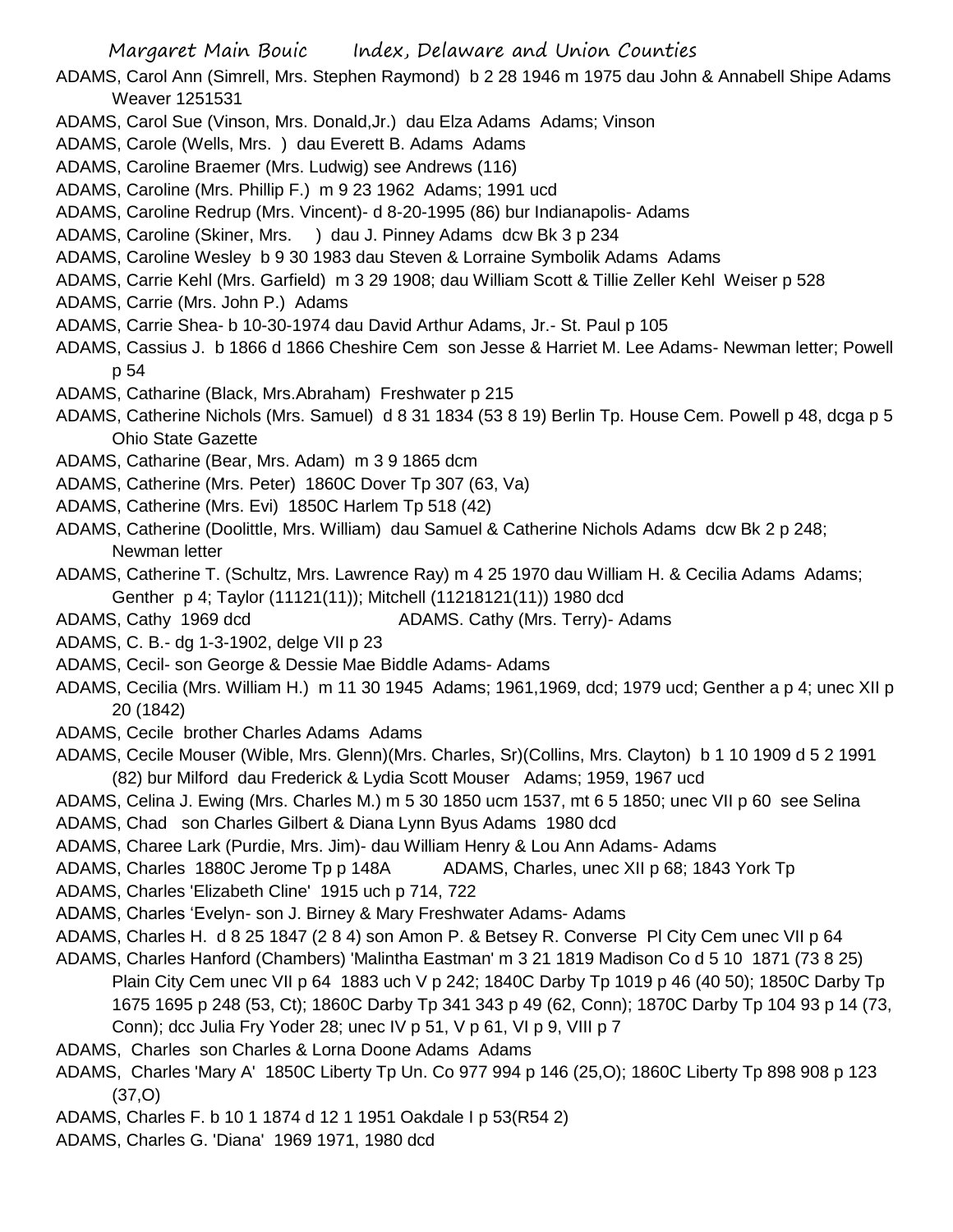ADAMS, Charles b 1 31 1859 d 12 25 1883 Plain City Cem unec VII p 50 son Nelson C. & Lucinda Adams 1860C Darby Tp 340 342 p 49 (1,0)

ADAMS, Charles 1973 ucd; 1985 uch p 181

ADAMS, Charles L 'Sadie E. Monroe' b 1920 m 12 28 1941 Claibourne Cem p 87, l97l ucd; Adams

- ADAMS, Charles H ' Mary S. Harris' b 4 29 1848, m 9 21 1872 ucm 5134, d 11 24 1883, Mitchell Cem, D. J. Cem p 19, 24; son John A. & Etha Delp Adams unec VI p 9; 1883 uch V p 236, 242, 248; 1915 uch p 259; 1850C Darby Tp 1676 1696 p 248 (2,O); 1880C Jerome Tp 173-187 p 20 (32,O,O,O)
- ADAMS, Charles 'Hannah E.' Nash p 64
- ADAMS, Charles L. 'Midge'- b 11-24-1920 d 3-15-1995 (74) Claibourne Cem- son James Lee & Flossie Southward Adams- Adams
- ADAMS, Charles 'Lorna Doone''Cecile Mouser' b 9 18 1891 d 11 7 1967 son Felix & America Young Adams, bur Milford Center Un Al p 56; 1985 uch p 5; 1949, 1959, 1967 ucd

ADAMS, Charles L.- b 9-1885 son Winfield S. & Julia Adams- 1900C Milford 143-154 p 6B (14,O,Vt.O) ADAMS, Charles 'Mary Cline' 1883 uch V p 535

ADAMS, Charles Milton 'Celina J. Ewing''Mary Eleanor Oliver' b 7 10 1826 m(1) 5 30 1850 ucm 1537 mt 6 5 1850;m(2) 6 9/10 1860 ucm 3038 mt 6 20 1860;d 9 4 1875 Un Al p 61 son Charles Hanford & Malintha Eastman Adams dcc Julia Fry Yoder 14; unec II p 33, VI p 9, XIV p 17; 1840C Darby Tp 1019 p 46 (10 15); 1850C Darby Tp 1675 1695 p 248 (23,O);;1870C Darby Tp 104 93 p 14 (43,O); unec VI p 9

ADAMS, Charles M. hjt p 153, 198, 200; 1883 uch IV p 518; enl 8 30 1864, disc 6 28 1865; 1877 uca p 96

ADAMS, Charles O' Barbara' son Roy & Alice Chamberlaine Adams- Adams; 1981, 1991 ucd

ADAMS, Charles b 1953 son Roy Carter & Alice Chamberlain Adams Adams; 1959, 1967 ucd

ADAMS, Charles Ray- son Elza & (Mary C. Smith?) Adams- Adams

ADAMS, Charles R 'Francis' 1961 dcd

ADAMS, Charles R. son John Quincey & Sarah E. Arnold Adams Pabst 6 p 85

ADAMS, Charles 'Susan Nellie Maine' Asp(1492)

- ADAMS, Charles W 'Evelyn M' Adams; 1961, 1969, 1971, 1980 dcd
- ADAMS, Chaarles W. 'Lura Sparks' Adams; 1900C Richwood 366-393 p 15B (30,O,O,O) m 3y

ADAMS, Charles William 9 3 1927 Claibourne Cem p 75

- ADAMS, Charles W b 4 21 1870 d 8 18 1846 Claibourne Cem p 75 1883 uch V p 535 son Philip C. & Lenora Green Adams 1870C York Tp 159 156 p 21 (1/12,O); 1880C York Tp 265 p 26 (10,O,O,O)
- ADAMS, Charlie 'Kathy Patterson'- m 9-16-1955- Adams
- ADAMS, Charlie O. son Rev. James M. & Lydia Adams 1870C Claibourne Tp 190 188 p 24 (9,O)
- ADAMS, Charley b 1891 d 1894 son Henry H. & Lettie Sloop Adams Claibourne Cem p 41
- ADAMS, Chauncey 'Maria Steward' m 10 3 1839 dcm; Pabst 6 p 11, 3 p 32; 1840C Berlin Tp p 204 (20 30); 1880C Berlin Tp p 365C
- ADAMS, Chloe A. d 4 3 1851 (3 4 20) Pl City Cem dau Charles H. & Malinthia Adams unec VIII p 7
- ADAMS, Chloe Shaw (Mrs. Robert) ogs XX Dec 1989 p 184
- ADAMS, Chris 'Stephanie'- son Charlie & Kathy Patterson Adams- Adams
- ADAMS, Christian 'Peggy' 1840C Jerome Tp 1221 (60 70); 1850C Jerome Tp 1790 1811 p 263 (80, Pa); 1860C Jerome Tp 93 92 p 13 (98, Pa)
- ADAMS, Christina b 1972 dau Walter K. & Pam Adams 1973, 1975, 1979, 1981 ucd
- ADAMS, Christina Michelle dau Mr. & Mrs. James C. Murphy engaged to Kevin E. Trimble Adams
- ADAMS, Christine 1967 ucd
- ADAMS, Christopher Lee b 7 24 1975 son Phillip L. & Barbara A. Haubert Adams Adams

ADAMS, Ciba Pabst Pion II p 259

- ADAMS, Cindy b 1963 dau Larry K. & Nancy Adams 1971 dcd
- ADAMS, Cindy Linton (Mrs. John Vyron II) Weaver (1251532)
- ADAMS, Clara E. Jones (Mrs. James W.) Anthony
- ADAMS, Claire M. (Mrs. William L) 1971, 1980 dcd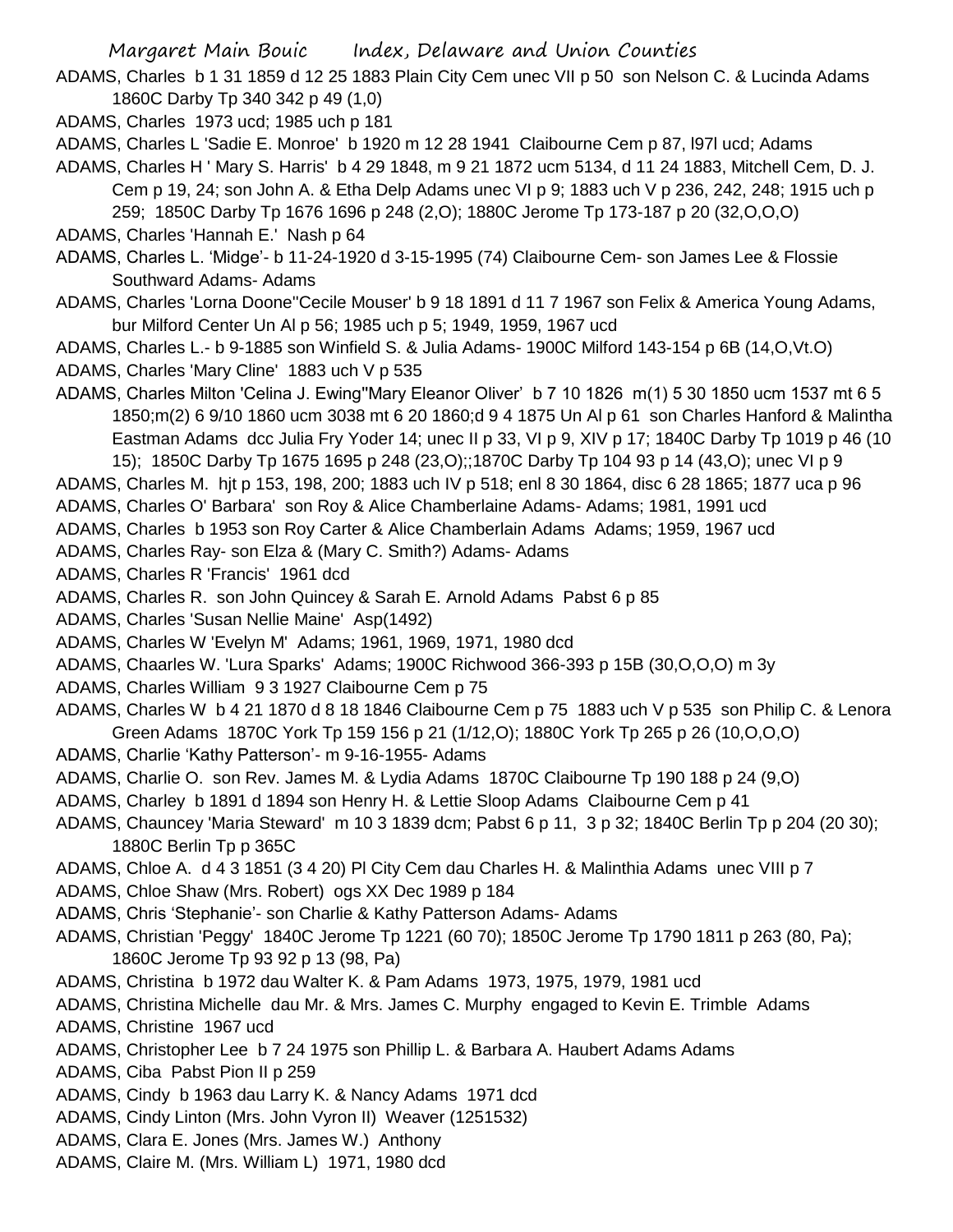ADAMS, Clara E. Jones (Mrs. James W.) Anthony

- ADAMS, Clarence Earl 'Edna N. Davenport' b 9-10-1903 m 7 19 1924 d 3-14-1994 (90) Sunbury Cem- son Orley & Grace Skinner Adams- Adams, 1961, 1969, 1971, 1980 dcd
- ADAMS, Clarence Tappen 'Lovisa Eister' b 12 3 1864, m 11 24 1892, d 7 15 1915 Weiser p 387
- ADAMS, Clarence 'Mary Kathryn Burkholder' 7 1 1944 Weiser p 125
- ADAMS, Clarinda H. d 9 1 1869 (7m 14d) Harlem Cem Powell p 137, dau E. & M.
- ADAMS, Clarinda dau Rolif & Elizabeth Jones Adams 1880 dch p 838, 1850C Harlem Tp 620 (26); Powell p 141
- ADAMS, Clarinda (14 1850) uccp p 44
- ADAMS, Clarissa (14 1850) chose I. N. Laughead gd. uccp p 44
- ADAMS, Clinton son Levi & Diadema Linnaberry Adams 1880 dch p 842
- ADAMS, Clona (Baker, Mrs. Don)- dau James Lee & Beatrice Mosier Adams- Adams
- ADAMS, Clyde, Sr. 'Loretta Blair'- b 1-1-1932 Ky d 10-17-2001 (69) Marengo; son Melvin & Pearl Young Adams- Korean War- Adams
- ADAMS, Clyde, Jr. 'Ann'- son Clyde, Sr. & Loretta Blair Adams- Adams
- ADAMS, Clyde- son Samuel & Esther Chaffins Adams- Adams
- ADAMS, Columbia Frazher (Mrs. Jesse) m 8 18 1831 d 8 22 1985 (83) Sunbury Mem Park Adams
- ADAMS, Comfort (Stevens, Mrs. Charles) 1880 dch p 719
- ADAMS, C. M. 1883 uch IV p 518
- ADAMS, Connie Marilyn (Tucker, Mrs. Ernest Lee) McKitrick p 168
- ADAMS, Constance (Hill, Mrs. ) dau William & Daisy Helen Adams Adams
- ADAMS, Constance Ann dau Ralph E. Adams Goodrich
- ADAMS, Cora (Cooper, Mrs. Daniel Caris) Weiser p 565
- ADAMS, Cornelia K. Terrill (Mrs. Ranson) m 5 14 1843, dcw Bk 2 p 385, heir of Jehiel Terrill
- ADAMS, Cornelius son Henrietta Adams 1870C Marysville Paris Tp 241 242 p 127 (9,O); 1880C Marysville 252 272 p 15 (19,O. O. NC), mulatto
- ADAMS, Craig b 1955 son Gene & Mona Adams Adams. 1961, 1969 dcd
- ADAMS, C. S. 'Mary A. West' m 3 21 1880 ucm 6689
- ADAMS, Curt 'Doylene'- son Melvin & Pearl Adams- Adams
- ADAMS, Cynthia (Mrs. Jay) Adams; 1949 ucd
- ADAMS, Col. Cyrus Barton 'Winifred Sheldon' b 7 4 1861, m 10 24 1889; 1908 dch p 103, 117, 414; dumch p 349, 350; 1976 dch p 218
- ADAMS, Cyrus D. Pabst O
- ADAMS, Rev. D. 'Elizabeth' 1880 dch p 829
- ADAMS, Daisy Helen Jackson (Mrs. William) m 4 16 1916; d 9 6 1980 (84) bur. Oak Grove Adams
- ADAMS, Dale Douglas son Alva Alphus & Roberta Faye Ehrgott Adams Weiser p 525
- ADAMS, Dale son Jerry E. Sr. & Sarah Ward Adams Adams
- ADAMS, Damos hadc p 58
- ADAMS, Debra J. Van Hoose (Mrs. Nicklas A.) m 6 30 1990 dau Gerald E. Van Hoose Adams
- ADAMS, Dan son Ray & Evelyn N. Young Adams Adams
- ADAMS, Dana Merrill 'Ruth Rebecca Frye' Cowgill p 63
- ADAMS, Daniel- son John Watson & Etha Delp Adams- 1880C Darby Tp 15 p 237B (24,O,O,Ger)
- ADAMS, Daniel S. 'Trina'- b 6-20-1953 d 5-12-1997 (43) Ashley Union Cem- son William & Martha Crump Adams- Adams
- ADAMS, Daniel Stewart 'Maxanne Edington' m 11 10 1974 son William & Rebecca Adams Adams; 1961 dcd (8)
- ADAMS, Daniel 'Mary' 1880 dch p 713
- ADAMS, Daniels 'Trina' 1980 dcd
- ADAMS, Darious 'Eliza Ann Grandy' m 3 26 1848 dcm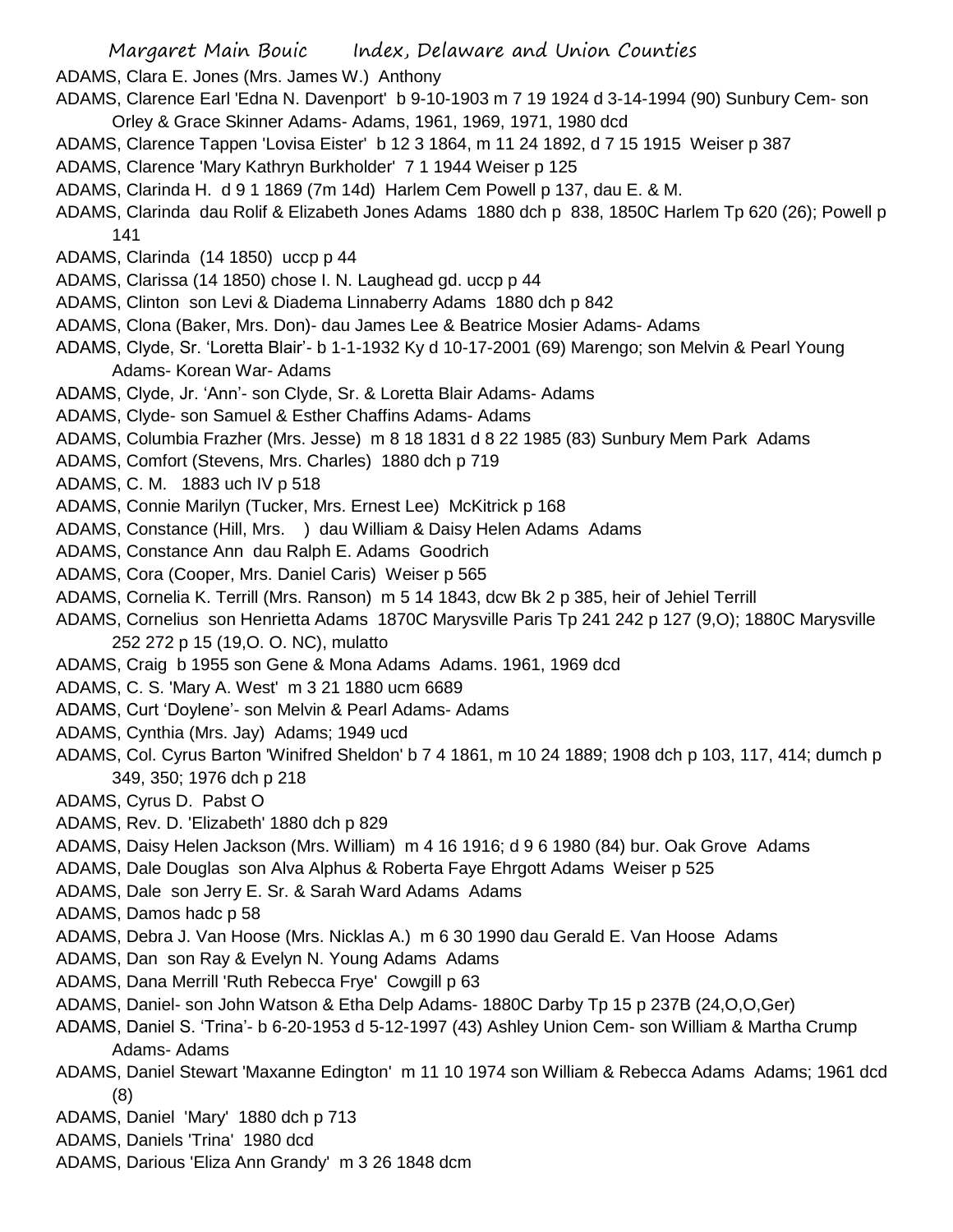- ADAMS, Darwin son Una Adams 1949 ucd
- ADAMS, David A. son David & Susannah Bennett Adams 1880 dch p 840
- ADAMS, David Arthur,Jr. 'Karen Purdue'- b 6-29-1957 m 5-28-1988 St. Paul p 105
- ADAMS, David Carter 'Terri Jo Aitcheson' b l955, m 8 12 1977 son Roy Carter & Alice L. Chamberlain Adams 1959, 1967, 1971, 1975 ucd; Adams
- ADAMS, David b 1963 son Charles W. & Evelyn M. Adams Adams; 1961, 1969, 1971 dcd
- ADAMS, David D. Addison d 10 12 1831 (3 3 22) Harlem Cem Powell p 137; son Rulif & Elizabeth Adams
- ADAMS, David 'Elizabeth Fischer' b 12 25 1761 m 11 13 1785 Pa d 4 25 1835 (73 3 28) Harlem Cem, Powell
	- p 135; 1820C Harlem Tp; Pabst Pion II p 226; rs p 5; 1908 dch p 378, 651; Pabst 7 p 2, 6 p 43; delge I p 12, IV p 26, VI p 8, X p 81
- ADAMS, David 'Fannie'- parents of William Henry, David R., Joann Coder, Nancy Sparrow- Adams
- ADAMS, David Henry son Charles & 2nd wife Adams 1915 uch p 714, 722
- ADAMS, David son John W. & Etha Delp Adams 1883 uch V p 242; 1860C Darby Tp 339 341 p 48 (4,O); 1870C Darby Tp 101 90 p 14 (14,O)
- ADAMS, David Kenneth- b 1-25-1969 son Steven K. & Judy Blake Adams- St. Paul p 82
- ADAMS, David Lee b 7 5 1957 son Harold Edward & Dorothy Ann Tingler Adams Weiser p 295
- ADAMS, David Lynn 'Karen Lee Temple' b 3 15 1953, m 1 20 1973 son Charles William & Evelyn Marie Keys Adams Adams; Freshwater p 233
- ADAMS, David 'Patricia Adams- Adams
- ADAMS, David S. d 9 8 1834 (15 10 0) son John & Margaret Adams Harlem Cem Powell p 136
- ADAMS, David 'Susanna Bennett''Phoebe Phillips' 1880 dch p 837, 840
- ADAMS, David b 1963 son William L. & Claire M. Adams Adams; 1971, 1973, 1983 ucd
- ADAMS, Dawn (Mrs. Kevin R) 1981, 1983, 1991 ucd
- ADAMS, Debora Kay- dau Carl E. & Gwen Adams- Adams
- ADAMS, Debra J. Van Hoose (Mrsl Nicklas A.)- m 6-30-1990 dau Gerald E. Van Hoose Adams
- ADAMS, Deed son Johnie D. & Mary Ellen Roark Adams Adams
- ADAMS, Deena ch Charles R. & Francis Adams 1961 dcd (4)
- ADAMS, Delia Lewis (Mrs. Samuel N) m 9 12 1837 dcm d 3 23 1893 (75 3 6) Del Co Deaths Berlin Tp dau David & Almira Caulkins Lewis Pabst O; Pabst 1 p 20, 47; Pabst 7 p 103; Pabst Pion II p 157; 1850C Berlin Tp 1988 (33); Newman letter
- ADAMS, Delia S. Pabst O
- ADAMS, Delila/Dilla U.Parthemore (Mrs. Edwin or Edward G) b 11 2 1839 m 1 26 1865 ucm 3673 d 1921 Plain City Cem dau Frederick & Permelia Morse Parthemore 1850C Union Tp 1315 1333 p 197 (10,O); 1870C Jerome Tp 1 p 1 (30,O); 1880C Jerome Tp 77 p 9 (40,O,Va,RI) p 0143; 1900C Jerome Tp 176-185 p 8A (60,O,/Va RI) wid; unec VII p 65, VIII p 38
- ADAMS, Delno b 4 11 1899 Harlem Tp son Kellog P. & Bessie Hanawalt Adams dcb
- ADAMS, Delta Marie (Granger, Mrs. Cline) m 4 4 1926 Giffen (164621)
- ADAMS, Demas Lackey p l; hadc p 20; CCC Brown Tp; delge IX p 34; unec XI p 66
- ADAMS, Demos/Demus uccp p 37, 51 adm. of Wm. L. Casey; 1880C Oxford Tp p 388C; unec X p 52
- ADAMS, infant b 2 21 1878 Oxford Tp dau Demos & Rosedella Westbrook Adams dcb
- ADAMS, Denise b 1967 dau Joseph W. & Vivian Adams 1979, 1981, 1983 ucd
- ADAMS, Dennis- son Melvin & Pearl Adams- Adams
- ADAMS, Desire Cook (Mrs. John) d 1 13 1878 (74 1 26); l850C Harlem Tp 562 (47); 1880 dch p 597, 837; dcw Bk 2 p 99
- ADAMS, Desire d 8 25 1834 (4 8 9) Harlem Cem dau John & Hannah Smothers Adams Powell p 136, 1880 dch p 837
- ADAMS, Desire (Dereah) dau John & Desire Cook Adams 1850C Harlem Tp 562 (6)
- ADAMS, Dessie Mae Bidd;e (Mrs. George)- Adams
- ADAMS, Dewey son Johnie D. & Mary Ellen Roark Adams Adams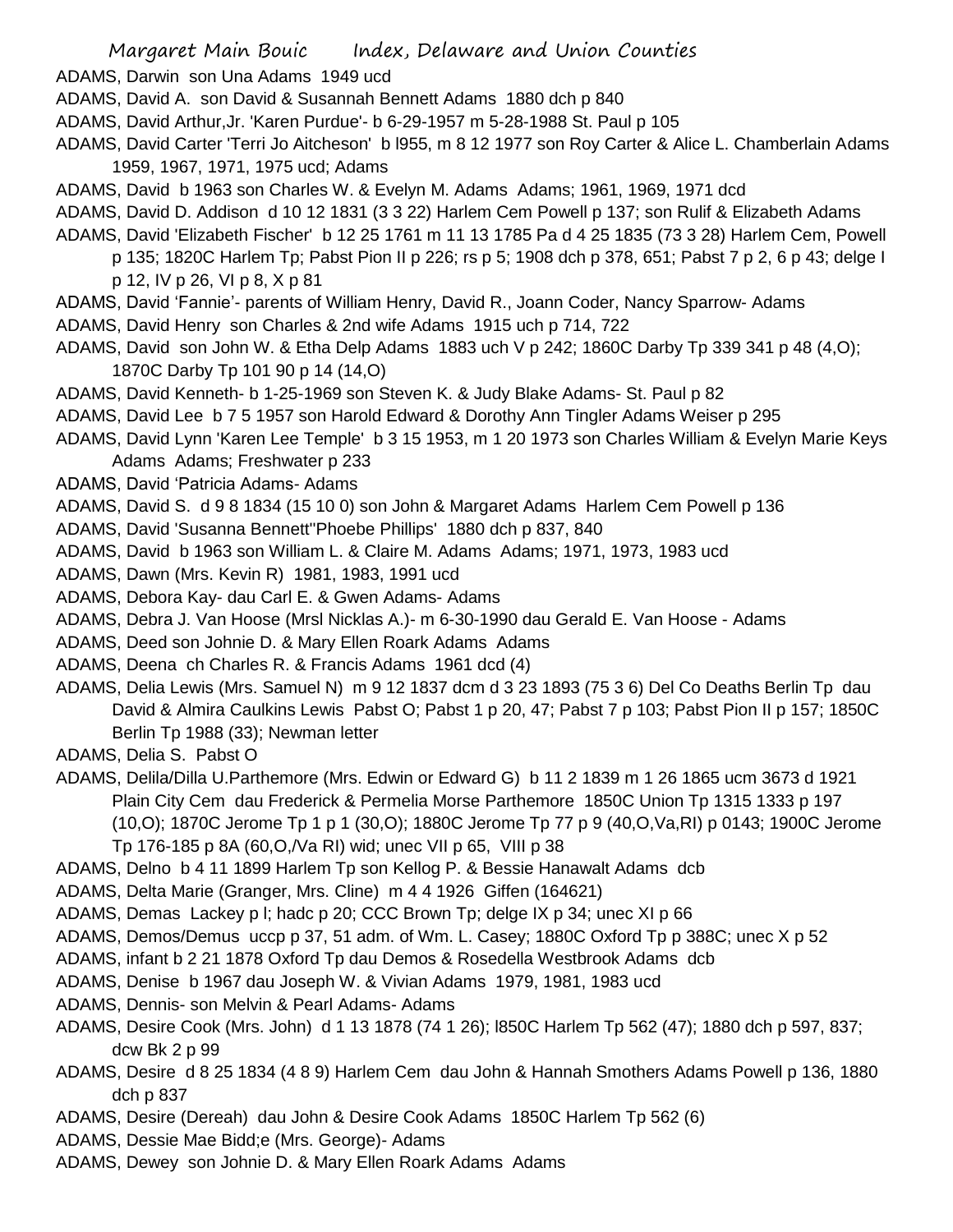- Margaret Main Bouic Index, Delaware and Union Counties
- ADAMS, Dewey A 1980 dcd
- ADAMS, Diadema Linnabary (Mrs. Levi) b 4 4 1804 d 6 30 1836 Harlem Cem Powell p 137
- ADAMS, Diane Loree (Keep, Mrs. David Roy) b 8 16 1954 m 12 28 1974 dau John C. & Elinor Coe Adams Adams 1122; 1985 uch p 5 1959, 1967, 1971, 1973 ucd
- ADAMS, Diana Lynn Byus (Mrs. Charles Gilbert) m 6 15 1969 dau Theodore Byus Adams; 1971, 1980 dcd
- ADAMS, Diana L. Hoover (Hoffman, Mrs. )(Mrs. Fred B) m 6 8 1979 dau William D. Hoover 1979 ucd
- ADAMS, Dick- son George & Dessie Mae Biddle Adams- Adams
- ADAMS, Dilla U. Parthemore (Mrs. Edwin/Edward G.)- see Delilah
- ADAMS, Dirwin son Irwin & Una L. Hilbert Adams Adams
- ADAMS, Donald L. 'Rosalee' son Drew B. & Earlie P. Thompson Adams Adams
- ADAMS, Donald B. son Robert Burney & Andrea Allyn Adams Adams
- ADAMS, Donald I. son Donald Sr. & Evelyn Adams Adams engaged to Rhonda Jo Morris
- ADAMS, Donald- son Lee & Bertha Swiney Adams- Adams
- ADAMS, Donald 'Mary'- son James Lee & Beatrice Mosier Adams- Adams
- ADAMS, Donald R. 'June Underhill'- Adams
- ADAMS, Donald R. son Lewis & Anna May Lewis Adams Adams
- ADAMS, Donna L. (Smith, Mrs. ) dau Everett B. Adams Adams
- ADAMS, Donna M. (Mrs. John L) 1967, 1971, 1975, 1979, 1981, 1983, 1991 ucd
- ADAMS, Donna (Smith, Mrs. ) dau Johnie D. & Mary Ellen Roach Adams Adams
- ADAMS, Dora (Caudill, Mrs. ) dau Ray & Evelyn N. Young Adams Adams
- ADAMS, Dora Young (Mrs. ) sister Evelyn Young Adams Adams
- ADAMS, Dorothy Ann Tingler (Mrs. Harold Edward) b 8 4 1932, m 7 9 1950 dau Clem & Hattie Grace Fossinger Tingler Weiser p 295
- ADAMS, Dorothy Rae b 10 1 1951 d 10 1 1951 dau Harold Edward & Dorothy Ann Tingler Weiser p 295
- ADAMS, Dorothy (Marine, Mrs. Maynard) dau Drew B. & Earlie P. Thompson Adams Adams
- ADAMS, Dot b 9 5 1872 Berkshire Tp dau Joseph & Mary McNulty Adams dcb
- ADAMS, Doylene (Mrs. Curt)- Adams
- ADAMS, Drew B. 'Earlie P. Thompson' d 1955 (66y) Sbc p 28, 31; Adams; 1949, 1967 ucd
- ADAMS, Drew T. 'Betty Montgomery ' m 2 17 1952; son Drew B. & Earlie P. Thompson Adams- Adams; Sbc p 24, 25; 1959, 1967, 1971, 1973, 1975, 1979, 1981, 1983 ucd
- ADAMS, Duane E. son Everett B. Adams Adams
- ADAMS, Duell son Johnie D. & Mary Ellen Roark Adams Adams
- ADAMS, E. MJ p 2
- ADAMS, E. A. 1869 wsc p 3; Pabst 8 p 13
- ADAMS, E. B.- b 10-1837 1900C Marysville 1st ward 353-369 p 15A (62, O,Pa,Ct.)- boarder
- ADAMS, E. B. Oak Grove Cem; Powell p 103, 427
- ADAMS, Eber unclaimed letter 1850 unec V p 32
- ADAMS, Earl brother Semila Beard Beard; Sunbury p 89, 119
- ADAMS, Earlie P. Thompson (Mrs. Drew B) b 4 30 1899 d 3 31 1980 dau Lindsey & Lula Adams Thompson,
	- bur. Reynoldsburg 1949, 1959, 1967, 1971, 1981 ucd; Sbc p 23, 25, 28; Adams
- ADAMS, Ed Powers p 124
- ADAMS, Eda Grant b 1 20 1874 Harlem Tp ch Lorenzo & Rebecca Adams dcb
- ADAMS, Eddie b 1874 d 1876 Oak Grove Cem;1869 wsc p 12; Pabst 8 p 25; Powell p 427; djlm p 44
- ADAMS, Eddie- Grad Delaware H. S. 1881; delge VI p 72
- ADAMS, Eddie Jay b 11 8 1930 d 7 25 1981 Price Cem gr reg. son John & Florence Adams 1949 ucd ADAMS, Edgar W. b 12 20 1853 d 5 26 1926 Iowa Adams Bible son Charles Milton & Mary Elenor Oliver
- Adams 1870C Darby Tp 104 93 p 14 (17,O); unec V p 19
- ADAMS, Edith twin dau J. J. & Marie b 3 7 1889 d 7 6 1889(3m29d) Galena Cem; Powell p 22; Del Co Deaths ADAMS, Edmund 1880C Berlin Tp p 368A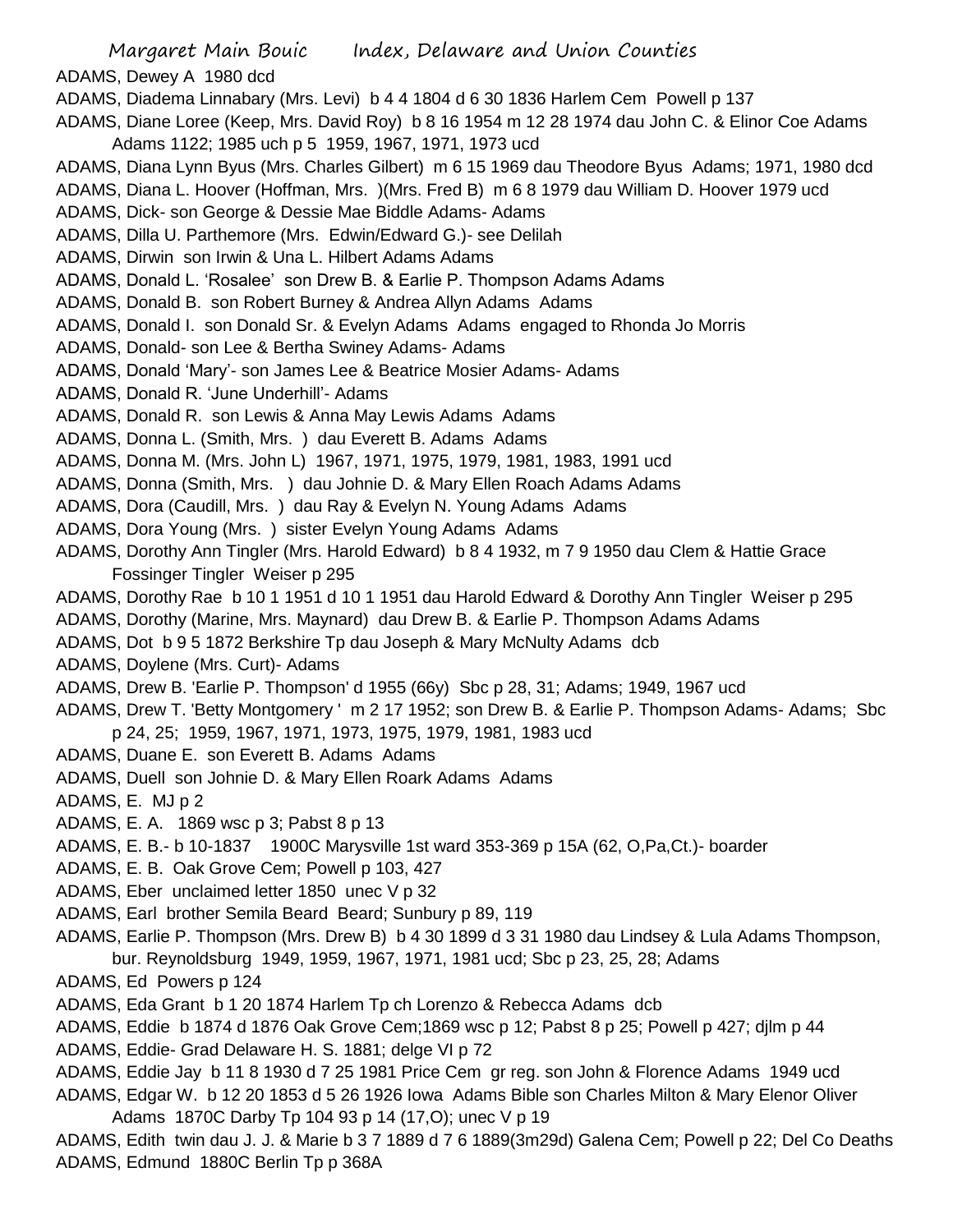- Margaret Main Bouic Index, Delaware and Union Counties
- ADAMS, Edna (Rudman, Mrs. ) dau Johnie D. & Mary Ellen Roark Adams Adams
- ADAMS, Edna A. Davenport (Mrs. Clarence Earl) b 6-27-1905 m 7 19 1924 d 4-10-1994 (88) Sunbury Mem. Pk. dau Sylas & Mabel Wise Davenport- Adams; 1969, 1971 dcd
- ADAMS, infant b 2 11 1881 Berlin Tp dau Edson J. & Frank E. Abrams Adams dcb
- ADAMS, Edward A. Pabst O; 1880C Delaware Town p 518C
- ADAMS, Edward 'Abigail Craft' D & C p 110
- ADAMS, Edward (Adams Husker) Adams
- ADAMS, Edward son George W. & Martha Adams 1870C Paris Tp 159 160 p 22 (6,O)
- ADAMS, Edward J. b 8 9 1877 Berlin Tp son James E. & Frances Abraham Adams dcb
- ADAMS, Edward W. son Mary Adams 1850C Taylor Tp 1108 1126 p 165 (8, Ill)
- ADAMS, Edward son John Watson & Etha Delp Adams 1883 uch IV p 513, V p 242; 1870C Darby Tp 101 90 p 14 (7,O); 1880C Darby Tp 15 p 237B (17,O,O,Ger)
- ADAMS, Edwin F. 1915 dcd Delaware
- ADAMS, Edwin G (Edward G) b 12 15 1875 son Edwin & Dilla/Delilah U. Parthemore Adams; 1883 uch V p 291; 1880C Jerome Tp 77 p 9 (4,O,O,O); 1900C Jerome Tp 176-185 p 8A (24,O,O,O)
- ADAMS, Edwin G (Edward G) 'Delilah Parthemore' b 12 26 1841 m 1 26 1865 ucm 3673 d 6 11 1875 (33)
- Plain City Cem unec VII p 65; son Ammon & Betsey Converse Adams 1883 uch IV p 513, V p 291; 1915 uch p 536 mt 6 9 1869, 3 p 28;hjt picture p 89, enl 5 2 1864, dis 9 1 1864; 1850C Jerome Tp 1863 1884 p 273 (8,O); 1860C Jerome Tp 211 212 p 31 (18,O); 1870C Jerome Tp 1 p 1 (28,O); 1877 uca p 31, 35, 96 ; unec VIII p 38
- ADAMS, Edward son Paul N. Adams Adams
- ADAMS, Effie B. b 8 22 1873 Berkshire Tp dau Augustus & Ophelia Andrews Adams dcb
- ADAMS, Effie b 1 4 1856 d 11 8 1875 Plain City Cem unec VII p 65 dau Nelson C. & Lucinda Adams 1860C Darby Tp 340 342 p 49 (4,O)
- ADAMS, Egbert Watson 'Elizabeth Eister' b 11 22 1859, m 12 23 1883 d 4 11 1923 Weiser p 386
- ADAMS, Eileen (Arthur, Mrs. William L) d 4 15 1983 (54) Adams
- ADAMS, Eileen (Teachout, Mrs. )- dau James Lee & Beatrice Mosier Adams- Adams
- ADAMS, Eileen (Zultz, Mrs. Harold) dau C. Gilbert & Lulu C. Adams Adams
- ADAMS, Eleanora (Mrs. John C) see Elinor 1959, 1967, 1971, 1979, 1981, 1983. 1991 ucd
- ADAMS, Eleanor C (Mrs. James) 1850C Union Tp 1335 1362 (21, Pa)
- ADAMS, E. J. dau Joseph & Lucy Adams 1860C Jerome Tp 92 91 p 13 (2,O); 1870C Darby Tp 2 p 1 (13,O)
- ADAMS, Elaina Marie- b 5-8-1981 dau David Arthur Adams,Jr.- St. Paul p 105
- ADAMS, Electa (Welch, Mrs. Benjamin H.) dau Samuel & Catherine Micols Adams dcw Bk 2 p 248; Newman letter
- ADAMS, Elias 'Harriet Lewis''Sarah G.' b 12 11 1798 d 9 8 1874 Cheshire Cem, War of 1812; 1820C Berlin Tp.; 1835 men 14 #79 p 20 Berlin Tp; 1840C Berlin Tp p 204 (40 50); 1850C Berlin Tp 1926 (56, Conn); Pabst O; CCC p 5; hadc p 18; CCC Berlin Tp 1875; Pabst Pion II p 43, 52, 63, mt 8 15 1860(69); delge III p 55, V p 36, X p 33
- ADAMS, Elijah 'Nancy Cary''Mary Landon' d 5 2 1873 (94y 4m); Radnor Cem Powell p 211,221; War of 1812; 1820C Radnor Tp; 1830C Radnor Tp delge III p 71; 1835 men 52 #60 p 96 Radnor Tp; 1840C Radnor Tp p 106 (60 70); 1850C Radnor Tp 49 (71, NJ); 1880 dch p 192, 291, 395, 503, 505, 507, 510, 597, 610, 800; 1908 dch p 243, 276, 284, 285, 456, 458, 483, 484; Pabst O; wsc Grah p 15; delge IV p 5, V p 52; Adams
- ADAMS, Elijah B 'Frances E. Tyler' m 5 25 1863 dcm d 4 10 1901 Del Co Deaths son John & Desire Cook Adams 1880 dch p 216, 217, 597; 1908 dch p 103, 457; Pabst 3 p 2; 1850C Harlem Tp (12)
- ADAMS, infant b 3 20 1868 son Elijah & Frank Adams Harlem Tp dcb
- ADAMS, Elijah hadc p 58 (Westfield)
- ADAMS, Elijah D (Jack) 'Violet' b 7 14 1880 Radnor Tp d 11 9 1960 (80) bur Prospect son George & Amelia Perry Adams dcb; Adams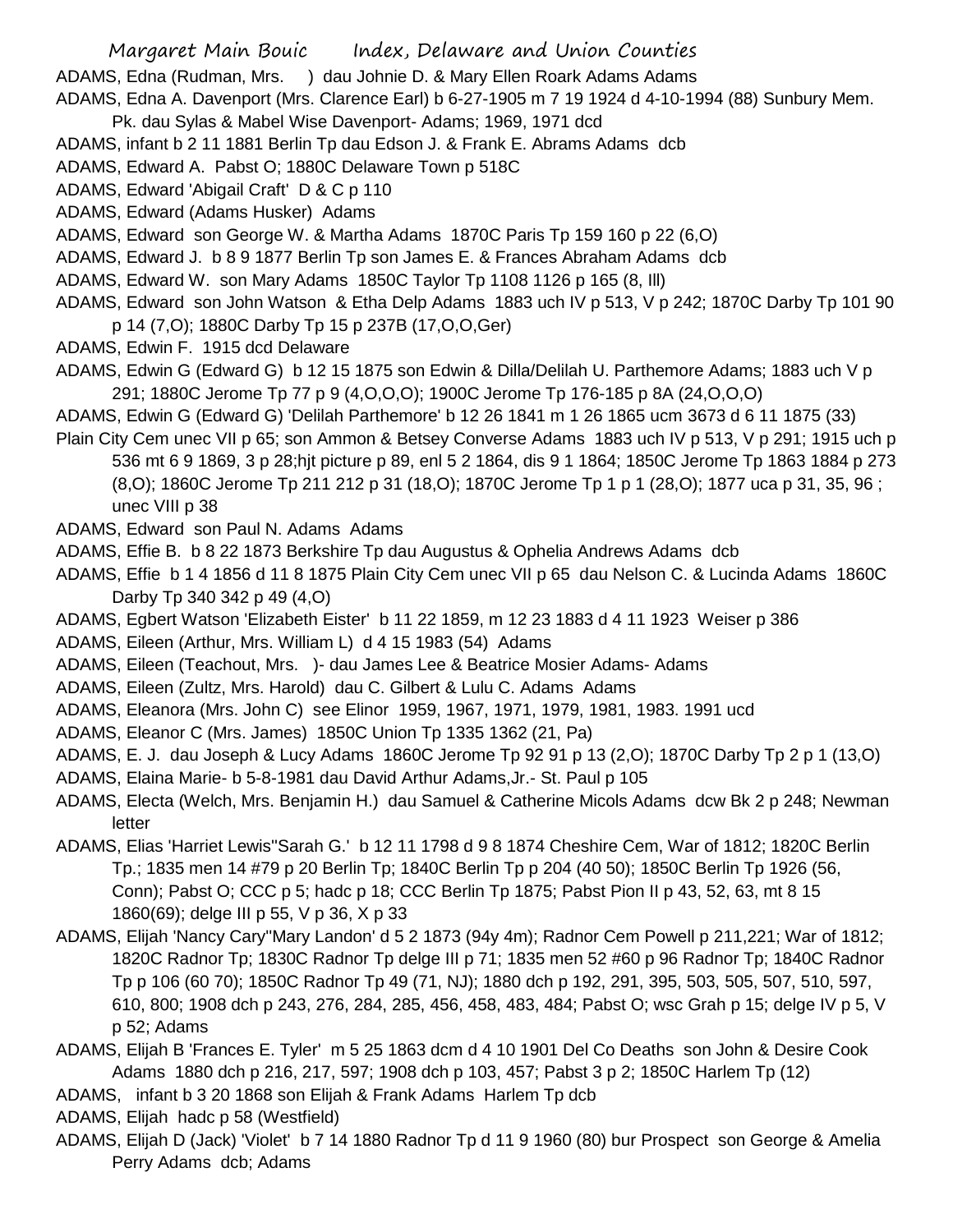- ADAMS, Elijah Jr. 'Elizabeth Landon' b 3 19 1818, m 3 29 1838 dcm d 10 15 1903 Radnor Cem, Powell p 221; 1840C Radnor Tp p 106 (20 30); 1850C Radnor Tp 61 (30); 1880C Radnor Tp p 471C (Elija); delge IV p 5, VII p 19
- ADAMS, Elijah I. son James M. & Margaret M. Gast Adams, 1880 dch p 800
- ADAMS, Elijah son Abraham Adams dcw Bk l p 32
- ADAMS, Elinor May Coe (Mrs. John Charles) b 12 13 1931 m 7 29 1950 dau Loree L. & Viella (Rella) Margaret George Coe 1985 uch p 5, 28; 1975 ucd; Coe; Adams (112
- ADAMS, Elisha 1880 dch p 693
- ADAMS, Eliza Ann Grandy (Mrs. Darious) m 3 26 1848 dcm
- ADAMS, Eliza Ann (Negly, Mrs. Aaron) m 1 4 1838 Madison Co unec IX p 6
- ADAMS, Eliza (Sebring, Mrs. Hiram) m 8 20 1850 dcm
- ADAMS, Eliza Annette (Bartlett, Mrs. Abner Matthews) m 1 4 1857, d 7 1873; dumch p 51
- ADAMS, Eliza (Satterlee, Mrs. Richard) dau Jason Adams of Putnam Co NY- 1880 dch p 719; 1850C Berlin Tp (44,NY); Newman letter
- ADAMS, Eliza J. (Bixler, Mrs. George W) m 10 10 1877 ucm 6142
- ADAMS, Eliza J. dau Joseph & Lucy Adams 1860C Jerome Tp 92 91 p 13 (2,O); 1870C Darby Tp 2 p 1 (l3,O)
- ADAMS, Eliza (Mrs. Thomas) d 11 10 1853 (51) Prospect Cem, Powell p 302
- ADAMS, Eliza J. Abraham (Mrs. G. E.) d 1848 Oakdale II p 10 (B R7 1) dau Robert B. & Margaret J. Coe Abraham 1883 uch V p 472
- ADAMS, Eliza (Sanderson, Mrs. Burr) 1915 uch p 1007
- ADAMS, Elizabeth (Mrs. ) 1850C Harlem Tp 560 (84, NJ)
- ADAMS, Elizabeth Pabst O
- ADAMS, Elizabeth Ann (George, Mrs. Gary) m 7 11 1852 dcm
- ADAMS, Elizabeth Ann dau Rolif & Elizabeth Jones Adams 1880 dch p 838; dumch p 492; 1850C Harlem Tp 620 (17)
- ADAMS, Elizabeth (Mrs. Carl E) 1961, 1969, 1971 dcd
- ADAMS, Elizabeth dau Charles & Elizabeth Cline Adams 1915 uch p 722
- ADAMS, Elizabeth (Mrs. Rev. D) 1880 dch p 829
- ADAMS, Elizabeth E. Davis (Mrs. Patrick B) b 1795 m 12 9 1813 d 3 21 1882 dcc Susan Cain Jackson 87
- ADAMS, Elizabeth (Edwards, Mrs. John)(Garey, Mrs. George) dumch p 325, 500; m 1852 dcm
- ADAMS, Elizabeth Eister (Mrs. Egbert Watson) b 9 19 1862 m 12 23 1883 d 6 20 1951 dau Jacob H. & Elizabeth Broscious Eister Weiser p 386
- ADAMS, Elizabeth Fischer (Mrs. David) m 11 18 1785 d 8 20 1854 (88 4 7) Harlem Tp Cem Powell p 135, 141; dau Rolif & Mary Fischer Adams 1908 dch p 651, rs p 5; delge I p 12. X p 81; 1850C Harlem Tp 560 (84)
- ADAMS, Elizabeth (Fox, Mrs. George W) 1915 uch p 656
- ADAMS, Elizabeth (Gammill, Mrs. Frederick) 1976 dch p 376
- ADAMS, Elizabeth (Huffman, Mrs. )- dau George & Desssie Mae Biddle Adams- Adams
- ADAMS, Elizabeth Hughes Tarpy (Mrs. Kevin) m 12 22 1979 dau James Tarpy Adams
- ADAMS, Elizabeth Jane Washburn (Mrs. Henry) m 1 4 1852 dcm
- ADAMS, Elizabeth Jo Guy (Mrs. Michael L) m 9 19 1970 dau Louis A. Guy 1973, 1975, 1979, 1981, 1983, 1991 ucd; Adams
- ADAMS, Elizabeth Jones (Mrs. Rolif) d 8 16 1862 (69 6 23)/66y Harlem Cem Powell p 137, 141 dau Samuel Jones dumch p 492; 1880 dch p 838; 1850C Harlem Tp 620 (58, Pa); dcw Bk 3 p 49
- ADAMS, Elizabeth (Mrs. Joseph) 1883 uch V p 548
- ADAMS, Elizabeth Landon (Mrs. Elijah Jr.) b 12 15 1820 m 3 29 1838 dcm; d 11 5 1886 Powell p 221; 1850C Radnor Tp 61 (27)
- ADAMS, Elizabeth M. Gast (Mrs. John K) m 5 1 1862 dcm
- ADAMS, Elizabeth (Mrs. Richard) dcc Helen Wornstaff Kern683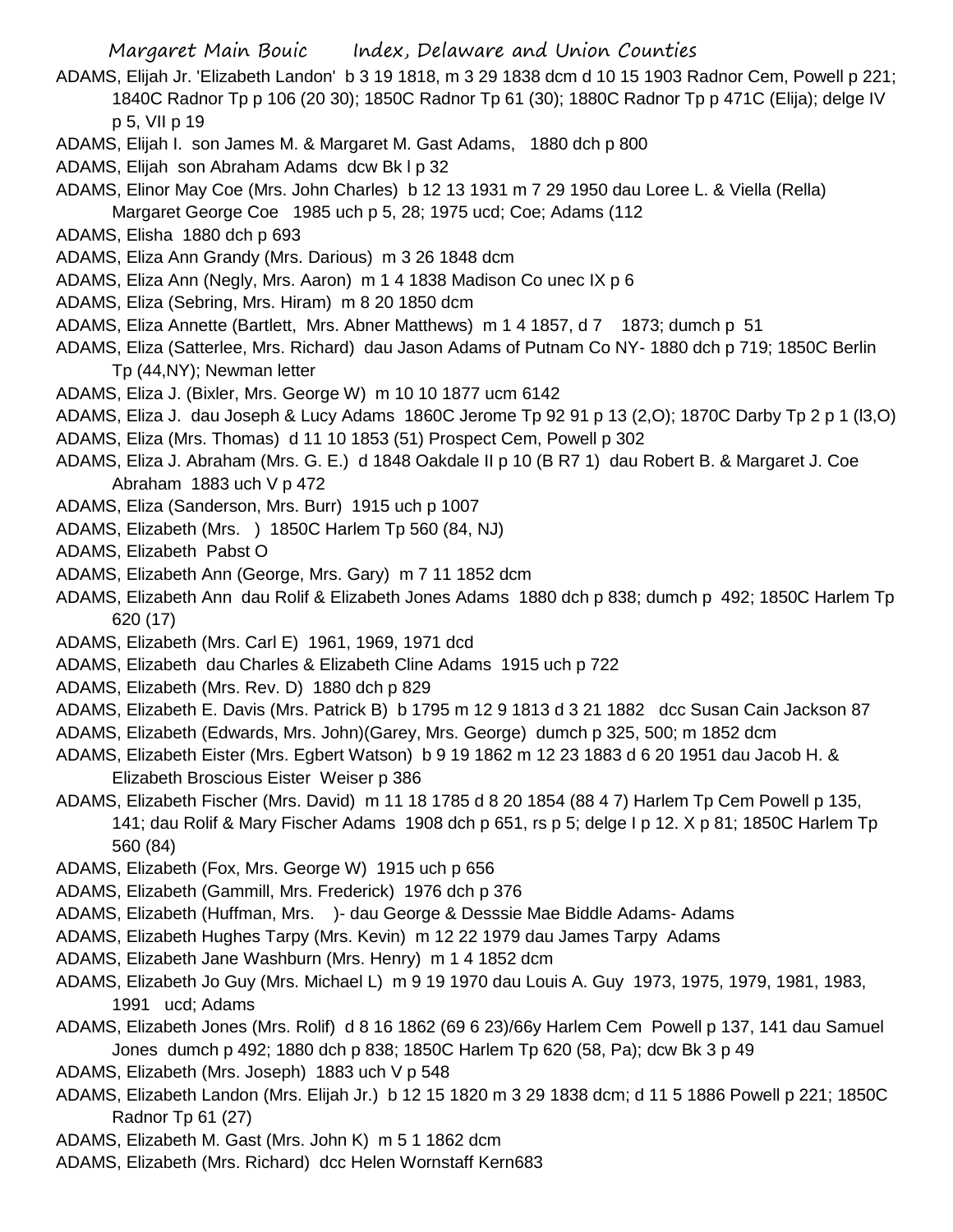- ADAMS, Elizabeth Shector (Mrs. Simeon) b 3 28 1828 m 4 13 1850 ucm 1526 d 12 1 1910 Claibourne Cem p 9, 13 dau Samuel & Margaret Bond Schector 1908 dch p 769, 1883 uch V p 607; unec VII p 60, XIV p 17, 58; ped Richard Hugh Adams 8 by Katyt Burath # 467; 1850C Claibourne Tp 156 p 25 (22,O); 1860C Claibourne Tp 837 818 p 110 (32.O); 1870C Claib. Tp 78 76 (40,O); 1880C Claib. Tp 27-29 p 3 (50,O,Md,Md)
- ADAMS, Elizabeth U. dau J. I. & Mary McNeir Adams 1883 uch V p 243
- ADAMS, Elizabeth Wort (Mrs. Hazard) b 2-28-1796 d 5 16 1860 (64 3 19) Claibourne Cem R9 p 9 ped Richard Hugh Adams by Kathy Burath # 467 17' 1850C Claibourne Tp 149 p 24(54, Pa)
- ADAMS, Ella 1870C Mil Tp 152 p 18 (8,) mulatto
- ADAMS, Ella Mary (Poppleton, Mrs. Oren B) b 8-30-1855 m 11-6-1875 dcm dau Harlow & Margaret Adams-Adams; Pabst 3 p 30, 6 p 10
- ADAMS, Ella (Mrs. Walter A.) 1915 dcd Sunbury
- ADAMS, Ella Worthing (Mrs. Austin) dau William & Roselinda Jordan Worthing delge III p 59 (Sulser query); delge VI p 60
- ADAMS, Ellen (McIntire, Mrs. Cornelius) m 3 4 1878 ucm 6228
- ADAMS, Ellen dau Joseph & Lucy Adams 1860C Jerome Tp 92 91 p 13 (8,O)
- ADAMS, Ellsworth d 6 11 1879 (16 yrs) C. V. Cem 3 5 1 son John Quincey & Sarah E. Adams
- ADAMS, Elmer E. b 8 17 1861 Union Co. Adams Bible unec V p 19 son Charles Milton & Mary Elenor Oliver Adams 1870C Darby Tp 104 93 p 14 (8,O); 1880C Jerome Tp 77 p 9 (18,O,O,O) p 0143
- ADAMS, Elmer J 'L. Ellie Fetters' son John Quincey & Sarah E. Arnold Adams Pabst O, 6 p 18, 85; Adams; 1880C Harlem Tp p 446A
- ADAMS, Elmer N. 'Providence Stillings' b 1871 m 7 24 1892 d 1956 Un Al p 39; dumch p 252; 1915 uch p 721; Adams; 1900C Milford 1 32-143 p 6A (29,O,O,O) m 7y
- ADAMS, Elmore b 2 15 1881 Delaware Town son William L. & Margaret Boyd Adams dcb
- ADAMS, Elvira 1850C Orange Tp 1710 (10) lived wih Dr. James B. Fowler- see Anvalina
- ADAMS, Elza 'Mary C(K) Smith' b 8-24-1906 m 4-16-1953 d 5-8-1992 Oakdale Cem 140-NE 1/4; son Samuel & Esther Chaffins Adams- Adams; 1967, 1971, 1973, 1975, 1979, 1983, 1991 ucd
- ADAMS, Em---- b Dec. 1861 ; 1900C Richwood 421-452 p 16B (38,O.-,O) wid, 1 ch
- ADAMS, Emil b 1963 son Fred & Alyce Adams Adams
- ADAMS, Emily b 1974 dau Charles Gilbert & Diana Lynn Byus Adams 1980 dcd
- ADAMS, Emily dau David & Susannah Bennett Adams 1880 dch p 840
- ADAMS, Emily (Fry, Mrs. Andrew) m 10-27-1847 dcm d 10-7-1849 Old Eden Cem- Powell p 64- dau Gilbert J. & Hannah Adams- Adams; 1880 dch p 809
- ADAMS, Emily Maude (Gray, Mrs. )- b 1-16-1860 d 3-27-1929 dau John & Susan Haynes Adams- unec XIII p 22
- ADAMS, Emily b 1970 dau William L. & Claire M. Adams 1971, 1980 dcd
- ADAMS, Emily- b 4-1889 dau Winfield S. & Julia Adams- 1900c Milford 143-154 p 6B (11,O,Vt,O)
- ADAMS, Emma Pabst 2 p 58
- ADAMS, Emma A. Boyd (Mrs. John Q.) m 3 5 1881 ucm 6927
- ADAMS, Emma A. dau James G. & Margaret M. Gast Adams 1880 dch p 800
- ADAMS, Emma Josephine (Fairbanks, Mrs. John Emery) b 2 1 1868 m 1 26 1898 d 6 23 1952 dau Charles Milton & Mary Eleanor Oliver Adams dcc Julia Fry Yoder 7; unec II p 33, V p 19; Adams Bible; 1985 uch p 151; 1870C Darby Tp 104 93 p 14 (2,O)
- ADAMS, Emma C (Elliott, Mrs. Alexander L) m 12 19 1861 dcm; dau Samuel N. & Delia Lewis Adams; Pabst 1 p 48; 1850C Berlin Tp 1926 (21) lived with Eliza & Sarah G. Adams
- ADAMS, Emma (Cruck, Mrs. )- dau John E. & Bessie Crum Adams- Adams
- ADAMS, Emma J. d 9 14 1872 (13 9 19) C. V. Cem 2 3 11; dau Ziba & Jane Sebring Adams 1880 dch p 838 dumch p 492; Powell p 121
- ADAMS, Emma J.- niece of Albert Adams- 1880C Darby Tp 34 p 237B (19,O,O,O)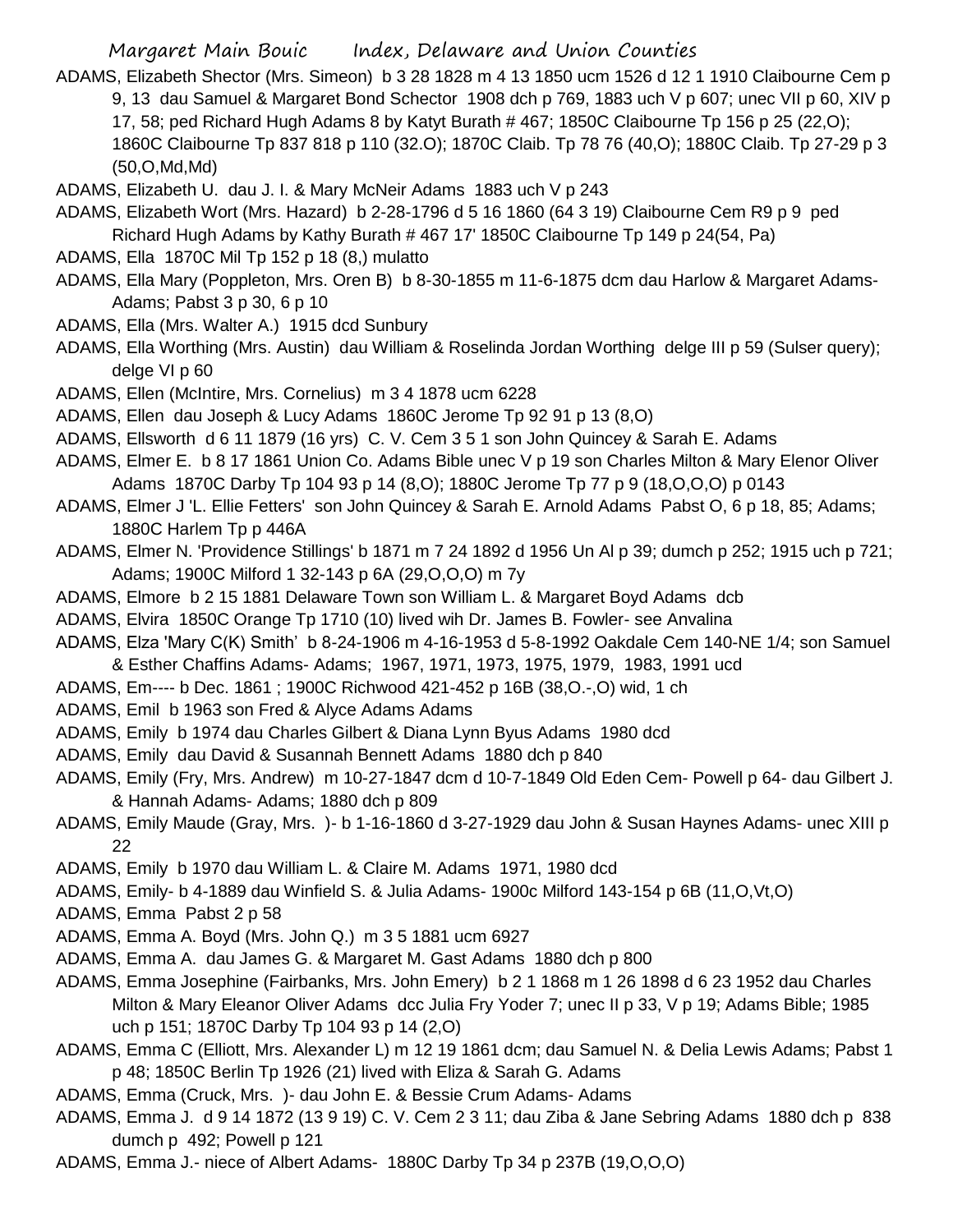ADAMS, Emma dau Rev. James M. & Lydia Adams 1870C Claibourne Tp 190 188 p 24 (11,O)

ADAMS, Emma dau John & Susan Adams 1870C Richwood 49 47 p 5 (7,O); 1880C Richwood 354 372 p 33 (17,O,O,Va)

- ADAMS, Emma (Reed, Mrs. Leander)- Adams; McCarty
- ADAMS, Emma dau Simeon & Elizabeth Schecter Adams d 6 1 1863 (3 3 25) Claibourne Cem R9 p 9; 1883 uch V p 607; 1860C Claibourne Tp 837 818 p 110 (6/12,O)
- ADAMS, Emma Simpson (Mrs. Samuel) Adams; Hildreth
- ADAMS, Erma Wagner member #146 delge III p 19, V p 73
- ADAMS, E. P. hadc p 18, CCC p 5
- ADAMS, Erastus H. b Un Co 12 28 1869 d Nebraska 6 4 1901 Adams Bible V p 19 son Charles Milton & Mary Eleanor Oliver Adams 1870C Darby Tp 104 93 p 145 (12,O)
- ADAMS, Eric Andrew 'Lisa'- son William Henry Adams- Adams
- ADAMS, Eric D.- 1991 ucd
- ADAMS, Ernest E.- grad Delaware H. S. 1883; delge VII p 6
- ADAMS, Ernest M. b Iowa 2 1 1856 d 8 22 1877 Iowa Adams Bible unec V p 19; 1860C Darby Tp 341 343 p 49 (4, Ind); 1870C Darby Tp 104 93 p 14 (14, Iowa)
- ADAMS, Ervin Ellis 'Lois Genevieve Ehrgott' b 6 6 1910 m 6 30 1936 Weiser p 525
- ADAMS, Ernnory (?) dau Samuel & Delia Lewis Adams 1850C Berlin Tp 1988 (10)
- ADAMS, Estella, Mrs. 1915 dcd Delaware
- ADAMS, Esther Chaffins (Mrs. Samuel)- Adams
- ADAMS, Esther (Randall, Mrs. )(Rider, Mrs. William)(Garringer, Mrs. John) m 12-19-1832 dcm, m 10-25-1837 dcm -dau Samuel & Catherine Nichols Adams dcw Bk 2 p 248; Newman letter
- ADAMS, Esther Wages (Mrs. James Hetzel) Adams
- ADAMS, Etha Delp (Mrs. John Watson) b 1824 m 6 17 1847 d 1920 Mitchell Cem, D J Cem p 10; dau George H. Delp; 1883 uch V p 242; 1850C Darby Tp 1676 1696 p 248 (26, Ger), 1860C Darby Tp 339 341 p 48

(36, Ger); 1870C Darby Tp 101 90 p 14 (46, Ger); 1880C Darby Tp p 237A; unec VI p 9, X p 63

- ADAMS, Ethel sister William Adams Adams
- ADAMS, Ethel d 6 2 1889 Galena (3m25d) dau J. J. & Mary Adams Del Co Deaths
- ADAMS, Etta buried 6 18 1920 Mitchell Cem, D J cem p 21
- ADAMS, Eugene son Ray & Evelyn N. Young Adams Adams; 1980 dcd
- ADAMS, Eva (Kitchen, Mrs. ) sister Isaac Adams Adams
- ADAMS, Evaline 1915 dcd Galena
- ADAMS, Evelyn Marie Keys (Mrs. Charles William) m 1 12 1952, Freshwater p 233; Adams; 1961, 1969, 1980 dcd
- ADAMS, Evelyn M. Young (Mrs. Ray) b 1914 Ky d 11 3 1984 (70) bur. Bloomfield Adams
- ADAMS, Evelyn (Pearson, Mrs. )- dau John E,. & Bessie Crum Adams- Adams
- ADAMS, Everett B. ' ' ''Irene' d 4 25 1987 (80) Adams
- ADAMS, Everett B 'Birdie Mosher'- m 2-26-1977 son Jack & Violet Adams- Adams
- ADAMS, Evi 'Catherine' ch Rolif & Elizabeth Jones Adams 1880 dch p 838; 1850C Harlem Tp 518 (57); dcw Bk 4 p 431(45)
- ADAMS, Evy 'Diademia Linnabary' b 11 27 1797 d 2 20 1857 Harlem Cem, Powell p 137; Pabst O; will dcw Bk 2 p 322; 1835 men 29 #10 p 50 Harlem Tp; delge VI p 8, 24
- ADAMS, E. W. son Ammon P. & Betsy R. Converse Adams 1860C Jerome Tp 211 212 p 31 (6,O)
- ADAMS, Faith J. (Scott, Mrs. Keith Thomas)- b 1903 d 1986 dau Wylly Cobb & Golda Zeada Adams- ped Leitha Scott Trefen #251 3; unec XI p 17
- ADAMS, Fannie (Mrs. David)- parents of William Henry, Arthur, Bonnie, etc- Adams
- ADAMS, Fanny M. dau John M. & Jeraldine Adams Record of Affidavits 41; 1870C York Tp 167 164 p 22 (6,O)
- ADAMS, Fanny (White, Mrs. Isaac) m 1887 WhiteII (116)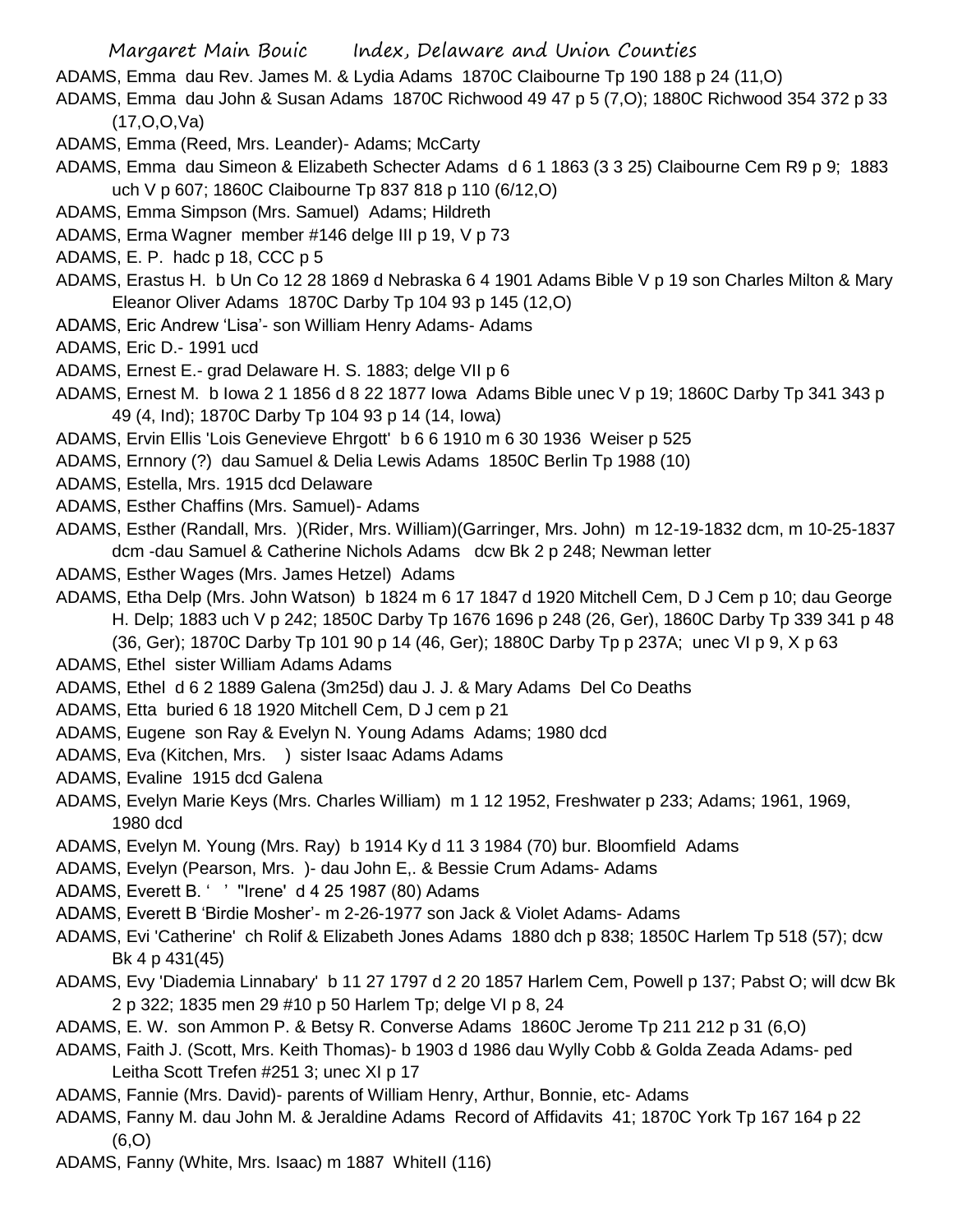Margaret Main Bouic Index, Delaware and Union Counties ADAMS, Fanny (Mrs. Francis) 1850C Berlin Tp 2056 (49, Vt) ADAMS, Faye I. 1969 dcd ADAMS, Fayetta (Phillips, Mrs. )- dau Lee & Bertha Swiney Adams- Adams ADAMS, Fayette b 9 25 1876 Harlem Tp son Lee & Minnie Hubbel Adams dcb ADAMS, F. E. Oak Grove Cem Powell p 427 ADAMS, Felina b 2 10 1873 Harlem Tp dau Silas & Felina Wright Adams dcb ADAMS, Felix 'America Young' Adams ADAMS, Fern Arnold (Mrs. ) sister Loyal Wendell Arnold Arnold ADAMS, Fern dau Joseph J. & M. b 4 21 1885 d 4 11 1892 (8 4 10) Galena Cem Powell p 22 ADAMS, Fernandez Lee son Silas & Rhoda Vandruff Adams 1880 dch p 837; 1880C Harlem Tp p 445O ADAMS, F. H. 'Nora' 1915 dcd Galena ADAMS, Fisher son Rolif & Elizabeth Jones Adams 1880 dch p 838; dumch p 492; 1850C Harlem Tp 620 (20); Powell p 141 ADAMS, F. J. d 9 12 1853 (57 10 20) Cheshire Cem; Powell p 55, 60a; btp p 13; 1880 dch p 203; 1908 dch p 81 ADAMS, F. L.'Mina' Harlem Tp delge IV opposite p 21; 1915 dcd Harlem ADAMS, Flora A. dau J. Q. & Mary McNeir Adams 1883 uch V p 243; 1870C Darby Tp 103 92 p 14 (7,O); 1880C Darby Tp 16 p 237B (17,O,O,O) ADAMS, Florence b 12 15 1877 Harlem Tp dau Lee & Ellie Hubble Adams dcb ADAMS, Florence N. Poling (Mrs. John Marvin) b 1909 m 10 9 1929 Price Cem djlm p 44; 1949, 1959, 1967, 1971, 1973, 1975, 1979, 1981, 1983, 1991 ucd ADAMS, Florence (Chambers, Mrs. Lawrence) b 7 20 1890 dau John & Alice Andrix Adams Maugans Anc p 140; dcb ADAMS, Florence M. b 1901 d 1931 Claibourne Cem p 69 ADAMS, Florence Rausch (Mrs. L(l)oyd) b 12 16 1923 m 1 14 1946 d 10-7-2001 bur Minneapolis - dau George Casper & Edna Elizabeth Kleiber Rausch Rausch 11431, III p 262 ADAMS, Florence "Flossie" Southward (Mrs. James Lee)- Adams ADAMS, Florialla 1850C Genoa Tp 346 (6) ADAMS, Floyd D. 'Virgie Conley' son Lewis & Anna May Lewis Adams Adams ADAMS, F. R.- dg 1-3-1902, delge VII p 23 ADAMS, Frances- dg 2-14-1908 delge VIII p 12 ADAMS, Frances E. Tyler (Mrs. Elijah B) m 3 25 1863 dcm ADAMS, Frances Helen b 6 8 1891 Delaware Town dau Cyrus B. & Winnifred Sheldon Adams dcb ADAMS, Frances (Mrs. T. T.) d 8 22 1859 (58y2m) Claibourne Cem p 8 ADAMS, Francis (Mrs. Charles R) 1961 dcd ADAMS, Francis Lee Adams ADAMS, Francis J. 1835 men 14 #78 p 20 Burlin Tp; 1840C Berlin Tp p 204 (60 70); Pabst 1 p 2, 50; Pabst Pion I p 59; delge V p 36 ADAMS, Francis E (Mrs. Gilbert O) 1850C Liberty Tp Un. Co 957 974 p 143 (23, Va) ADAMS, Francis 'Fanny' 1850C Berlin Tp 2056 (54) ADAMS, Francis M 1908 dch p 386 ADAMS, Frances T 'Thelma' 1961, 1969 dcd ADAMS, Frank b 1865 d 1865 Oak Grove Cem Powell p 427 ADAMS, Frank J Pabst O ADAMS, Frank C d 9 1868 (1 5 0) C. V. Cem 3 5 2 son John Quincey & Sarah E. Arnold Adams; Pabst 6 p 85 ADAMS, infant b 3 20 1868 Harlem Tp son Frank & Eliza B. Adams dcb ADAMS, Frankie b 8 25 1890 Berkshire Tp dau Joseph & Mary McNutty Adams dcb ADAMS, Frank L. 'Nellie' 1915 dcd Radnor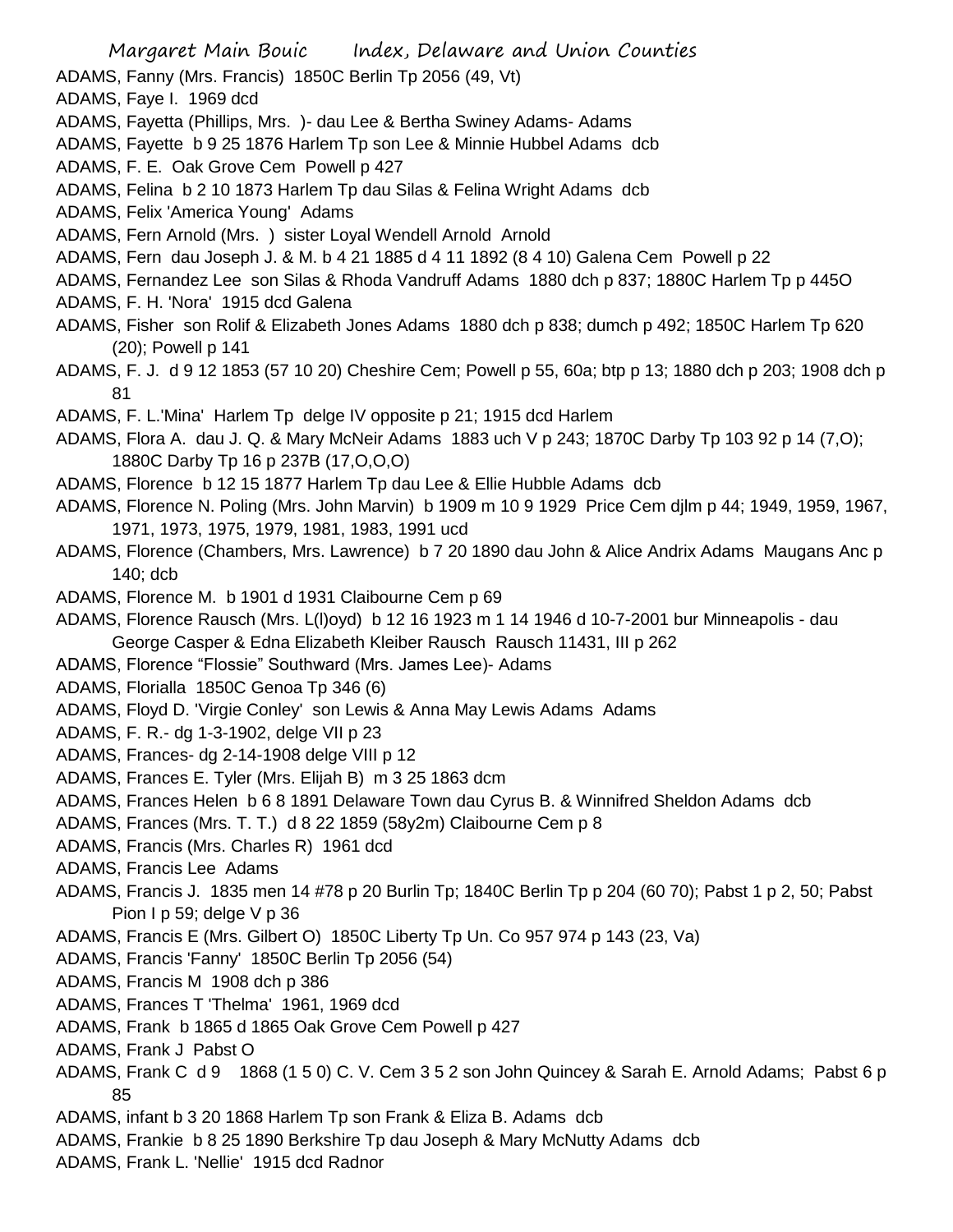Margaret Main Bouic Index, Delaware and Union Counties ADAMS, Frank L. 'Nellie M.' b 1-1865 son Simeon & Elizabeth Schecter Adams ped Richard Hugh Adams # 467 4; unec XIV p 58; 1870C Claibourne Tp 78 76 (5,O); 1880C Claibourne Tp 27 29 p 3 (15,O,Penn,O); 1900C Claibourne Tp 104 111 p A5 (32,O,O,O); m 11y ADAMS, Frank M 1880C Radnor Tp p 471C . ADAMS, Franklin son Joseph & Lucy Adams 1860C Jerome Tp 92 91 p 13 (1,0); 1870C Darby Tp 2 p 1  $(11,0)$ ADAMS, Fred 'Alyce' 1980 dcd ADAMS, Fred B 'Diana L. Hoover' m 6 8 1979 son W. J. Adams 1979 ucd; Adams ADAMS, Fred B 'Martha K' 1973, 1975 ucd ADAMS, Fred L. 'Ruth Keller' d 5 29 1965, Adams ADAMS, Fred 1961, 1971 dcd ADAMS, G. 1835 men 6 #54 p 3 Berkshire Tp ADAMS, Garfield 'Carrie Kehl' m 3 29 1908 Weiser p 528 ADAMS, Garfield 'Jennie Woods' Adams ADAMS, Garrison 1835 men 14 #69 p 19 Burlin Tp; 1840C Berkshire Tp p 179 (20 30); son Moses R. & Betsy Hulse Adams- Newman letter ADAMS, Gary son Richard D. & Greta Adams Adams ADAMS, Gean ch Charles R. & Francis Adams 1961 dcd (2)Bk ADAMS, G. E. "Eliza J. Abraham' 1883 uch V p 472 ADAMS, Gen. 1883 uch IV p 546 ADAMS, Gene E. 'Mona' d 5 22 1979 (55) bur. Red Bank Cem 1961, 1969, 1971 dcd; Adams ADAMS, Gene E, Jr. son Gene & Mona L. Adams 1961 dcd (12) ADAMS, Georgana b 12 3 1882 Radnor Tp dau George & Amelia Perry Adams dcb ADAMS, George F. Adams ADAMS, George W. son John & Hannah Adams d 9 25 1842 (20 6 8) Harlem Cem Powell p 136 ADAMS, George b 1848 d 1926 Radnor Cem Powell p 221 ADAMS, George W. 'Martha A' 1860C Paris Tp 1213 1222 p 161 (28,O); 1870C Paris Tp 159 160 p 22 (37,O) ADAMS, George H. son George W. & Martha A. Adams 1860C Paris Tp 1213 1222 p 161 (5,O); 1870C Paris Tp 169 160 p 22 (15,O) ADAMS, George son John Adams dcw Bk 2 p 11 ADAMS, George W. son Evy Adams dcw Bk 3 p 322; 1850C Harlem Tp 518 (7) ADAMS, George W. son Elijah Jr. & Elizabeth Landon Adams 1850C Radnor Tp 61 (10 12,O); 1880C Radnor T pp 471C ADAMS, George son Levi & Diadema Linnabery Adams Pabst O; 1880 dch p 842 ADAMS, George son Silas & Hannah Smothers Adams 1880 dch p 837 ADAMS, George B son John Quincey & Sarah E. Arnodl Adams Pabst 6 p 85 ADAMS, George W. son Elijah Jr. & Elizabeth Landon Adams 1850C Radnor Tp 61 (10 12,O); 1880C Radnor Tp p 471C ADAMS, George W b 1852 d 1919 Powell p 121 son Ziba & Jane Sebring Adams Pabst O; 1880 dch p 838; dumch p 492; C. V. Cem 2 3 7 ADAMS, George W. 'Lydia' see Asp2083 ADAMS, Georgianna Bishop (Mrs. Warren) dau Hugh & Daisy Jones Bishop Howison 1772; 1961, 1969, 1971 dcd ADAMS, Georgiana (Perkins, Mrs. )- dau Vincent & Caroline Redrup Adams- Adams ADAMS, Gerald E. son Everett B. Adams Adams ADAMS, C. Gilbert 'Lula' d 1 12 1968 bur. Mlb Cem. 1961 dcd; Adams ADAMS, Gilbert son Warren & Georgianna Adams Adams; 1961 dcd (11); Howison ADAMS, Gilbert 'Rachel Dingee' d 7-15-1825 (64-7-22) Dutchess Co, NY- 1835 men 14 #97 p 20 Burlin Tp dcq Roy Scott 28; Newman letter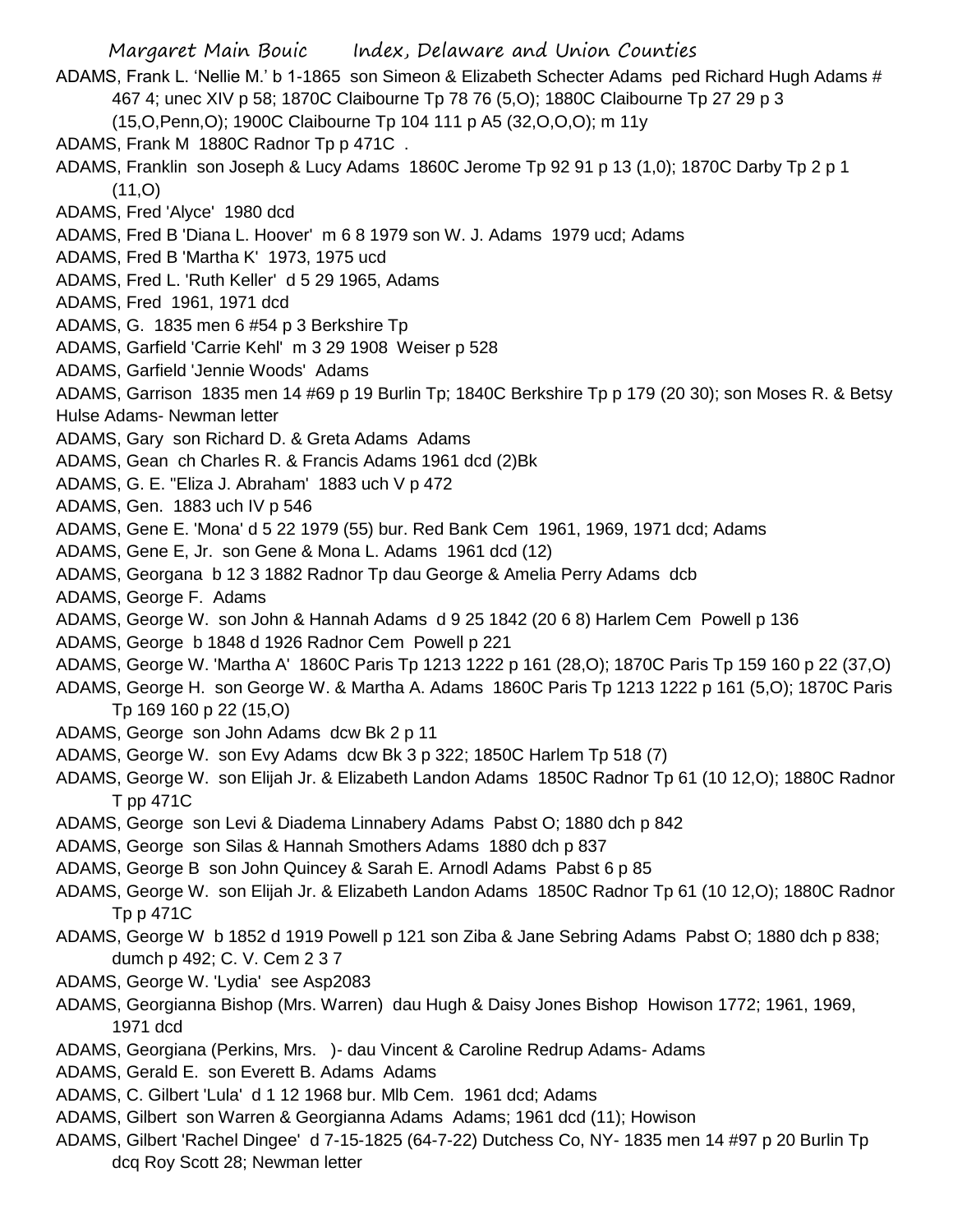- Margaret Main Bouic Index, Delaware and Union Counties
- ADAMS, Gilbert J. 'Hannah Adams' b 1792 d 1836 son Gilbert & Rachel Dingee Adams ogs XX Dec 1989 p 184; Ratterman letter
- ADAMS, Gilbert O. 'Francis E.' 1850C Liberty Tp Un. Co. 957 974 p 143 (27, Va)
- ADAMS, Gilbert 'Rachel Dingee' b 1760 d 1825 NY ogs XX Dec 1989 p 184
- ADAMS, Ginger Adele (Cook, Mrs. Jonathan Perry) b 1 22 1971 m 9-25-1993 dau John C. & Elinor May Coe Adams 1973, 1975, 1979, 1981, 1983, 1991 ucd; Adams 1126; 1985 uch p 5
- ADAMS, Gladys (Horne, Mrs. Donald M.)- b 9-10-1941 d 6-27-1993 (51) Sunbury Mem. Pk.- dau Lawrence & Hulda Spradlin Adams- Adams
- ADAMS, Gladys (Mrs. Ralph) 1915 dcd Sunbury
- ADAMS, Gloria Jean (Diethart, Mrs. Don) b 5 5 1950 dau Loyd & Florence Rausch Adams Rausch 114312, III p 262; Adams
- ADAMS, Gloria (Mrs. William) 1980 dcd
- ADAMS, Golda Zeada West (Mrs. Wylly Cobb Jackson)- b 1883 d 1968 dau James Allen & Mary Elizabeth Trotter West- ped Leitha Scott Trefren #251 7- unec XI p 17
- ADAMS, Gordon Kehl b 6 24 1908 son Garfield & Carrie Kehl Adams Weiser p 528
- ADAMS, Grace A. Loop (Mrs. Nelson G.) b 3 8 1927 d 12 19 1989 (62) Adams
- ADAMS, Grace Skinner (Mrs. Orlie) Adams; 1915 dcd Sunbury
- ADAMS, Grace Rider b 1887 d 1922 Claibourne Cem p 43
- ADAMS, Gregory William- infant son of William Henry Adams- Adams
- ADAMS, Greta (Mrs. Richard D.) Adams
- ADAMS, Gwen (Mrs. Carl E.)- 1st wife, Adams
- ADAMS, Guy brother C. Gilbert Adams Adams
- ADAMS, Guy W. 1980 dcd
- ADAMS, Gwyn E. (Halfhill, Mrs. Ben)(Mrs. Paul N) b 5 17 1895 d 9 3 1970 Un Al p 39; dau George & Maude Wycoff Adams, bur. Milford Adams; 1949, 1959, 1967 ucd
- ADAMS, H. hadc p 16, 26; CCC p 52(1849 Genoa Tp); 1860C Claibourne Tp 855 836 p 112 (67, Conn) ADAMS, H. son John Adams 1860C Claibourne Tp 868 851 (5,O) see William
- ADAMS, Hannah (Adams, Mrs. Gilbert J.)(Waters, Mrs. Charles)(Rose, Mrs. William) m 12-24-1839, m 2-19- 1848 dcm; dau Jason Adams; ogs XX Dec 1989 p 184; 1850C Trenton Tp 735 (50,NY); Ratterman letter
- ADAMS, Hannah (Cole, Mrs. Philip) m 7 31 1842 dcm
- ADAMS, Hannah E. (Mrs. Charles) Nash p 64l
- ADAMS, Hannah A. Fowler (Mrs. Levi) b 6-2-1817 m 10 20 1839 d 4-17-1847 (Whitley Co, Ind) probably dau of James B. & Polly Clawson Fowler- Newman letter
- ADAMS, Hannah Smothers (Mrs. John) 1880 dch p 837; dcw Bk 2 p 11; uccp j1 p 316; delge I p 12, VI p 13
- ADAMS, Hannah (Wellman, Mrs. Isaac) b 1 1662 m 3 13 1678 dau Richard & Elizabeth Adams dcc Helen Wornstaff Kern341
- ADAMS, Hannaha d 12 21 1856 (1 5 6) dau Amon P. & Betsy R. Converse Pl City Cem unec VII p 64
- ADAMS, Harlan d 1895 (75) Cheshire Cem
- ADAMS, Harley B. d 1 15 1979 (64) bur. Mlb. son C. Gilbert & Lulu C. Adams Adams; 1961, 1969, 1971
- ADAMS, Harley Richard d 2 10 1985 bur Kilbourne son Harley & Una Adams Adams
- ADAMS, Harlow 'Margaret Adams' m 9 12 1838 dcm, d 4 16 1895 (75 4 12) Cheshire Cem; Powell p 54; Del Co Deaths son Elias Adams 1840C Berlin Tp p 203 (20 30); 1850C Berlin Tp (31); CCC (Berlin Tp 1875); 1880C Berlin Tp p 565C
- ADAMS, Harmon 'Betsey A' 1850C Jerome Tp 1863 1884 p 272 (39,O) see Ammon
- ADAMS, Harold Edward 'Dorothy Ann Tingler' b 8 20 1929, m 7 9 1950 Weiser p 295
- ADAMS, Harold Dean b 7 21 1954 son Harold Edward & Dorothy Ann Tingler Adams Weiser p 295
- ADAMS, Harold son Garfield & Carrie Kehl Adams Weiser p 528
- ADAMS, Harold son Lewis & Anna May Lewis Adams Adams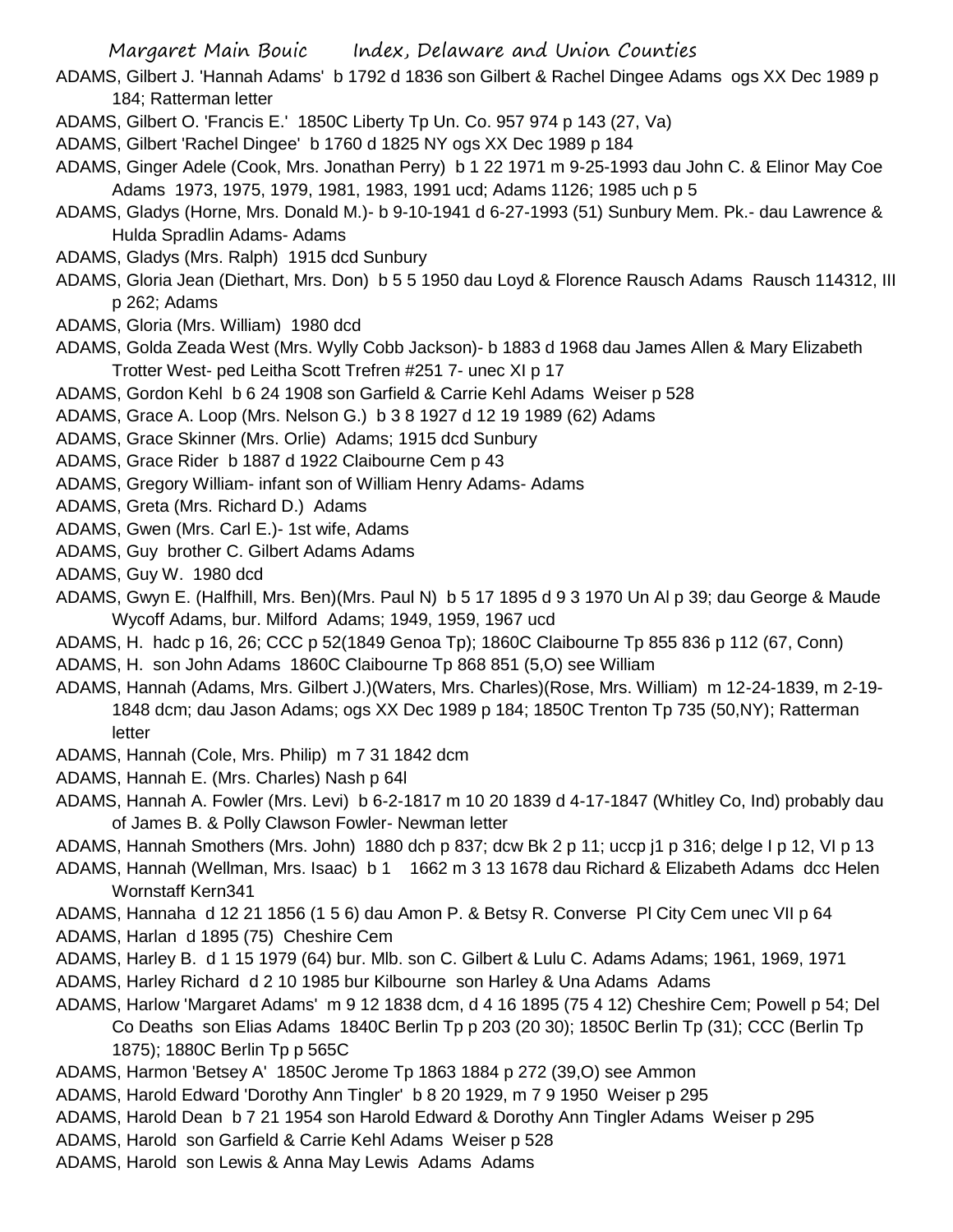- ADAMS, Harold 1961 dcd
- ADAMS, Harold V. 'Barbara Ann Baker' Adams
- ADAMS, Harrey A. Pabst 1 p 68
- ADAMS, Harriet (Bolinger, Mrs. John) dumch p 415
- ADAMS, Harriet Elizabeth (Snyder, Mrs. Alter Albert) b 2 27 1894 m 11 9 1922 dau Clarence Tappen & Lovisa Eister Adams Weiser p 387
- ADAMS, Harriet Lewis (Mrs. Elias) b 6 9 1795 d 3 14 1832 (36 9 5) Cheshire Cem, Powell p 50, 54; Blockhouse Cem;1880 dch p 461; 1908 dch p 441; Pabst 6 p 9
- ADAMS, Harriet M. Pabst 1 p 68, 71
- ADAMS, Harriet (Rogers, Mrs. Philemon) m 8 12 1849 dcm
- ADAMS, Harriet M. Lee (Mrs. Jesse) b 1833 m 1 23 1853 dcm d 5 1 1894 (61 3 7) Cheshire Cem dau Ira Lee Powell p 54; Pabst 8 p 49; 1880C Berlin Tp p 371C
- ADAMS, Harriett dau Harlow & Margaret Adams 1850C Berlin Tp 1928 (4)
- ADAMS, Harriet Eliza b 1848 d 1866 Oak Grove Cem, Powell p 427
- ADAMS, Harriet B. Lawrence (Mrs. Llewellyn) m 11 15 1865 dcm
- ADAMS, Harris 1835 men 8 #190 p 8 Berkshire Tp
- ADAMS, Harrison Z. 'Margarete Dye' m 4 14 1839 Madison Co unec IX p 17
- ADAMS, Harry- grad Del. HS 1889 delge VII p 20
- ADAMS, Harry b 4 25 1878 Radnor Tp son O. B. & Ella Osborn Adams dcb
- ADAMS, Harry T. 'Augusta Adams''Miriam L. Strond' b 5 29 1907 m(2) 11 14 1976 bur Marion stepfather of Richard Mickley Adams
- ADAMS, Hattie W. dau H. P. & L. J. d 4 12 1862 (7m 27d) Radnor Cem, Powell p 221
- ADAMS, Hazard 'Elizabeth Wort' b 4-9-1793 d 10 18 1863 (70 6 9) Claibourne Cem p 9 R9 1880 dch p 591; 1908 dch p 135; ped Richard Hugh Adams 16; by Kathy Burath # 467; 1835 men 57 #22 p 106 Trenton Tp; 1850C Claibourne Tp 149 p 24 (57, Ct); Powell p 281; unec XIV p 50
- ADAMS, H. D. 1883 uch IV p 470
- ADAMS, Heather b 1977 dau Bill C. & Jenny L. Adams 1980 dcd
- ADAMS, Helena Knapp (Mrs. Selden) m 4 24 1864 dcm
- ADAMS, Helen M. (Barnes, Mrs. Isaac G) m 8 29 1850 dcm; 1850C Berlin Tp 1934 (44); Pabst 3 p 28, 6 p 7
- ADAMS, Helen (Rice, Mrs. )- dau John E. & Bessie Crum Adams- Adams
- ADAMS, Helena Van Nostrand (Mrs. Bartholomew) dau Joseph & Elizabeth Meade Van Nostrand 1880 dch p 700; dcq Roy Scott15; 1850C Berlin Tp 1934(44, NY)
- ADAMS, Henrietta 1880C Marysville 252 272 p 15 p 0093 (48, NC. NC. NC)
- ADAMS, Henrietta (Lacy, Mrs. Alvin R) m 6 10 1878 ucm 6274 dau Henrietta Adams 1880C Marysville 252 272 p 15 (23,O) p 0093
- ADAMS, Henrietta (Harrington, Mrs. John) son William Hughlett & Julianna Blunt Adams Nash p 64
- ADAMS, Henry 'Elizabeth Jane Washburn' m 1 4 1852 dcm; 1850C Berlin Tp 2056 (26) son Francis & Fanny Adams
- ADAMS, Henry 'Julia'- ped Leitha Scott Trefren #251 12- unec XI p 17
- ADAMS, Henry H. 'Letty Sloop' b 1 1867 d 1949 Claibourne Cem p 41 Adams; 1900C Claibourne Tp 103 110 p 5A (33,O,Ct,O)
- ADAMS, Henry son Joseph & Ann Simmons Adams 1915 uch p 1047; 1985 uch p 25
- ADAMS, Henry P `Lucy J. Kelley' 11 22 1860 son Elijah Jr. & Elizabeth Adams 1908 dch p 386; 1850C Radnor Tp 61)11)
- ADAMS, Henry H. son Simeon & Elizabeth Schecter Adams 1883 uch V p 607; 1870C Claibourne Tp 78 76 p 10 (3,O); 1880C Claibourne Tp 27 29 p 3 (13,O,Penn,O)
- ADAMS, Herbert K. b 1864 d 1880 Oak Grove Cem Powell p 427
- ADAMS, Herman Sr. 'Barbara Burdette' d 11 23 1978 (56) bur. Sunbury Memorial Park Adams
- ADAMS, Herman, Jr. son Herman Sr. & Barbara Burdette Adams Adams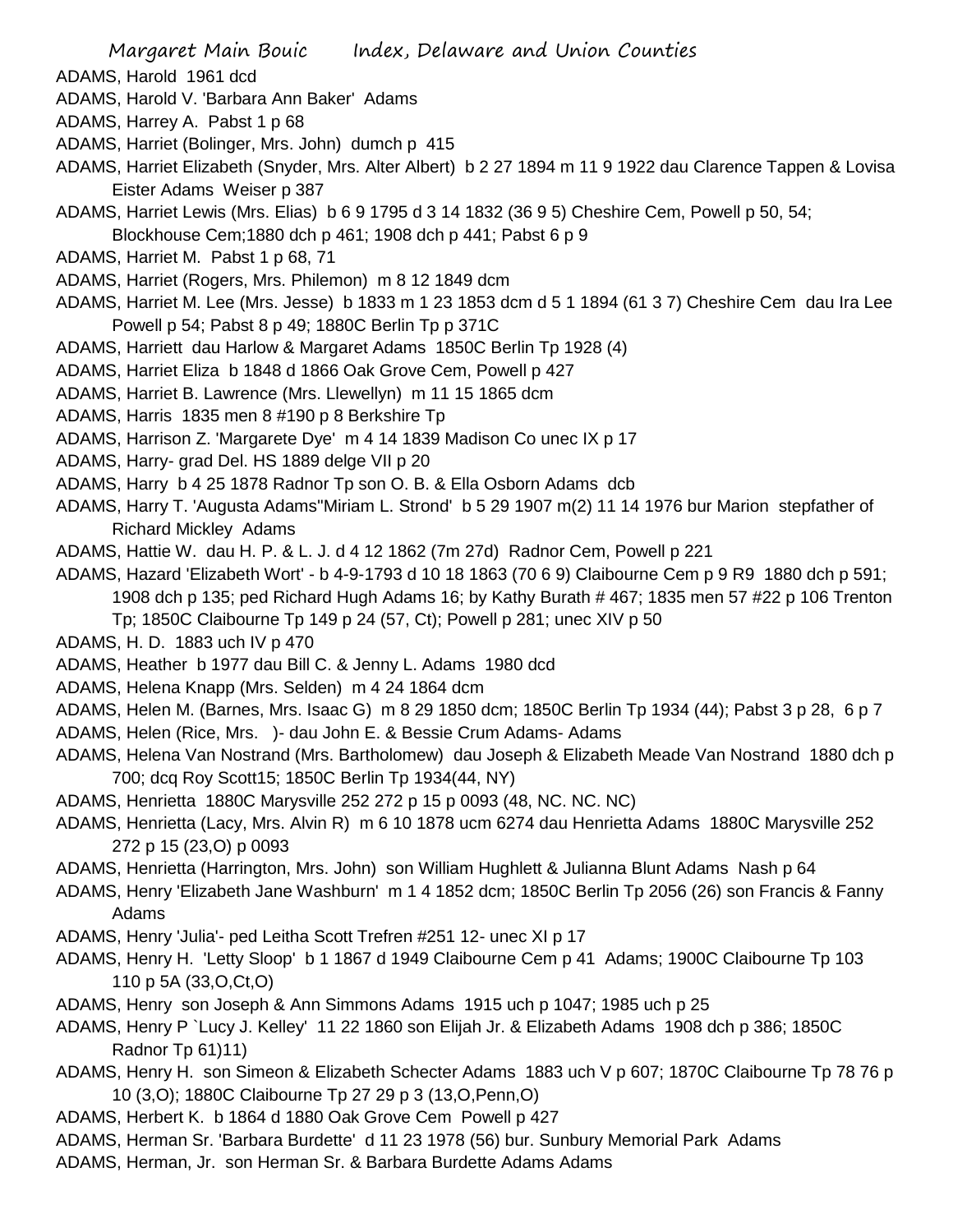Margaret Main Bouic Index, Delaware and Union Counties ADAMS, Herman brother Isaac Adams Adams ADAMS, Hester (Mrs. George J.) 1880 dch p 694; Pabst O; 1880C Berkshire Tp p 420C ADAMS, Hial C. d 8 25 1826 (1 4 13) son Charles H. & Malinthia Adams Plain City Cem unec VIII p 7 ADAMS, Hieber 'Beda Viola McKittrick' McKitrick p 410 ADAMS, Homer 1880C Jerome Tp 72 p 9 (14,O,O,O) ADAMS, Horatio K. 'Amy Bedil' m 5 6 1823 Madison Co unec IV p 64 ADAMS, Horrace son Rev. James M. & Lydia Adams 1870C Claibourne Tp 190 188 p 24 (8,O) ADAMS, Hosea d 7 19 1828 (4 3 23) Radnor Cem Powell p 221; Adams ADAMS, H. P. 1877 uca p 92 ADAMS, Hubert J. b 10 30 1877 Harlem Tp dcb son James C. & Mary M. Wright Adams 1880 dch p 837 ADAMS, Hugh P. Pabst O; b 4 21 1881 Radnor Tp son E. L. & Hattie M. Curren Adams dcb ADAMS, Hugh Perry b 6 26-1894 son Frank Leslie & Nellie/Ellen Maude Perry Adams ped Richard Hugh Adams 2; unec XIV p 58; 1900C Claibourne Tp 104 111 p A5 (5,O,O,O) ADAMS, Hulda Spradlin (Mrs. Lawrence)- Adams ADAMS, Rev. H. Z. pmc p 2 ADAMS, I. 1877 uca p 70 ADAMS, Ida Barkley (Mrs. Jasper) d 9 24 1972 (77) bur Oak Grove Cem; Adams ADAMS, Ida Belt (Mrs. ) dau Frank C. Belt Belt ADAMS, Ida M. b 10 8 1875 Harlem Tp dcb dau James C. & Mary M. Wright Adams 1880 dch p 837 ADAMS, Ida May (Epler, Mrs. George Howard) b 12 31 1885 m 1 15 1908 d 12 25 1928 dau Egbert Watson & Elizabeth Eister Adams Weiser p 386 ADAMS, Ida Mary Wilkin (Mrs. Y. B.) b 6 11 1852 m 8 1 1883 dau Reuben F. & Sarah M. Sidle Wilkin Shipps p 12 ADAMS, Indiana (Patree, Mrs. Washington) dau P. C. & Lenora Green Adams 1883 uch V p 535 ADAMS, Irene Richardson (Colley, Mrs. )(Mrs. Everett B.) b 2-26-1913 d 2-15-1996 (82) dau Jack & Nelle Richardson- Adams ADAMS, Irene (Strait, Mrs. ) dau Lewis & Anna May Lewis Adams Adams ADAMS, Irene (Young, Mrs. F. Herbert) Un Al p 20 ADAMS, Irene (Weatherall, Mrs. ) dau Isaac & Virginia Adams Adams ADAMS, Irwin 'Una L. Hilbert' b 1905 d 1944 Unionville Cem, D J Cem p 42; Adams ADAMS, Isaac son Henrietta Adams 1870C Marysville Paris Tp 241 242 p 27 (11,O) ADAMS, Isaac 'Mary Carr' m 1 31 1833 Madison Co unec VII p 9 ADAMS, Isaac 'Virginia' d 2 5 1974 bur. Sunbury Adams; 1969, 1971 dcd ADAMS, Isabel (Mrs. Ab–?) b 1-1836- 1900C Millcreek Tp 1125-129 p 6B (64,O,O,O) m 20y no ch ADAMS, Isabella (Main, Mrs. Hale M.) Main Gaz I p 3 ADAMS, Isabella (Kinkade, Mrs. John) d 1826 dumch p 394; 1915 uch p 562 ADAMS, Isabella Scott (Mrs. William) dumch p 394 ADAMS, Iva Strine (Mrs. Orin) dau James & Mary Schultz Strine Schultz p 5 ADAMS, Ivaloo- dau James Lee & Beatrice Mosier Adams- Adams ADAMS, Ivan son James W. & Clara E. Jones Adams Anthony ADAMS, J. CCC Berlin Tp 1875; p 5; hadc p l8 ADAMS, J. A. son Joseph & Ann Simmons Adams 1915 uch p 1047 ADAMS, Rev. J. A. Pabst 8 p 23 ADAMS, Jack 'Violet' d 1960 Adams ADAMS, Rev. Jacob S. unvmec p 5,6,7,39; 1880C Delaware Town p 492C ADAMS, Jacob 'Keziah Firman' m 4 17 1856 dcm ADAMS, Jacob b 1982 son James & Linda Adams 1983 ucd ADAMS, Jacob Pabst O; dcw Bk 4 p 124(14) (wit), p 2(wit) ADAMS, Jacob A. Pabst O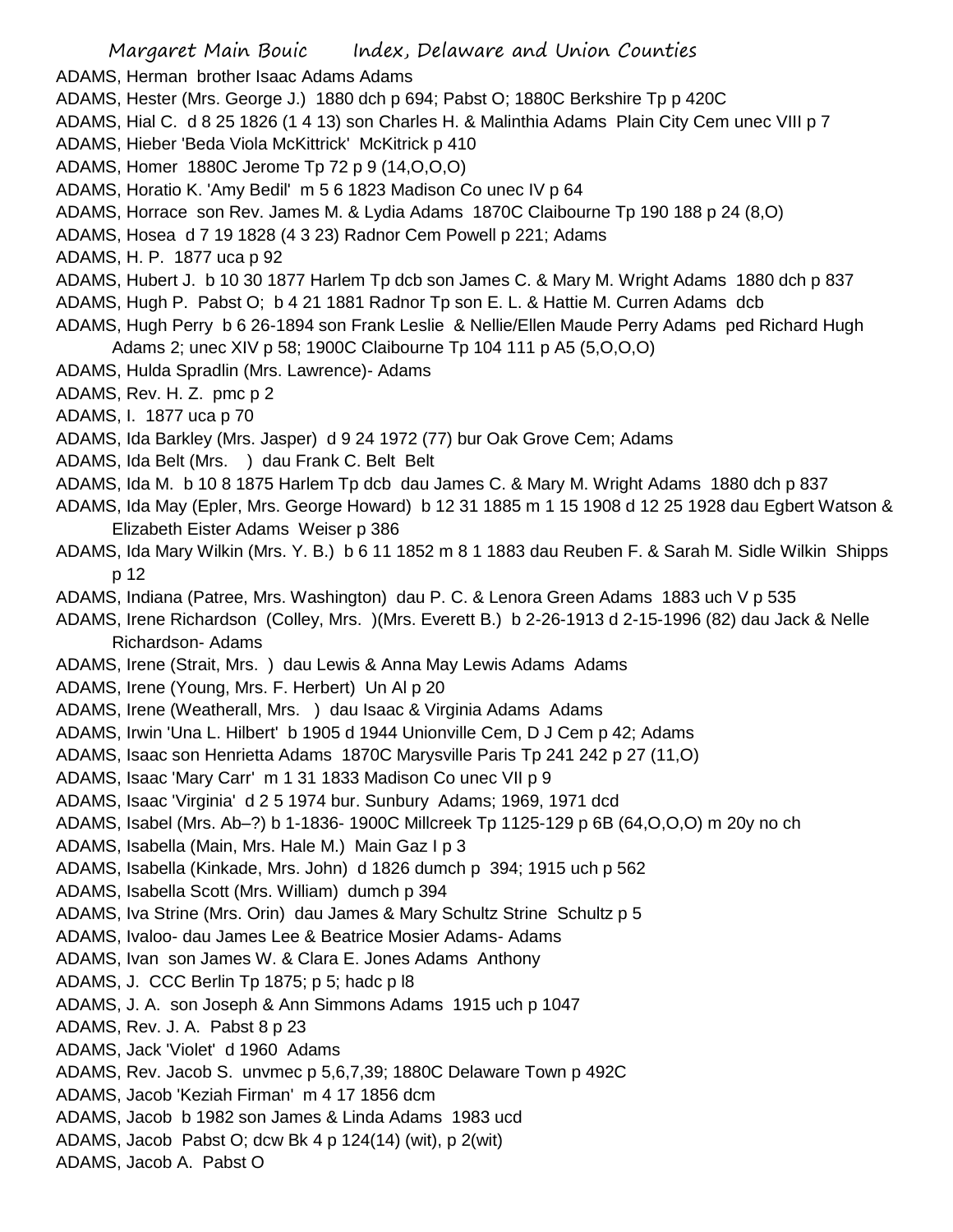- Margaret Main Bouic Index, Delaware and Union Counties
- ADAMS, Jacob 'Sarah' d 10 10 1878 (75 7 23) Tussic St. Cem Powell p 118
- ADAMS, Jacob 'Sidney Eaches' m 9 24 1838 Madison Co unec IX p 6
- ADAMS, Jaime (Parker, Mrs. )- dau Rhonda Sue Adams-Dennis- Adams-Dennis
- ADAMS, James C. 'Mary M. Wright' d 3 25 1888 (56 8 ) Fancher Cem Powell p 131; son John & Desire Cook Adams 1880 dch p 837; 1880C Harlem Tp p 441C
- ADAMS, James "Jim"- son Daniel S. & Trina Adams- Adams
- ADAMS, James G 'Margaret M. Gast' m 7 9 1846 son Elijah & Nancy Cary Adams 1880 dch p 800; 1850C Thomson Tp 28 (24); 1880C Thomson Tp p 298C; unec V p 9
- ADAMS, James- son George & Dessie Mae Biddle Adams- Adams
- ADAMS, James 'Josephine' 1870C Marysville Paris Tp 153 p 17 (36,O) mulatto
- ADAMS, James L.- 1991 ucd Darby Tp
- ADAMS, James Lee b 10 15 1898 d 6 30 1971 WWI Claibourne Cem p 69
- ADAMS, James M. son James G. & Margaret M. Gast Adams 1880 dch p 800
- ADAMS, James 1883 uch IV p 453, 541 bur Marysville, Oakdale Cem 390
- ADAMS, James- son Lawrence & Hulda Spradlin Adams- Adams
- ADAMS, Rev. James M. 'Lydia' 1883 uch V p 496, 665; unvmec p 40; 1870C Claibourne Tp 190 188 p 24 (33,O)
- ADAMS, James E "Roach" b 4-27-1957 d 8-20-2001 (44) Sunbury Mem. Pk.- son Herman & Barbara A. Burdette Adams Adams
- ADAMS, James son John Adams 1860C Claibourne Tp 868 851 p 114 (7,O); 1870C Richwood 49 47 p 5  $(16, 0)$
- ADAMS, James Hetzel 'Esther Wages' b 9 29 1923 d 9 26 1983 son Johnie D. & Mary Ellen Roark Adams Adams
- ADAMS, James 'Eleanor C' 1850C Union Tp 1335 1362 p 199 (30,O)
- ADAMS, James Lee 'Flossie Southward''Beatrice Mosier'- Adams
- ADAMS, James 'Linda' 1981, 1983 ucd
- ABRAMS, James M. d 5 25 1969 (48 2 8) Brown Tp son James & Catharine Babeans Adams Del Co Deaths ADAMS, James 'Mary' 1915 dcd Delaware
- ADAMS, James Milton 'Lucinda Van Sant' mar consent 1889; unec V p 9
- ADAMS, James b 1964 son William L. & Claire M. Adams 1971, 1980 dcd
- ADAMS, James S. Q. d 2 19 1873 (5 11 26) Harlem Cem Powell p 137
- ADAMS, James W.'Clara E. Jones' Anthony
- ADAMS, Jan- query Dought-Gardner- delge VIII p 33
- ADAMS, Jane Anderson (Mrs. William Douglas) b 1805 d 1884 ped Martha Vestal Clarke #16123 unec IX p 67
- ADAMS, Jane Elizabeth Linscott (Mrs. John Miles) b 5 31 1957 m 9 2 1978 dau Dr. John R. & Jesabel Linscott Adams; 1985 uch p 5
- ADAMS, Jane Sebring (Seaburn)(Mrs. Ziba) m 10 29 1848 dcm; d 8 17 1888 (62y1d) C. V. Cem 2 3 12; dau William & Abigail Vantassel Sebring 1880 dch p 838; dumch p 492; 1850C Harlem Tp 558 (23); Powell p 12 Del Co Deaths
- ADAMS, Jane (Simmons, Mrs. Henry) m 1 3 1844 ucm 995
- ADAMS, Jane (Greene, Mrs. Wilson D) m 6 7 1876, lic 4 26 1876, ucm 5885
- ADAMS, Jane E dau Simeon & Elizabeth Shecter Adams 1860C Claibourne Tp 837 818 p 110 (5,O)
- ADAMS, Jane dau Philip & Lenora Green Adams 1870C York Tp 159 156 p 21 (12,O)
- ADAMS, Janet (Mrs. Kenneth)- Adams
- ADAMS, Janice M. (Kunze, Mrs. Harold) dau Elijah D. & Violet Adams; sister Everett B. Adams Adams
- ADAMS, Janis Lee b 3 31 1940 dau Ervin Ellis & Lois Genevieve Ehrgott Adams Weiser p 525
- ADAMS, Janis (Miley, Mrs. ) dau Everett B. Adams Adams
- ADAMS, Jared Charles b 2 13 1986 son John Miles & Jane Elizabeth Linscott Adams Adams 11232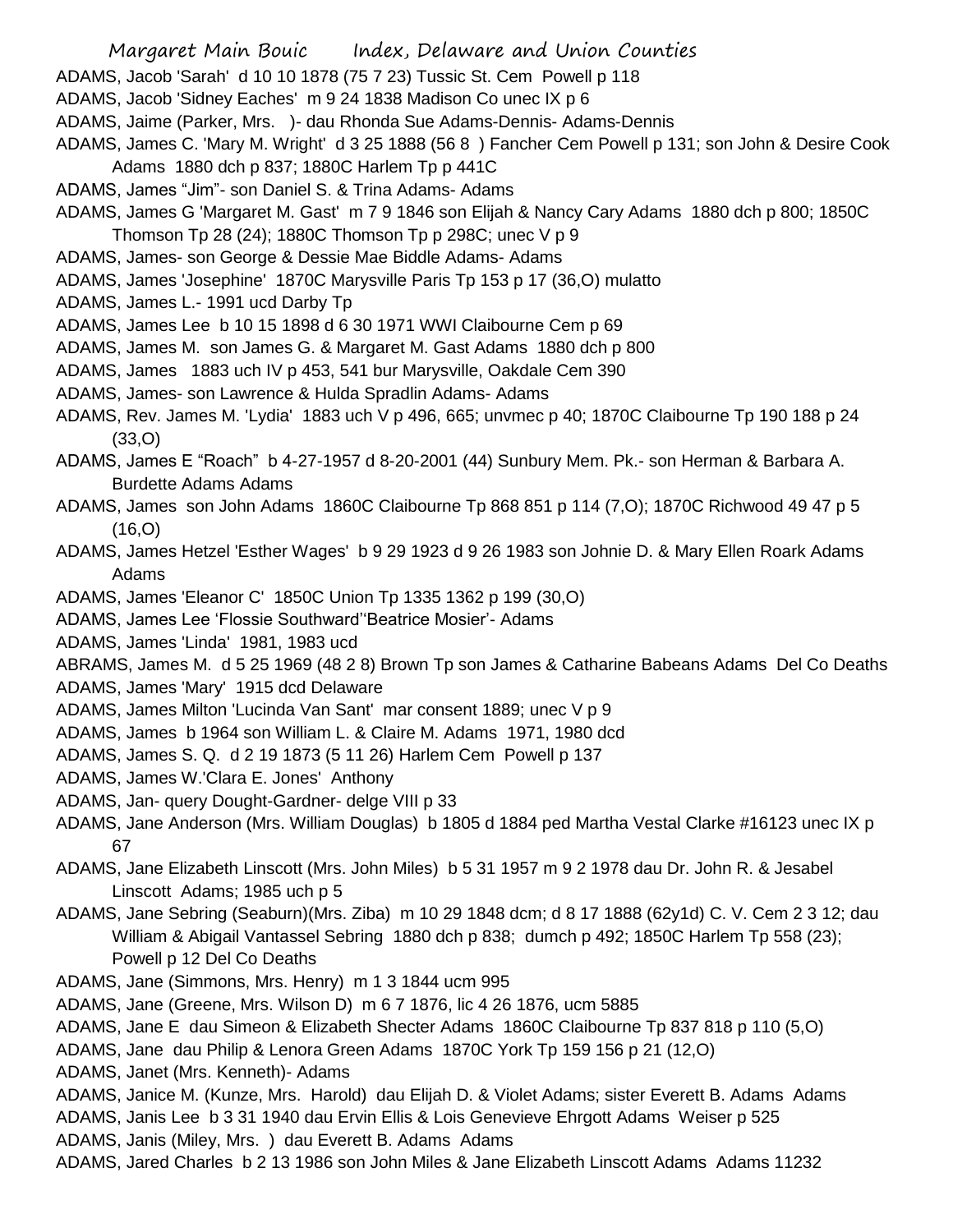- Margaret Main Bouic Index, Delaware and Union Counties ADAMS, Jared Hunter- son Reginald Jared & Theresa Lynn Moore Adams- Adams ADAMS, Jason Mitchell b 11 5 1982 son Michael & Healea Adams Adams ADAMS, Jason b 1975 son Michael L. & Elizabeth Adams 1975, 1979, 1981, 1983, 1991 ucd ADAMS, Jay Albert b 9 25 1964 son Robert Birney & Andrea Allyn Adams 1973 ucd; Freshwater p 234 ADAMS, Jay 'Cynthia' Adams; 1949 ucd ADAMS, J. C. Harlem Tp 1844; Powell p 141; delge IV 2i ADAMS, Jeanne dau Garfield & Carrie Kehl Adams Weiser p 528 ADAMS, Jeannie (Harriett, Mrs. Al)- dau Herman, Sr. & Barbara A. Burdette Adams- Adams ADAMS, Jeff 1915 dcd Delaware ADAMS, Jeff 'Lori Rice' b 1966 m 5 21 1988 son Fred B. & Martha K. Adams Adams; 1973, 1975 ucd; lived with Roland R & Martha Jones ADAMS, Jeff- lived with Mike & Elizabeth Adams- 1991 ucd ADAMS, Jeff E. 1980 dcd ADAMS, Jeff 'Jill'- son Clyde, Sr. & Loretta Blair Adams- Adams ADAMS, Jeffery Allan b 2 11 1960 son Charles W. & Evelyn Marie Keyes Adams 1961, 1969, 1971dcd; Freshwater p 233 ADAMS, Jemima Sherwood (Mrs. Joseph) ogs XX Dec 1989 p 184 ADAMS, Jennie Woods (Mrs. Garfield) Adams ADAMS, Jennifer Le Ann McKittrick (Mrs. Kenneth M.) b 9 7 1954 m 10 20 1973 dau Herbert Gerald & Donna Marie Brandon McKittrick McKitrick p 437 ADAMS, Jennifer Jo b 1971 dau Michael L. & Elizabeth Adams engaged to Douglas Wanamaker; 1973, 1975, 1979, 1981, 1983, 1991 ucd ADAMS, Jennifer (Phipps, Mrs. Mark)- dau David & P atricia Adams- Adams ADAMS, Jenny Lou Bishop (Mrs. William C. Jr.) m 8 30 1970 dau Loyd O. & Mary Margaret Bishop Bishop116143; 1971, 1980 dcd ADAMS, Jeraldine V (Mrs. John M) d 7 6 1872 York Tp Cem p 40 R12 L53; 1870C York Tp 167 164 p 22 (34, Va) ADAMS, Jeremy b 1976 ch Joseph & Jody Adams 1981, 1983 ucd ADAMS, Jerry E.,Sr.'Sarah Ward' b 9 16 1941 d 11 29 1991 (50) Alum Creek Friends Cem son Lewis & Anna May Lewis Adams Adams ADAMS, Jerry son James Willard Adams Adams ADAMS, Jerry,Jr. son Jerry,Sr. & Sarah Ward Adams Adams ADAMS, Jerry b 5 21 1978 son John Vyron & Cindy Linton Adams Weaver 12515323 ADAMS, Jerry Lee b 3 1 1955 d 3 11 1976 son John & Annabelle Shipe Adams Weaver 1251533 ADAMS, Jerud b 1976 son Warren Bishop & Brenda Harding Adams 1980 dcd ADAMS, Jerusha (Cochran, Mrs. William) m 2 25 1840 dcm -dau Moses R. & Betsy Hulse Adams ADAMS, Jesse 'Columbia"Lumie" Frazher'- b 2-19-1909 d 5-30-1992 (83) bur Sunbury son John & Tennie Adams- Adams ADAMS, Jesse Daniel- b 9-11-1978 son David Arthur Adams,Jr.- St. Paul p 105 ADAMS, Jesse 'Harriet M. Lee' b 1830 m 1 23 1853 dcm, d 1869 Cheshire Cem; son Moses R. & Betsy Hulse Adams; Powell p 54; Pabst 8 p 54 ; delge VII p 39 ADAMS, Jesse Pabst O; 1908 dch p 386; Pabst 1 p 34, 47; 7:49 Cheshire Cem ADAMS, Jesse brother Isaac Adams Adams ADAMS, Jesse son Charles & Mary A. Adams 1850C Liberty Tp Un. Co 977 994 p 146 (9,O); 1860C Liberty Tp 898 908 p 123 (13,O) ADAMS, Jesse b 2 11 1887 d 4 11 1970 bur. Claibourne Cem son Henry & Lettie Sloop Adams Adams; 1900C Claibourne Tp 103 110 p A5 (13,O,O,O)
- ADAMS, Jesse 'Columbia Lumie Frazher' m 8 18 1931 Adams
- ADAMS, Jessica (22m Feb. 1990) dau Dr. John E. II & Paula Minshall Adams Adams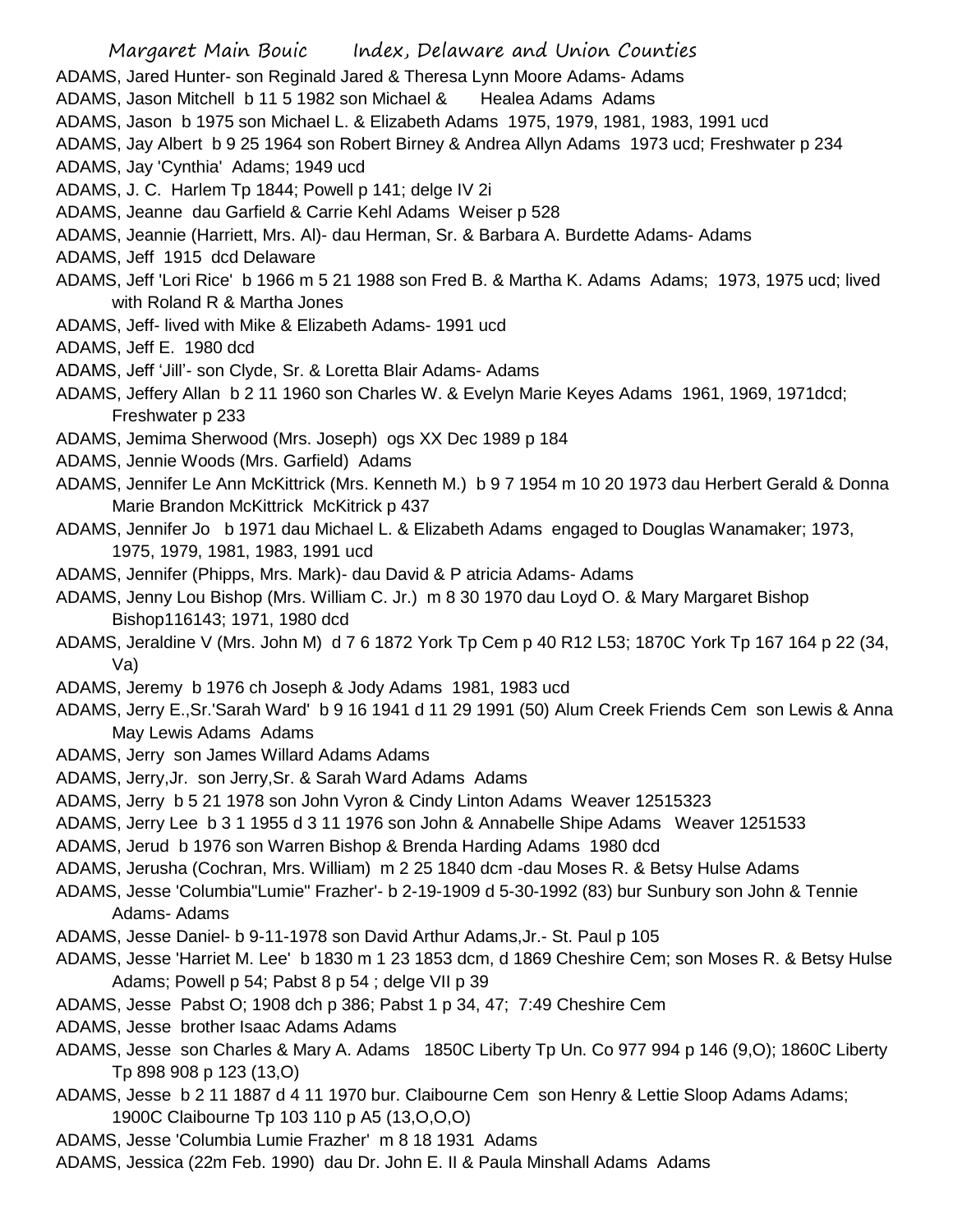Margaret Main Bouic Index, Delaware and Union Counties ADAMS, Jessica- b 1959 dau Roy C. & Teresa Adams- 1991 ucd ADAMS, Jillian Margaret b 2 10 1992 dau John Miles & Jane Elizabeth Linscott Adams Adams ADAMS, J. J. 1908 dch p 149, 159, 410 ADAMS, J. L. 1883 uch IV p 51MS, Joan dau John M. & Florence Adams 1949, 1959 ucd (17) ADAMS, Jo Anne (Grove, Mrs. )- dau James Lee & Florence Southward Adams- Adams ADAMS, Joan dau John Marvin & Florence N. Poling Adams Adams; 1949, 1959 ucd (17) ADAMS, Joann (Coder, Mrs. Kenny)- dau David & Fannie Adams- Adams ADAMS, Jody (Mrs. Joseph) 1981, 1983 ucd ADAMS, Joe son Joel Adams Sunbury p 14 ADAMS, Joe son Lewis Adams Adams ADAMS, Joel Sunbury p 14 ADAMS, Joel son Joel Adams Sunbury p 14 ADAMS, Pres. John delge II p 20, 31; unec XII p 6 ADAMS, John 1877 uca p 13, 96 ADAMS, John Powell p 103 ADAMS, John- dg 1-7-1908 delge VIII p 12 ADAMS, John Pabst O; 3:32; 1908 dch p 386, hadc p 28 ADAMS, John- Co A. 121st Ohio Inf.- Claibourne Cem p 23 ADAMS, John- dg 1-7-1908- delge VIII p 12 ADAMS, John 1840C Concord Tp p 120 (30 40) ADAMS, John b 1788 d 1835 Harlem Cem Powell p 137; 1835 men 29 #10 p 50 Harlem Tp; delge VI p 8, 24 ADAMS, John 1860C Claibourne Tp 868 851 p 114 (30,O) ADAMS, John 1883 uch IV p 541 bur Claibourne Cem p 23 Co A. 121st Ohio Inf ADAMS, John 1850C Darby Tp 1641 1661 p 243 (76, Germany); unec Vi p 9 ADAMS, John 1850C Genoa Tp 346 (12) ADAMS, John son Abraham Adams dcw Bk l p 32 ADAMS, John A 1860C Claibourne Tp 846 827 p 111 (18, Ill) ADAMS, John 'Alice Andrix' Maugans Anc p 140; 1915 dcd Harlem ADAMS, John 'Annabelle Shipe' Weaver(125153) ADAMS, John son Arthur J. & Marion L. Adams 1949, 1959 ucd (12) ADAMS, John bro in law of A. J. Rowe record of Affidavits p 41 ADAMS, John B son Bennett Adams Adams ADAMS, John 'Bertha'- b 6-1867 1900C Marysville 1st ward 313-325 p 14A (32,O,O,O) m 2y ADAMS, John Bryan b 1 20 1982 son John Miles & Jane Elizabeth Linscott Adams 1985 uch p 5; Adams 11231 ADAMS, John Vyron I 'Cindy Linton b 3 26 1953 son John & Annabelle Shipe Adams Weaver 1251532 ADAMS, John C son Evy & Catherine Adams Pabst O, dcw Bk 3 p 322. Powell p 141, 1850C Harlem Tp 518 (12); dcw Bk 4 p 39(App), p 45 (wit, Adm); dcw Bk 4 p 376(38) (app) ADAMS, John son Charles Adams 1949 ucd; Adams ADAMS, John son Charles & Cline Adams 1915 uch p 714 ADAMS, John Charles 'Elinor May Coe' b 9 20 1931 Ky m 7 29 1950; son Charles & Lorna Carter Adams 1985 uch p 5, 29; Adams 112; 1959, 1967, 1971, 1973, 1975, 1979, 1981, 1983, 1991 ucd ADAMS, John son David & Phoebe Phillips Adams 1880 dch p 840 ADAMS, John 'Desire Cook' d 2 6 1872 (71 2 22) Fancher Cem; Powell p 131; 1880 dch p 837, 840; Pabst 6 p 12; Pabst Pion II p 195, 258 ADAMS, Dr. John E D. O. Adams ADAMS, John E. 'Bessie Crum'- Adams ADAMS, John Edward II D. O.'Paula Minshall' son Dr. John E. Adams Adams

ADAMS, John d 9 15 1848 (26 6 2) son Elijah & Nancy Adams Radnor Cem Powell p 221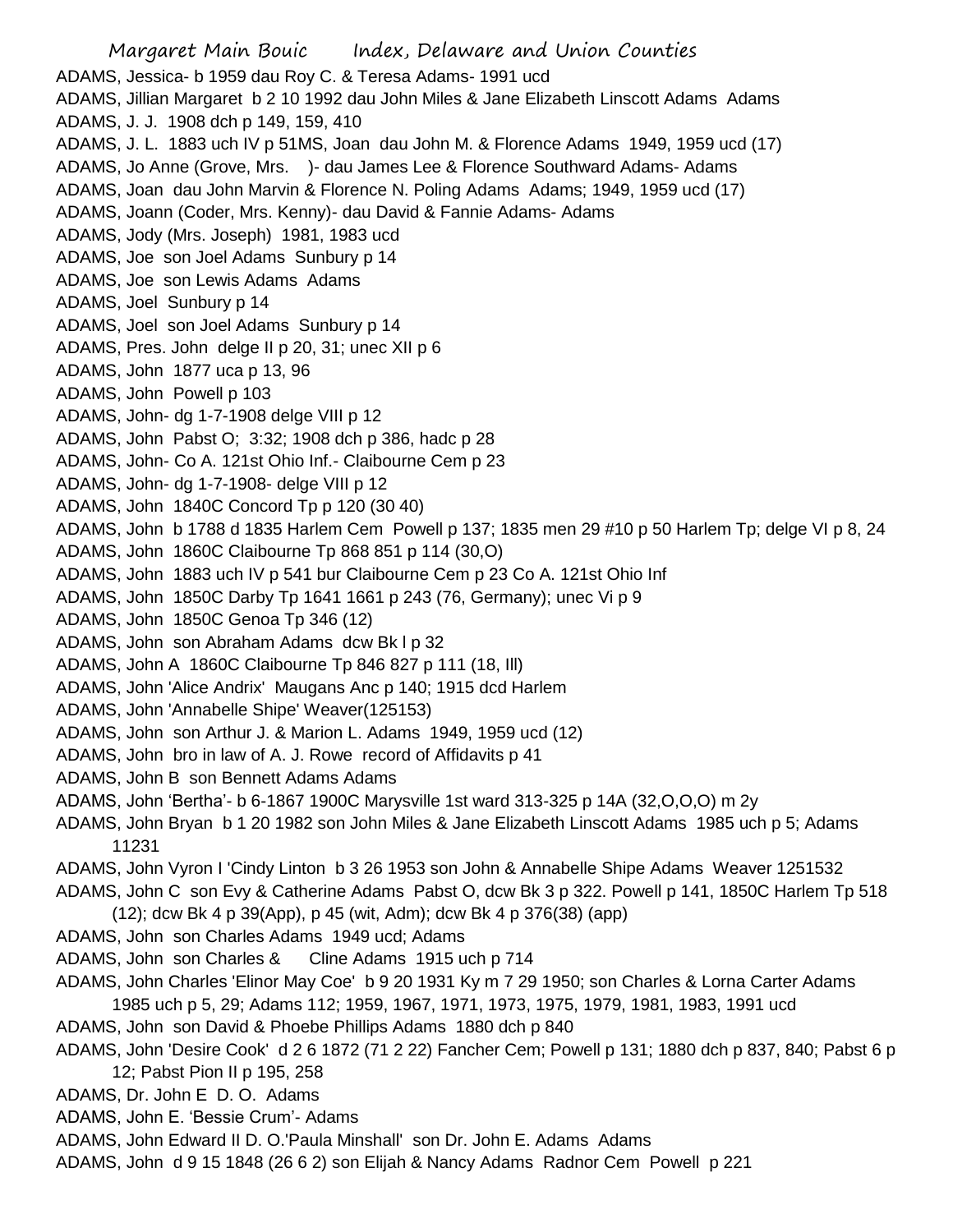ADAMS, John brother Gene Adams Adams

- ADAMS, John son Herman & Barbara Burdette Adams Adams
- ADAMS, Dr. John Howard- son Thomas Howard & Mary Adams- Adams
- ADAMS, John Israel 'Susan Rosina Crandall' m 1 6 1853 Asp (1097)
- ADAMS, John Jr. son John & Desire Cook Adams 1850C Harlem Tp 562 (9)
- ADAMS, John son John & Florence Adams Adams
- ADAMS, John II son John & Norma Jean Adams Adams
- ADAMS, John son Joseph & Ann Simmons 1915 uch p 714
- ADAMS, John 'Josephene Redman' m 9 16 1860 ucm 3065
- ADAMS, John 'Josephine Tyler'- , 1-31-1867 dcm; delge X p 75
- ADAMS, infant b 2 26 1868 Harlem Tp son John Jr. & Josephine Adams dcb
- ADAMS, infant b 5 1 1878 Harlem Tp son John & Josephine Adams dcb
- ADAMS, John G. d 7 6 1896 (49 5 4) son James & Margaret Gast Adams Del Co Deaths
- ADAMS, John H 'Belle'- b 2-1873 1900C Taylor Tp 178-183 p 8B (27,O,O,O) m 5y
- ADAMS, John K. 'Elizabeth Gast' m 5 1 1862 dcm
- ADAMS, John L 'Donna M' son Arthur J. & Marion L. Erwin Adams- Adams; 1971, 1973, 1975, 1979, 1981, 1983, 1991 ucd
- ADAMS, John Marvin 'Florence N. Poling' b 3 2 1909 Ky m 10 9 1929 d 2 8 1988 Price Cem djlm p 44 son Jay & Cynthia Adams Adams;1949, 1959, 1967, 1971, 1973, 1975, 1979, 1981, 1983 ucd
- ADAMS, John Marvin Jr. son John Marvin & Florence N. Poling Adams Adams
- ADAMS, John 'Mary Catharine Hellen' m Mar. 1828 second son Pres. John Adams dcga p 42
- ADAMS, John M 'Jeraldine V' d 2 28 1874 (12 1 25) York Cem R 6 L 53 York Cem p 40
- ADAMS, John Miles 'Jane Elizabeth Linscott' b 2 4 1956 m 9 2 1978; son John Charles & Elinor May Coe Adams Adams 1123; 1985 uch p 5, 29; 1959, 1967, 1971 ucd
- ADAMS, John 'Margery''Hannah Smothers' son David & Elizabeth Fisher Adams 1820C Harlem Tp; 1880 dch
	- p 597, 837; 1908 dch p 456, 457; dcw Bk 2 p 11; uccp j1 p 316; delge I p 12, VI p 8, 24, X p 80
- ADAMS, John Marion mt 3 p 1, 15
- ADAMS, John M. Jr. 'Sharon McGuire' son John & Florence Adams Adams
- ADAMS, John 'Norma Jean' Adams
- ADAMS, John P. Carrie' Adams
- ADAMS, John Q. unec X p 14
- ADAMS, John Q.'Nancy'- 1826 unec XI p 62
- ADAMS, John Q. 'Pheobe Jane Wynn' unec X p 62
- ADAMS, John Q. son Silas & Philena Wright Adams 1880 dch p 837; dcw Bk 4 #431 p 45 (Wit, Adm.)
- ADAMS, John Q. son John & Hannah Smothers Adams 1880 dch p 838; dcw Bk 2 p 11
- ADAMS, John Q. b 1856 d 1925 son Ziba & Jane Sebring 1880 dch p 838; dumch p 492; C. V. Cem 2 3 8; Powell p 121; hadc p 103; 1880C Harlem Tp p 442C; 1915 dcd Harlem
- ADAMS, John Q. 'Emma A. Boyd' m 3 5 1881 ucm 6927
- ADAMS, John Quincey (negro slave) 1880 dch p 480; 1908 dch p 474; 1976 dch p 21
- ADAMS, John Quincey (president) Pabst l p 17; Powers p 165, 330; 1883 uch V p 136, 1976 dch p 31; 1985 uch p 137
- ADAMS, John Quincey 'Sarah Arnold' m 8 18 1849; Pabst 6 p 18, 85, 86; C. V.Cem see 3 5 1,2
- ADAMS, John Q 'Mary McNeir' b 1841, m 1 20 1861 ucm 3133; son Ammon P. & Betty R. Converse Adams 1883 uch IV p 506; V p 236, 242, 243; hjt picture p 89, 198; 1850C Jerome Tp 1863 1884 p 272 (9,O); 1860C Jerome Tp 211 212 p 31 (19,O); 1870C Darby Tp 103 92 p 14 (28,O); 1880C Darby Tp p 237A p 16 (38,O,O,O); 1900C Darby Tp 260-270 p 13A (59,O,O,O); 1877 uca p 35; unec IV p 54. XI p 69
- ADAMS, John Q. son James G. & Margaret Gast Adams 1850C Thompson Tp 28 (4)
- ADAMS, John Q. 'Semath' 1870C York Tp 237 231 p 31 (23,O)
- ADAMS, John Q. son Susan T. Adams 1880C Richwood 354 372 p 33 (7,O,O,Va)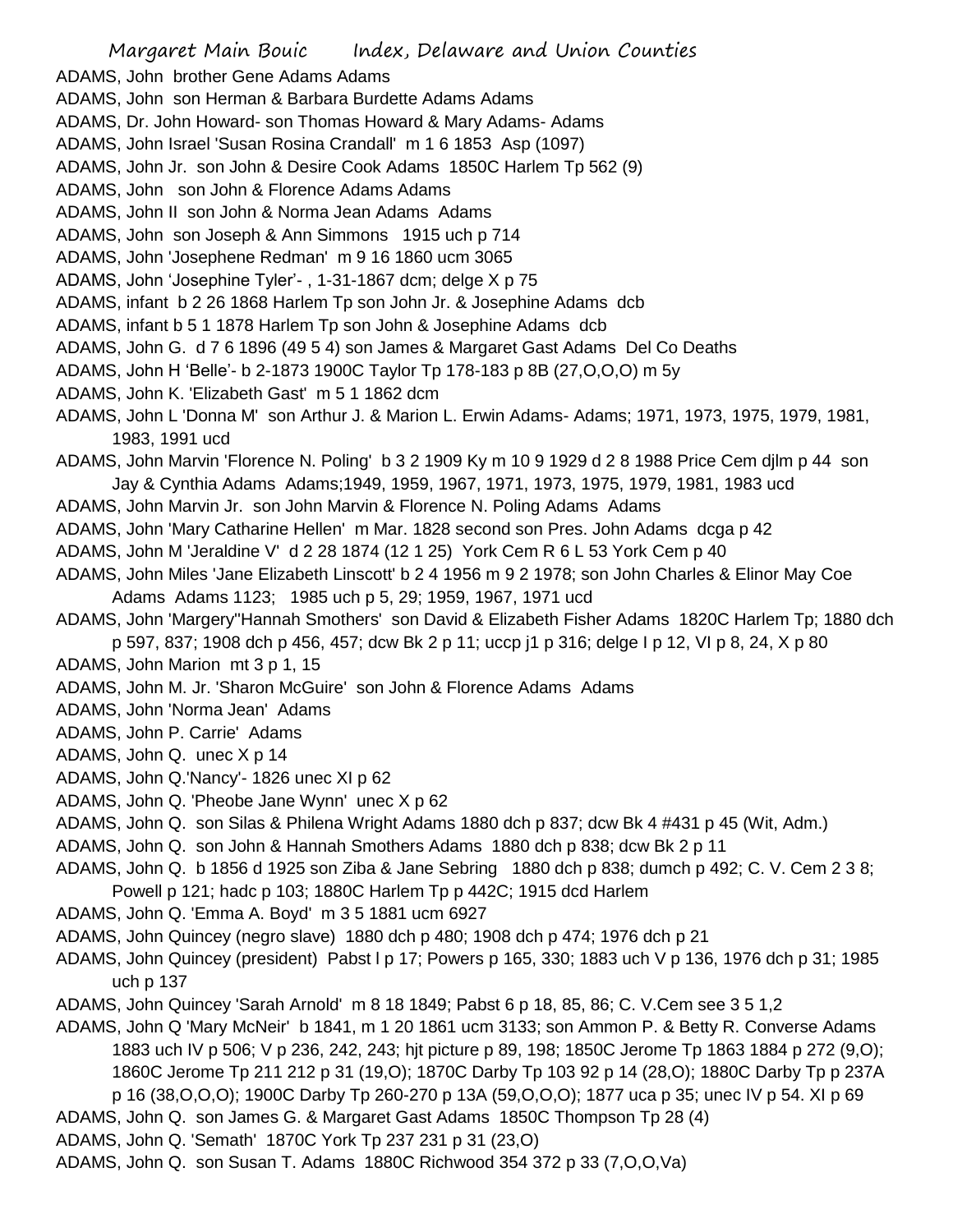Margaret Main Bouic Index, Delaware and Union Counties ADAMS, John 'Rachel Parcus' m 11 22 1864 dcm ADAMS, John son Ray & Evelyn N. Young Adams Adams ADAMS, John 'Susan Haynes' m 7 25 1851 ucm 1691; 1870C Richwood 49 47 p 5 (42,O); unec XIII p 22, XIV p 52 ADAMS, John 'Tennie'- Adams ADAMS, John T son P C & L d 10 25 1867 912 1 250 York Cem R6 L22 p 36, 37 ADAMS, John Watson 'Etha Delp' b 1823 m 6 17 1847 Madison Co unec X p 63 d 1877 Mitchell Cem. D J Cem p 19 son Charles H. Adams 1883 uch V p 242;1840C Darby Tp 1019 p 46 (15 20); 1850C Darby Tp 1676 1696 p 248 (26,O); 1860C Darby Tp 339 341 (36, Germ.); 1870C Darby Tp 101 90 p 14 (47,O); unec VI p 9, X p 63 ADAMS, John W son Mary Adams 1850C Taylor Tp 1108 1126 p 165 (10, Ill) ADAMS, John Woodrow 'Margaret Anne Phillips'- b 1-9-1920 Athens Co d 7 -15-2003 (83) son John E. & Bessie Crum Adams- Adams ADAMS, John "Jack"- son John Woodrow & Margaret Anne Phillips Adams- Adams ADAMS, Johnie D 'Mary Ellen Roark' Adams ADAMS, Johnnie M. III b 12 31 1962 Marion d 9 2 1986 (23) bur La Rue son John M. Jr. & Sharon McGuire Adams Adams ADAMS, Johnson Pabst I p 43 ADAMS, Jonathan b 1980 son Joseph & Jody Adams 1981, 1983 ucd ADAMS, Joseph 1850C Jerome Tp 1790 1811 p 263 (23, Va) ADAMS, Joseph 1840C Concord Tp p 121 (20 30) ADAMS, Joseph G. 1835 men 9 #236 p 10 Berkshire Tp; 1840C Berkshire Tp p 187 (20 30); 1880C Berkshire Tp p 420C; delge IV p 27 ADAMS, Joseph d 5 4 1896 County Home- bur Oakdale mt 5 6 1896 d 1898 age 100 lptw p 58 ADAMS, Joseph 'Anna/Annis Simmons' m 10 15 1844 ucm 992; unec VI p 16 ADAMS, Joseph B. b 1 9 1882 Berkshire Tp son Joseph & Mary McNutty Adams dcb ADAMS, Joseph 'Elizabeth' 1883 uch V p 548 ADAMS, Joseph J 'Mary McNutty' 1908 dch p 386, 523; Del Co Deaths ADAMS, Joseph 'Jody' 1981, 1983 ucd ADAMS, Joseph L. son George W. & Martha Adams 1870C Paris Tp 159 160 p 22 (7,O) ADAMS, Joseph 'Lucy Lock' m 12 5 1845 d 5 4 1896 (98) uninf p 2,6; unec VIII p 19; 1860C Jerome Tp 92 91 p 13 (53) ADAMS, Joseph 'Jemima Sherwood' b 1780 d 10-1842 son Gilbert & Rachel Dingee Adams dcw Bk 2 p 165; ogs XX Dec 1989 p 184 ADAMS, Joseph W 'Vivian' 1979, 1981, 1983, 1991 ucd ADAMS, Josephene Redman (Mrs. John) m 9 16 1860 ucm 3065 ADAMS, Josephine (Mrs. James) 1870C Marysville Paris Tp 153 p 17 (26,O); mulatto ADAMS, Josephine (Lowry, Mrs. David C) m 12 24 1879 ucm 6632 ADAMS, Josephine Tyler (Mrs. John)- m 1-31-1867 dcm; delge X p 75 ADAMS, Joshua Bruce b 1 14 1990 son Jeff Adams Adams ADAMS, Josiah 'Grace Hager' m 1 18 1747 Genther p 164 ADAMS, Joyce (Plymale, Mrs. Rogers) b 1959 dau William H. & Cecelia M. Adams 1961, 1969 dcd, 1971, 1975 ucd; Adams ADAMS, J. Q. - 1915 ucd, Harlem ADAMS, Rev. J. S. 1869 wsc p 11; 1915 uch p 217, 221; 1883 uch V p 34, 188; unec XIII p 45 ADAMS, Mrs. Rev. J. S. d 5 14 1914 (84) bur. Oak Grove Adams

- ADAMS, Mrs. J. R. R. (librarian, Ireland) McKitrick XIII
- ADAMS, Judith b 1959 dau William L. & Claire M. Adams 1971, 1980 dcd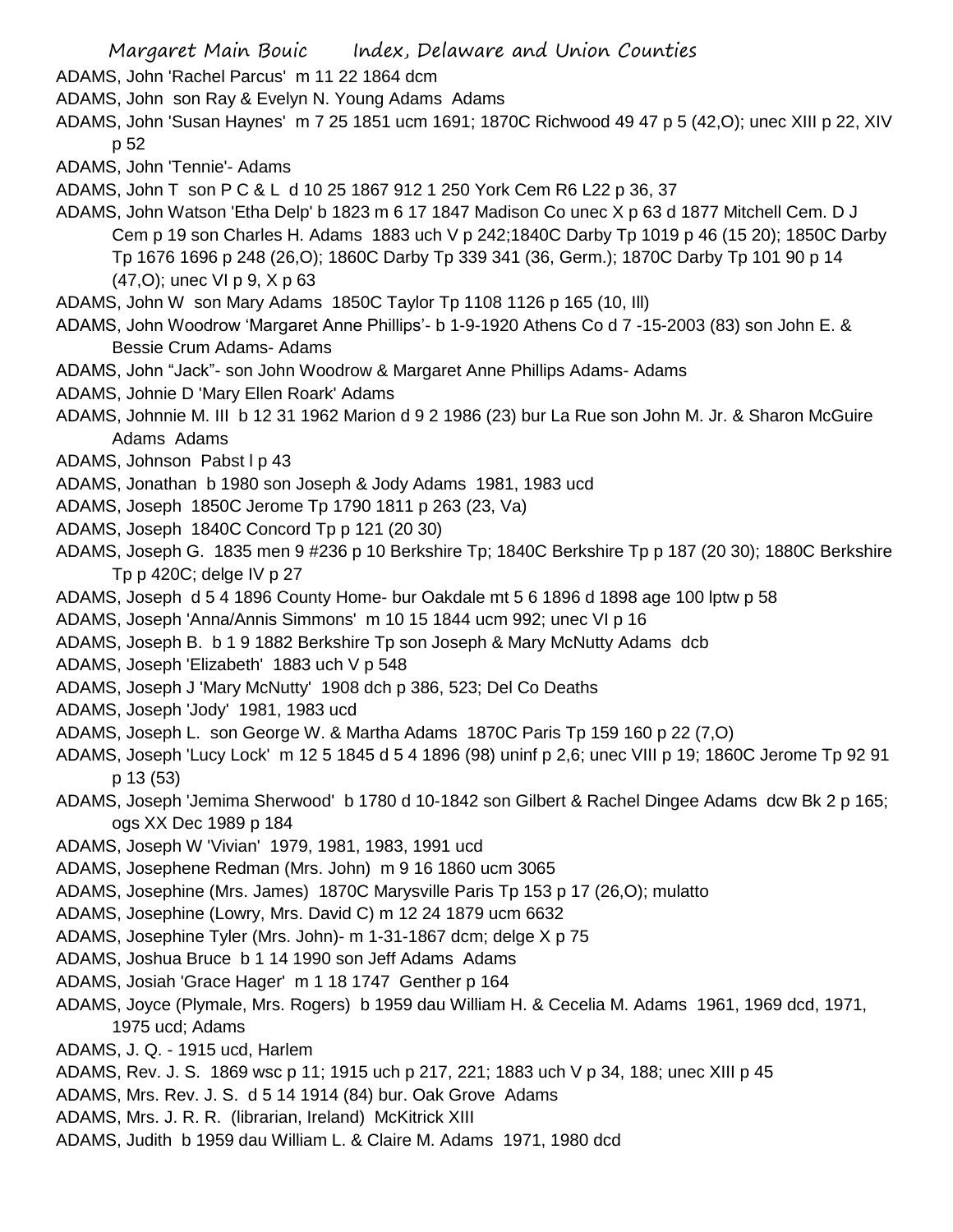- Margaret Main Bouic Index, Delaware and Union Counties
- ADAMS, Judy Blake (Mrs. Steven K.) b 3-1-1942 m 8-23-1942 dau Kenneth & Margaret Rausch Blake Adams, Blake; St. Paul p 82
- ADAMS, Judy (Mrs. Robert) 1981, 1983 ucd
- ADAMS, Julia A. dau Charles & Mary A. Adams 1850C Liberty Tp Un. Co 977 994 p 146 (9,O); 1860C Liberty Tp 898 908 p 123 (16,O)
- ADAMS, Julia A (Harris, Mrs. Jackson) m 6 6 1861 dcm
- ADAMS, Julia A (Miller, Mrs. John L) m 2 17 1859 dcm; 1880 dch p 509, 510
- ADAMS, Julia Ann (Brooks, Mrs. James H) m 8 3 1862 ucm 3336; unec IV p 9
- ADAMS, Julia Ann dau William & Sarah Adams 1850C Harlem Tp 622 (8)
- ADAMS, Julia Ann (Wolfley, Mrs. John L) m 2 27 1834 d 1 1836 dcga p 63
	- perhaps dau Elijah Adams dumch p 85
- ADAMS, Julia C (Mrs. Winfield S.) b 5-1862 d 1957 bur. Milford R 18 Un Al p 20
- ADAMS, Julia (Case, Mrs. Almon) b 3-10-1819 NY m 9-29-1839 dcm dau Robert & Chloe Shaw Adams; Newman letter; 1900C Milford 143-154 p 6B (38,O,Ct.Mass)
- ADAMS, Julia Ann (Ellenwood, Mrs. Jeremiah) b 8 12 1825 m 13 1848 dcm d 3 17 1903 dau Gilbert J. & Hannah Adams Ratterman letter
- ADAMS, Julia (Mrs. Henry)- ped Leitha Trefren #251 13- unec XI p 17
- ADAMS, Julia (White, Mrs. ) sister Isaac Adams Adams
- ADAMS, Juliana Blunt (Mrs. William Hughlett) dau James Ringgold & Henrietta Maria Blunt Nash p 64
- ADAMS, Juliet Edmonds (Mrs. )- unec XII p 20
- ADAMS, June Underhill (Mrs. Donald R.)- b 6-11-1935 d 11-20-1995 (60) Plumwood Cem- dau John W. & Zelma Mitchell Underhill- Adams
- ADAMS, J. W. 1880 dch p 686, 1883 uch IV p 506; 1877 uca p 35
- ADAMS, Karen (Colpitts, Mrs. )- dau Charles L. & Madge Adams- Adam
- ADAMS, Karen (Foos, Mrs. Dr. Michael) 1985 uch p 135
- ADAMS, Karen Lee Temple (Mrs. David L) b 1 201973 dau Lowell Temple Adams
- ADAMS, Karen Purdue (Mrs. David Arthur)- b 5-14-1951 n 5-28-1988 St. Paul p 105
- ADAMS, Karen Kelly b 1-23-1964 dau Steven K. & Judy Blake Adams Adams; St. Paul p 82
- ADAMS, Kate E. 1915 dcd Delaware
- ADAMS, Katherine dau William H. & Cecelia M. Adams 1961 dcd (l0)
- ADAMS, Kathleen b 1957 dau William L. & Cecelia M. Adams 1971 dcd
- ADAMS, Kathryn (Simkins, Mrs ) dau C. Gilbert & Lulu C. Adams Adams
- ADAMS, Kathy (Barker, Mrs. Ed)- dau John Woodrow & Margaret Anne Phillips Adams- Adams
- ADAMS, Katie Odera (Zimmerman, Mrs. Clyde Arthur) b 8 21 1884 m 9 7 1908 dau Egbert Watson &
	- Elizabeth Eister Adams Weiser p 386
- ADAMS, Kay (Mrs. Kenton) 1971 dcd
- ADAMS, Kearney son Johnie D. & Mary Ellen Roark Adams Adams
- ADAMS, Keith Charles'Vicki Pfeifer' b 7 14 1963 adopted 1969 m 6 16 1983 son John C. & Elinor C. Adams Adams 1125; 1985 uch p 5; 1971, 1973, 1975, 1979 ucd
- ADAMS, Keith son Charles R. & Francis Adams 1961 dcd (8)
- ADAMS, Kellogg son John & Margery Adams 1880 dch p 837
- ADAMS, Kellogg P. b 11 1 1875 Harlem Tp dcb son Silas & Philenia Wright Adams 1880 dch p 837; 1915 Harlem Tp, Del. Co
- ADAMS, Kelly (9 1990) ch Dr. John E. II & Paula Minshall Adams Adams
- ADAMS, Kenneth M. 'Jennifer Le Ann McKittrick' m 10 20 1973 McKitrick p 437
- ADAMS, Kenneth Lester 'Janet' b 11 10 1946 son Loyd & Florence Rausch Adams Rausch 114311, III p 262
- ADAMS, Kenneth son Earl & Gertrude Blake Adams Adams
- ADAMS, Kenton 'Kay' 1971 dcd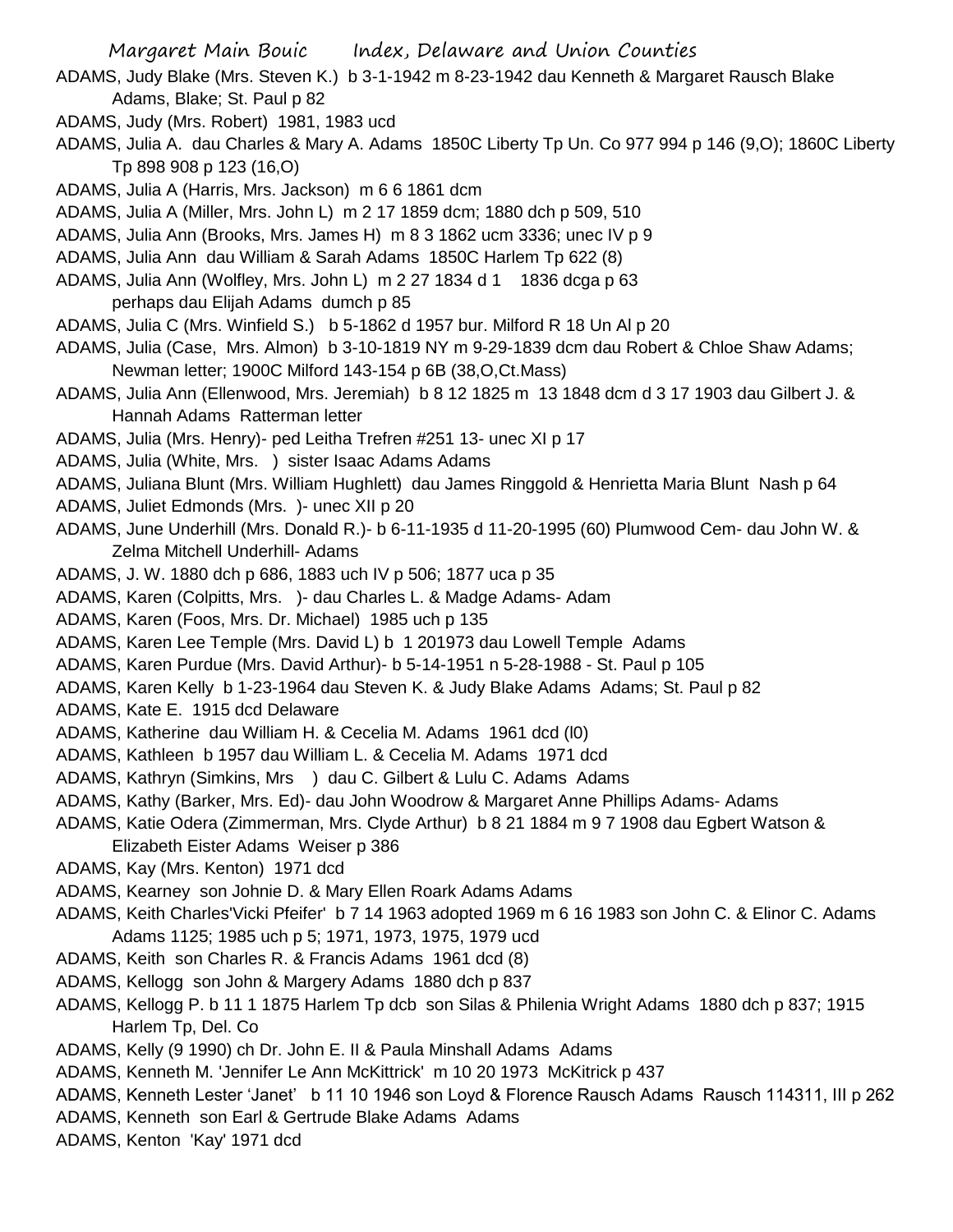ADAMS, Kevin R 'Dawn' b 1957 son Roy C. & Alice L. Chamberlain Adams- 1959, 1967, 1971, 1973, 1975, 1979, 1981, 1983, 1991 ucd; Adams

ADAMS, Kevin b 1955 son William R. & Phyllis R. Adams 1961, 1971 dcd, Adams

ADAMS, Kevin Lee 'Elizabeth Hughes Tarpy' m 12 22 1979 son George Adams & Mrs. Morris Baxter. Adams ADAMS, Kezia Firman (Mrs. Jacob) 4 17 1856 dcm

ADAMS, Kimberly Kay (Rhoades, Mrs. Charles L) b 1963 m 11 6 1982 dau Fred B.Adams & Mrs. Roland Jones, lived with Roland & Martha Jones- 1973, 1975, 1981 ucd; Adams, Rhoades

ADAMS, Kiziah 1880C Genoa Tp p 407C

- ADAMS, Kitty (Whited, Mrs. ) dau Jerry E. Sr. & Sarah Ward Adams Adams
- ADAMS, Kris (Mrs. Todd)- Adams
- ADAMS, Kyle (6 1990) ch Dr. John E. II & Paula Minshall Adams Adams
- ADAMS, L. (Mrs. P.C.) York Cem p 36, 37
- ADAMS, L 1883 uch IV p 533; Powell p 141
- ADAMS, L. A. (St. Clear, Mrs. ) dau J. Pinney Adams dcw Bk 3 p 234
- ADAMS, Lalia J. dau John M. Adams record of affidavits
- ADAMS, Lana (McCaule, Mrs. ) b 1950 dau Gene & Mona Adams 1961, 1969 dcd; Adams
- ADAMS, Landus L. son Chambers H. & Malintha Adams 1840C Darby Tp 1019 p 46 (5 10); 1850C Darby Tp 1675 1695 (21,O); unec VI p 9
- ADAMS, Larry Adams
- ADAMS, Larry son Larry Adams Adams
- ADAMS, Larry Dean b 12 18 1950 son William Norman & Winnie Aleene Harbison Adams Weiser p 697
- ADAMS, Larry K 'Nancy' 1971 dcd
- ADAMS, Larry O 'April M' son Ursel Adams Adams; 1979, 1981 ucd
- ADAMS, Laura (Franks, Mrs. Lindsay E.)(Parker, Mrs. Jerry) b 9 26 1936; m 12 23 1954 dau Birney & Mary Helen Freshwater Adams Freshwater p 234; Adams
- ADAMS, Laura 1850C Genoa Tp 346 (8)
- ADAMS, Laura M. b 1900 d 1972 bur. 10 3 1972 Unionville Cem D J Cem p 38
- ADAMS, Laura Jane (Martin, Mrs. Alanson or Almeron D) m 7 3 1859 dcm; Pabst 3 p 29; 6 p 9
- ADAMS, Laura A. (St. Clair, Mrs. William D) m 7 26 1835 dcm
- ADAMS, Lavina d age 13 dumch p 492
- ADAMS, Lawrence d 8 22 1910 (1y1m) Oakdale Cem 2315(335E)
- ADAMS, Lawrence 'Hulda Spradlin'- Adams
- ADAMS, Leah- dau Rhonda Sue Adams-Dennis- Adams-Dennis
- ADAMS, Leah b 1 31 1976 dau John Vyron II & Cindy Linton Adams Weaver 12515322
- ADAMS, J. Lee 'Bernice Mosher' b 10 15 1898 d 7 1 1971 bur. Claibourne Cem son C. W. & Lura Sparks Adams Adams; 1900C Richwood 366-393 p 15B (11,O,O,O)
- ADAMS, Lee son Arthur & Marion Adams 1949 ucd
- 
- ADAMS, Lee 'Bertha Swiney'- d 1980- Adams
- ADAMS, Lee 'Mina' 1915 dcd Harlem; Pabst O
- ADAMS, Lee , Mrs. mother of infant Robert Adams, Evening Tribune 9-9-1939 p 2
- ADAMS, L. Ellie Fetters (Mrs. Elmer J) Pabst 6 p 85
- ADAMS, Lelah (Rockhold, Mrs. ) dau Benjamin & Salome Robinson Adams Adams
- ADAMS, Lemuel M."Munger" 'Adah Ann Adams' 1840C Berlin Tp p 204 (30 40)- son Moses & Phebe Munger Adams of Putnam Co, NY; Newman letter
- ADAMS, Lena- b 11-1830 1900C Richwood 366-393 p 15B (69,O,O,O) 9 ch 5 liv
- ADAMS, Leon- son Melvin & Pearl Adams- Adams
- ADAMS, Leonard Adams
- ADAMS, Lenora Green (Mrs. Phillip C) dau Rev. Thomas Green 1883 uch V p 535; 1880C York Tp 265 p 26 (45, O, O, Va)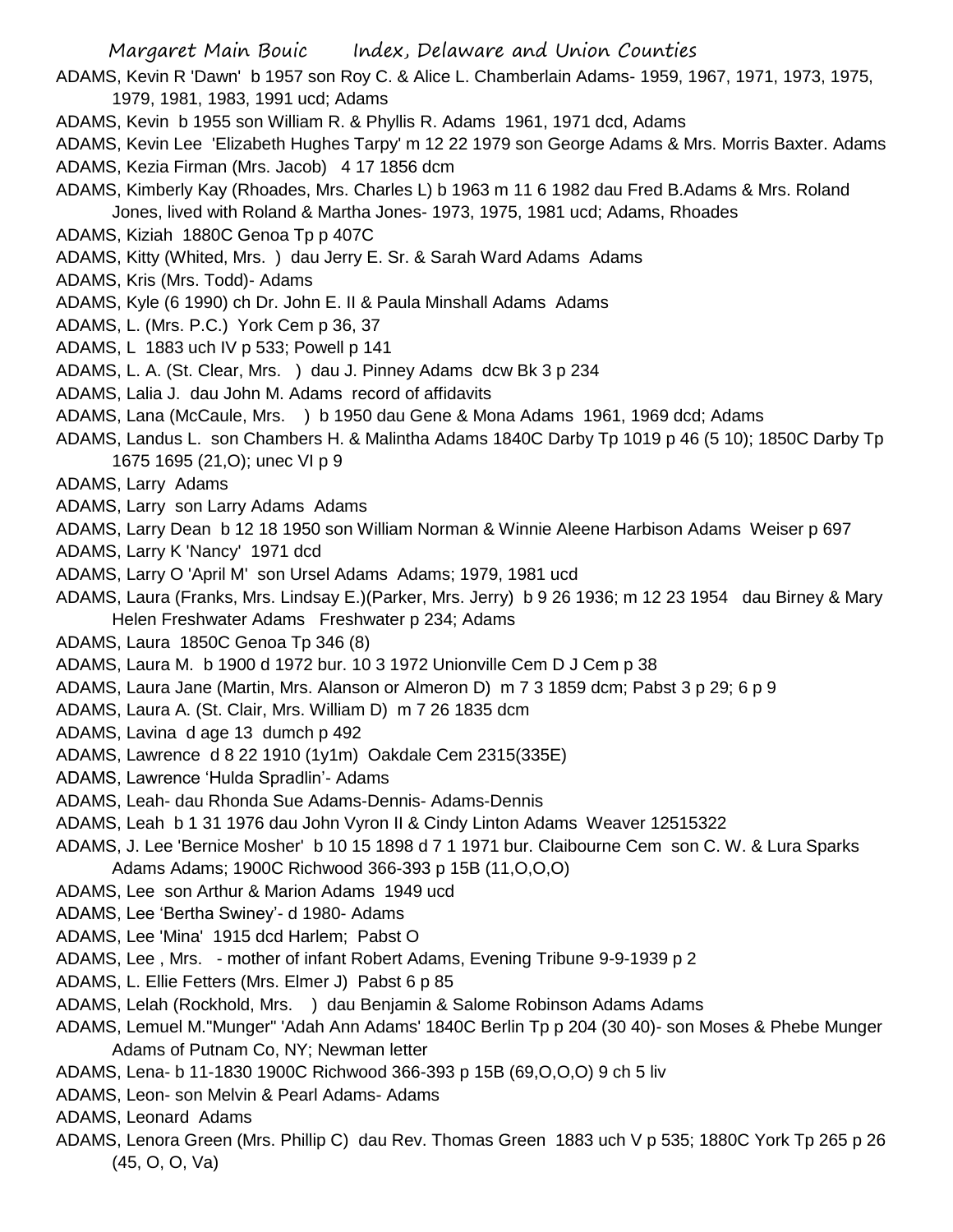ADAMS, Les son Samuel & Emma Simpson Adams Adams

- ADAMS, Letty/Lettie Sloop (Mrs. Henry) b 11 1866 d 1949 Claibourne Cem p 41 Adams; 1900 C Claibourne Tp 103 110 p A5 (33,O,O,O) 3ch, 2 living, m 12y
- ADAMS, Levi 'Diadema Linnabary' son Ralph & Elizabeth Adams 1850C Harlem Tp 620 (15); dumch p 492; 1880 dch p 841; Powell p 141
- ADAMS, Levi 'Hannah Fowler''May Myers' m 10 20 1839 dcm; 1840C Orange Tp p 132 son Robert & Chloe Shaw Adams- Newman letter
- ADAMS, Lewis (1842) unec XII p 20
- ADAMS, Lewis 1835 men 15 #125 p 22 Burlin Tp
- ADAMS, Lewis 'Anna May Lewis' Adams
- ADAMS, Lilly Francis (Mrs. ) dau Charles E. & Chloe Arthur Francis Genther p 118
- ADAMS, Linda Leigh (Geer, Mrs. Mark Moder) b 5 20 1959 m 8 23 1980 dau John C. & Elinor C. Adams St. Paul p 132; Adams 1124; 1985 uch p 5; 1967, 1971, 1973, 1975, 1979 ucd
- ADAMS, Linda (Mrs. James) 1981, 1983 ucd
- ADAMS, Linda Sue 1944 Cem p 87
- ADAMS, Lisa (Stegner, Mrs. )- dau Charles L. & Madge Adams- Adams
- ADAMS, Llewellyn (Lewellin) 'Harriet B. Lawrence' m 11 15 1865 dcm son Silas & Rhoda Vandruff Adams 1880 dch p 837; 1880C Harlem Tp p 445C
- ADAMS, infant b 11 14 1869 son Lewellen & Harriott Adams Harlem Tp dcb
- ADAMS, L(l)oyd 'Florence Rausch' b 1 8 1925 m 1 14 1946 d 1980- brother Ralph Adams Rausch
- (114310)III p 262; Adams
- ADAMS, Col. L. N. Pabst 7 p 91
- ADAMS, Loa dau E. & E. d 2 20 1864 (2y 20d) Radnor Cem Powell p 221
- ADAMS, Lois- 1991 ucd (Richwood)
- ADAMS, Lois Jean b d 9 26 1936 dau J. Birney & Mary Helen Freshwater Adams Freshwater p 234
- ADAMS, Lois Jean (Applegate, Mrs. ) dau Herman Adams, Sr) Adams
- ADAMS, Lois Genevieve Ehrgott (Mrs. Ervin Ellis) b 5 3 1911 m 6 30 1936 Weiser p 525
- ADAMS, Lois Loretta b 6 2 1855 Harlem Tp dau Kellogg & Bessie Hannawalt Adams dcb
- ADAMS, Lola dau John M. & Jeraldine V. Adams 1870C York Tp 167 164 p 22 (4,O); 1880C Taylor Tp 65 66 p 6 (14,O,O,O) p 127A
- ADAMS, Lora unvmec p 28
- ADAMS, Loraine Izetta (Knecht, Mrs. Clarence Wilbert) b 3 15 1925 Weiser p 279
- ADAMS, Lorenzo son David & Phoebe Phillips Adams 1880 dch p 840; Pabst 8 p 66, 70
- ADAMS, Lorenzo son William & Sarah Adams 1850C Harlem Tp 622 (5); 1880C Harlem Tp p 444A
- ADAMS, Loretta Blair (Mrs. Clyde, Sr.)- d 12-2-1999 Adams
- ADAMS, Loretta (Deel, Mrs. )- dau Lee & Bertha Swiney Adams- Adams
- ADAMS, Lorie (Bagby, Mrs. )- dau Charles L. & Madge Adams- Adams
- ADAMS, Lori Rice (Mrs. Jeff) m 5 21 1988 dau Carol Drumm Adams
- ADAMS, Lorna Doone (Carter, Mrs. )(Mrs. Charles) b 1898 d 1957 Milford Cem Un Al p 56; 1949 ucd; Adams; 1985 uch p 5
- ADAMS, Lorrain Symbolick (Mrs. Steven) dau William Symbolik Adams
- ADAMS, Lotta dau Charles H. & Mary S. Harris Adams 1880C Jerome Tp 173 187 p 20 (5,O,O,O)
- ADAMS, Lou Ann (Mrs. William Henry)- m 31 y- Adams
- ADAMS, Lou Neva (Carter, Mrs. )- sister Carl E. Adams- Adams
- ADAMS, Louisa Willard (Mrs. Parker)- m 10-17-1849 Madison Co, unec XI p 46
- ADAMS, Louisa 1870C Darby Tp 103 92 p 14 (16,O)
- ADAMS, Louisa Jane Andrews (Robertson, Mrs. Granville S.)- m 1-3-1850; unec XIII p 20
- ADAMS, Lovina A d 3 25(6) 1861 (12 3 25) dau Ziba & Jane Sebring Adams 1880 dch p 838; dumch p 492;
	- Powell p 121;,C. V. Cem 2 3 9; 1850C Harlem Tp 558 (6/12,O)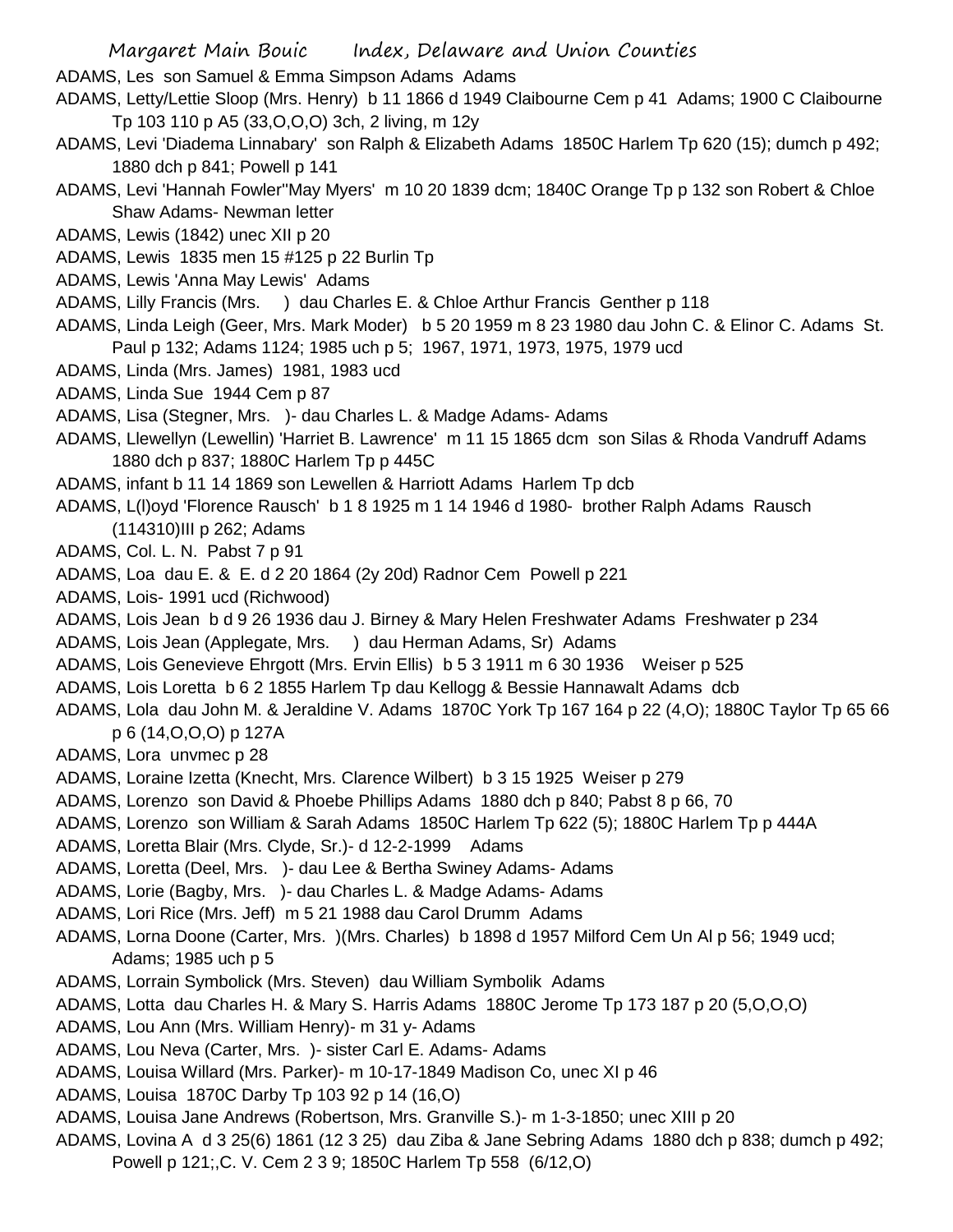- ADAMS, Lovisa Eister (Mrs. Clarence Tappen) b 7 16 1868 m 11 24 1892 d 10 29 1958 dau Jacob H. & Elizabeth Broscious Eister Weiser p 387
- ADAMS, Lucile C. (Stout, Mrs. Paul D.) (Mrs. Woodburne E)- b 12-9-1903 d 7-31-1993 (89) St. Mary's Cem (80 Dec. 1983) 1961, 1969, 1971 dcd; Adams
- ADAMS, G. Lucille (Hammond, Mrs. Lowell) b 12-7-1916 d 6-3-1995 (78)- dau Charles & Lorna Carter Adams Adams
- ADAMS, Lucile M. b 1899 d 1922 Lady of Lourdes lptw p 49
- ADAMS, Lucinda Wilcox Harper (Mrs. Nelson C) 1860C Darby Tp 340 342 p 49 (30,O); Burlile notes
- ADAMS, Lucinda Tunget (Mrs. Alpheus) lic 10 6 1855 ucm 2340
- ADAMS, Lucinda (Jenkins, Mrs. Byron) m 11 10 1839 dcm
- ADAMS, Lucinda dau Rolif & Elizabeth Jones Adams Powell p 141; 1880 dch p 838; dumch p 492
- ADAMS, Lucinda Van Sant (Mrs. James Milton) m consent 1889 unec V p 9
- ADAMS, Lucretia Weaver (Mrs. Allen) m 1 12 1841 dcm
- ADAMS, Lucy dau John & Hannah Smothers Adams 1880 dch p 837
- ADAMS, Lucy Ann (Copper, Mrs. Josiah) m 4 18 1850 dcm; dau David & Susannah Bennet Adams 1880 dch p 840
- ADAMS, Lucy (Mann, Mrs. Shuah, Jr) m 10 3 1844 dcm; delge VIII p 17
- ADAMS, Lucy A.(Andrews, Mrs. William P.) m 1 12 1865 ucm 3668 dau Chambers H. & Malintha Adams 1850C Darby Tp 1675 1695 p 248 (7,O); 1860C Darby Tp 341 343 p 49 (17,O); unec VI p 9
- ADAMS, Lucy Lock (Mrs. Joseph) m 12 5 1854 ucm 2205; 1860C Jerome Tp 92 91 p 13 (32,O); 1870C
- Jerome Tp 92 91 p 13 (32,O); uninf p 7 (70 1893); unec VIII p 19
- ADAMS, Lucy (Mrs. Joseph) 1870C Darby Tp 2 p 1 (44,O)
- ADAMS, Lucy J. Kelley (Mrs. Henry P.) m 11 22 1860 dcm
- ADAMS, Ludwig 'Caroline Braemer' see Andrews (116)
- ADAMS, Lula (Mrs. Charles) 1969 dcd
- ADAMS, Lula (Mrs. C. Gilbert) d 12 27 1977 (89) bur Mlb; 1961, 1971 dcd
- ADAMS, Lula (Treadway, Mrs. ) sister C. Gilbert Adams Adams
- ADAMS, Lulan lived with Pinney & Mary Adams 1850C Brown Tp 2867 (17)
- ADAMS, Lulie b 2 10 1879 Berlin Tp son James E. & Frances Abrams Adams dcb
- ADAMS, Columbia Lumie Frazher (Mrs. Jesse) b Ky m 8 18 1931 d 8 22 1985 (83) bur Sunbury Mem Park Adams
- ADAMS, Lura Sparks (Mrs. C. W.) b 7-1875 Adams; 1900C Richwood 363-393 p 15B (24,O,O,O); 1 ch
- ADAMS, Lydia (Mrs. George W) see Asp (2083)
- ADAMS, Lydia A. (Harris, Mrs. Richard L) m 3 3 1877 ucm 6037 dau Philip C. & Lenora Green Adams 1883 uch V p 535; 1870C York Tp 159 156 p 21 (10,O)
- ADAMS, Lydia (Mrs. Rev. James M) 1870C Claibourne Tp 190 188 p 24 (29,O)
- ADAMS, E. Lynne (Burroughs, Mrs. )- dau Vincent & Caroline Redrup Adams Adams
- ADAMS, M. 'S.'- Claibourne Cem, R9 p 9
- ADAMS, ----d 1861 Claibourne Cem, R9 p 9- infant son of M. & S.
- ADAMS, Miss M. A. 1880 dch p 509, 510; 1908 dch p 287
- ADAMS, Mabel Dilsaver b 10 20 1888 d 6 12 1981 bur Price Cem djlm p 63; dau Michael & Emma Moore Dilsaver Adams; 1973, 1975 ucd
- ADAMS, Mable Hare (Mrs. Walter Franklin) Weiser p 386
- ADAMS, Maboy/Mabah Dinza 'Rachel Turney' m 8-10-1839 dcm- son Gilbert & Rachel Dingee Adams dcw Bk 2 p 165; delge IV p 26; Turney 3; ogs XX Dec 1989 p 184; Newman letter; 1840C Berlin Tp p 204 (30-40)
- ADAMS, Madeleine Dalle (Mrs. Richard Hugh)- ped Richard Hugh Adams (1); unec XIV p 58
- ADAMS, Magdalene 1850C Darby Tp 1641 1661 p 243 (48, Germany); unec VI p 9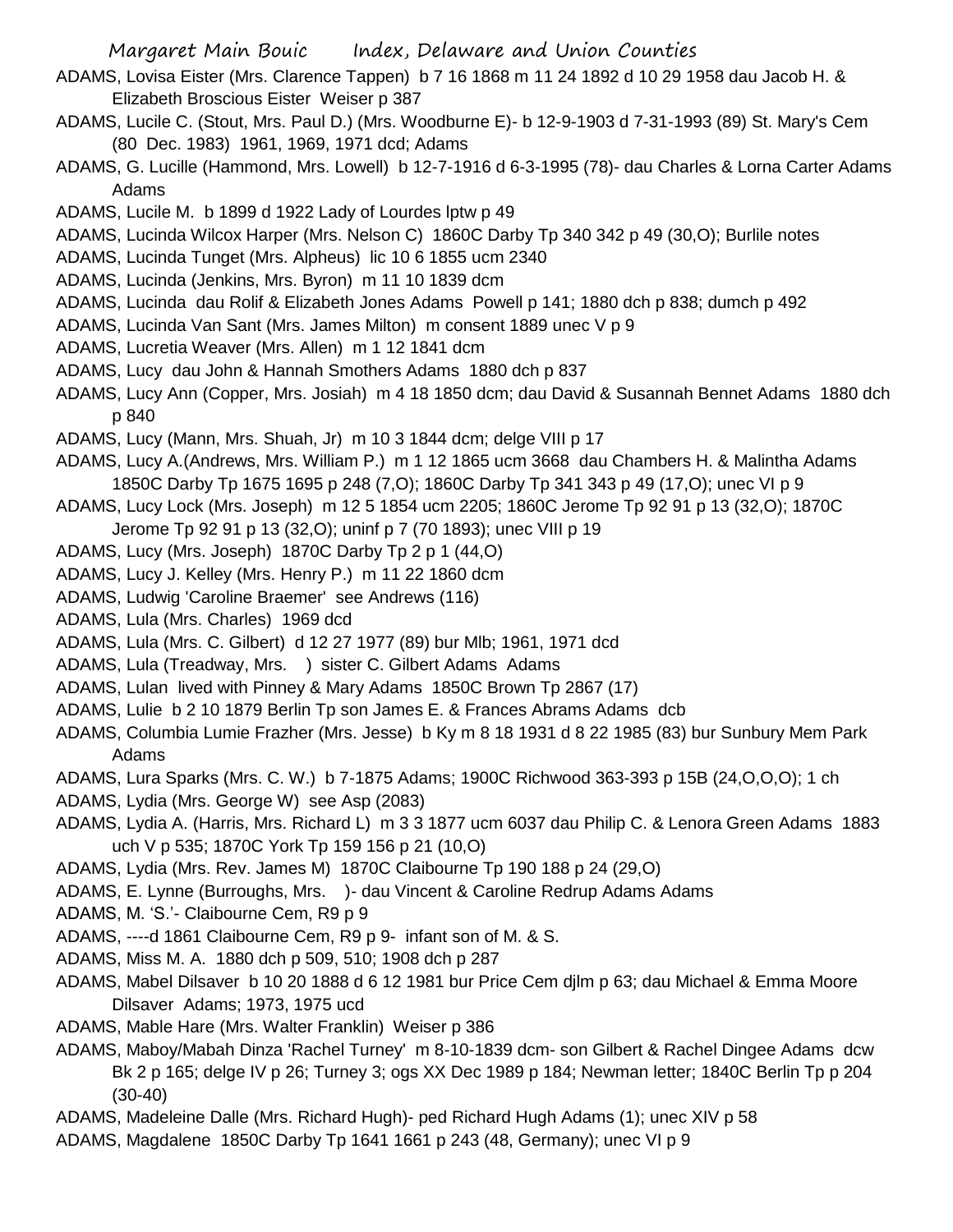ADAMS, Mahala Fairchilds (Mrs. Silas) m 4 13 1854 d 4 17 1867 (43 2 16) Harlem Cem Powell p 135; 1880 dch p 838; unec VI p 9

- ADAMS, Maise (Mrs. Melvin)- Adams
- ADAMS, Malintha Eastman (Mrs. Charles or Chambers Hanford) m 3 21 1819 Madison Co. d 8 25 1866/7, Plain City Cem; dau John Eastman; 1840C Darby Tp 1019 p 46 (30 40); 1850C Darby Tp 1675 1695 p 248
	- (49/8, NH); 1860C Darby Tp 341 343 p 49 (58, NY) dcc Julia Fry Yoder 29; 1883 uch V p 242; unec IV p 51, VI p 9, VIII p 64
- ADAMS, Mallory- dau James E. & Barb Atkin Adams- Adams
- ADAMS, Malta (Cooper, Mrs. ) dau Johnie D. & Mary Ellen Roark Adams Adams
- ADAMS, Malven ch Thomas & Ruth Catherine Hackman Adams Weiser p 583
- ADAMS, Mamie b 10 19 1886 d 7 23 1887 Galena Cem.dau J. J. & M. Adams; Powell p 22
- ADAMS, Manerva dau J. Pinney Adams dcw Bk 3 p 234
- ADAMS, Marcy (Homan, Mrs. Leonard A) Weiser p 589
- ADAMS, Margaret b 1820 d 1906 Cheshire Cem Powell p 54
- ADAMS, Margaret dau Abraham Adams dcw Bk l p 32; 1860C Claibourne Tp 837 818 p 110 (7,O)
- ADAMS, Margaret Adams (Adams, Mrs. Harlow) b 1820 m 9 12 1838 d 1906 Cheshire Cem, Powell p 54; dau
- Gilbert J. & Hannah Adams Adams- Newman letter; 1850C Berlin Tp 1928 (30,NY)
- ADAMS, Margaret Anne Phillips (Mrs. John Woodrow)- b 11-5-1921 d 12-14-2002 (81) dau Frank & Sarah Jones Phillips- Adams
- ADAMS, Margaret E dau James G. & Margaret M. Gast Adams 1880 dch p 800
- ADAMS, Margaret dau Elisha Adams Adams
- ADAMS, Margaret (Goldsberry, Mrs. John Robert) b 1928; 1985 uch p 60
- ADAMS, Margaret Helwick (Mrs. Walter Franklin) Weiser p 386
- ADAMS, Margaret J (Mrs. ) d 3 19 1965 (90) bur. Sunset Cem Adams
- ADAMS, Margaret- dau John E. & Bessie Crum Adams- Adams
- ADAMS, Margaret (Lumbert, Mrs. Robert) m 7 31 1848 dcm
- ADAMS, Margaret M. Gast (Mrs. James G) m 7 9 1846 dcm; 1850C Thompson Tp 28 (23, Pa); 1880 dch p 800
- ADAMS, Margaret M. dau George W. & Martha Adams 1870C Paris Tp 159 160 p 22 (10,O)
- ADAMS, Margaret M. d 5 22 1863 (10 4 18) Claibourne Cem p 9 R9 dau Simeon & Elizabeth Schector Adams 1883 uch V p 607
- ADAMS, Margaret Spangler (Mrs. Hugh Perry)- b 6-17-1894 m 11-4-1920 d 1-12-1981 dau Fred Arthur & Elizabeth McDonald Spangleer- ped Richard Hugh Adams Freshwater 467 3; unec XIV p 58
- ADAMS, Margery Ann dau John & Hannah Smothers Adams 1880 dch p 837; dcw Bk 2 p 11
- ADAMS, Margery (Hicks, Mrs. Henry) dau Drew B. & Earlie P. Thompson Adams Adams
- ADAMS, Margery (Mrs. John) 1880 dch p 837
- ADAMS, Margie A. dau David & Phoebe Phillips Adams 1880 dch p 840
- ADAMS, Maria Ellen (Henson, Mrs. H.) m 6 9 1881 ucm 6972; dau Phillip C. & Lenora Green Adams 1883 uch V p 535; 1870C York Tp 159 156 p 21 (6,Ind)
- ADAMS, Maria (Fleck, Mrs. ) dau Ludwig & Caroline Braemer Adams see Andrews
- ADAMS, Maria dau George W. & Martha A. Adams 1860C Paris Tp 1213 1222 p 16 (3/12,O) (black)
- ADAMS, Mariah (Manter, Mrs. Daniel) m 12 1832 d 1891 (77) Cheshire Cem Powell p 60a; dau Robert & Chloe Shaw Adams- 1850C Berlin Tp 1955 (37,NY); Newman letter; Pabst 8 p 50
- ADAMS, Maria Steward (Mrs. Chauncey) m 10 3 1839 dcm
- ADAMS, Marian Louise Erwin (Mrs. Arthur J) b 1 20 1928 m 6 16 1946 d 9 14 1990 dau Edwin & Edna Patrick Erwin Adams; 1949, 1959, 1975, 1979 ucd
- ADAMS, Marie N (Mrs. Andrew) 1980 dcd
- ADAMS, Marie Evarts (Mrs. Harvey E) m 11 24 1841 dcm
- ADAMS, Marie (Feasel, Mrs.) dau Ben & Salome Robinson Adams Adams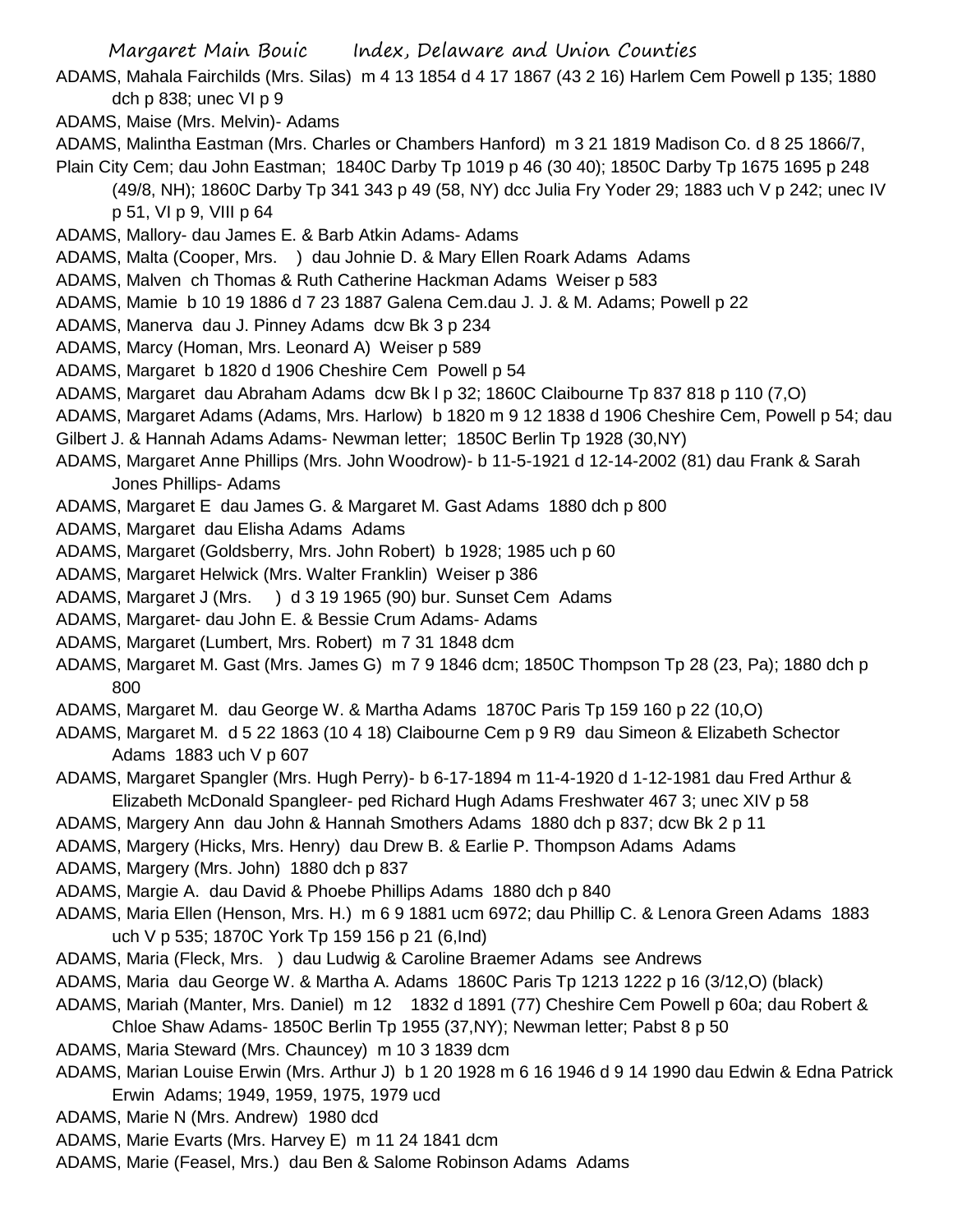- Margaret Main Bouic Index, Delaware and Union Counties
- ADAMS, Marilyn- compiled Civil War Veterans in Southern Ohio; unec XIII p 8
- ADAMS, Marilyn dau Christine Adams 1967, 1971, 1973 ucd
- ADAMS, Marilyn (Burns, Mrs. Dennis) b 5-28-1952 m 6-15-1974 d 12-8-1992 (40) bur St. John's Cem-dau
- Roy C. & Alice L. Chamberlain Adams 1959, 1967 ucd; Adams
- ADAMS, Marjorie E.- 1991 ucd lives with Lois Adams
- ADAMS, Marjorie (Brown, Mrs. Walter Jr.) 1985 uch p 18
- ADAMS, Marjorie Crane (Mrs. ) dau Rufus & Helen Crane Crane
- ADAMS, Marjorie Louise (Williams, Mrs. Elbert Thomas, Jr.)(Barrett, Mrs. Leroy) m 9 4 dau Harley Adams Adams
- ADAMS, Mark Allyn b 11 12 1963 son Rbert Birney & Andre Allyn Adams 1969, 1973 ucd Adams; Freshwater p 234
- ADAMS, Marlene (Jeffers, Mrs. ) dau William B. Adams, Sr. Adams
- ADAMS, Martha d 12 22 1888 (92 4 9) Cheshire Cem Powell p 60a
- ADAMS, Martha dau Abraham Adams dcw Bk l p 32
- ADAMS, Martha A (Mrs. George W) 1860C Paris Tp 1213 1222 p 161 (22,O); 1870C Paris Tp 159 160 p 22 (30,O)
- ADAMS, Martha Crump (Mrs. William)- Adams
- ADAMS, Martha D. (Mossman, Mrs. Abraham S) m 11 13 1859 dau David & Susannah Bennet Adams 1880 dch p 800
- ADAMS, Martha (Downing, Mrs. James) m 3 31 1842 dcm
- ADAMS, Martha Fuller (Mrs. )- dau Adonijah & Lucy A. Fuller- mt 8-15-1858
- ADAMS, Martha Jane dau Evy Adams dcw Bk 3 p 322; 1850C Harlem Tp 518 (13)
- ADAMS, Martha J. b 4 17 1835 d 1 2 1901(64 8 15) Harlem Cem dau Levi & Nancy Linnabarry Adams 1880 dch p 842; Powell p 137; 1880C Harlem Tp p 440A; Del Co Deaths
- ADAMS, Martha J. (Kimball, Mrs.Joseph H) m 10 27 1864 dcm; dau Ann Adams 1880 dch p 686; 1850C Berkshire Tp (8)
- ADAMS, Martha d 2 15 1840 (1y 2m) Sunbury Cem dau Joseph & Ann S. Adams Powell p 30
- ADAMS, Martha Kerr (Mrs. William) m 4 8 1821 Madison Co unec IX p 32
- ADAMS, Martha K (Mrs. Fred B) 1973, 1975 ucd
- ADAMS, Martha (Lowe, Mrs. Larkin) b 1863 Ky d 1908 Ky ped Beth Barker9 unec IX p 24
- ADAMS, Martha (Newell, Mrs. ) dau Ray & Evelyn N. Young Adams Adams
- ADAMS, Martha (Pearcy, Mrs. Joseph) m 11 1 1845 dcm
- ADAMS, Martha (Ridgeway, Mrs. Isaac)(Mrs. Samuel) m 11-12-1835 NY d 1888 Cheshire Cem Powell p 60a; dumch p 456; 1812 pension; dcw Bk 2 p 248
- ADAMS, Martha (Robinette, Mrs. ) dau Garfield & Jennie Woods Adams Adams
- ADAMS, Martha S. (Murphy, Mrs. Charles L) m 9 2 1859; 1850C Harlem Tp 562 (15) dau John & Desire Cook Adams 1976 dch p 382
- ADAMS, Martha (Mrs. William C) 1961, 1969, 1971, 1980 dcd
- ADAMS, Martin L. son James G. & Margaret M. Gast Adams 1880 dch p 800
- ADAMS, Marvin- brother Carl E. Adams- Adams
- ADAMS, Marvin L. son Everett B. Adams Adams
- ADAMS, Marvin 'Mary Ann McConbs' m 3 5 1840 dcm or 10-26-1837 dcm son Moses R. & Betsy Hulse Adams- Newman letter
- ADAMS, Mary 1980 dcd
- ADAMS, Mary (Mrs. ) 1850C Taylor Tp 1108 1126 p 165 (34, Pa)
- ADAMS, Mary dau Abraham Adams dcw Bk l p 32
- ADAMS, Mary A. dau Nelson C. & Lucinda Adams d 4 1 1874 (20 9 10) Plain City Cem unec VII p 65; 1860C Darby Tp 340 342 p 49 (7,O)
- ADAMS, Mary A. (Hall, Mrs. Levi Marion) Mitchell(1128334)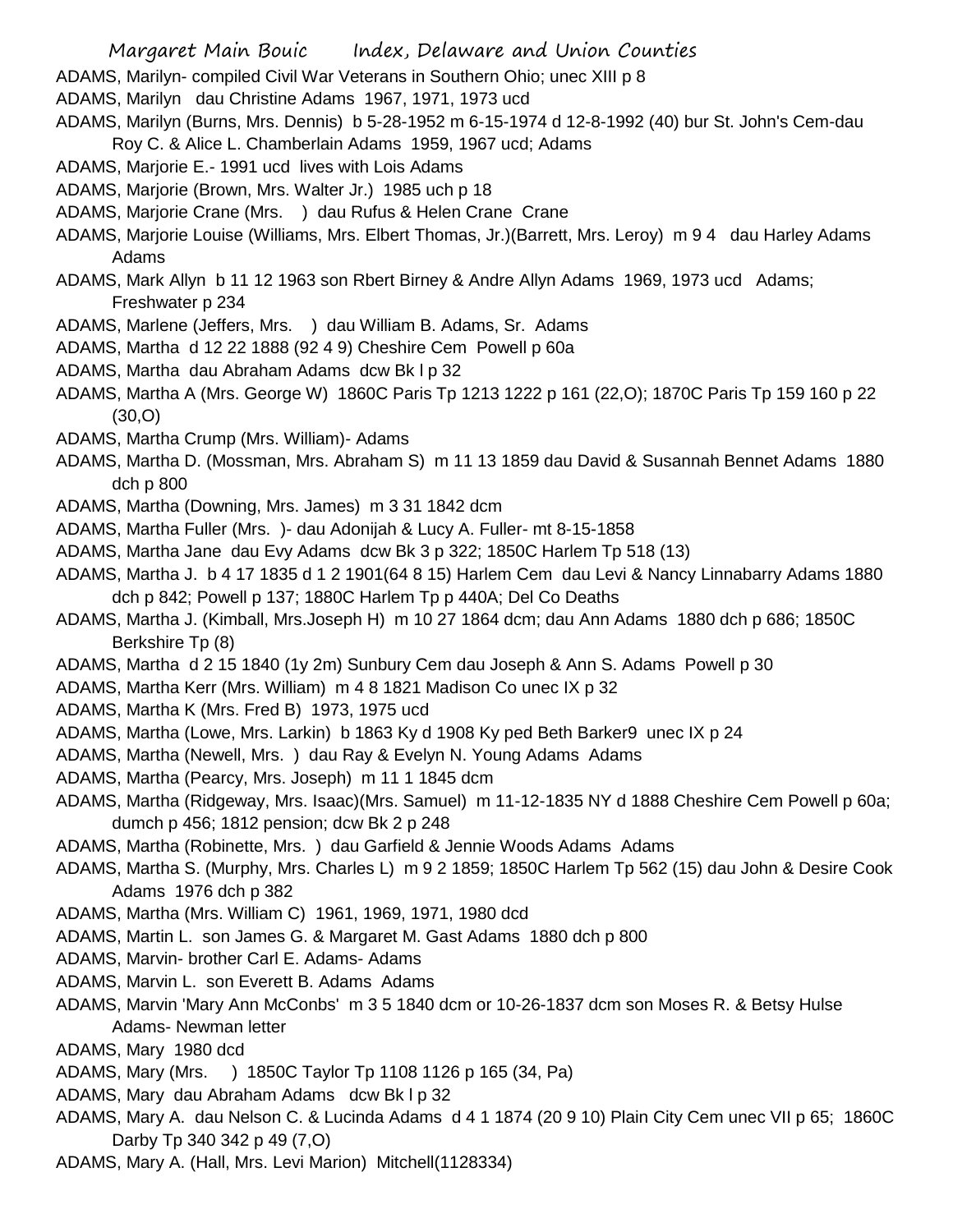ADAMS, Mary A. (Howison, Mrs. John Henry) b 12 2 1840 m 3 28 1861 d 1919 Howison (161)

- ADAMS, Mary Ann McCombs (Mrs. Marvin) m 3 5 1840 dcm/10-26-1837 dcm son Moses R. & Betsy Hulse Adams- Newman letter
- ADAMS, Mary Ann (Hathaway, Mrs. Parkhurst) m 4 18 1850 dcm
- ADAMS, Mary Ann Murphy (Mrs. Abraham D) m 6 23 1864 dcm;1869 wsc p 3
- ADAMS, Mary Anna (Blair, Mrs. Elmer C) Blair
- ADAMS, Mary A b 9 20 1831 d 10 6 1852 dau Levi & Diadema Linnabary Adams 1880 dch p 842
- ADAMS, Mary A. (Mrs. Charles) 1850C Liberty Tp Un Co 977 994 p 146 (26,O); 1860C Liberty Tp 898 908 p 123 (37,O)
- ADAMS, Mary Anders (Mrs. ) dau Frank & Edna G. Anders Anders
- ADAMS, Mary A. Emily d 9 3 1851 (1y 21d) Harlem Cem Powell p 137 dau William & Sarah Adams
- ADAMS, Mary A. West (Mrs. C. S.) m 3 21 1880 ucm 6689; d San Jose mt 12-12-1888
- ADAMS, Mary (Baker, Mrs. Marcus A) m 10 7 1886 Asp (1781)
- ADAMS, Mary Blanche b 11 21 1871 d 5 17 1907 Milford Cem dau Charles Milton & Mary Elenor Oliver Adams Un Al p 61; unec V p 19; Adams Bible
- ADAMS, Mary (Budd, Mrs. John) d age 76 sister John & Elijah Adams 1880 dch p 598; dumch p 493; 1908 dch p 457; delge III p 70
- ADAMS, Mary C.- d 2-27-2000 Oakdale Cem Cem K-140-NE 114
- ADAMS, Mary (Callahan, Mrs. Ebenezer) m 9 18 1877 ucm 6122
- ADAMS, Mary Catharine Hellen (Mrs. John) m Mar 1828 dau Walter Hellen dcga p 42 Del P. & Fr. Chron.
- ADAMS, Mary C Smith (Mrs. Elza) m 4-16-1953 Adams; 1973, 1983, 1991 ucd
- ADAMS, Mary dau Charles & Elizabeth Cline Adams 1915 uch p 722
- ADAMS, Mary Cline (Mrs. Charles) 1883 uch V p 535
- ADAMS, Mary C (Mrs. Percival C) b 1843 d 1930 Berkshire Cem Powell p 11; 1915 dcd Sunbury
- ADAMS, Mary (Cunningham, Mrs. John) m 4 30 1837 ucm 421
- ADAMS, Mary (Mrs. Daniel) 1880 dch p 713
- ADAMS, Mary (Dunham, Mrs. Joel) m 12 10 1843 dcm dau J. Pinney Adams dcw Bk 3 p 234; delge VIII p 46
- ADAMS, Mary E d 6 27 1870 (2 1 2) York Tp Cem p 36, 37 R6 L 22
- ADAMS, Mary E (Mrs. Carl E) Adams; 1980 dcd
- ADAMS, Mary E. (Mrs. Charles) Un Al p 61; 1870C Darby Tp 104 93 p 14 (29,O)
- ADAMS, Mary E. (Condit, Mrs. E. W.) dau Rev. D. & Elizabeth Adams 1880 dch p 829
- ADAMS, Mary E 1850C Berkshire Tp 226 (17); Pabst 5 p 19
- ADAMS, Mary E dau Elijah J. & Elizabeth Landon Adams 1850C Radnor Tp 61 (3)
- ADAMS, Mary E. (Kimball, Mrs. Joseph H) m 5 20 1854 dcm dau J. W. Adams 1880 dch p 686
- ADAMS, Mary Eleanor Oliver (Mrs. Charles Milton) b 9 25 1840 lic 6 10 1860 ucm 3038 d 4 8 1878 dau James R. & Frances Hamilton dcc Julia Fry Yoder 15; Adams Bible unec IV p 19; 1870C Darby Tp 104 93 p 14 (29,O)
- ADAMS, Mary (Mrs. Elijah) 2nd wife d 1 19 1860 Radnor Cem; Powell p 221; 1850C Radnor Tp 49 (55, Pa)
- ADAMS, Mary E. (Main, Mrs. Charles E) m 6 27 1880 Asp(2274)
- ADAMS, Mary E. dau Philip & Lenora Green Adams 1870C York Tp 159 156 p 21 (2,O)
- ADAMS, Mary Evelyn- dau Lee & Bertha Swiney Adams- Adams
- ADAMS, Mary F. Pabst O
- ADAMS, Mary (Fields, Mrs. James A) m 8 15 1852 dcm
- ADAMS, Mary Goldsberry (Mrs. Alden) m 10 23 1901
- ADAMS, Mary Helen Freshwater (Mrs. Birney)(Bratcher, Mrs. Charles B) b 11 2 1908 m(1) 9 6 1930 (2) 8 11 1963 dau John William & Laura Ellen Biger Freshwater p 232, 233, 234
- ADAMS, Mary (Mrs. James) 1915 dcd Delaware
- ADAMS, Mary Jane (Donnelly, Mrs. James R.) b 1841 d 1924 dau William Douglas & Jane Anderson Adams ped Martha Vestal Clarke #16111 unec IX p 67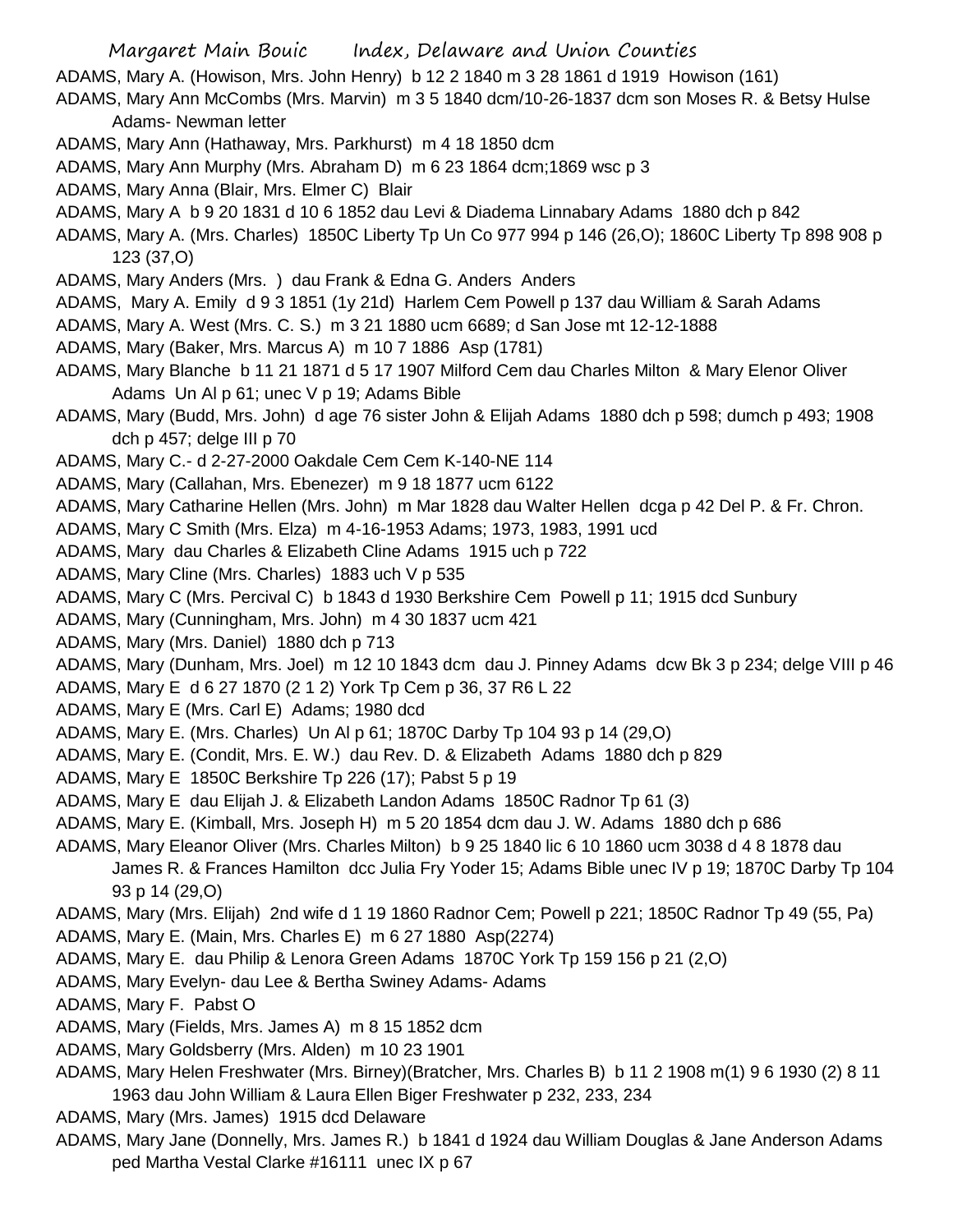- ADAMS, Mary Jane (Kidwell, Mrs. Edmund D.) b 8 3 1826 Guernsey Co m 5-27-1847 d 12-20-1879 dau John Q. & Pheobe Jane Wynn Adams unec X p 14
- ADAMS, Mary Jarros (Mrs. Charles H) dau Warren & Eliza McNier Harris 1883 uch V p 242, 248
- ADAMS, Mary- dau John Watson & Etta Delp Adams- 1880c Darby Tp 15 p 237B (30?,O,O,Ger)
- ADAMS, Mary b 4 21 1883 Berkshire Tp dau J. J. & Mary McNutty Adams dcb
- ADAMS, Mary dau John Adams 1860C Claibourne Tp 868 851 p 114 (9,O); 1870C Claibourne Tp Richwood 49 47 p 5 (18,O)
- ADAMS, Mary dau Joseph Adams 1860C Jerome Tp 92 91 p 13 (17,O)
- ADAMS, Mary (Mrs. J. Pinney) dcw Bk 3 p 234; 1850C Brown Tp 1867 (63)
- ADAMS, Mary Jule Anders (Mrs. Thomas) dau Howard Foster & Edna Elsie Gibbs Anders 1985 uch p 35, 72
- ADAMS, Mary Kathryn Burkholder (Mrs. Clarence)(Bollinger, Mrs. Robert) b 8 20 1920 m(2) 7 27 1945 dau
- John Diehl & Mary Alice Mohler Burkholder Weiser p 125
- ADAMS, Mary K (Mrs. Elza) 1967, 1971, 1979 ucd
- ADAMS, Mary (Kimbell, Mrs. Lewis)(Ingram, Mrs. Haymond) 1915 uch p 842
- ADAMS, Mary L dau James G. & Margaret M. Gast Adams 1880 dch p 800
- ADAMS, Mary Lee Duff (Ramsey, Mrs. Forest William)(Fleshman, Mrs. Paul Lestle)(Mrs. Walter Keith) b 2 16 1953 Bellefonatine m(1) 3 17 1972 div 2 25 1980 m(2) 10 17 1981 div 8 24 1984 m(3) 6 1 1985 dau Robert Forest & Gloria Ray Wooley Duff Cowgill p 63
- ADAMS, Mary (Lind, Mrs. Handy) m 12 27 1827 Madison Co unec V p 28
- ADAMS, Mary (Lyons, Mrs. William) m 1 20 1838 dcm
- ADAMS, Mary McNier (Mrs. John Q.) m 1 20 1861 ucm 3133; 1883 uch V p 242, 243; 1870C Darby Tp 103 92 p 14 (28,O); 1800C Darby Tp 16 p 237B (38,O,O,O); 1900C Darby Tp 260-270 p 13A (59,O,Penn,O); m 38y 3 ch 2 living; unec IV p 54
- ADAMS, Mary (Maine, Mrs. John Henry) m 5 9 1858 Asp(1185)
- ADAMS, Mary M. (Lawrence, Mrs.Henry) dau John Q. & Sarah E. Arnold Adams Pabst 6 p 85
- ADAMS, Mary M. (Singer, Mrs. George P.) b 1872 d 1945 Oakdale Cem II p 87 (H RP 7)
- ADAMS, Mary M. Wright (Mrs. James G) d 2 16 1898 (56 4 28/23) dau Joseph & Almira Wright 1880 dch p 837; Powell p 131; Del Co Deaths
- ADAMS, Mary (Newell, Mrs. ) dau Ray & Evelyn N. Young Adams Adams
- ADAMS, Mary Pearspm (Mrs. Pearl) (65 1987); Adams; 1949, 1969, 1971, 1980 dcd
- ADAMS, Mary (Peters, Mrs. Darius) m 10 2 1849 dcm
- ADAMS, Mary P (Longwell, Mrs. John W) m 11 26 1863 dcm
- ADAMS, Mary (Mrs. Q) Mitchell Cem D J Cem p 5
- ADAMS, Mary mother of Robert Adams 1961 dcd
- ADAMS, Mary Ruth (Green, Mrs. )- dau Elza & (Mary C. Smith?) Adams- Adams
- ADAMS, Mary Samantha bur 3 1 1944 Mitchell Cem D J Cem p 22
- ADAMS, Mary S. Harris (Mrs. Charles H) b 1 17 1857 m 9 21 1872 ucm 5134 d 3 8 1944 Mitchell Cem Un Al 24; 1880C Jerome Tp 173 187 p 20 (23,O,O,O)
- ADAMS, Mary (Spencer, Mrs. William M.)- m 5-2-1848 Madison Co unec XI p 8
- ADAMS, Mary (Taylor, Mrs. Abraham) m 2 19 1852 ucm 1771; unec VII p 58
- ADAMS, Mary (Mrs. Thomas Howard)- Adams
- ADAMS, Mary Virginia (Lavery, Mrs. Robert) b 1 12 1933 m 8 14 1955 dau J. Birney & Mary Helen Freshwater Adams Freshwater p 234
- ADAMS, Mary Weiser (Mrs. T. L.) b 12 11 1856 d 8 25 1901 dau Joshua & Juliana Millhouse Weiser Weiser p 507
- ADAMS, Mary b 1962 dau William L. & Claire M. Adams 1971 dcd
- ADAMS, Mathew b 2 7 1968 son Raymond Stuart & Penelope Ann Quay Adams Maugans Anc p 36
- ADAMS, Matthew David- b 12-1-1975 son David Arthur Adams,Jr.- St. Paul p 115
- ADAMS, Matthew b 1974 son Fred B. & Diana L. Hoover Adams 1979 ucd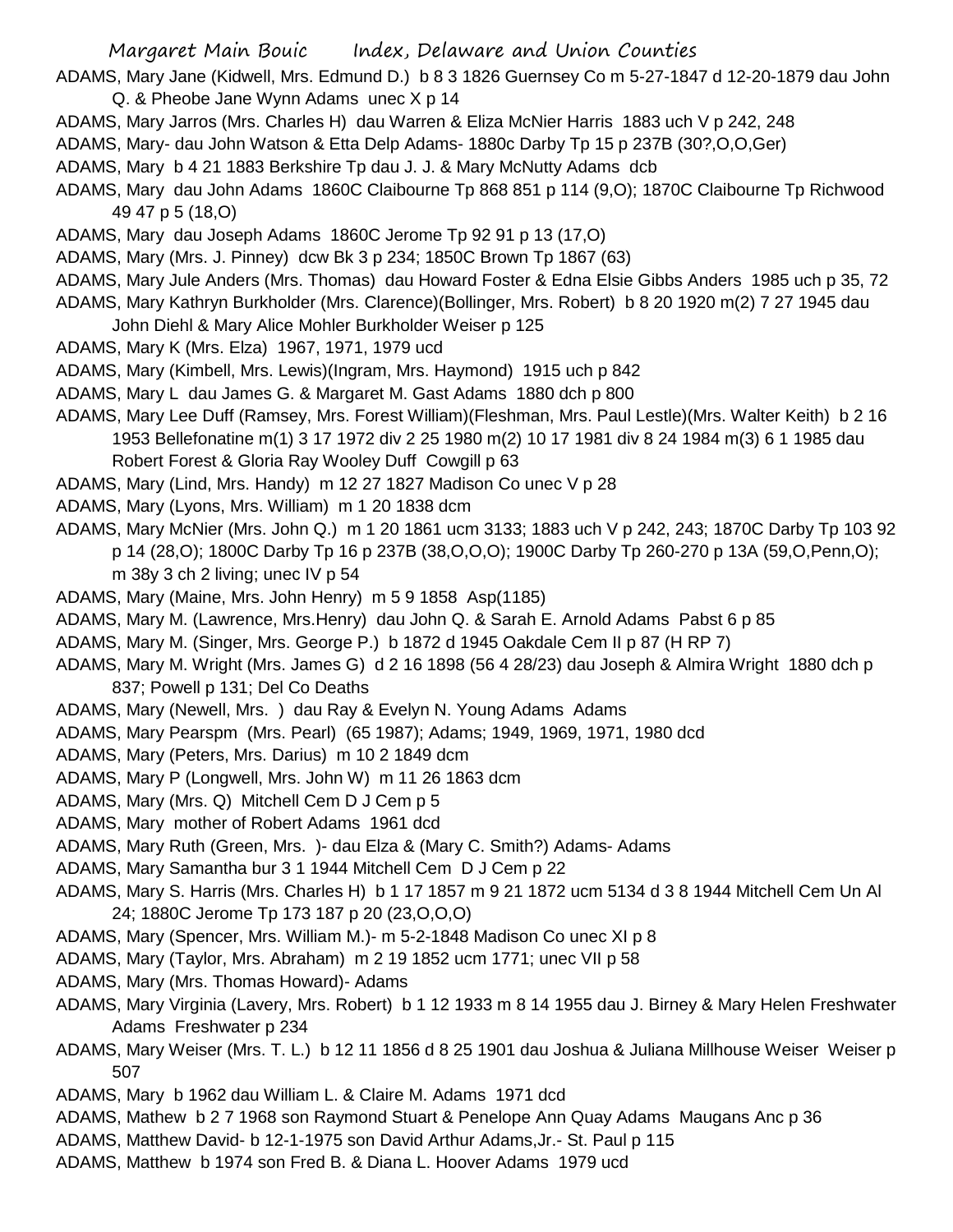- Margaret Main Bouic Index, Delaware and Union Counties
- ADAMS, Matthew- son James E & Barb Atkin Adams- Adams
- ADAMS, Matthew Jonathan- son Reginald Jared & Thresa Lynn Moore Adams- Adams
- ADAMS, Maxanne Edington (Mrs. Daniel Stewart) m 11 10 1974 Adams
- ADAMS, May Ann (Landon, Mrs. Payne Pettibone) b 8 12 1815 m 2 24 1846 bur Prospect; delge IV p 18 query, VI p 26
- ADAMS, Maybe D. 1840C Berlin Tp p 204 (30 40)(1f 20 30)(1f60 70)
- ADAMS, Melissa Susan (McCauley, Mrs. William Benjamin) b 8 5 1876 d 2 20 1952 N. J. Weiser p 152
- ADAMS, Melissa b 1982 dau Kevin R. & Dawn Adams 1983, 1991 ucd
- ADAMS, M. Ellsworth son John Quincey & Sarah E. Arnold Adams Pabst 6 p 85
- ADAMS, Melvin 'Pearl'- Adams
- ADAMS, Melvin 'Maise- son Melvin & Pearl Adams- Adams
- ADAMS, Melvin son Pearl & Mary Adams 1949 ucd
- ADAMS, Mercy Ann d 9 8 1839 (36 yrs) Radnor Cem dau Elijah & Nancy Adams Powell p 221
- ADAMS, Mia Unionville Cem D. J. Cem p 50
- ADAMS, Michael Jr.- son Rhonda Sue Adams-Dennis- Adams-Dennis
- ADAMS, Dr. Michael son Hazard & Elizabeth Wort Adams 1850C Claibourne Tp 149 p 24 (25,O)
- ADAMS, Michael b 6 2 1972 son John Vyron II & Cinty Linton Adams Weaver 12515321
- ADAMS, Michael J.- 1991 ucd lived with John & Donna Adams
- ADAMS, Michael L 'Elizabeth Jo Guy' m 9 19 1970 son Roy C. & Alice L. Chamberlain Adams 1959, 1967, 1971, 1973, 1975, 1979, 1981, 1983, 1991 ucd; Adams
- ADAMS, Michael Blake b 8 27 1965 son Steven Kelly & Judith Eileen Blake Adams Adams; Blake; St. Paul p 82
- ADAMS, Michael L.'Sarah E. Harris' m 1 3 1855 ucm 2226 Claibourne Cem R9 p9; unec VIII p 34
- ADAMS, infant son of M. & S. d 1861 Claibourne Cem Cem R9 p9
- ADAMS, Michael ' Healea' Adams
- ADAMS, Midge (Mrs. Charles L.)- Adams
- ADAMS, Mike b 1969 son John L. & Donna M. Adams 1971, 1973, 1975, 1979, 1981, 1983 ucd
- ADAMS, Mildred (Bump, Mrs. Allen) Howers p 31
- ADAMS, Mildred E. Adams; 144 Grandview Ave, Delaware
- ADAMS, Mildred Marie b 10 16 1900 Harlem Tp dau K. R. & Bessie Hanawalt Adams dcb
- ADAMS, Miles H. son Gilbert O. & Frances E. Adams 1850C Liberty Tp Un Co 957 974 p 143 (2,O)
- ADAMS, Milo L. son Samuel & Celia Lewis Adams Pabst O; 1850C Berlin Tp 1988 (6,O); 1880C Berlin Tp p 366A; unclaimed letter 1863 delge VII p 10; Newman letter
- ADAMS, Milo S. 1908 dch p 386
- ADAMS, Mina (Mrs. F. L.) 1915 dcd Galena
- ADAMS, Mina (Mrs. Lee) 1915 dcd Harlem
- ADAMS, Minerva dau Gilbert J. & Hannah Adams Adams; Pabst 5 p 17; 1850C Trenton Tp 735 (24); Newman letter; lived with William & Hannah Rose
- ADAMS, Minerva (Sanderson, Mrs. William) dau Charles & Elizabeth Cline Adams 1915 uch p 713, 721, 722
- ADAMS, Minnie Wilhemenia (Andrews, Mrs. Ernest) b 1878 d 6 22 1960 dau Ludwig & Caroline Braemer Adams Andrews(116); 1949, 1959 ucd
- ADAMS, Minnie B b 7 27 1870 twin Harlem Tp dcb d 3 3 1898 (27 7 4) Del Co Deaths dau James C. & Mary Wright Adams 1880 dch p 837
- ADAMS, Minor d 8 26 1824 (1y 14d) Harlem Cem son Rolif & Elizabeth Jones Adams Powell p 137;1880 dch p 838
- ADAMS, Miriam L. Stroud (Mickley, Mrs. Henry A.)(Mrs. Harry T.) b 1 4 1912 m(1) 6 24 1935 (2) 11 14 1976 d 12 6 1988 dau Clinton A. & Jessica MacKenzie Stroud Adams
- ADAMS, M. L. Pabst 7 p 93; 1980 dcd
- ADAMS, Mona (Mrs. Gene A) Adams; 1961, 1969, 1971 dcd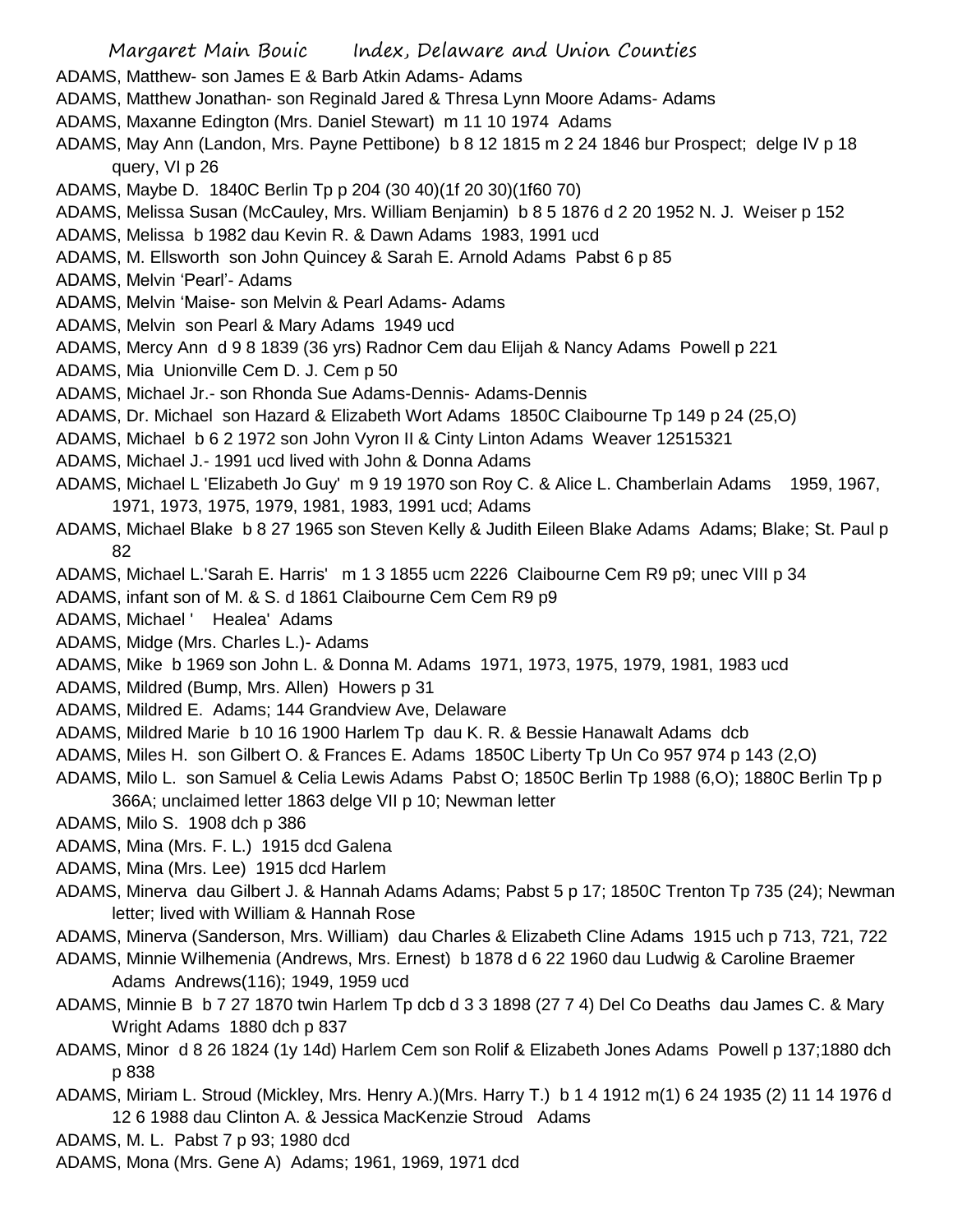ADAMS, Monroe brother Isaac Adams Adams

ADAMS, Monroe brother Jesse Adams Adams

ADAMS, Moses Pabst l p 43

- ADAMS, Moses R.'Betsy Hulse' b 1788 son Gilbert & Rachel Dingee Adams dcw Bk 2 p 165; 1835 men 14 #70 p 19 Burlin Tp; 1840C Berlin Tp (50 60)(2m 5 10)(1f40 50) end p 203; ogs XX Dec. 1989 p 184; delge VII p 13
- ADAMS, Myrtle Jane DeBolt (Mrs. Adelbert Willard) b 3 8 1873 m 1892 d 10 6 1961 dau Michael Jr. & Martha Jane Smith Debolt dcc Marilyn Mauch West 15
- ADAMS, Nancy (Amrine, Mrs. Abraham) m 1824 ucm 77; 1883 uch III p 284; unec II p 14
- ADAMS, Nancy Anna dau Charles & Elizabeth Cline Adams 1915 uch p 713, 722
- ADAMS, Nancy (Mrs. B. C.) d 9 12 1836 (24 8 10) Radnor Cem Powell p 232
- ADAMS, Nancy Cary (Mrs. Elijah) d 8 30 1834 (47 6 20) Radnor Cem 1880 dch p 800; Powell p 221
- ADAMS, Nancy dau Evy Adams dcw Bk 3 p 322; 1850C Harlem Tp 518 (16)
- ADAMS, Nancy (Graves, Mrs. Riley F) m 11 2 1851 dcm dau Levi & Diadema Linnabary Adams; 1880 dch p 842
- ADAMS, Nancy (Hall, Mrs. Daniel) m 10 26 1837 dcm -dau Moses R. & Betsy Hulse Adams- Newman letter
- ADAMS, Nancy J. dau James &Margaret M. Gast Adams 1880 dch p 800; 1850C Thomson Tp 28 (2)
- ADAMS, Nancy (Johnson, Mrs. William) dau Phillip C. & Lenora Green Adams 1883 uch V p 535
- ADAMS, Nancy (Mrs. Larry K) 1971 dcd
- ADAMS, Nancy/Phoebe (Mrs. John Q) 1826 unec XI p 62
- ADAMS, Nancy (Sparrow, Mrs. )- dau David & Fannie Adams- Adams
- ADAMS, Naomi (Hildreth, Mrs. ) b 2 19 1899 d 12 21 1985 Claibourne Cem- dau Samuel & Emma Simpson Adams Hildreth; Adams
- ADAMS, Naomi (Reeder, Mrs. Wilbur G) d 1977 dau Clarence Earl & Edna N. Davenport Adams Adams
- ADAMS, Nathaniel son Samuel & Catherine Nichols Adams dcw Bk 2 p 248; Newman letter
- ADAMS, Nellie b 6 10 1880 Berkshire Tp dau Joseph & Mary McNutty Adams dcb
- ADAMS, Nellie b 11 24 1869 Harlem Tp dau Llewellyn & Harriott Lawrence Adams dcb
- ADAMS, Nellie/Ellen Maude (Mrs. Frank L.) b 8 1867 dau Hugh J. & Sara Jane Anderson Perry; ped Richard Hugh Adams 5; 1900C Claibourne Tp 104 111 p A5 (32,O,O,O) m 11y 2ch; 1915 dcd, Radnor; unec XIV p 155
- ADAMS, Nelson E. hjt p 87, 191; Nelson 1840C Scioto Tp (20 30)
- ADAMS, Nelson G 'Grace A. Loop' son Clarence E. & Edna N. Davenport Adams Adams
- ADAMS, Nelson C 'Lucinda' d 8 13 1865 (35 7 15) Plain City Cem unec VII p 65) 1860C Darby Tp 340 342 p 48 (28,O)
- ADAMS, Nettie B (perhaps Mrs. M. Ellsworth) Pabst 6 p 85
- ADAMS, Nicklas A. 'Debra Jean Van Hoose' m 6-30 1990 son Gladys Adams Adams
- ADAMS, Nina D J Cem p 50
- ADAMS, Nora A. (Beck, Mrs. Roy)(Moore, Mrs. P. Thomas) b 3-2-1924 m (1) 10-28-1944 (2) 6-6-1980 dau Drew B. & Earlie P. Thompson Adams Adams
- ADAMS, Nora (Mrs. F. H.) 1915 dcd Galena
- ADAMS, Norma Jean (Mrs. John) Adams
- ADAMS, O. A. 1915 dcd Sunbury
- ADAMS, Obel B. son C. H. & M. d 10 11 1859 (26 3 27) Plain City Cem unec VII p 64, VIII p 38
- ADAMS, Olive d 9 29 1851 (10 9 29) Plain City Cem unec VIII p 7 dau Charles H. & Malinthia Adams
- ADAMS, Olive (Phillips, Mrs,–) dau John E. & Bessie Crum Adams- Adams
- ADAMS, Oliver B b 10 1 1847 d 9 23 1881 Radnor Cem prob son Elijah & Nancy Adams; Powell p 221; 1880C Radnor Tp p 471C
- ADAMS, Oliver son Chambers H.. & Malintha Adams 1850C Darby Tp 1675 1695 p 248 (10,O); unec VI p 9 ADAMS, Ophelia Pabst O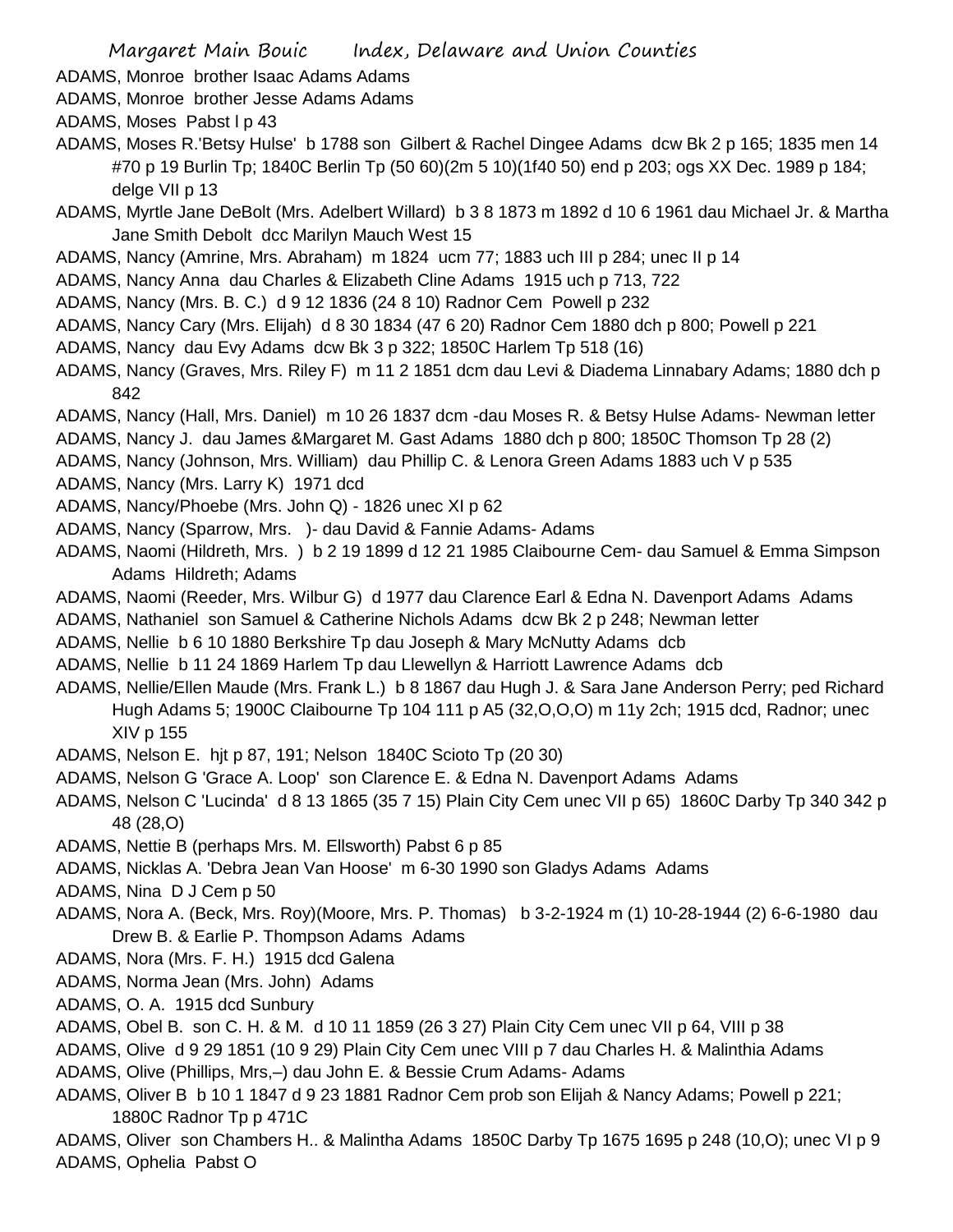- ADAMS, Orin H. b 8 22 1871 Berkshire Tp son Augustus & Ofelia Andrews Adams dcb
- ADAMS, Orin A. 'Iva D. Strine' b 10-22-1871 m 4-3-1900 d 1-21-1924 Waldo Cem.- son Augustus & Ophelia Andrews Adams- Schultz p 5; Newman letter
- ADAMS, Orlie H.'Grace' Pabst O; Orla H. b 2 11 1883 Berlin Tp dcb; 1915 dcd Sunbury
- ADAMS, Orlie- b 2-11-1877 d 11-5-1918 dau James Edwin & Frances Abrams/Abrahams Adams- Newman letter
- ADAMS, Oscar b 2-12-1842 d 4-16-1854 Whitley Co, Ind. son Levi & Hannah A. Fowler Adams- lived with Dr. James B. Fowler 1850C Orange Tp (8)
- ADAMS, Otway son Henrietta Adams 1870C Marysville Paris Tp 241 242 (11,O), mulatto
- ADAMS, Owen son Harley & Una Adams 1969 dcd; Adams
- ADAMS, Pam (Mrs. Walter K) 1973, 1975, 1979, 1981 ucd
- ADAMS, Pamela A. (Morris, Mrs. ) dau Nelson G. & Grace A. Loop Adams Adams
- ADAMS, Pamela Carole (Comstock, Mrs. Raymond James III) m 6 20 1965 dau Mrs. Thomas Barber & Harley Adams Adams
- ADAMS, Parker 'Louisa Willard'- m 10-17-1849 Madison Co unec XI p 46
- ADAMS, Parthenia dau Evy Adams dcw Bk 3 p 322
- ADAMS, Parthenia dau Levi & Diadema Linnabary Adams 1880 dch p 842
- ADAMS, Parthenia (Hathaway, Mrs. Parkhurst) m 8 25 1853 dcm
- ADAMS, Patricia (Daymude, Mrs. Roger) dau Arthur & Marion L Erwin Adams Adams; 1949 ucd
- ADAMS, Patricia (Mrs. David)- Adams
- ADAMS, Patricia b 1961 dau Christine Adams Adams; 1959 ucd (10), 1967, 1973 ucd
- ADAMS, Patricia (Landacre, Mrs. Perry) b 1951 dau William H. & Cecilia Adams 1961, 1969, 1971 dcd; Adams
- ADAMS, Patricia Louise (Evans, Mrs. David Robert) b 12 4 1951 m 6 19 1971 div 4 16 1976 Cowgill p 45
- ADAMS, Patricia b 1960 dau William L. & Claire M. Adams 1971, 1980 dcd
- ADAMS, Patrick B 'Elizabeth E. Davis' b 1792/3 m 12 9 1813 d 11 2 1859 dcc Susan Cain Jackson86
- ADAMS, Patty (Price, Mrs. ) dau Isaac & Virginia Adams Adams
- ADAMS, Paul son Paul N. Adams Adams
- ADAMS, Paul N 'Gwyn E.' b 1894 d 5 27 1972 (76) bur. Milford Un Al p 39;- son Elmer N. & Providence Stillings Adams Adams; 1915 uch p 721; 1949, 1959, 1967, 1971 ucd
- ADAMS, Paula Minshall (Mrs. Dr. John E. II) Adams
- ADAMS, P. C. 'L.' York Tp Cem p 36, 37; 1877 unca p 96
- ADAMS, P. C. Co G. Broadway Cem lptw p 70
- ADAMS, P. D. Scott- son Thomas Howard & Mary Adams- Adams
- ADAMS, Pearl A. 'Mary Pearson' b 4-4-1923 Champaign Co d 3-15-1998 (74) (64 1987) son George &

Dessie Mae Biddle Adams- Adams - Adams;1949 ucd;1969, 1971, 1980 dcd; worked at Del Cty Home ADAMS, Pearl (Mrs. Melvin)- Adams

- ADAMS, Pearl R. b 10 25 1903 d 1 3 1966 Claibourne Cem p 34 USNavy Adams; 1985 uch p 128, 178
- ADAMS, Peggy Ann )(Kuhn Barr, Mrs. ) dau Nelson G. & Grace A. Loop Adams Adams
- ADAMS, Peggy (Mrs. Christian) 1850C Jerome Tp 1790 1811 p 263 (65, unk)
- ADAMS, Margaret 1860C Jerome Tp 93 92 p 13 (92, Pa) (Mrs. Christian)
- ADAMS, Penelope Ann Quay (Mrs. Raymond Stuart) b 1 10 1942 dau Ralph Otto & Margaret Emlen George Quay Maugans Anc p 36
- ADAMS, Penny b 1956 ch Isaac J. & Virginia M. Adams 1969 dcd
- ADAMS, Percival C. 'Mary England' b 1841 d 1920 Berkshire Cem; Powell p 11; Pabst files; 1915 dcd **Sunbury**
- ADAMS, Percival b 1 19 1897 twin Kingston Tp son Osker & Ella Worthing Adams dcb
- ADAMS, Percey son Austin & Ella Worthing Adams delge III p 59
- ADAMS, Percy C. (Mike) b 3 19 1897 d 1 21 1964 son Austin & Ella Worthing Adams Adams; delge VI p 60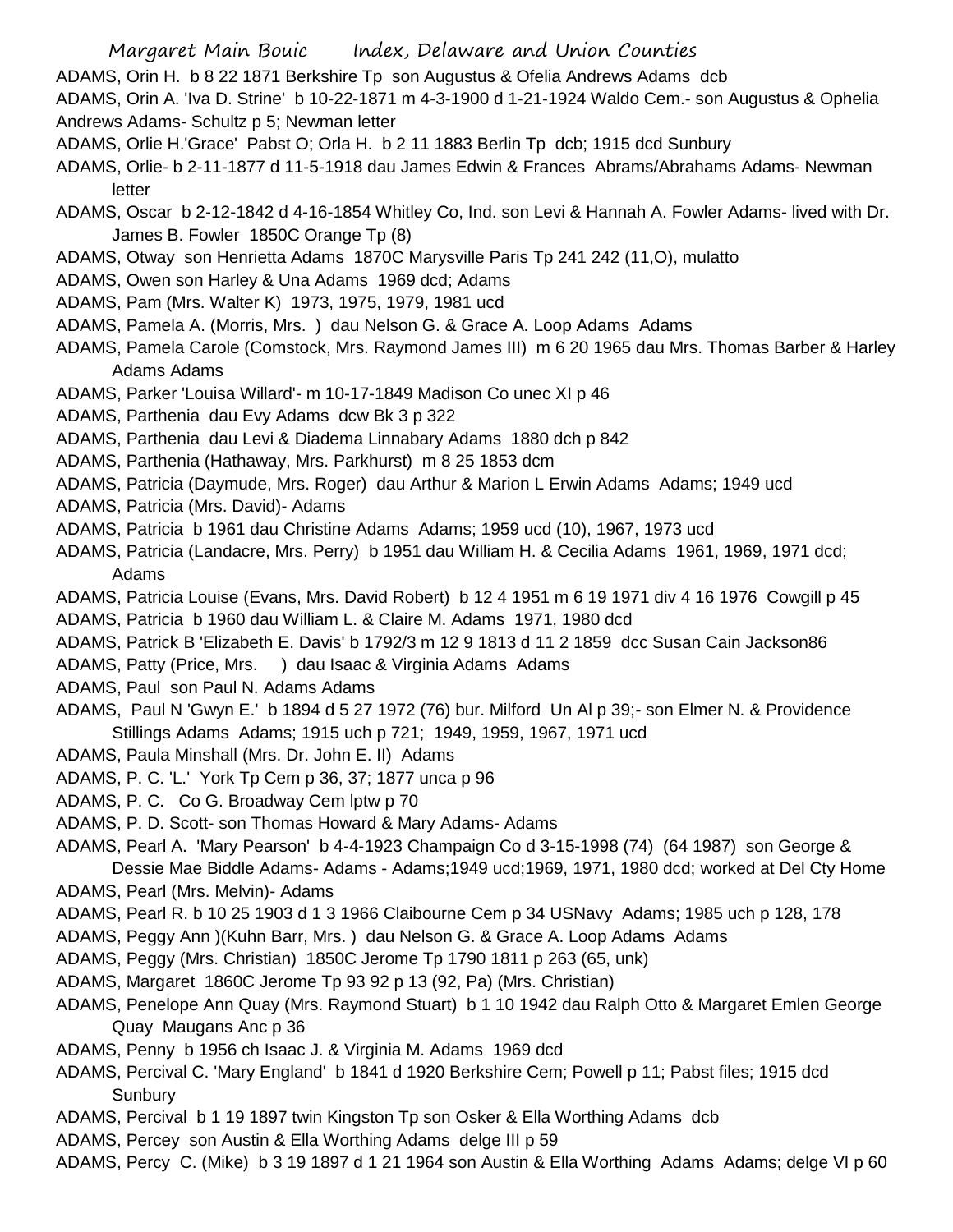- Margaret Main Bouic Index, Delaware and Union Counties
- ADAMS, Peter Pabst O Peter R. delge IV p 8
- ADAMS, Peter 1880C Jerome Tp 72 p 9 (9,O) p 0143
- ADAMS, Peter 'Catherine' 1860C Dover Tp 307 (50,O)
- ADAMS, Philena Wright (Mrs. Silas) 1880 dch p 838
- ADAMS, Philena 1850C Genoa Tp 499 (3)
- ADAMS, Philip C 'Lenora Green' b 9 17 1824 m 1853 son Charles & Mary Cline Adams 1883 uch IV p 495, 533, V p 535; 1870C York Tp 159 156 p 21 (45,O); 1880C York Tp p 030A
- ADAMS, Philip son Charles & Elizabeth Cline Adams 1915 uch p 714, 722
- ADAMS, Phillip F. 'Carolyn' m 9 23 1962 Adams; 1991 ucd
- ADAMS, Phillip L 'Barbara A. Haubert' son Nelson G. & Grace Loop Adams Adams
- ADAMS, Phillip'Phoebe Travis' b 1784 c 1874 ogs XX Dec 1989 p 184 son Gilbert & Rach----el Dingee Adams dcw Bk 2 p 165; Newman letter
- ADAMS, Pheobe Jane Wynn (Mrs. John Q.) unec X p 62
- ADAMS, Phoebe Phillips (Mrs. David) 1880 dch p 840
- ADAMS, Phoena d 9 6 1988 (19y11m) Harlem Tp dau Silas & Philena Wright Adams Del Co Deaths
- ADAMS, Phyllis Helen (Glaser, Mrs. )- dau Woodburne Adams- Adams
- ADAMS, Phyllis J. (Mrs. William R) Adams; 1961, 1971, 1980 dcd
- ADAMS, Piby M. dau Philip C. & Lenora Green Adams 1880C York Tp 265 p 26 (17, Ind,O,O)
- ADAMS, Pinney 'Mary' d 3 4 1855 (62) Berkshire Cem Powell p 10; 1835 men 18 #110 p 27 Brown Tp; 1840C Brown Tp p 212 (40 50); 1850C Brown Tp 2867 (58. NY); hadc p 20; CCC (1849 Brown Tp); dcw Bk 3 p 234; delge IV p 26
- ADAMS, P. Louisa dau Ammon P. & Betsy R. Converse Adams 1860C Jerome Tp 211 212 p 31 (6,O); 1870C Darby Tp 103 92 p 14 (16,O)
- ADAMS, Polly (Mrs. Pinney) d 9 12 1862 (75) Berkshire Cem Powell p 10
- ADAMS, Priscila (Bradford, Mrs. James) m 2 14 1839 Madison Co unec IX p 17
- ADAMS, Providence Stillings (Mrs. Elmer Z(or N) b 7 11 1873 m 7 24 1892 d 4 20 1959 Milford Cem Un Al p 39 dau William & Emily E. Wood Stillings 1915 uch p 721; dumch p 252; 1900C Milford 132-143 p 6A (26,o,o,O) m 47y, 1 ch
- ADAMS, Pyrinthia L. (McNier, Mrs. Stephen) m 5 11 1871 ucm 4930 d 1906
- ADAMS, Pyrinthia (Perkins, Mrs. Isaac) m 6 28 1821 Madison Co unec IV
- ADAMS, Q. 'Mary' D J p 5
- ADAMS, infant son of Q & Mary Adams Mitchell Cem D J p 52
- ADAMS, Rachael A. (James, Mrs. Lemuel) m 7 26 1856 ucm 2442, unec VIII p 65
- ADAMS, Rachael dau Mary Adams 1850C Taylor Tp 1108 1126 p 165 (11, Va)
- ADAMS, Rachel Pabst 1 p 7
- ADAMS, Rachel Dingee (Mrs. Gilbert) d 4-7-1841 Delaware Co dau Robert Dingee of Beekman, Dutchess Co, NY; Newman letter; dcw Bk 2 p 165; ogs XX Dec 1989 p 184
- ADAMS, Rachel b 1 18 1819 d 9 27 1863 (44 8 9) Radnor Cem Powell p 232
- ADAMS, Rachel (Barrett, Mrs. ) dau Gilbert & Rachel Dingee Adams ogs XX Dec 1989 p 184
- ADAMS, Rachel Parcus (Mrs. John) m 11 23 1864 dcm
- ADAMS, Rachel (Mrs. Samuel) d 9 2 1823 (47y 3m) Cheshire Cem Powell p 55
- ADAMS, Rachel Turney (Mrs. Maybah Dinza) dau Joseph & Margaret Weber Turney Turney 3; Newman letter
- ADAMS, Ralph son Austin & Ella Worthing Adams delge III p 59
- ADAMS, Ralph E. 1969 dcd
- ADAMS, Ralph 'Gladys' 1915 dcd Sunbury
- ADAMS, Ralph b 4 27 1874 Berkshire Tp son Joseph J. & Mary McNutty Adams dcb
- ADAMS, Ralph W. b 1894 son Austin & Ella Worthing Adams Adams; delge VI p 60
- ADAMS, Ransom son J. Pinney Adams Pabst O; btp p 10; Lackey p 1; dcw Bk 3 p 234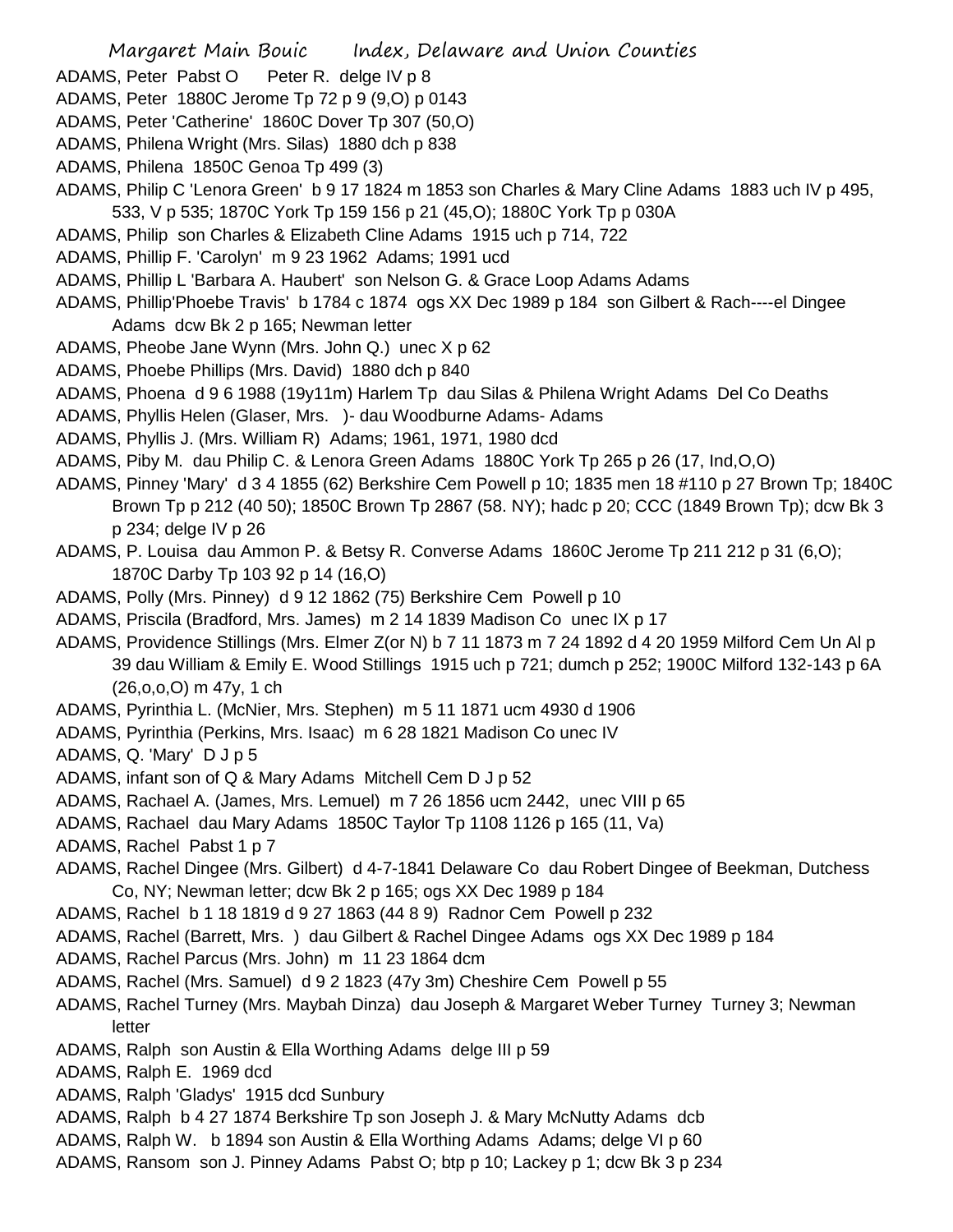- ADAMS, Ranson 'Cornelia K. Terrill' m 5 14 1843 dcm; delge IV p 28
- ADAMS, Ranson 'Susie A. Adams m 8 20 1862 dcm
- ADAMS, Raymond Stuart 'Penelope Ann Quay' Maugans Anc p 36
- ADAMS, Ray 'Evelyn N. Young' Adams
- ADAMS, Ray d 11 2 1953 (69) bur. Johnstown Adams
- ADAMS, Ray son Samuel & Emma Simpson Adams Adams
- ADAMS, Rebecca Pabst 8 p 66, 70 (40 1891)
- ADAMS, Rebecca (Whittaker, Mrs. Jerry)- dau Arthur J. & Marian L. Erwin Adams 1959 ucd
- ADAMS, Rebecca (Rose, Mrs. Austin Silvester) m 7 7 1849 ucm 1432; unec VII p 46, XIII p 19
- ADAMS, Rebeeca b 1952 dau William C. & Cecelia Adams 1969, 1971 dcd
- ADAMS, Rebecca dau William & Martha Adams 1961 dcd (9)
- ADAMS, Reginald Jared 'Thersa Lynn Moore'- Adams
- ADAMS, Reuben Pabst I p 7
- ADAMS, Rev. Pabst 8 p 59
- ADAMS, Rhoda Vandruff (Mrs. Silas) m 5 26 1842 dcm d 5 3 1853 (33 9 O) Harlem Cem Powell p 135l 1880 dch p 838
- ADAMS, Rhonda Kay (Penrod, Mrs. Robert Charles) b 1966 m 6 25 1988 dau Charles W. & Evelyn M. Adams Adams; 1969, 1971, 1980 dcd
- ADAMS, Richard son Charles R. & Francis Adams 1961 dcd (7)
- ADAMS, Richard Clyde 'Annie Marie' d 2 19 1967 son Lewis & Anna May Lewis Adams Adams
- ADAMS, Richard D. son Everett B. Adams Adams
- ADAMS, Richard D. 'Greta' d 3 18 1985 (81) bur Africa Cem Adams
- ADAMS, Richard 'Elizabeth' dcc Helen Wornstaff Kern 682
- ADAMS, Richard Hugh 'Madeleine Dalle'- b 12-9-1924 m 10-11-1952 son Hugh Perry & Margaret Spangler Adams- ped 1; unec XIV p 58
- ADAMS, Richard Hughlett son Charles & Hannah E. Adams Nash p 64
- ADAMS, Rita (Boham, Mrs. ) dau Richard D. & Greta Adams Adams
- ADAMS, Robert 1880C Delaware Tp p 330C
- ADAMS, Robert Birney 'Andrea Allyn'' Laura L. Moore' b 7 6 1943 Wheeling, W. Va. m 12 30 1961 m(2) 4-30- 1995 d 6-30-2006 (62) Marlborough Cem- son J. Birney & Mary Helen Freshwater Adams Freshwater p 234; Adams; 1969 dcd; 1973 ucd
- ADAMS, Robert son E. Adams 1981 ucd
- ADAMS, Robert George b 3 31 1959 son Loyd & Florence Rausch Adams Rausch114313, III p 262; Adams
- ADAMS, Robert- son George & Dessie Mae Biddle Adams- Adams
- ADAMS, Robby b 1982 son Joseph & Jody Adams 1983 ucd
- ADAMS, Robert son Johnie D. & Mary Ellen Roark Adams Adams
- ADAMS, Robert- son John E. & Bessie Crum Adams- Adams
- ADAMS, Robert 'Judy' 1981, 1983 ucd
- ADAMS, Robert L. 1908 dch p 271, 278; hmp p 76, 321
- ADAMS, Robert L. 1980 dcd
- ADAMS, Robert- infant son of Mrs. Lee Adams- Claibourne Cem, Evening Tribune 9-9-1939 p 2
- ADAMS, Robert L. infant son Claibourne Cem p 69
- ADAMS, Robert son Leroy Adams 1949 ucd
- ADAMS, Robert son Pearl Adams 1961 dcd (17)
- ADAMS, Robert 'Chloe Shaw' b 1783 d 1854 son Gilbert & Rachel Dingee Adams dcw Bk 2 p 165l 1835 men 46 #52 p 84 Orange Tp; ogs XX Dec 1989 p 184
- ADAMS, Robert S. b 8 1897 son Frank L. & Nellie M. Adams 1900C Claibourne Tp 104 111 p 5A (2,O,O,O) ADAMS, Robert b 1958 son William L. & Claire Adams 1971 dcd
- 
- ADAMS, Roberta Faye Ehrgott (Mrs. Alva Alphus) dau Otto & Zelma Faye Hill Ehrgott Weiser p 525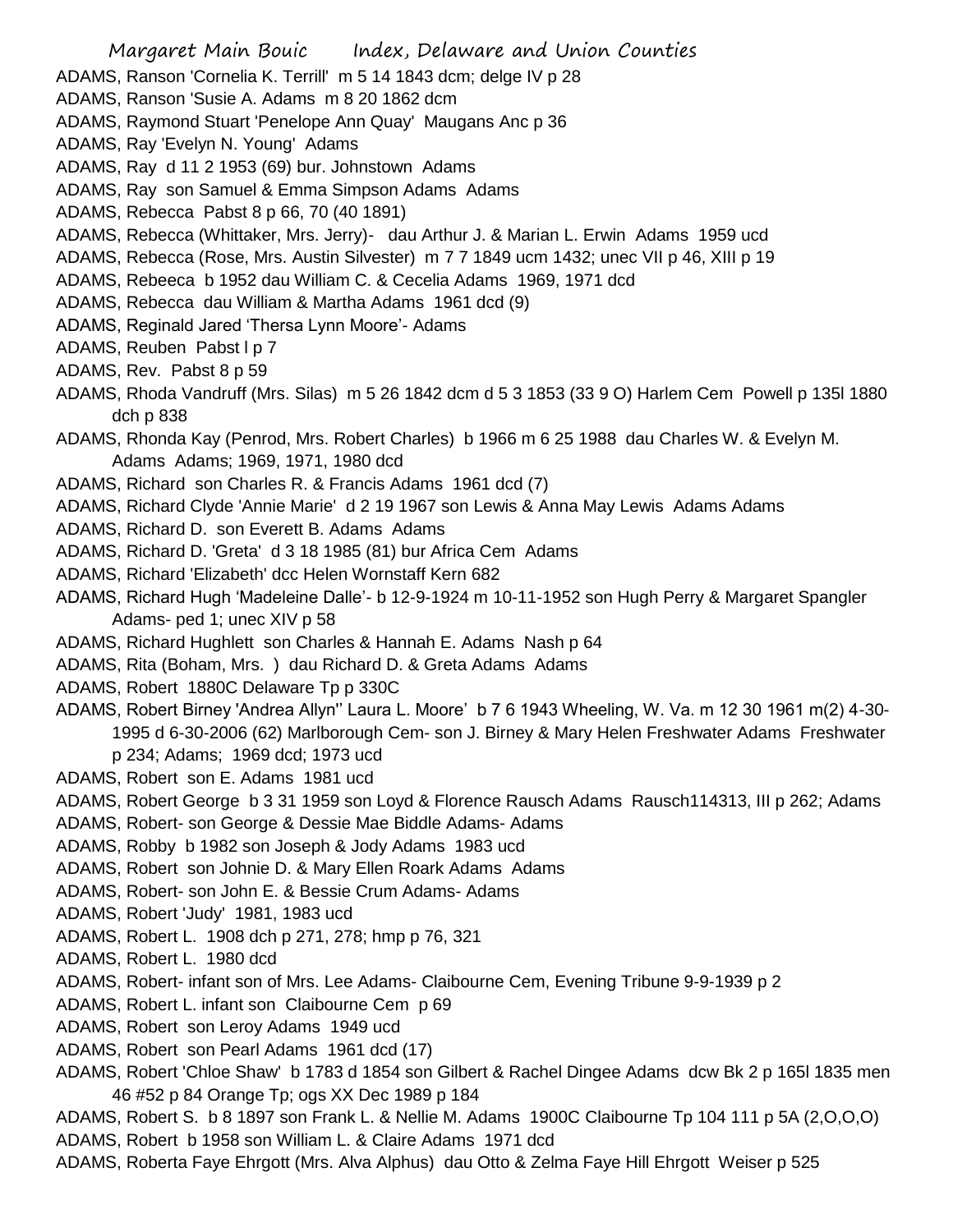- Margaret Main Bouic Index, Delaware and Union Counties
- ADAMS, Roena D. dau S. & P. d 9 6 1888 (19 11 0) Harlem Cem Powell p 135
- ADAMS, Roger brother C. Gilbert Adams Adams
- ADAMS, Robert 'Phyllis'- son James Lee & Beatrice Mosier Adams- Adams
- ADAMS, Reuleff (Rolif)(Rolin)(Ralph) 'Elizabeth Jones' d 1 9 1868 (77 10 21) Harlem Cem Powell p 137, 141; 1820C Harlem Tp; 1835 men 31 #102 p 54 Harlem Tp; 1850C Harlem Tp 620 (59, Pa); 1880 dch p 838; dumch p 492; dcw Bk 4 p 431(45); delge IV p 26, VI p 8, 24
- ADAMS, Rolif Fisher 'Ruth Piper' m 3 14 1852 son Ruliff & Elizabeth Jones Adams dcw Bk 4 p 431(45)
- ADAMS, Rolley son John & Margery Adams 1880 dch p 837
- ADAMS, Ronald son Carl E. & Elizabeth Adams 1961 dcd (17)
- ADAMS, Roosevelt son Johnie D. & Mary Ellen Roark Adams Adams
- ADAMS, Rosa B. b 1899 dau Austin & Ella Worthing Adams delge III p 59, VI p 60
- ADAMS, Rosella dau M. & S. d 8 18 1858 (1 10 11) Claibourne Cem Rp p 9
- ADAMS, Rosemary (Brill, Mrs. William) b 8 31 1927 Ky m 7-10-1949 dau Charles & Lorna Carter Adams Adams; 1985 uch p 18; Brill
- ADAMS, Rosette Pabst O
- ADAMS, Roxa dau David & Phoebe Phillips Adams 1880 dch p 840
- ADAMS, Roxanne b 1958 dau Isaac & Virginia Adams l969 dcd
- ADAMS, Roy Carter 'Alice L. Chamberlain' b 8 8 1918 m 8 15 1948 d 1 7 1972 bur Milford Cem Un Al p 56; son Charles & Lorna Carter Adams Adams; 1959, 1967, 1971 ucd
- ADAMS, Roy C. ''Teresa' b 1960 son Roy Carter & Alice L. Chamberlain Adams Adams; 1967, 1971, 1973, 1975, 1979, 1991 ucd
- ADAMS, Ruby M. (Edwards, Mrs. ) b 10 9 1916 Ky d 3 21 1990 Forest Lawn dau Garfield & Jennie Woods Adams Adams
- ADAMS, Russell B. 1880C Harlem Tp p 445C
- ADAMS, Ruth Catherine Hackman (Mrs. Thomas) b 4 17 1897 d 11 7 1918 dau William W. & Rose Elizabeth Hackman Weiser p 583
- ADAMS, Ruth dau Garfield & Carrie Kehl Adams Weiser p 528
- ADAMS, Ruth (Haight, Mrs. ) sister William Adams Adams
- ADAMS, Ruth Keller (Mrs. Fred L) d 12 9 1978 sister Edith Keller Adams
- ADAMS, Ruth (McFann, Mrs. )- sister Carl E. Adams- Adams
- ADAMS, Ruth Piper (Mrs. Rulif Fisher) m 3 14 1852 dcm
- ADAMS, Ruth Rebecca Frye (Mrs. Dana Merrill) Cowgill p 63
- ADAMS, Ruth (Simpson, Mrs. Raymond) dau William & Daisy Helen Adams Adams
- ADAMS, S. (Mrs. M.)- Claibourne Cem R9
- ADAMS, Sabina Ann (Nichol, Mrs. Alexander) dcc Colleen Jenkins Huckabee15
- ADAMS, Sadie E. Monroe (Mrs. Charles L) b 7 29 1922 m 12 28 1941 d 7 11 1973 dau Andrew E. & Nettie Tanner Monroe, bur. Claibourne Cem p 87 Adams; 1971 ucd
- ADAMS, Salina E. dau Charles Milton & Mary Elenor Oliver Adams 1870C Darby Tp 104 93 p 14 (6,O)
- ADAMS, Sally/Sarah E. Allen (Mrs. Frederick) dau Earl & Mary Catherine Ormes Allen Allen
- ADAMS, Salome Robinson (Mrs. Ben) b 5 15 1891 m 1913 d 9 2 1972 bur. Claibourne p 92 dau Cash & Laura Cook Robinson Adams; 1971 ucd
- ADAMS, Samuel- 1810 Berkshire Tp delge VIII p 54
- ADAMS, Rev. Samuel (England) D & C p 35
- ADAMS, Samuel laid out Cheshire 1849; 1976 dch p 112
- ADAMS, Samuel d 12 7 1844 (74 10 29) War l812; Cheshire Cem Powell p 55, 60a; Pabst O; 1820C Orange Tp.; Pabst 1 p 2, 43; 7 p 2; delge X p 33
- ADAMS, Samuel 1820C Berlin Tp; 1835 men 14 #75 p 20 Burlin Tp; 1880 dch p 192, 453, 463; 1908 dch p 439, 442; delge IV p 27, 28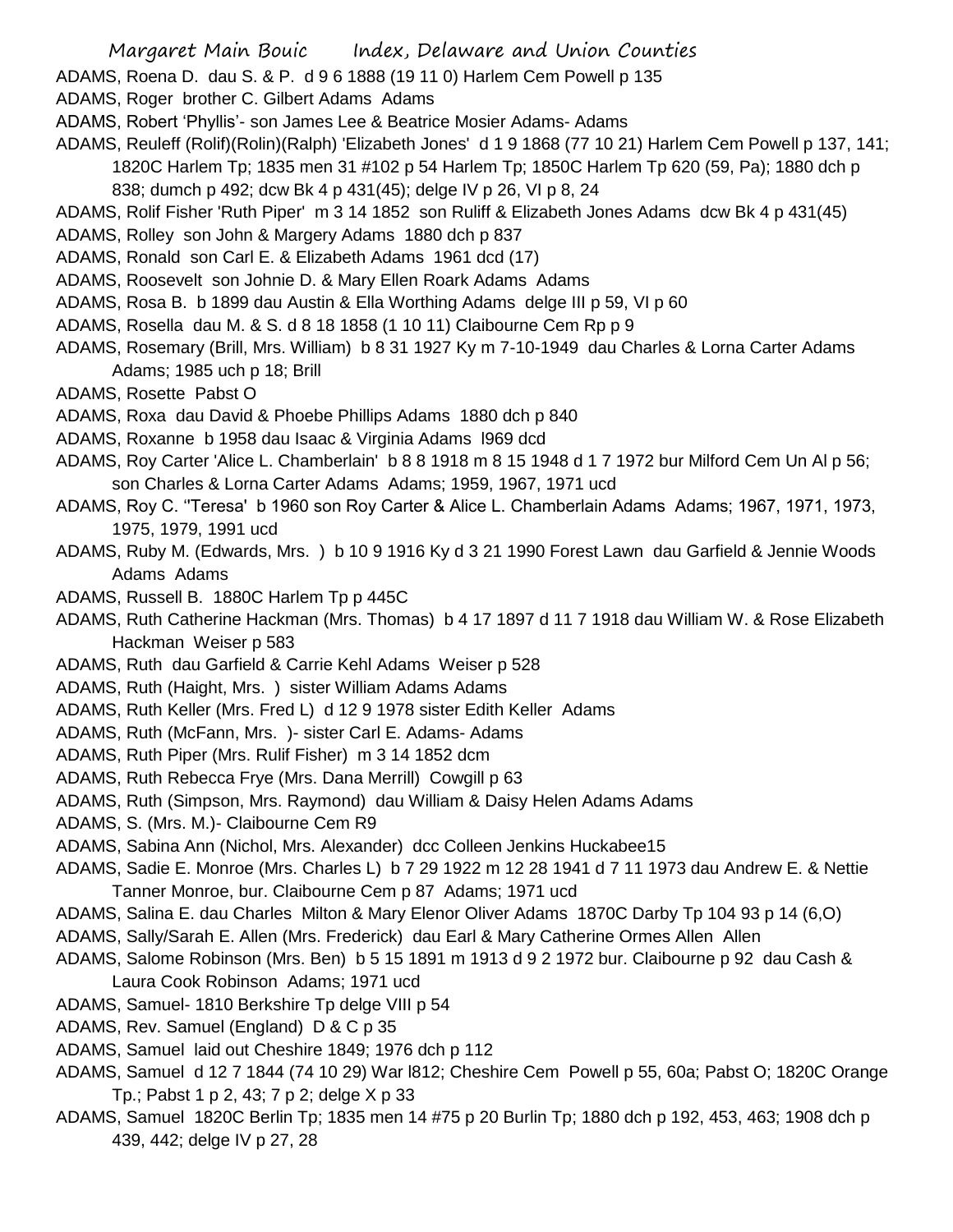- ADAMS, Samuel 2nd'Catharine Nichols''Martha Ridgeway (Wid Isaac) b 1781 m 11-12-1835 NY (1812 pension, Samuel 2nd) d 10 8 1843 (62 2 12) Berlin Tp. House Cem Pvt. in Capt. Henry Slack's Co. son Gilbert & Rachel Dingee Adams ogs XX Dec 1989 p 184 dcga p 65; Powell p 48; Newman letter; 1840C Berlin Tp (50-60); delge V p 36
- ADAMS, Samuel 'Emma Simpson' Hildreth; Adams
- ADAMS, Samuel 'Esther Chaffins'- Adams
- ADAMS, Samuel H. son Mary Adams 1850C Taylor Tp 1108 1126 p 165 (2, Ill)
- ADAMS, Samuel M. 1835 men 14 #89 p 20 Burlin Tp
- ADAMS, Samuel 'Martha' dcw Bk 2 p 248
- ADAMS, Samuel N. 'Delia Lewis' m 9 12 1839 dcm d 8 14 1847 (33 9 13) Blockhouse Cem.; Powell p 51- son Samuel & Catherine Nichols Adams; dcw Bk 2 p 248; Newman letter; 1840C Berlin Tp p 202 (20 30); Pabst Pion II p 62; delge IV p 10, 26, 27, 28
- ADAMS, Samuel son Samuel Adams dcw Bk 2 p 248; delge II p 9, IV p 8, 10
- ADAMS, Samuel Jr. 1835 men 15 #112 p 21 Burlin Tp
- ADAMS, Sandra Marie (Ostgaard, Mrs. John Clifford) b 10 4 1951 m 12-18-1971 dau John Charles & Elinor May Coe Adams 1985 ucd p 5; Adams 1121; 1959 ucd
- ADAMS, Sandy (Mrs. Andrew)- Adams
- ADAMS, Sandy (Ulrey, Mrs. ) dau Jerry E.,Sr. & Sarah Ward Adams Adams; 1971 ucd
- ADAMS, Sanford 'Ada M.' b 1863 d 1942 Price Cem djlm p 22
- ADAMS, Sara- dg 2-14-1908 delge VIII p 12
- ADAMS, Sarah A. (Jones, Mrs. Daniel B) m 10 25 1860 dcm
- ADAMS, Sarah Ann (Jaynes, Mrs. Daniel B) dau Bartholemew & Helena Van Nostrand Adams 1850C Berlin Tp 1934 (10);,1880 dch p 700; dcq Roy Scott 7; Pabst 3 p 29, 6 p 9
- ADAMS, Sarah Bennett (Mrs. William) m 5 21 1840 dcm
- ADAMS, Sarah (Bolinger, Mrs. Benjamin) dumch p 415
- ADAMS, Sarah (Budd, Mrs. William) m 3 12 1847 dcm
- ADAMS, Sarah dau Charles & Elizabeth Cline Adams 1915 uch p 714, 722
- ADAMS, Sarah dau David & Susannah Adams 1880 dch p 840
- ADAMS, Sarah Eliza Arnold (Mrs. John Quincey) m 8 18 1849 dcm; dau Ira & Senah Ingham Arnold; Pabst 6 p 85; C. V. Cem 3 5 1,2
- ADAMS, Sarah E. dau William & Sarah Adams 1850C Harlem Tp 622 (3)
- ADAMS, Sarah G. (Adams, Mrs. Elias)(Lewis, Mrs. Joseph) b 3 29 1799 m 3-19-1833 d 7 20 1881 Cheshire Cem; 1850C Berlin Tp 1926 (51, Conn); Powell p 54; Pabst 1 p 47; 1880C Berlin Tp p 365G 124-126 (81,Ct); mother of Selden Adams; 1812; pension
- ADAMS, Sarah Harris (Mrs. Michael) m 1 3 1855 ucm 2226 Claibourne Cem p 9; unec VIII p 34
- ADAMS, Sarah (Mrs. Jacob) d 9 29 1854 (56 2 26) Tussic St. Cem Powell p 118
- ADAMS, Sarah J. Harris (Mrs. Albert) 1883 uch V p 242, 248; 1880C Darby Tp 34 p 237B (19,O,O,O); 1900C Darby Tp 250-259 p 13A (39,O,O,O) no ch
- ADAMS, Sarah (Lewis, Mrs. David) Pabst 1 p 17
- ADAMS, Sarah (Moore, Mrs. Henry) m 9 3 1837 dcm- dau Samuel & Catherine Nichols Adams- dcw Bk 2 p 248
- ADAMS, Sarah (Raynor, Mrs. ) dau Gilbert & Rachel Dingee Adams ogs XX Dec 1989 p 184
- ADAMS, Sarah (Sebring, Mrs. Josiah) b 2 27 1796 m 1817/8; dau David & Elizabeth Fischer Adams 1908 dch p 651; dcc Pamela Wickham Docherty19
- ADAMS, Sarah (Timmons, Mrs. Isma) m 4 15 1828 Madison Co unec V p 28
- ADAMS, Sarah (Mrs. Tony) Unionville Cem D J p 49
- ADAMS, Sarah Ward (Mrs. Jerry E.Sr) Adams
- ADAMS, Sarah (Mrs. William) 1850C Harlem Tp 622 (28)
- ADAMS, Scott David 'Heidi Jo Blair' m 6 29 1985 son Larry Adams Adams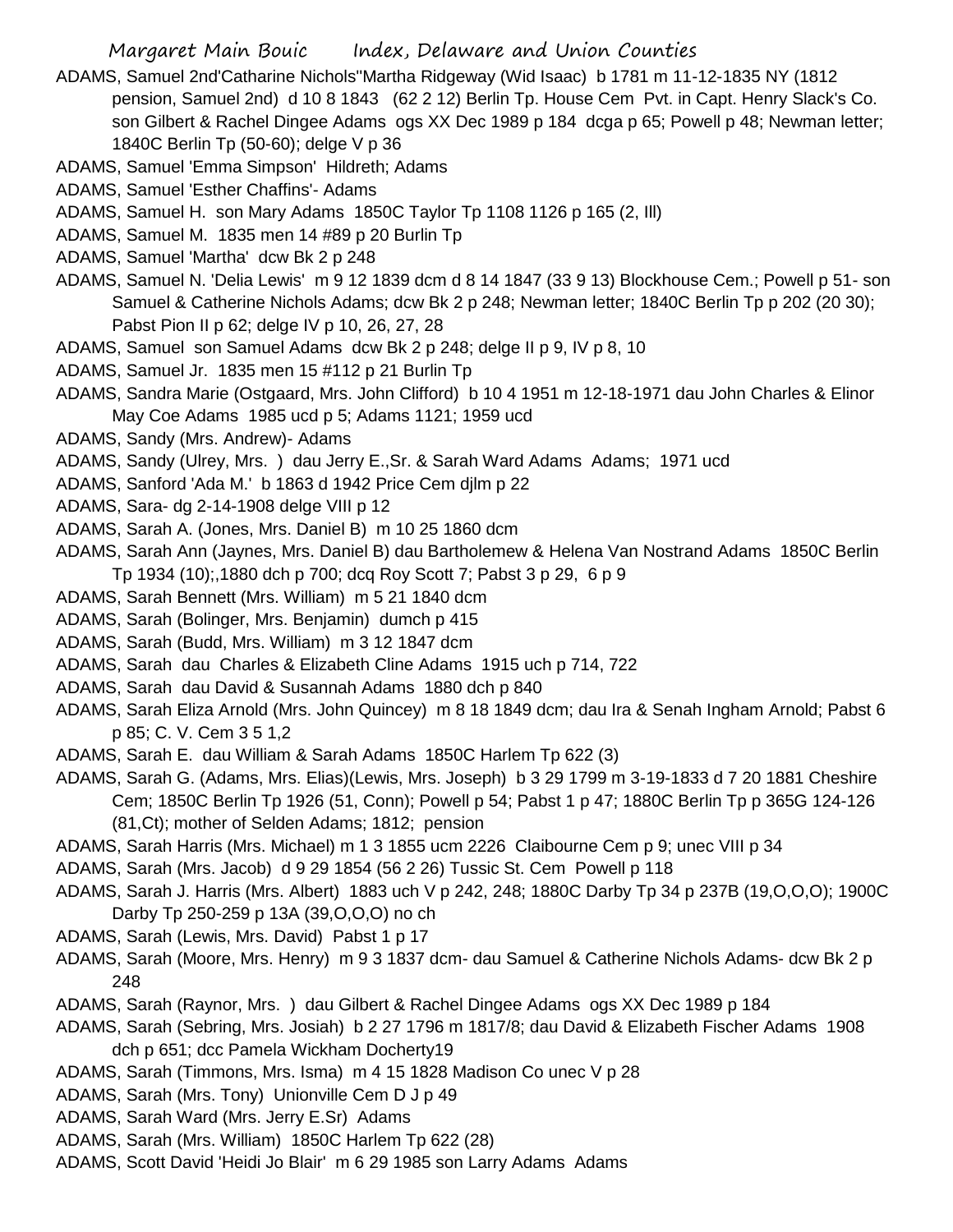Margaret Main Bouic Index, Delaware and Union Counties ADAMS, W. Scott b 1851 d 1925 Milford Center Cem Un Al p 20; 1880C Milford 28 p 32 (21, Vt.Vt.Vt) p 0080 ADAMS, Selden 'Helena Knapp' m 4 24 1864; 1850C Berlin Tp 1926 (7) lived with Elias & Sarah G. Adams;

1880C Berlin Tp p 365C 124-127 (37)

ADAMS, infant b 9 10 1875 Berlin Tp son Seldon & Helen Klapp Adams dcb

ADAMS, Selina E.(Huffman, Mrs. ) b Un Co 4 1 1864 d 12 20 1888 Neb Adams Bible V p 19; 1880C Jerome Tp 72 p 9 (16,O,O,O)

ADAMS, Selina Jane Ewing (Mrs. Charles Milton) b 5 30 1832 m 5-30-1850 ucm 1537 d Iowa 7 10 1856 see Celina; unec V p 19, XIV p 17

ADAMS, Semath (Mrs. John Q) 1870C York Tp 237 231 p 31 (19, Mich)

ADAMS, Shannon- b 1983 dau Roy C. & Teresa Adams- 1991 ucd

ADAMS, Sharon (Cyrus, Mrs. Ed ) dau Herman Sr. & Barbara Burdette Adams Adams

ADAMS, Sharon (Haynes, Mrs. )- dau Lee & Bertha Swiney Adams- Adams

ADAMS, Sharon (Kaspari, Mrs. )- dau Charles L. & Midge Adams- Adams

ADAMS, Sharon Kay (Smith, Mrs. Jerry) m 2 24 1961 dau Charles L. & Sadie E. Monroe Adams Adams

ADAMS, Sharon McGuire (Mrs.John M. Jr.)(Buyer, Mrs. Fred) Adams

ADAMS, Shirley Amrine (Mrs. ) dau Max C. & Hallie M. Johnson Amrine Amrine

ADAMS, Shirley (Caudill, Mrs. ) dau Ray & Evelyn N. Young Adams Adams

ADAMS, Shirley (Hangholt, Mrs. )- dau George & Dessie Mae Biddle Adams- Adams

ADAMS, Shirley Marie b 9 27 1935 d 12 24 1945 Price Cem djlm p 44

ADAMS, Sidney Eaches (Mrs. Jacob) m 9 24 1838 Madison Co unec IX p 6

ADAMS, Sidney Gay b 9 25 1958 son William Norman & Winnie Aleene Harbison Adams Weiser p 697

ADAMS, Silas 'Rhoda Vandruff''Mahala Fairchilds''Philena Wright' b 5 30 1814 m 5 26 1842 dcm, m 4 13 1854

d 9 6 1888 Harlem Cem Powell p 135; 1880 dch p 597, 837; hadc p 28, 103; uccp J1 p 316; delge IV

opposite p 21; son John & Maragery Adams- dcw Bk 2 p 11; 1880C Harlem Tp p 445C

ADAMS, Simeon 'Elizabeth Shector' b 2 24 1821 m 4 13 1850 ucm 1526 d 2-18-1896 Claibourne Cem p 9, 13- son Hazard & Elizabeth Wort Adams 1908 dch p 769; 1883 uch V p 607; ped Richard Hugh Adams 8; by Kathy Burath # 467; unec XIV p 58; 1850C Claibourne Tp 149 p 24 (27, Pa); 1860C Claib.Tp 837 818 p 110 (39, Penn); 1870C Claib. Tp 78 76 p 10 (47, Pa); 1880C Claibourne Tp 27-29 p 0192 (58,Penn,Conn,Penn); unec II p 46, 47, XIV p 17; 1877; uca p 87, 92, 93

ADAMS, Simeon b 2 24 1801 d 2 18 1896 Claibourne Cem p 9,13

ADAMS, Simeon d 7 16 1821 (or l824?) (14 9 13) son Elijah Adams Radnor Cem Powell p 221

ADAMS, Simeon son A. & S. d 11 5 1838 (1m 1d) Radnor Cem Powell p 221

ADAMS, Sonya (Charles, Mrs. Nelson Jay) m 6 22 1956 Maugans Anc p 183

ADAMS, Stac(e)y L. b 1972 ch John L. & Donna M. Adams 1975, 1979, 1981, 1983 1991 ucd

ADAMS, Stacy b 1967 ch Fred & Alyce Adams 1980 dcd

ADAMS, Stella W. 1915 dcd Delaware; Pabst O

ADAMS. Stella Baldwin (Mrs. ) dau Edward Lee & Sally Jewell Baldwin Baldwin; 1880c 9 Town p 507C

ADAMS, Stephen 1835 men 5 #11 p 1 Berkshire Tp

ADAMS, Steven D. son Harold V. & Barbara Ann Baker Adams Adams

ADAMS, Steven 'Lorraine Symbolik' son Leonard Adams Adams

ADAMS, Steven Kelly 'Judith Eileen Blake' b 11-114-1934 m 8 23 1962 Adams; Blake; St. Paul p 82-

ADAMS, Steven b 1967 son William L. & Claire M. Adams 1971, 1980 dcd

ADAMS, Stome 1973 ucd

ADAMS, Sue P. (Phelps, Mrs. ) sister William Adams Adams

ADAMS, Sumner 1880C Dover Tp p 0166 45-47 (14,O,O,O)

ADAMS, Susan unec IX p 46 Gibson family query

ADAMS, Susan Nellie Maine (Mrs. Charles)(Shaw, Mrs. Sam T) b 5 12 1853 dau John Van Rensselaer & Jemima Harvey Maine Asp1492

ADAMS Susan dau J. Pinney Adams dcw Bk 3 p 234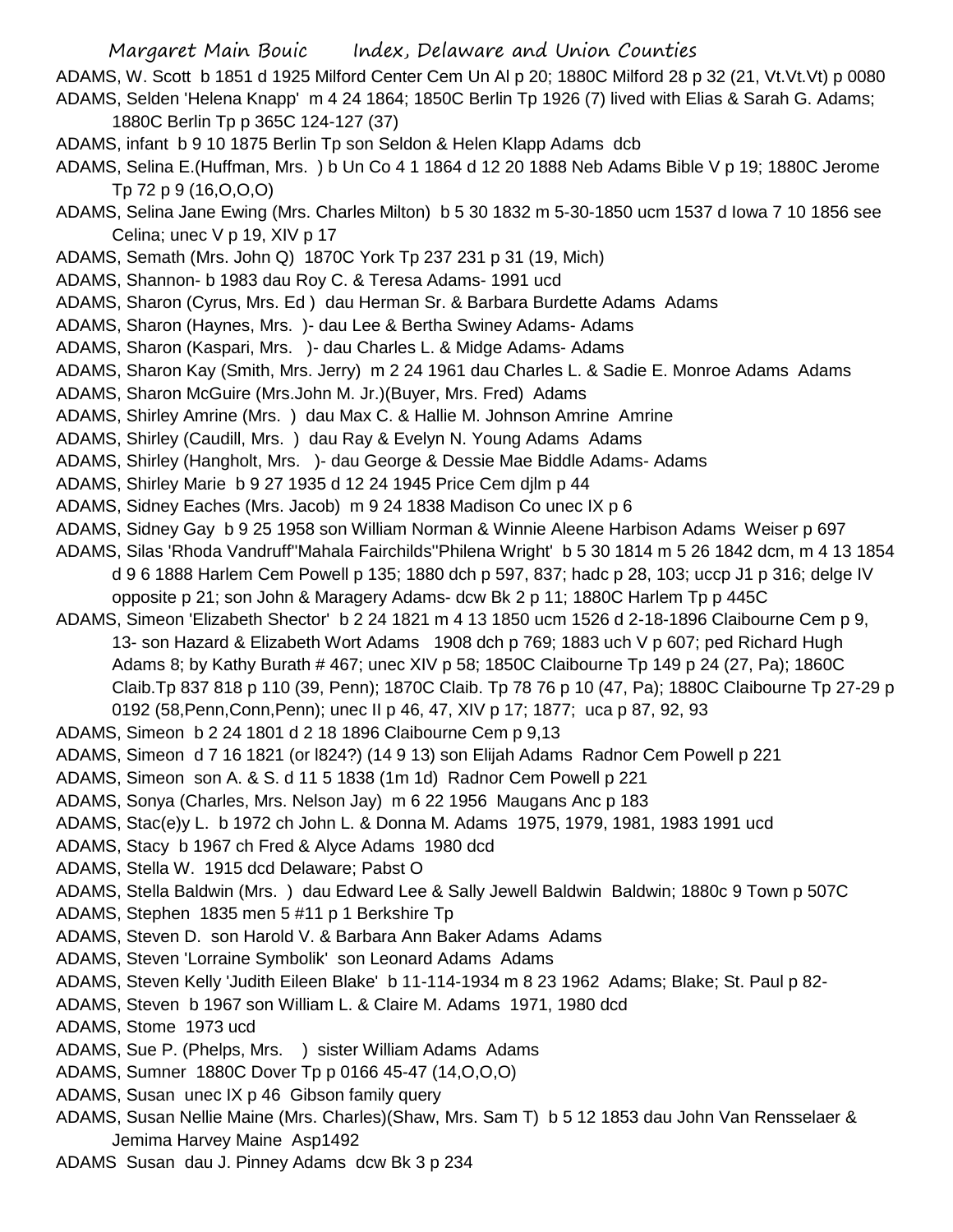ADAMS, Susan Haynes (Mrs. John) m 7 25 1851 ucm 1691; 1870C Richwood 49 47 p 5 (36,O); 1877 uca p 87; unec XIII p 22, XIV p 52; 1880C Claibourne Tp 354 372 p 33 (46, O,Va,Va,) p 0207

- ADAMS, Susie (Barker, Mrs. Wayne)- dau John Woodrow & Margaret Anne Philolips Adams- Adams
- ADAMS, Susie Dilla (Dunlap, Mrs. Clarence Ellsworth) b 10 21 1890 d 10 6 1958 Mo D & C IV p 220
- ADAMS, Sarah "Susy" dau John Adams dcw Bk 2 p 11; Newman letter
- ADAMS, Susy (Moore, Mrs. ) dau Samuel Adams dcw Bk 2 p 248
- ADAMS, Susannah (Sally) Bennet (Mrs. David) dcq L. Bennett Pinney 9; 1880 dch p 840
- ADAMS, Susan Pabst O
- ADAMS, Susan Lackey p 1
- ADAMS, Susannah (Mrs. Abraham) d 10 7 1832 (77) Harlem Cem; Powell p 136; rs p 5; dcw Bk l p 32
- ADAMS, Susan Rosina Crandall (Mrs. John Israel) b 3 16 1832 m 1 6 1853 dau Joseph P. & Susan P. Main Crandall Asp1097
- ADAMS, Susanna (Budd, Mrs. James) m 12 25 1839 dcm
- ADAMS, Susie A. Adams (Mrs. Ransom) m 8 20 1862 dcm
- ADAMS, Susie Dilla (Dunlap, Mrs. Clarence Ellsworth) b 10 21 1890 m 9 17 1917 d 10 6 1958 Mo. Adams
- ADAMS, Susannah dau Elisha Adams Adams
- ADAMS, Sylvia Mae (Hatfield, Mrs. )- dau Elza Adams- Adams
- ADAMS, Tamar (Gerringer, Mrs. David) dau Samuel & Catherine Nichols Adams dcw Bk 2 p 248; Newman letter
- ADAMS, Tamara Janeen dau Dr. John E. Adams engaged to Michael O. Stalnaker; Adams
- ADAMS, Tami Lynne dau John J. Jr. & Sharon McGuire Adams Adams
- ADAMS, Tammy S.- 1991 ucd (Richwood)
- ADAMS, Tennie (Mrs. Jesse)- Adams
- ADAMS, Teresa (Mrs. Roy C.)- Adams; 1991 ucd
- ADAMS, Teri L. dau George F. Adams Adams. Engaged to Jeffrey A. Partridge
- ADAMS, Terri Jo Aitchison (Mrs. David Carter) m 8 12 1977 dau William Aitchison Adams
- ADAMS, Terry 'Cathy' son Drew T. & Betty Montgomery Adams 1959, 1967, 1971, 1973 ucd; Sbc p 23, 25; Adams
- ADAMS, Terry son Jerry,Sr. & Sarah Ward Adams Adams
- ADAMS, Thelma (Mrs. Francis T) 1961, 1969, 1971, 1980 dcd
- ADAMS, Thomas 1820C Big Rock Tp; hadc p 14; delge IV p 26; Bible delge VII p 11
- ADAMS, Thomas 1860C Dover Tp 249 (18,O)
- ADAMS, Thomas C. 1850C Jerome Tp 1760 1780 p 259 (8,O)
- ADAMS, Thomas 'Eliza' d 1 23 1862 (62 1 11) Prospect Cem Powell p 302
- ADAMS, Thomas Howard 'Mary'- d 6-22-1995 (67) Jackson, Miss.- son Lois M. White- Adams
- ADAMS, Thomas Lee 'Beverly Ann Birt' son James Willard Adams Adams
- ADAMS, Thomas 'Mary Jule Anders' 1985 uch p 35, 72
- ADAMS, Thomas M. b 5 22 1962 son Robert Birney & Andrea Allyn Adams Freshwater p 234; Adams; 1969 dcd; 1973 ucd
- ADAMS, Thomas Randall b 4 22 1944 son Clarence & Mary Kathryn Burkholder Adams Weiser p 125
- ADAMS, Thomas 'Ruth Catherine Hackman' Weiser p 583
- ADAMS, Thomas b 1966 son William L. & Claire M. Adams 1971, 1980 dcd
- ADAMS, Thresa Lynn Moore (Mrs. Reginal Jared)- d 10-24-2002 (42) Forest Grove Cem- Adams
- ADAMS, T. I. 'Frances' Claibourne Cem p 8
- ADAMS, Tim b 1967 son Larry K. & Nancy Adams 1971 dcd
- ADAMS, Timmy lived with Sonya Brewster 1983 ucd
- ADAMS, T. L. 'Mary Weiser' Weiser p 507
- ADAMS, Todd 'Kris'- Adams
- ADAMS, Tom son C. W. & Lura Sparks Adams Adams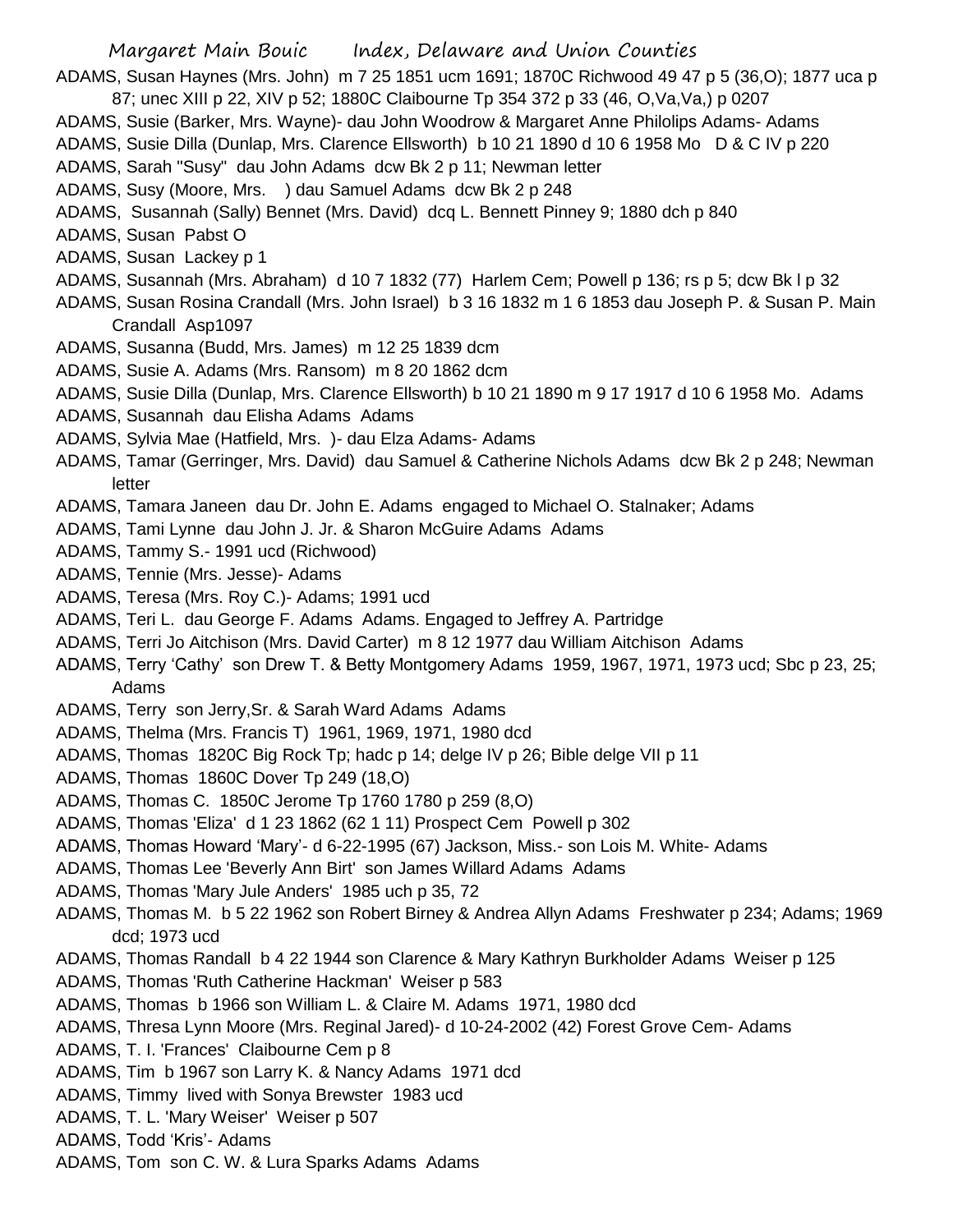- Margaret Main Bouic Index, Delaware and Union Counties
- ADAMS, Tony J. b 1892 bur. 4 4 1973 D J Cem. p 38, 48, 49 Unionville Cem
- ADAMS, Tonya"Gracie" dau Harold V. & Barbara Ann Baker Adams Adams
- ADAMS, Tracy son Jerry,Sr. & Sarah Ward Adams Adams
- ADAMS, Trilby b 8 2 1910 d 1 7 1911 son Thomas & Ruth Catherine Hockman Adams Weiser p 583 ADAMS, Trina C. (Mrs. Daniels) 1980 dcd
- ADAMS, Ulysas S. b 10 4 1866 son Charles Milton & Mary Elenor Oliver Adams 1870C Darby Tp 104 93 p 14 (3,O); unec V p 19; Adams Bible(Ulyssus)
- ADAMS, Una (Mrs. Harley)(Barber, Mrs. Thomas) Adams
- ADAMS, Una L. Hilbert (Mrs. Irwin) b 9 19 1908 d 7 29 1972 bur. Unionville Cem dau George & Rosina Hegenderfer Hilbert D J Cem p 42 48; Adams; 1949 ucd
- ADAMS, Ursel (Mrs. ) Adams
- ADAMS, Ursula (Sigler, Mrs. John) m 6 21 1849 dcm
- ADAMS, Vasti (Travis, Mrs.Tompkins) dau Samuel & Catherine Nichols Adams dcw Bk 2 p 248; Newman letter
- ADAMS, Vicki Pfeifer (Mrs. Keith Charles) b 8 14 1961 m 6 16 1983 1985 uch p 5
- ADAMS, Victoria Grace- b 6-21-1922 dau Steven & Lorraine Symbolic Adams- Adams
- ADAMS, Vincent 'Caroline Redrup'- Adams
- ADAMS, Violet (Brelsford, Mrs. Marion Vernon) Adams; Brelsford
- ADAMS, Violet (Sage, Mrs. )(Carpenter, Mrs. Dick) dau Herman Sr. & Barbara A. Burdette Adams Adams ADAMS, Violet (Mrs. Jack) d 3 3 1971 (85) bur. Prospect Adams
- 
- ADAMS, Virgie Conley (Mrs. Floyd D) d 1 20 1984 (50) bur. Alum Creek Cem. dau Floyd Conley Adams
- ADAMS, Virginia dau Felix & America Young Adams Adams
- ADAMS, Virginia (Lavery, Mrs. Bob ) dau J. Birney & Mary Freshwater Adams Adams
- ADAMS, Virginia Marie (Feasel, Mrs. ) sister William Henry Adams Adams
- ADAMS, Virginia b 3 4 1881 Delaware Town dau M. B. & Eliza B. Adams
- ADAMS, Virginia M. (Mrs. Isaac J.) 1969 dcd; Adams
- ADAMS, Virginia (Phelps, Mrs. Dick) dau Charles & Lorna Carter Adams Adams
- ADAMS, Virginia (Schaffner, Mrs. John Beckert) m 8 26 1969 dau Bennett Adams Adams
- ADAMS, Vivian (Mrs. Joseph W) 1979, 1981, 1983, 1991 ucd
- ADAMS, W. 1877 uca p 23
- ADAMS, Wade b 8 2 1878 Berkshire Tp son George G. & Mary McNutty Adams dcb
- ADAMS, Wade d 12 18 1895 Galena (17 4 16) son J. J. & Mary McNutty Adams Del Co Deaths
- ADAMS, Waldo E. b 4 24 1851 d Neb 10 24 1884 son Charles Milton & Mary Elenor Oliver Adams 1860C
	- Darby Tp 341 343 p 49 (9,O); 1870C Darby Tp 104 93 p 14 (19,O); Adams Bible unec V p 19
- ADAMS, Walter 1880C Radnor Tp p 478A
- ADAMS, Walter b 1884 d 1885 Milford Cem. Row l8 Un Al p 20
- ADAMS, Walter'Anna Ring' Bagley p 9
- ADAMS, infant b 3 24 1894 Kingston Tp son Walter A. & Ella Worthing Adams dcb
- ADAMS, Walter Franklin 'Margaret Helwick''Mable Hare' b 1 13 1894 d 1948 son Egbert Watson & Elizabeth Eister Adams Weiser p 386
- ADAMS, Walter K. 'Pam' 1973, 1975, 1979, 1981, 1983, 1991 ucd
- ADAMS, Walter Keith ' '' ''Mary Lee Duff' b 3 25 1949 m(3) 6 1 1985 son Dana Merrill & Ruth Rebecca Frye Adams Cowgill p 63
- ADAMS, Walter son Lewis & Anna May Lewis Adams Adams
- ADAMS, Walter son Paul N. Adams Adams
- ADAMS, Walter brother Ralph Adams Adams
- ADAMS, Warren G. 'Georgianna Bishop' son C. Gilbert & Lulu C. Adams 1961, 1969, 1971 dcd; Howison Adams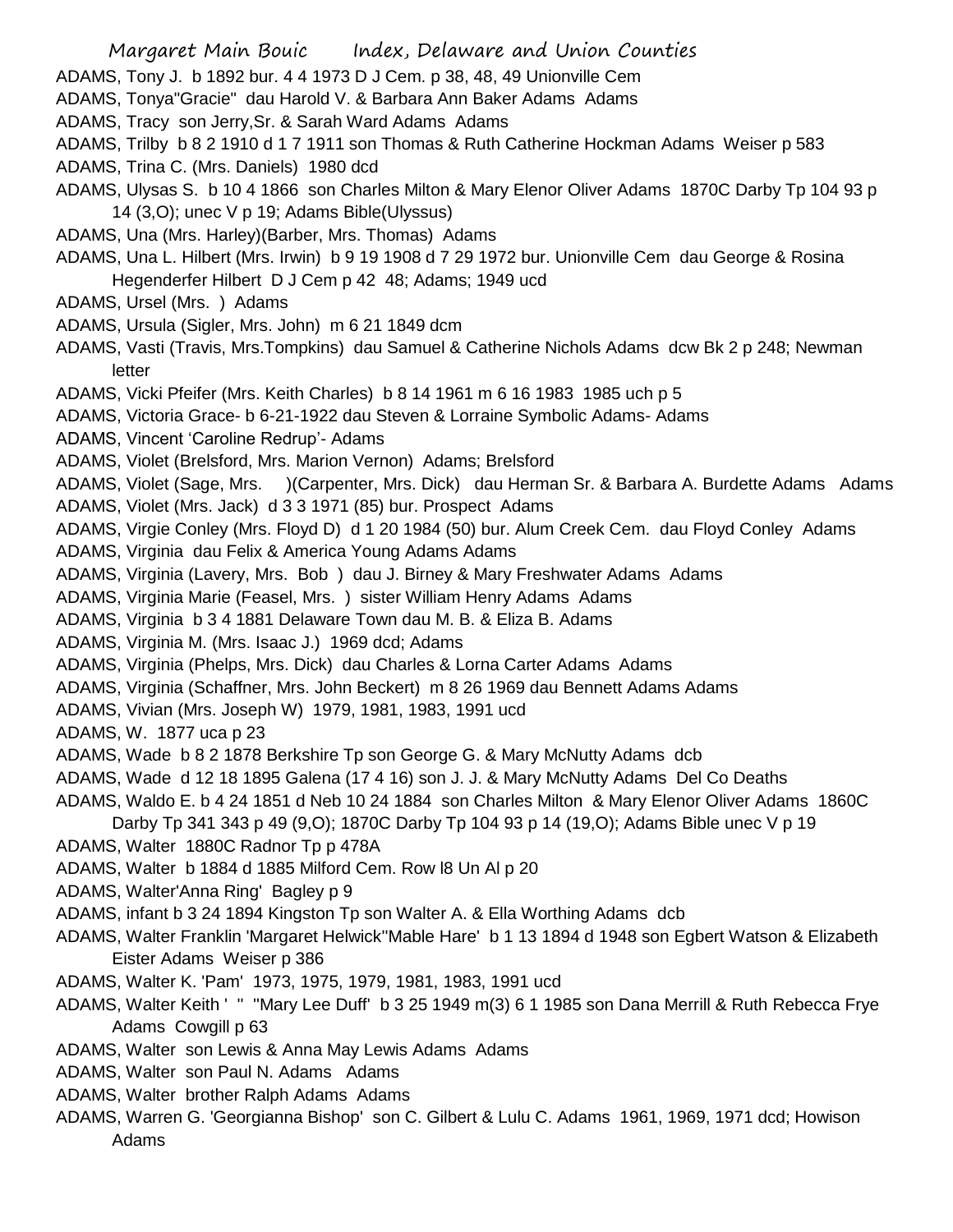Margaret Main Bouic Index, Delaware and Union Counties ADAMS, Warren Bishop 'Brenda Sue Harding' m 6 23 1974 son Warren G. & Georgianna Bishop Adams 1961 dcd (10), l969 dcd; Howison Adams ADAMS, Wayne ' Likens' son George Adams Adams ADAMS, Wesley 1883 uch IV p 506 ADAMS, H. 1880 dch p 354; 1908 dch p 116 ADAMS, Willes d 3 18 1930 (70 yr) Oakdale Cem 4232 ADAMS, William d 3 3 1838 (27 7 4) Fancher Cem Powell p 131 ADAMS, William 1880C Thompson Tp p 302 ADAMS, William B. Sr. d 12 5 1977 (64) bur. Marion Adams ADAMS, William son Ben & Salome Robinson Adams Adams ADAMS, William C. Jr. 'Jenny Lou Bishop' son William C. Adams Bishop(116143); 1969, 1971 dcd ADAMS, William Clyde b 9 21 1876 Harlem Tp son Elmer J. & Luch Ellen Jenkins Adams dcb ADAMS William C 'Martha' 1961, 1969, 1971, 1980 dcd ADAMS, William D 1971 dcd ADAMS, William 'Daisy Helen Jackson' m 4 16 1916 d 5 13 1974 (79) bur Oak Grove Adams ADAMS, William Dale b 11 7 1955 son William Norman & Winnie Aleene Harbison Adams Weiser p 697 ADAMS, William "Dick"- president of Davenport-Dunham reuion- Adams ADAMS, William son David & Phoebe Phillips Adams 1880 dch p 840 ADAMS, William Douglas 'Jane Anderson' ped Martha Vestal Clarke #161 22 unec IX p 67 ADAMS, William E. son John Q & Semath Adams 1870C York Tp 237 231 p 31 (1,O) ADAMS, William 'Elizabeth Jane Timmons' m 2 2 1848 unec X p 64 ADAMS, William son Gene & Mona L. Adams 1961 dcd (14); Adams ADAMS, William son George W. & Martha adams 1870C Paris Tp 159 160 p 22 (9,O) ADAMS, William son Gilbert C. & Lulu C. Adams Adams ADAMS, William Glenn b 3 14 1910 son Garfield & Carrie Kehl Adams Weiser p 528 ADAMS, William 'Gloria' 1980 dcd ADAMS, William H. 1880C Delaware Town p 526A ADAMS, William Henry 'Cecelia' b 9 17 1916 m 11 30 1945 d 8 27 1988 (71) bur St. Marys; Adams; 1961, 1969, 1971 dcd; 1975, 1979 ucd; Genther a p 4 ADAMS, William Henry 'Lou Ann'- d 12-18-2006 (74) bur Centerburg- Korea War- son David & Fannie Adams-Adams ADAMS, William Hughlett'Juliana Blant' son Richard Hughlett Adams Nash p 64J ADAMS, William J.- unec XII p 20 ADAMS, William son John W. & Etha Delp Adams 1870C Darby Tp 101 90 p 14 (4,O); 1883 uch V p 242; 1880C Darby Tp 15 p 237B (13,O,O,Ger) ADAMS, William son John & Susan Adams 1870C Richwood 49 47 p 5 (13,O) ADAMS, Mrs. William K. delge II p 17 ADAMS, William L 'Claire M.' 1971, 1980 dcd ADAMS, William L. b 1 3 1884 Delaware Town son William & Maggie Boyle Adams dcb ADAMS, William M. son Charles & Mary A.(H) Adams 1860C Liberty Tp Un Co 898 918 p 123 (5,O) ADAMS, William 'Martha Crump'- Adams ADAMS, William Norman 'Winnie Aleen Harbison' b 8 15 1923 m 1 29 1948 Weiser p 697 ADAMS, William b 3 19 1897 twin Kingston Tp son Osker & Ella Worthing Adams dcb ADAMS, William O. b 5 30 1881 Radnor Tp son M. & Hannah M. Powell Adams dcb ADAMS, William R. son Clarence E. & Edna N. Davenport Adams Adams ADAMS, William R. 'Phyllis' 1961, 1969, 1971, 1980 dcd; Adams ADAMS, William Ryan - son William Henry Adams- Adams ADAMS, William 'Sarah Bennett' m 5 21 1840 dcm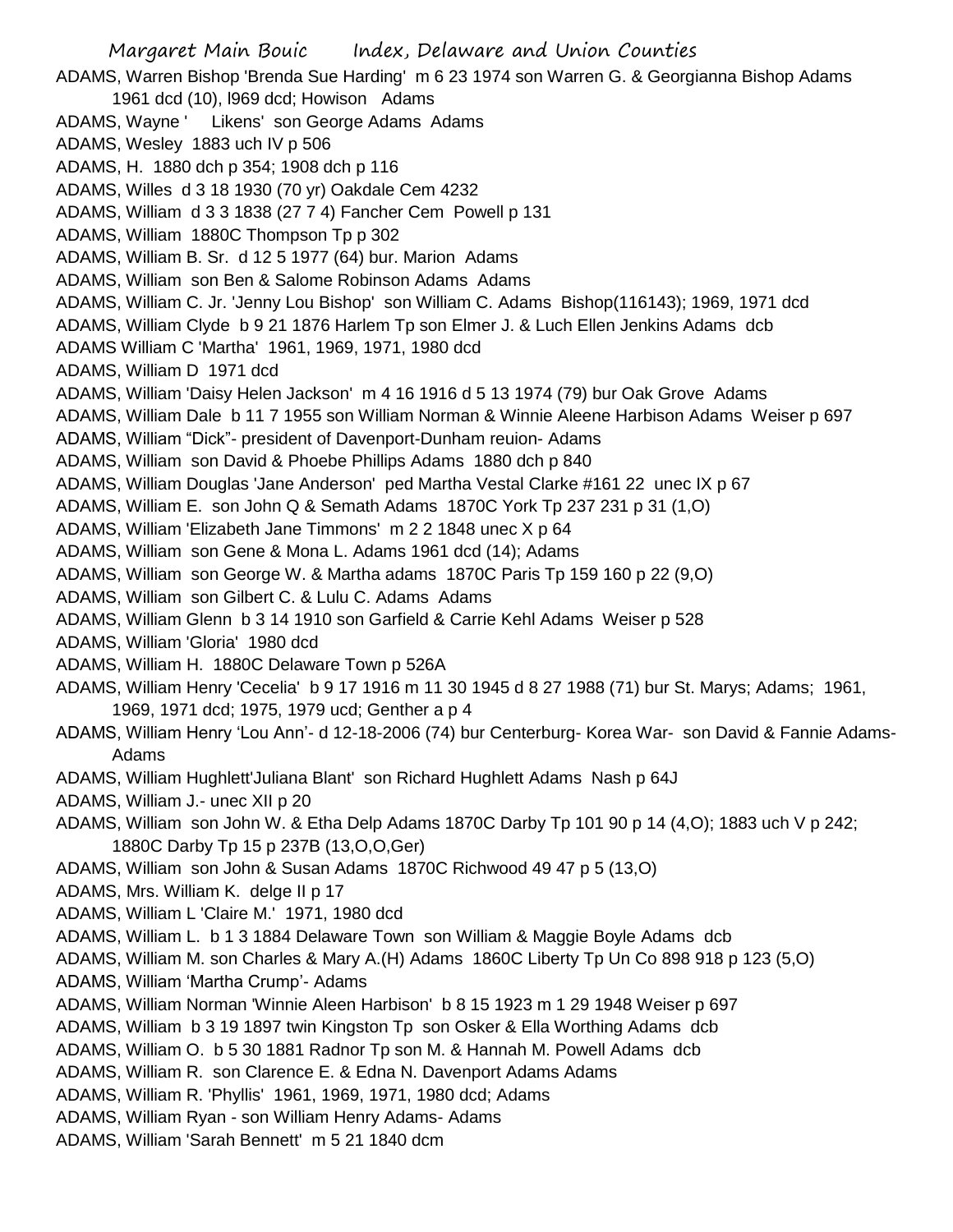- Margaret Main Bouic Index, Delaware and Union Counties
- ADAMS, William 'Sarah' oldest son Rolif & Elizabeth Jones Adams 1880 dch p 837; dumch p 492; l850C
- Harlem Tp 622 (32); Powell p 141; dcw Bk 4 p 431(45); 1880C Harlem Tp p 445C
- ADAMS, William Jr. son William B. Adams, Sr. Adams
- ADAMS, William T. b 7 27 1870 twin Harlem Tp son James C. & Mary Wright Adams dcb
- ADAMS, William son William & Martha Adams 1961 dcd (14)
- ADAMS, William son William R. & Phyllis J. Adams 1961 dcd (9); Adams
- ADAMS, Willie b 1897 son Austin & Ella Worthing Adams delge III p 59, VI p 60
- ADAMS, Willie H. d 3 2 1982 (69) bur. Sunbury Memorial Park brother Jesse Adams Adams
- ADAMS, Willie brother Isaac Adams Adams
- ADAMS, Willie son Johnie D. & Mary Ellen Roark Adams Adams
- ADAMS, Willie F (T) d 1 28 1871 (0 6 1) Fancher Cem son James C. & Mary M. Wright Adams 1880 dch p 837; Powell p 131
- ADAMS, Willis b 1854 d 3 8 1930 Oakdale Cem I p 13
- ADAMS, W. L. 1908 dch p 386
- ADAMS, Winfield S. 'Julia'- b 9-1851 1900C Milford 143-154 p 6B (48,Vt.vt.Vt)- m 17y
- ADAMS, Winifred Sheldon (Mrs. Cyrus Barton) m 10 24 1889 dau Capt. H. G. Sheldon dumch p 350' 1915 dcd Delaware
- ADAMS, Winnie Aleene Harbison (Mrs. William Norman) b 8 14 1923 m 1 29 1948 dau Floyd Raymond & Muriel Mae Goble Harbison Weiser p 697
- ADAMS, Woodburne E. 'Lucile C. Stout' b 9-21-1907 d 1-27-1995 (87) son Arthur & Gertrude Adams- Adams; 1961, 1969, 1971 dcd
- ADAMS, Woodrow- son Samuel & Esther Chaffins Adams- Adams
- ADAMS, W. W. 1969 dcd
- ADAMS, Wylly Cobb Jackson 'Golda Zeada West'- b 1871 d 1903 son Henry & Julia Adams- ped Leitha Scott Trefen #251 6- unec XI p 17
- ADAMS, Y. B.'Ida Mary Wilkin' m 8 1 1883 Shipps p 12
- ADAMS, Yvette b 1975 dau Joseph W. & Vivian Adams 1979, 1981, 1983, 1991 ucd
- ADAMS, Ziba 'Jane Sebring' b 5 22 1826 m 10 29 1848 dcm; d 1908 son Rolif & Elizabeth Jones Adams 1880 dch p 838; dumch p 492; Pabst O;hadc p 103; C. V. Cem 2 3 12; Powell p 131, 141;1850C Harlem Tp 558 (24); dcw Bk 4 p 431(45); 1880C Harlem Tp p 444A; delge III p 28 (farm survey), IV 2i ADAMS, Zillah (Rundall, Mrs. John) b 1801 d 1932 dau Gilbert & Rachel Dingee Adams ogs XX Dec 1989 p 184
- ADAMS-DENNIS, Rhonda Sue Sheets (Adams, Mrs.)(Dennis, Mrs. Charles H.)- b 7-20-1956 Akron m(2) 3-10- 2000 Marion d 4-23-2007 (50) Marion Cem- dau Robert & Patricia McDonald Sheets- Adams-Dennis
- ADAMSEN, C. W. 1883 uch IV p 518
- ADAMSON, Abraham 'Eliza Love' 1908 dch p 727
- ADAMSON, Alice A. dau Ira & Nancy Willmore Adamson 908 dch p 727
- ADAMSON, Angeline Epps (Stiffler, Mrs. Nicholas)(Mrs. Charles) b 12-1833 m(1) 12 23 1852 (2) 8 11 1864 ucm 3611; 1870C Allen Tp 47 46 p 4 (35,O); 1900C Allen Tp 109 113 p 5B (34,O,Va,Va,) 4ch
- ADAMSON, Barnett son Thomas & Cynthia Adamson 1870C Allen Tp 48 47 (22, Pa)
- ADAMSON, Charles 'Angeline Epps' b 5 1844 Marion Co m 8 11 1864 ucm 3611 d 4 12 1918;Oakdale Cem I p 56 (R 58 2); son Thomas & Cynthia Adamson 1860C Allen Tp 789 797 p 108 (16,O); 1870C Allen Tp 47 46 p 4 (26,O); 1900C Allen Tp 109 113 p 5B (56, O,Pa,O)
- ADAMSON, Charles 'Mary' 1880C Allen Tp 64 71 (36,O, O, O) p 253A; mt 1 26 1916
- ADAMSON, Cynthia (Mrs. Thomas) 1860C Allen Tp 789 787 p 108 (36,O); 1870C Allen Tp 48 47 p 4 (45,O)
- ADAMSON, Cynthia (Wood, Mrs. Mitt) d 1 21 1916 mt 1 26 1916 dau Charles & Mary Adamson 1880C Allen Tp 64 71 p 8 (7,O, O, O)
- ADAMSON, Edith dau Ira & Nancy Willmore Adamson 1908 dch p 727
- ADAMSON, Elisha 1883 uch V p 6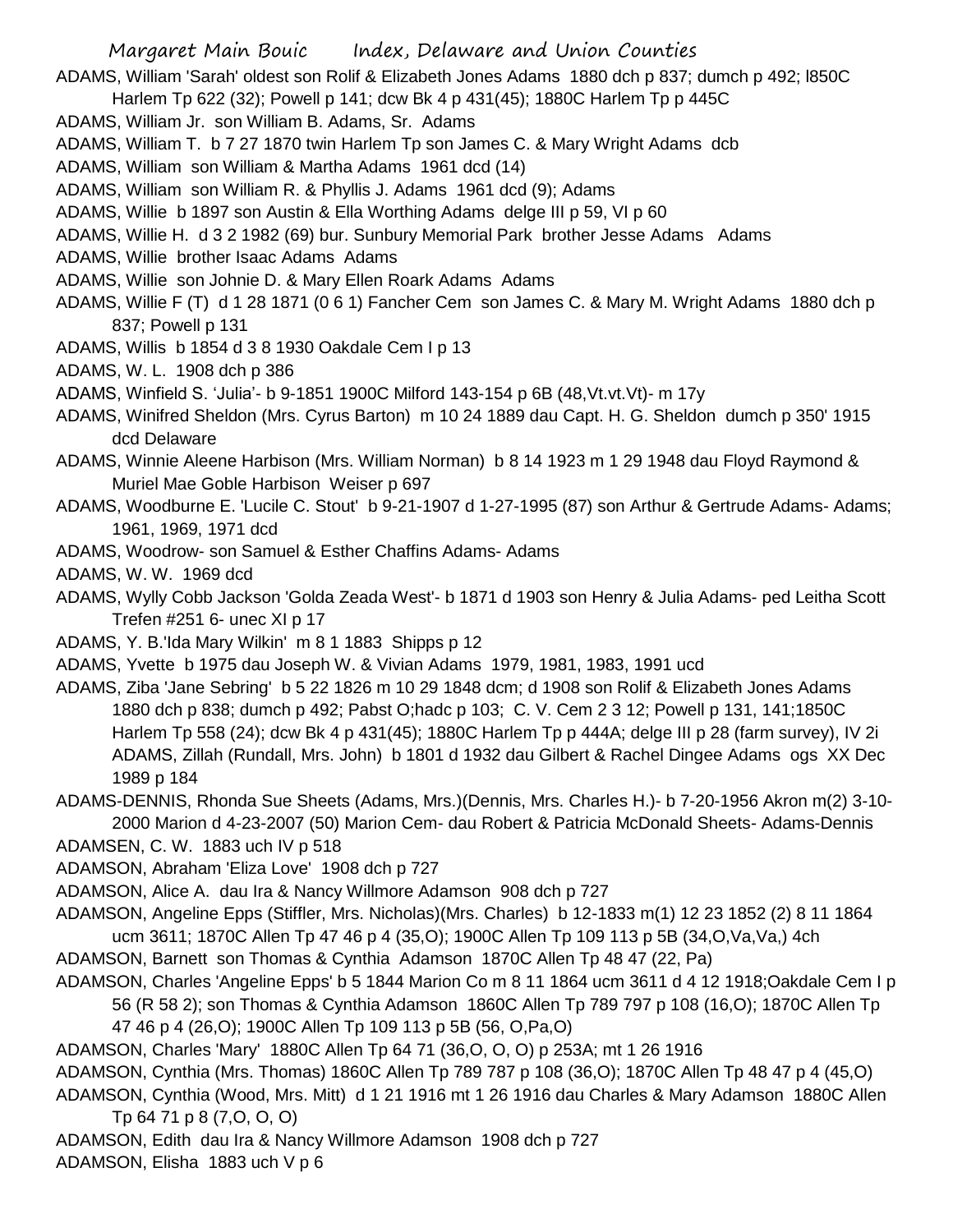Margaret Main Bouic Index, Delaware and Union Counties ADAMSON, Eliza Love (Mrs. Abraham) 1908 dch p 727 ADAMSON, Emma R. (Gallagher, Mrs. William D) m July 1830 dcga p 51, Ohio State Gazette ADAMSON, Emma J. dau Thomas & Cynthia Adamson 1870C Allen Tp 48 47 p 4 (5,O) ADAMSON, George W son Ira & Nancy Willmore Adamson 1908 dch p 727 ADAMSON Hannah dau Ira & Nancy Willmore Adamson 1908 dch p 727 ADAMSON, Hattie granddau Charles W. & Angeline Epps Adamson, probably dau Pearl Adamson 1900C Allen Tp 109 113 p 5B (14,O,O,O) ADAMSON, Ira 'Nancy Willmore' son Abraham Adamson 1908 dch p 727 ADAMSON, Jesse W son Ira & Nancy Willmore Adamson 1908 dch p 727 ADAMSON, J.I.'Minnie Manville' son Ira & Nancy Willmore Adamson 1908 dch p 160, 727, 787; Ost p 2,3; 1915 dcd Orange Tp ADAMSON, John 1830C Marysville 410 p 295 (30 40); uccp p 9, 12; 1883 uch V p 15 28, 558; 1877 uca p 19 ADAMSON, John W. son Ira & Nancy Willmore Adamson 1908 dch p 727 ADAMSON, Josephine dau Thomas & Cynthia Adamson 1870C Allen Tp 48 47 p 4 (9,O) ADAMSON, Lois Ellen dau J. I. & Minnie Manville 1908 dch p 727 ADAMSON, Maria dau Thomas & Cynthia Adamson 1860C Allen Tp 789 797 p 109 (2,O) 1870C Allen Tp 48 47 p 4 (12,O) ADAMSON, Mars Belle Drummond (Mrs. )- dau Norma Jean Drummond- Adamson- engaged to Terry Lynn Bartley ADAMSON, Mary E. dau Ira & Nancy Willmore Adamson 1908 dch p 727 ADAMSON, Mary (Mrs. Charles) b 1834 d 1901 Oakdale Cem I p 56 (R56 2); 1880C Allen Tp 64 71 p 8 (45, O, O, Va) ADAMSON, Minnie Manville (Mrs. J. I.) 1908 dch p 727; 1915 dcd Orange Tp ADAMSON, N. 1883 uch V p 28 ADAMSON, Nancy Willmore (Mrs. Ira) dau William C. Willmore 1908 dch p 727 ADAMSON, Nathan 1830C Marysville 418 p 295 (30 40); 1915 uch p 118; 1883 uch III p 317 ADAMSON, Nettie b 12 14 1874 Ironton d 9 20 1945 Oakdale II (H R1 14)

ADAMSON, Pearl son Charles & Angeline Epps Stiffler Adamson b 1866 d 1942 Oakdale Cem I p 56 (R58 2); 1870C Allen Tp 47 46 p 4 (4,O); 1880C Allen Tp 64 71 p 8 (14,O, O, O); 1900C Allen Tp 109 113 p 5B (33,O,O,O) widowed; mt 1 26 1916

ADAMSON, Phebe (Mrs. ) 1915 uch p 208; 1883 uch V p 36

ADAMSON, Priscilla (Keplar, Mrs. Jerry Alan) m 9 22 1965, McIntire(173115)

ADAMSON, Sarah dau Ira & Nancy Willmore Adamson 1908 dch p 727

ADAMSON, Sarah (Amrine, Mrs. Lorenzo) m 8 18 1862 ucm 3343; dau Thomas & Cynthia Adamson 1860C Allen Tp 789 797 p 108 (17,O)

ADAMSON, Thomas 'Cynthia' 1860C Allen Tp 789 797 p 108 (44, Pa) 1870C Allen Tp 48 47 p 4 (54, Pa)

ADAMSON, William son Thomas & Cynthia Adamson 1860C Allen Tp 789 797 p 109 (9,O) 1870C Allen Tp 48

47 p 4 (20, Pa); 1900C Allen tp 109 113 p 5B (49,O,Pa,O)

ADAMSON, Willis A. son Ira & Nancy Willmore 1908 dch p 727

ADARE, Margaret (Woods, Mrs. Joseph L.) m 8 11 1842 Madison Co unec IX p 65

ADCOCK, John 'Polly Pasley' unec V p 32 (partition)

ADCOCK, Polly Pasley (Mrs. John) unec V p 32; uccp p 42

ADCOCK, Ruby- Adcock

ADCOCK, ---(Broyles, Mrs. Ronald)- dau Ruby Adcock- Adcock

ADDAMS, Carl Addams

ADDAMS, John son Carl Addams Addams

ADDE, Mary (Morris, Mrs. John) see Asp1703

ADDELSBURGER, Thomas b Ger. d 5 10 1892 (60 2 8) Brown Tp Del Co Deaths

ADDINGTON, Ann Leverett (Mrs. Isaac) Dunlap & Cowles p 26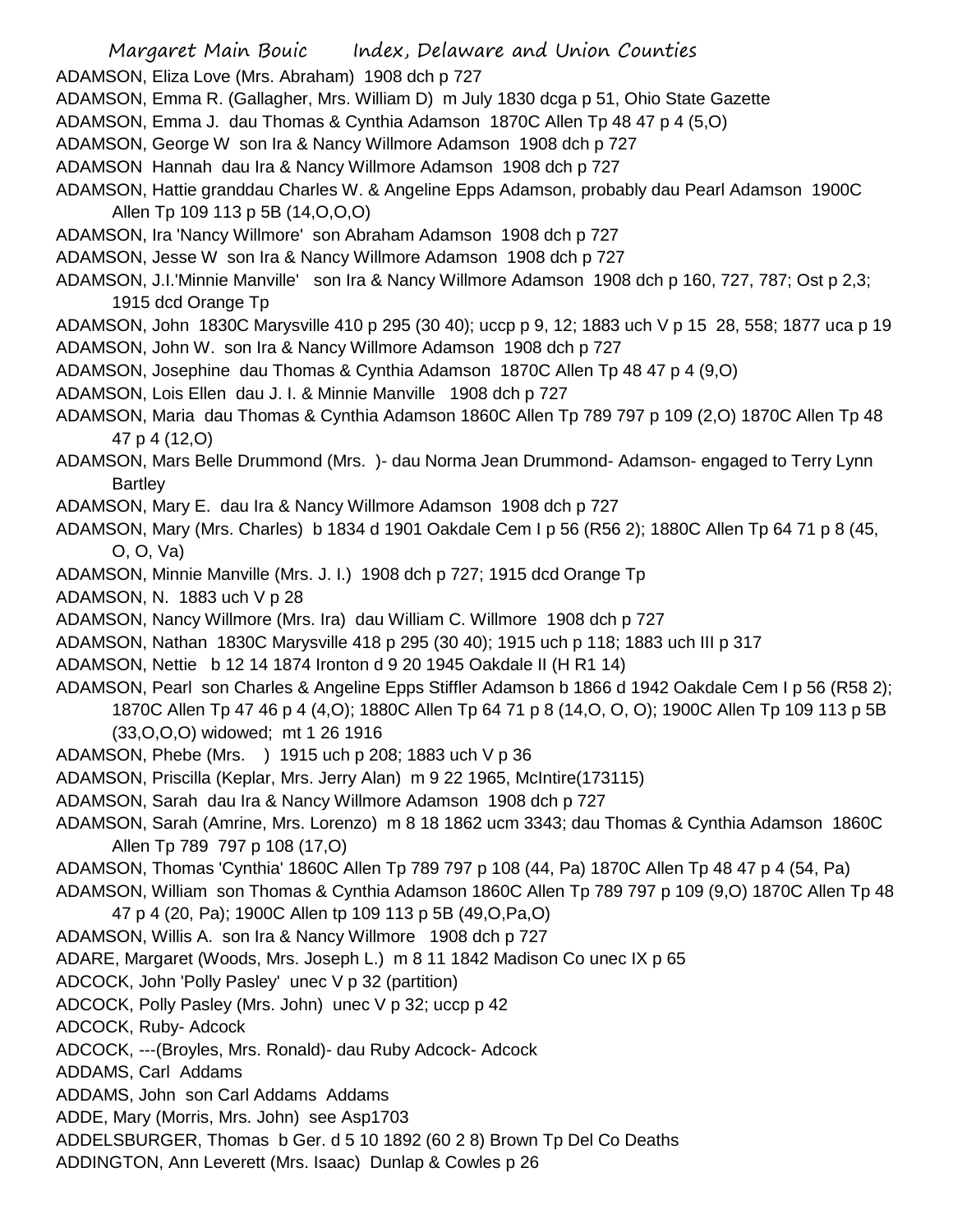Margaret Main Bouic Index, Delaware and Union Counties ADDINGTON, Carmen (Archer, Mrs. Leroy)- m 3-6-1944- dau Roy M. & Lou Emma Barker Addington- Archer; Addington ADDINGTON, Eliza Norton (Wainwright, Mrs. )(Mrs. Isaac) Dunlap & Cowles p 26 ADDINGTON, Elizabeth Bowen (Mrs. Dr. Isaac) b c 1637 d 3 2 1712/3 Boston dau Griffith & Margaret Fleming Bowen Dunlap & Cowles p 26 ADDINGTON, George 'Loretta'- son Roy M. & Lou Emma Barker Addington- Addington ADDINGTON, Isaac 'Ann Leverett' Dunlap & Cowles p 26 ADDINGTON, Dr. Isaac 'Elizabeth Bowen''Eliza Norton Wainwright' b 1 22 1644 Boston d 3 18 1714/5 son Isaac & Ann Leverett Addington Dunlap & Cowles p 26 ADDINGTON, Loretta (Mrs. George)- Addington ADDINGTON, Lou Emma Barker (Mrs. Roy M.)(Shelby, Mrs. Guu E.)- b 5-4-1899 d 2-18-1995 (95) bur Wheelersburg, O.- dau Bernard & Vina J. Adkins Barker- Addington ADDINGTON, Roy M. 'Emma Barker'- d 1948 Addington ADDIS, Barton 'Nettie Vance' b 4 18 1867 Lawrence Co d 8 27 1950 Oakdale II (H R1 14), 1949 ucd; Addis ADDIS. Benjamin- son Barton & Nettie Vance Addis- Addis ADDIS, Brady son Barton & Nettie Vance Addis Addis ADDIS, Cheryl (Skilretz, Mrs. )- dau Donald E. & Irma Dolwick Addis- Addis ADDIS, Cleora (Boogs, Mrs. Earl) b 6-27-1897 m 12-23-1921 d 12-12-1994 (97)- dau Barton & Nettie Vance Addis Addis ADDIS, Donald E 'Irma Dolwick' b 5-20-1930 d 8-6-1995 (65) Oakdale Cem - son Harley E. & Mabel M. Garey Addis 1949 ucd; Addis ADDIS, Etta (Mrs. )- Addis ADDIS, Gina (Bunnell, Mrs. Tobias)- dau Donald E. & Irma Dolwick Addis- Addis ADDIS, Harley E. 'Mabel M. Garey ' b 1906 d 6 4 1963 bur Milford Un Al p 54; Addis; 1949, 1959 ucd ADDIS, Irma Dolwick (Mrs. Donald E.)- Addis ADDIS, Janet (Mrs. Oakley M.) 1980 dcd ADDIS, Janet b 1963 dau Oakley M. & Karen Addis 1969, 1980 dcd ADDIS, Jean Ann dau Victor D. Addis Addis ADDIS, Karen (Hecker, Mrs. Eric0- dau Donald E. & Irma Dolwick Addis- Addis ADDIS, Karen (Mrs. Oakley M.) 1969 dcd ADDIS, Kathryn (Beabout, Mrs. ) dau Barton & Nettie N.Vance Addis Addis ADDIS, Lara(Lora) Lee b 6 23 1893 d 3 28 1986 Oakdale II p 105; dau Barton & Nettie Vance Addis Addis; 1949 ucd ADDIS, Mabel M. Garey (Mrs. Harley E) b 8-27-1907 d 11-13-1992 (85) Milford Cem Un Al p 54; 1949, 1959, 1967 ucd; Addis ADDIS, Mary (Jordan, Mrs. Kenneth) m 1954 dau Harley E. & Mabel M. Garey Addis 1949 ucd ADDIS, Millard son Barton & Nettie Vance Addis Addis ADDIS, Nettie Vance (Mrs. Barton) b 12 14 1874 Ironton d 9 20 1945 Oakdale II (H R1 14); Addis ADDIS, Oakley M. 'Karen''Janet' 1969, 1980 dcd ADDIS, (Jordan, Mrs. Kenneth) dau Harley E. Addis Addis ADDIS, (Knight, Mrs. Joseph) sister Harley E. Addis Addis ADDIS, Patricia b 1968 dau Oakley M. & Karen Addis 1969, 1980 dcd ADDIS, Verena (Mrs. )- Addis ADDIS, Victor D. Addis ADDIS, Virginia dau Oakldy M. & Karen Addis 1980 dcd ADDISON, Alva brother Jay E. Addison Addison ADDISON, Billie (Adams, Mrs. ) dau Jay E. & Sadie R. Hankins Addison Addison ADDISON, Bob brother Jay E. Addison Addison ADDISON, Carol dau Estel W. & Virginia I. Addison 1961 dcd (3)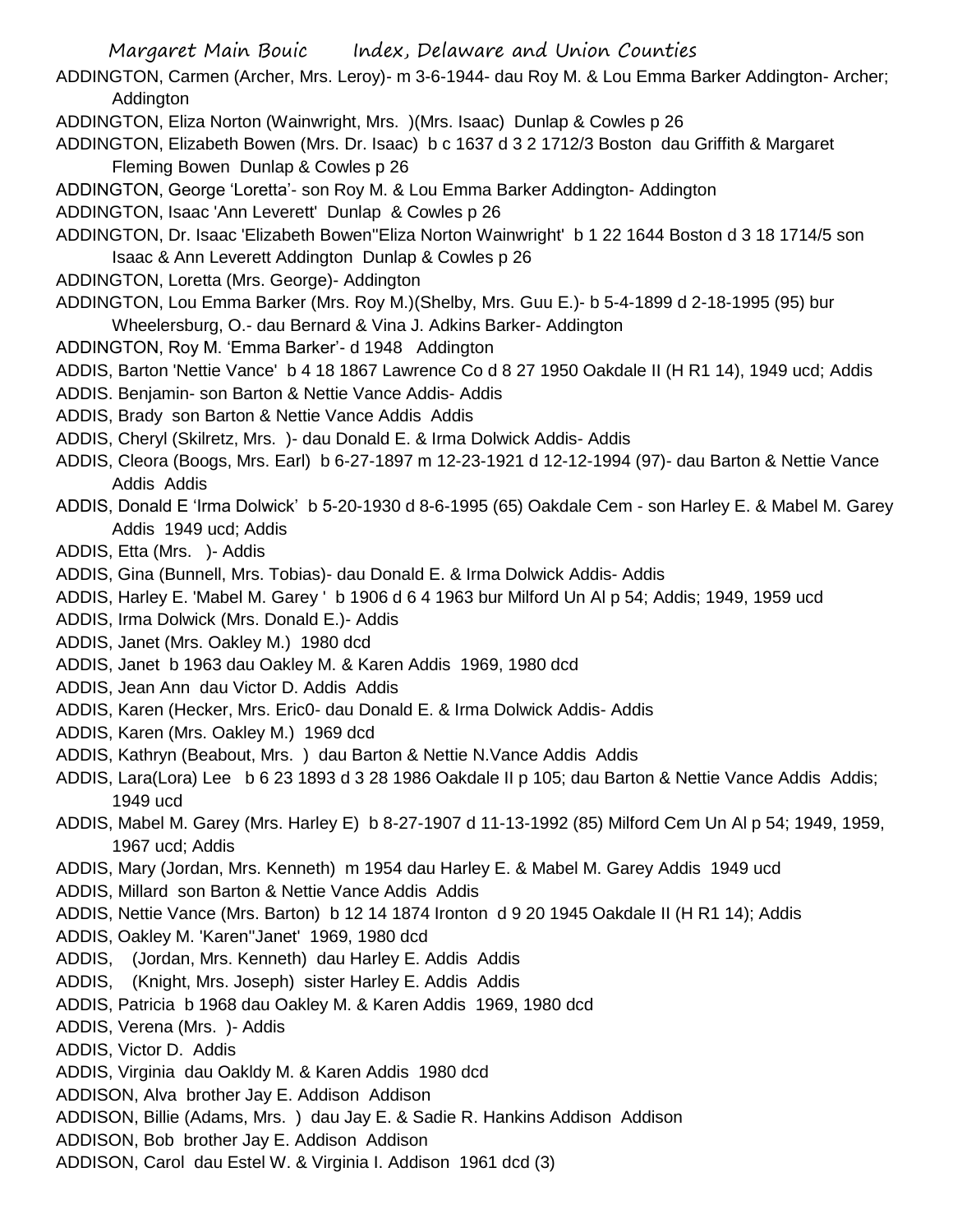Margaret Main Bouic Index, Delaware and Union Counties ADDISON, Christine (Roemer, Mrs. Nicholas)- dau Richard W. & Hester L. Adkins Addison- Addison ADDISOn, Cynthia- dau Richard W. & Hester L. Adkins Addison- Addison ADDISON, Daniel son Estel W. & Virignia I. Addison 1961 dcd (12) ADDISON, David 'Mary Lenora Benton' Newhouse (131143) ADDISON, Doris (Porter, Mrs. ) dau Jay E. & Sadie R. Hankins Addison Addison ADDISON, Estel W. 'Virginia I' 1961 dcd ADDISON, George W. 1971 ucd ADDISON, G. C. b 1855 d 1925 Marengo Cem. Powell p 376 ADDISON, Gilbert brother Jay E. Addison Addison ADDISON, Hester L. Adkins (Mrs. Richard W.)- b 7-18-1947 m 9-27-1968 d 3-22-2004 (57) Marengo Cemdau Emmett, Sr. & Ina Phelps Adkins- Adkins; Addison ADDISON, Jay E. 'Sadie R. Hankins' b 6 28 1913 d 9 10 1989 (76) bur Bloomfield Addison ADDISOn, Lisa (Mrs. Rich)- Addison ADDISON, Lynn (Goeppinger, Mrs. ) dau Jay E. & Sadie R. Hankins Addison Addison ADDISON, Mark- son Richard W. & Hester L. Adkins Addison- Addison ADDISON, Mary dau Estel W. & Virginia I. Addison 1961 dcd (10) ADDISON, Mary Lenora Benton (Mrs. David) dau Ernest B. & George Kuhns Benton Newhouse 131143 ADDISON, Rebecca b 1862 d 1937 Marengo Cem Powell p 376 ADDISON, Rich 'Lisa'- son Richard W. & Hester L. Adkins Addison- Addison ADDISON, Richard W. 'Hester L. Adkins'- m 9-27-1968- Addison ADDISON, Sadie R. Hankins (Mrs. Jay E.) d 9-9-1997 (77) Bloomfield Cem- dau John & Drucilla Hankins-Addison ADDISON, Thomas son Estel W. & Virginia I. Addison 1961 dcd (5) ADDISON, Virginia I. (Mrs. Estel W) 1961 dcd ADDY. Darrell Marysville p 55 ADELL, Ella Pabst l p 66 ADELMANN, Andrew R. Sr. 'Bertine' d 12 13 1986 (84) bur McArthur Adelmann ADELMANN, Andrew, Jr 'Doris' son Andrew R. Sr. & Bertine Coe Burson Adelmann Adelmann ADELMANN, Bertine Coe Burson (Mrs. Andrew R. Sr.) b 11-25-1902 dau Herbert Seldon & Harriet Jane Coe Burson- Adelmann ADELMANN, Doris (Mrs. Andrew, Jr.)- Adelmann ADELMAN, Evan 'Marla Garrabrant' m 1 =5=1985 son Jonas & Jeannette Adelman Adelman; Garrabrant ADELMANN, Jane (Sprague, Mrs. ) dau Andrew R. Sr. & Bertine Adelman Adelman ADELMAN, Marla Garrabrant (Mrs. Evan) m 10-5-1985 dau Eugene Garrabrant Adelman; Garrabrant ADELSBERGER, Andrew (or Anthony) son Robert M. & Peg Brown Adelsberger Adelsberger ADELSBERGER, Ashley Brooke b 8 18 1991 son Brian & Julia Beth Bierlein Adelsberger Adelsberger ADELSBERGER, Bernice I. Rausch (Mrs. Edgar F. Jr.) m 12 23 1945 dau Ernest & Elizabeth Schwartzkopf Rausch Rausch 16222; Adelsberger; 1949, 1959, 1967, 1971, 1973, 1975, 1979, 1981, 1983, 1991 ucd ADELSBERGER, Brian Lynn 'Judy Ann Lowry''Julia Beth Bierlein' b 10 28 1948 m 6 13 1970 (2) 8 1990 son Edgar Jr. & Bernice I. Rausch Adelsberger Rausch 162222; Adelsberger 1949, 1959, 1967, 1973, 1975, 1979, 1981, 1991 ucd ADELSBERGER, Cathleen (Mrs. David E.)- 1991 ucd ADELSBERGER, Daniel L. 'Judy'- son Edgar F. Jr. & Bernice Rausch Adelsberger- Adelsberger; 1991 ucd

ADELSBERGER, David Edgar 'Deborah Davidson''Cathleen' b 2 25 1953 m 7 6 1974 son Edgar Jr. & Bernice I. Rausch Adelsberger Adelsberger; 1959, 1967, 1971, 1973, 1975, 1979, 1981, 1991 ucd; Rausch 162223, III p 294

ADELSBERGER, Deborah Davidson (Mrs. David Edgar) m 7 6 1974 dau Glendon Davidson Adelsberger; Rausch (162223); 1979, 1981 ucd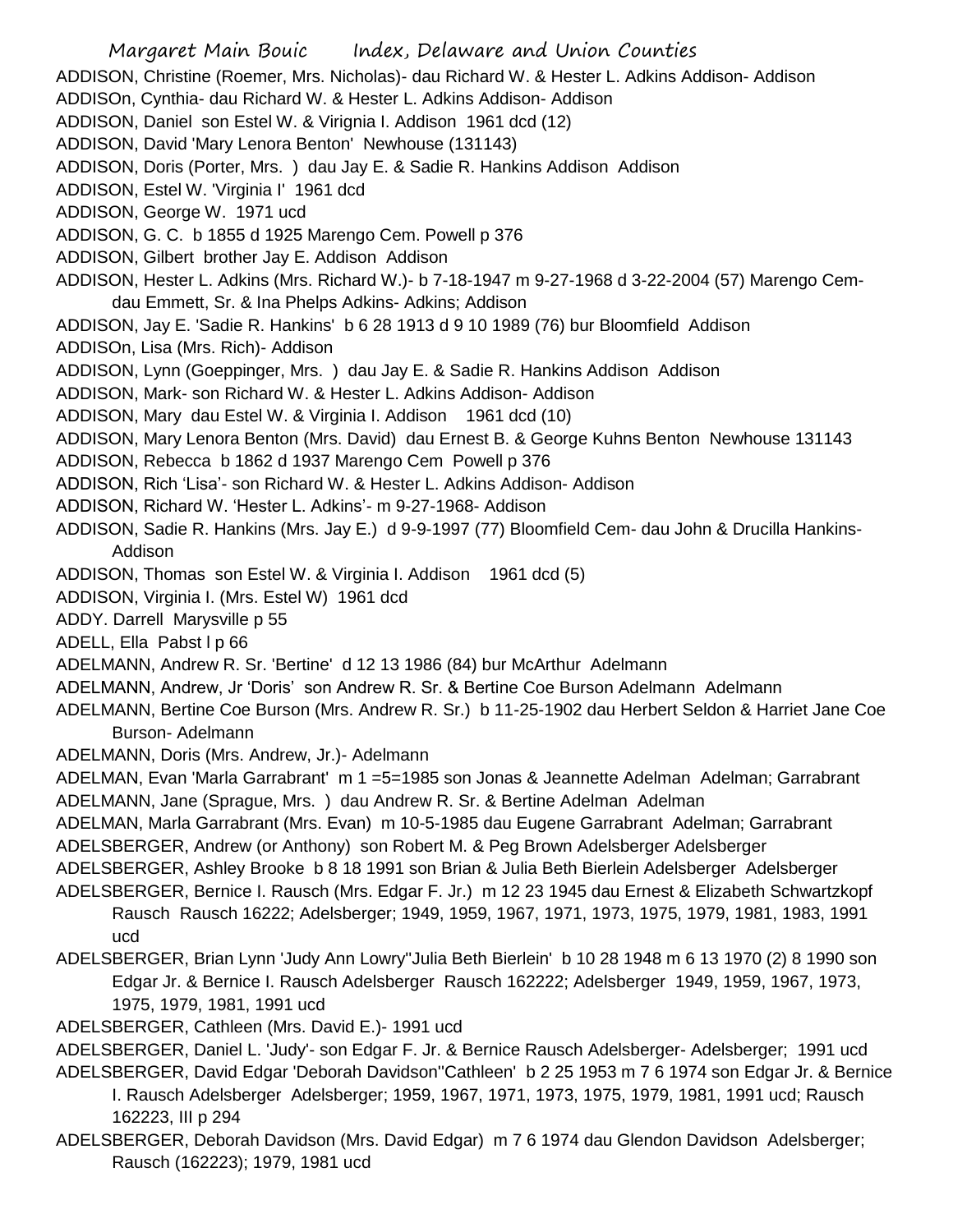- ADELSBERGER, Diane (Kile, Mrs. Fred Seamon) 1985 uch p 86
- ADELSBERGER, Edgar Sr. 'Loretta Fath' b 6 22 1894 m 6 5 1919 d 10 2 1951 Lady of Lourdes Cem lptw p 53 1985 uch p 169; 1949 ucd; Adelsberger
- ADELSBERGER, Edgar F. Jr. 'Bernice Rausch' d 1-18-2000 Oakdale Cem B-94, SP 3- son Edgar Sr. & Loretta Fath Adelsberger m 12 23 1945; Rausch (16222);1949, 1959, 1967, 1971, 1973, 1975, 1979, 1981, 1983, 1991 ucd
- ADELSBERGER, George son Robert M. & Peg Brown Adelsberger Adelsberger
- ADELSBERGER, Janice (Mrs. John)(Roby, Mrs. ) Adelsberger
- ADELSBERGER, Jason Michael b 5 22 1974 son Daniel Lynn & Judy Ann Lowry Adelsberger 1975, 1979, 1981, 1991 ucd; Adelsberger; engaged to Sheila Daniel
- ADELSBERGER, Jason b 1977 son Paul & Nancy Adelsberger 1983 ucd
- ADELSBERGER, John 'Janice' Adelsberger
- ADELSBERGER, John son Nellie Adelsberger Adelsberger
- ADELSBERGER, Judy Ann Lowry (Mrs. Daniel Lynn) m 6 13 1970 dau Robert Lowry Rausch (162222); Adelsberger
- ADELSBERGER, Julia Beth Bierlein (Mrs. Brian Lynn) m 8 1990 dau Grafton Bierlein Adelsberger
- ADELSBERGER, Justin- b 1984 son David E. & Cathleen Adelsberger- 1991 ucd
- ADELSBERGER, Kay (Mrs. Lundy)- Adelsberger
- ADELSBERGER, Kenneth son Robert M. & Peg Brown Adelsberger Adelsberger
- ADELSBERGER, Linda granddau Nellie Adelsberger Adelsberger
- ADELSBERGER, Loretta Fath (Mrs. Edgar Sr.) b 5 8 1896 m 6 5 1919 d 2 9 1975 Lady of Lourdes Cem lptw
- p 53; dau Thomas & Alice Summers Fath 1949 ucd; Adelsberger
- ADELSBERGER, Lucille (Herr, Mrs. Leonard J.) son Edgar Sr. & Loretta Fath Adelsberger Adelsberger; 1949 ucd
- ADELSBERGER, Lunda 'Kay'- son Thomas J. & Mary Alice Hammond Adelsberger- Adelsberger
- ADELSBERGER, Margaret Ann (McKitrick, Mrs. Beecher) dau Edgar Sr. & Loretta Fath Adelsberger Adelsberger
- ADELSBERGER, Margaret Brown (Mrs. Robert M.) dau Noel & Bertha Kramer Brown Adelsberger; W. Brown IV p 490; lptw p 54
- ADELSBERGER, Martha (Edelblute, Mrs. Arthur) dau Edgar Sr. & Loretta Fath Adelsberger Adelsberger; Ferguson (1(11)633), Parrott 5,6; Wilson (11633)
- ADELSBERGER, Mary Alice Hammond (Mrs. Thomas J.)- b 3-9-1922 Danville m 10-4-1947 d 10-21-2005 (83) St. Luke Cem dau Bernard L. & Donna Shultz Hammond- Adelsberger
- ADELSBERGER, Megan b 1980 ch Paul & Nancy Adelsberger 1983 ucd
- ADELSBERGER, Nellie (Mr)(Henninger, Mrs. James P) m (2) 4 12 1980
- ADELSBERGER, Patricia Sue (Szuskiewicz, Mrs. Joseph Michael) b 4 22 1947 m 7 12 1975 dau Edgar F. Jr. & Bernice Rausch Adelsberger Adelsberger; Rausch 162221; 1949, 1959, 1967 ucd
- ADELSBERGER, Paul 'Nancy' 1983 ucd
- ADELSBERGER, Philip A. son John & Janice Adelsberger Adelsberger
- ADELSBERGER, Robert M. 'Peg Brown' d 10 21 1972(42) bur. Sr. John's Catholic Cem. son Edgar Sr. & Loretta Fath Adelsberger 1949 ucd; Adelsberger
- ADELSBERGER, Robert 'Shirley' Adelsberger
- ADELSBERGER, Shirley (Mrs. Robert) Adelsberger
- ADELSBERGER, Thomas son Edgar Sr. & Loretta Fath Adelsberger Adelsberger
- ADELSBERGER, Thomas J. 'Mary Alice Hammond'- m 10-4-1947- Adelsberger
- ADELSBERGER, Wendy Rachelle (Fredendall, Mrs. Hugh Allen) m 7 20 1991 dau Robert & Shirley Adelsberger Adelsberger
- ADELSPERGER, Geraldine D. (Mrs. Kenneth M.) b 1912 dau Oliver & Ola A. Everett Price Cem djlm p 62 ADELSPERGER, Kenneth M. 'Geraldine D. Everett' b 1905 d 1970 Price Cem djlm p 62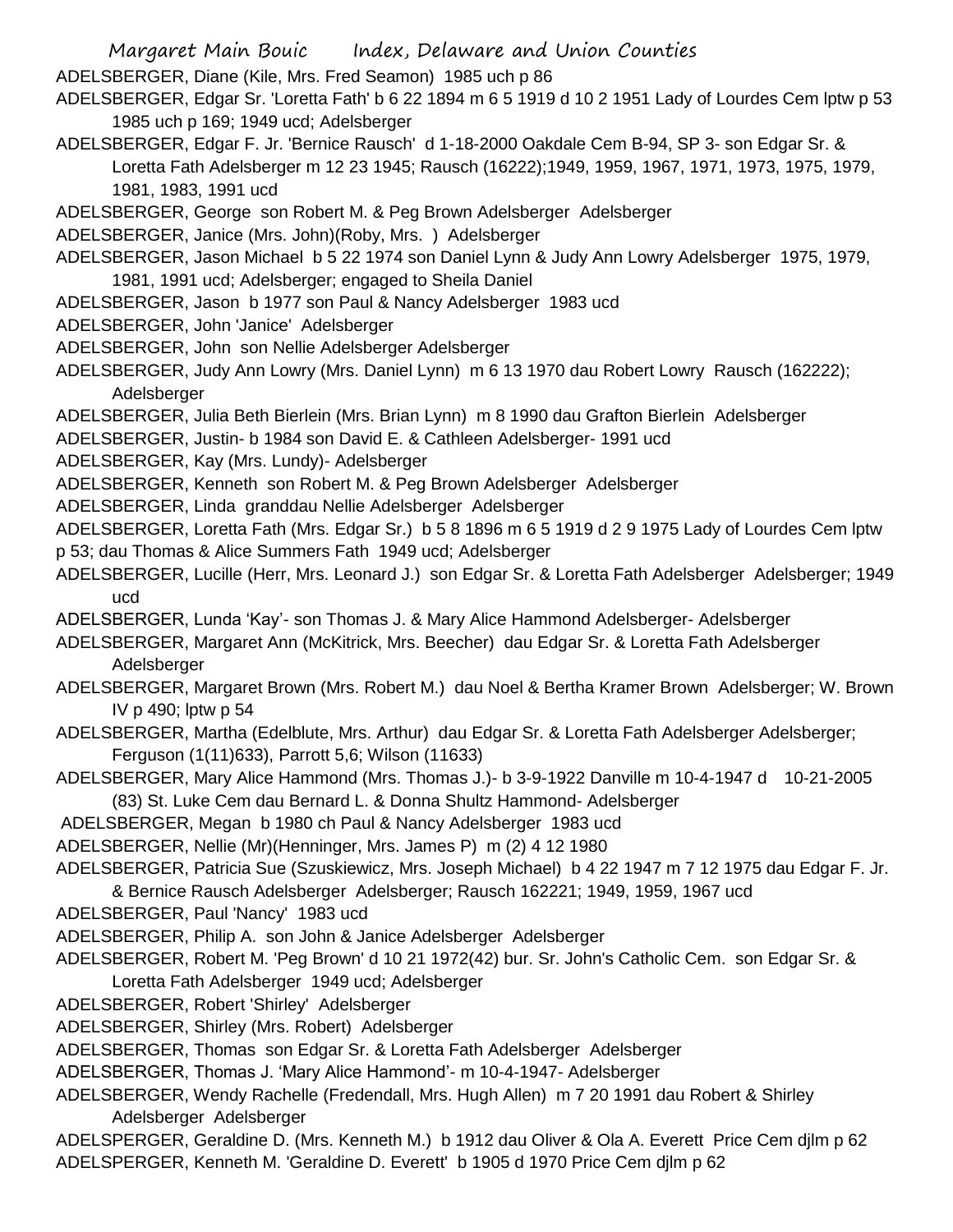Margaret Main Bouic Index, Delaware and Union Counties ADENKIRK, Alice L. Kaehl (Mrs. Roy B) dau Phillip & Merl Andrew Kaehl Mitchell 11214431 ADENKIRK, Roy B. 'Alice L. Kaehl' Mitchell (11214431) ADER, Jessica- b 1977 dau Steven & Sara Ader- 1991 ucd ADER, Julie dau Steven Ader Ader; 1991 ucd ADER, Sara (Mrs. Steven)- 1991 ucd ADER, Steven 'Sara' Ader; 1991 ucd ADESSO, DR. NICK 1980 dcd ADGATE, Andrew Charles b 4 24 1982 son Peter Knapp & Nancy Elizabeth Anderson Adgate Genther p 61 ADGATE, Emily Susan b 5 1979 dau Peter Knapp & Nancy Elizabeth Anderson Adgate Genther p 61 ADGATE, Marie Marvin (Bushnell, Mrs. Richard)(Mrs. Deacon Thomas) dau Mathew & Elizabeth Marvin Dunlap & Cowles p 93 ADGATE, Nancy Elizabeth Anderson (Mrs. Peter Knapp) b 3 12 1956 m 10 14 1977 dau Winston Reeves & Jennie Epperson Anderson Genther p 60, 61 ADGATE, Peter Knapp 'Nancy Elizabeth Anderson' m 10 14 1977 Genther p 60, 61 ADGATE, Deacon Thomas 'Marie Marvin' Dunlap & Cowles p 93 ADGEL, Martha d 2 25 1987 b Pa dau Purves Del Co Deaths ADICKES, Mary Elizabeth dau Mr. & Mrs. Clyde T. Hart Adickes engaged to Robert Forest Thirkield ADIE, John principal at Radnor 1984 Adie ADIS. Amy 1850C Allen Tp 1459 1477 p 217 (55, Va) ADIS. Daniel 1850C Allen Tp 1459 1477 p 217 (74, Va) ADISON, Mahara Corey (Mrs. Sidney) m 10 19 1826 unec V p 39 ADISON, Sidney 'Mahara Corey' m 10 19 1826 unec V p 39 ADJIMAN, Chantilla Edwards (Mrs. Michael)- Adjiman ADJIMAN, Jayson T.- b 6-9-1997 son Michael & Chantilla Edwards Adjiman- Adjiman ADJIMAN, Michael 'Chantilla Edwards'- Adjiman ADKINS, Rev.- delge VIII p 12, dg 1-7-1908 ADKINS, Adam b 1974 son William E. & Augusta Adkins 1980 dcd ADKINS, Alyssa b 1960 ch Arnold M. & Carmelita Adkins 1969, 1971 dcd ADKINS, Amber b 1977 dau Charlene Adkins 1979, 1981, 1983 ucd ADKINS, Angel b 1975 dau Charlene Adkins 1979, 1981, 1983 ucd ADKINS, Angela Eberly (Mrs. Michael)- dau Bruce & Kim Eberly- Adkins ADKINS, Ann (Gunderson, Mrs. ) dau H. Parker & Ruth Humberstone Adkins Adkins ADKINS, Ann (Weddington, Mrs. )- dau James H. & Nola F. Fannin Adkins- Adkins ADKINS, Anna (Mrs. Glenn)- Adkins ADKINS, Annette b 1958 dau Arnold M. & Carmelita Adkins 1969, 1971, 1980 dcd ADKINS, Anna Jean (Smith, Mrs. Henry) dau Kermit & Neva Vanover Adkins Adkins ADKINS, Annie Pauline Berry (Mrs. Sesco E.) d 8 17 1981 (61) bur. Patriot Adkins ADAMS, Anthony W. 'Julia K.'- Adkins ADKINS, Anthony Wayne- b 2-6-1998 son Anthony W. & Julia K. Adkins- Adkins ADKINS, Arnold M. 'Carmelita' 1969, 1971, 1980 dcd ADKINS, Augusta (Mrs. William E) 1980 dcd ADKINS, Bauley Rae- b 10-29-2001 d 3-2-6-2002 (4 mos) Oak Grove Cem- dau Ray & Daniells Patrica Adkins- Adkins ADKINS, Barbara b 1958 dau Carl & Ellen E. Adkins 1969 dcd ADKINS, Barbara dau Leo R. & Kathleen Adkins 1961 dcd ADKINS, Becky dau Wilson W. & Betty Adkins 1961 dcd (5) ADKINS, Belva (Deal, Mrs. )- dau Ernest & Rheta Wray Adkins- Adkins ADKINS, Bethany Lynn d 9 30 1983 dau Linda Adkins bur Chesterville Adkins ADKINS, Betty J. (Mrs. Woodrow Wilson ) 1961, 1969 dcd; Adkins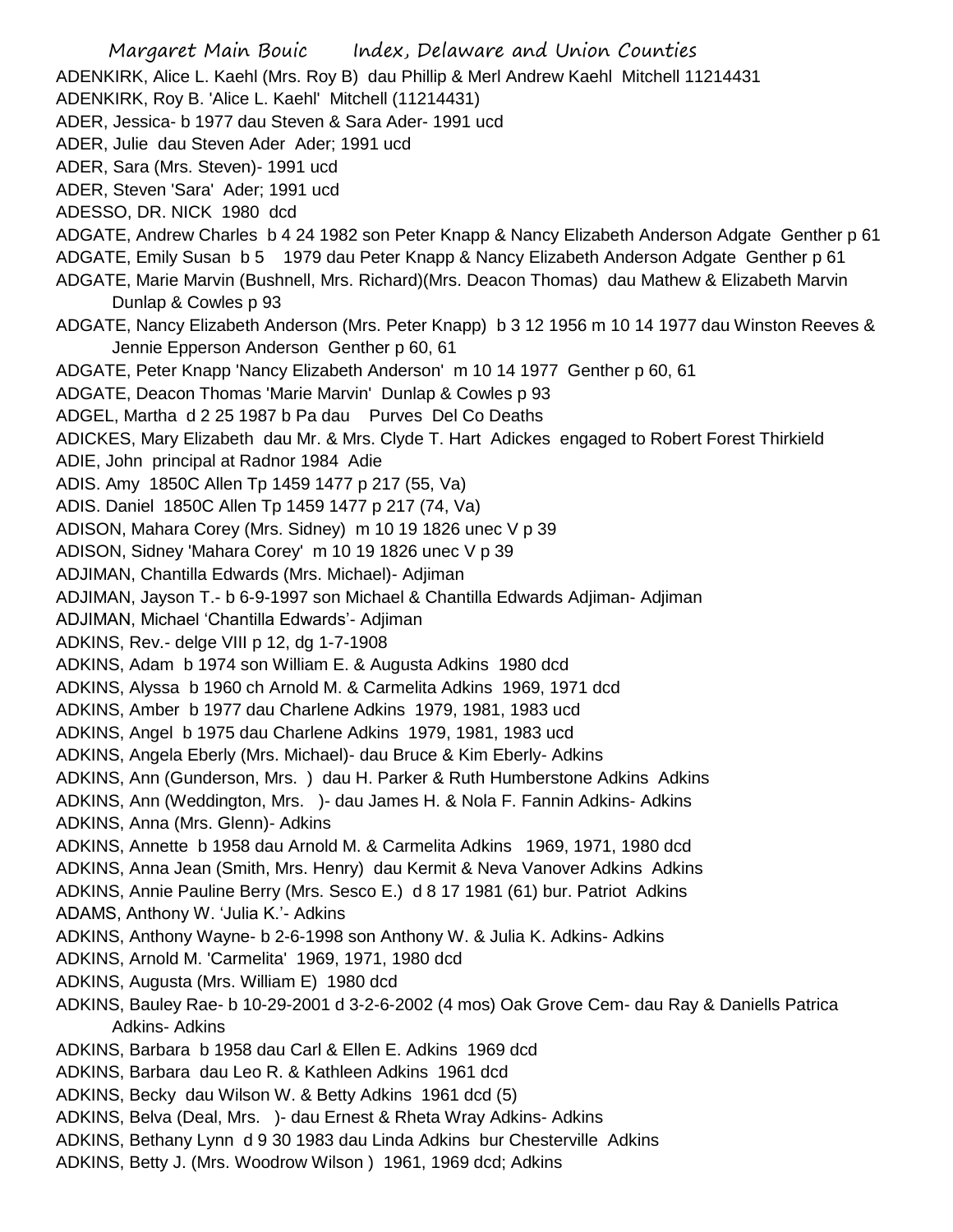- Margaret Main Bouic Index, Delaware and Union Counties ADKINS, Betty 1973 ucd ADKINS, Betty (Mrs. Ellet)- Adkins ADKINS, Betty (Stephens, Mrs.Paul) dau Emmett Sr. & Ina Phelps Adkins Adkins ADKINS, Bill G. 'Ethel M' 1969, 1971 dcd ADKINS, Bill b 1956 son Bill G. & Ethel M. Adkins 1969, 1971 dcd ADKINS, Billy b 1972 son William E. & Augusta Adkins 1980 dcd ADKINS, Bobby L. 'Joyce M.' 1969, 1971, 1980 dcd ADINS, Bonnie (Pinkerton, Mrs. )- dau Ellet & Laura Gilkerson Adkins- Adkins ADKINS, Brian b 1977 son Cliffton L. & Ellamae Adkins 1980 dcd ADKINS, Bryan b 1965 son George Humberstone & Sonya Eileen Simon Adkins Adkins; 1971 ucd ADKINS, Buddy 'Daisey'- Adkins ADKINS, Candace Carnes (Mrs. Col. Ernest R.)- dau Eloise Carnes- Adkins ADKINS, Carl 'Ellen E' 1969 dcd ADKINS, Carl b 1962 son Carl & Ellen E. Adkins 1969 dcd ADKINS, Carmelita (Mrs. Arnold M.) 1969, 1971, 1980 dcd ADKINS, Carol (Simmons, Mrs. ) dau David & Cleobelle Mitchell Adkins Adkins; Warren 5; 1961 dcd (16) ADKINS, Cecil Curtis- d 12-21-1998 (71) Jerome Tp Cem; WWII- Adkins ADKINS, Chad Eugene- son Jonah & Cindy Adkins- Adkins engaged to Amy Michelle Sparks- dau Charlie & Paula Sparks ADKINS, Charlene 1979, 1981, 1983 ucd ADKINS, Charlene dau Woodrow Wilson & Betty Adkins 1961 dcd (15) ADKINS, Charles b 1842 d 1929 Civil War Delaware Mausoleum delge III p 58 ADKINS, Charles E 1969 dcd ADKINS, Charles I. 1908 dch p 386; 1880C Delaware Town p 540C ADKINS, Charles Michael- b 11-1-2004 son Michael & Angela Eberly Adkins- Adkins ADKINS, Charles "Bill" 'Naomi Francine'- b 4-30-1928 m 1-8-1951 d 1-19-1998 son Ralph & Grace Porter Adkins- Adkins ADKINS, Charles 'Patricia Cla(u)ck' Adkins ADKINS, Charley b 1973 son Charlene Adkins 1979, 1981, 1983 ucd ADKINS, Cheryl A. (Mrs. James R.) 1969, 1971 dcd ADKINS, Cheryl Marie Humble (Mrs. Walter Dean) m 11 15 1969 dau Paul & Gladys McKitrick Humble 1967, 1971, 1973, 1975, 1979, 1981, 1983, 1991 ucd ADKINS, Chester Eugne d 3 28 1976 (43) bur. Cheshire Cem Adkins ADKINS, Chris son Herbert Lee & Joan L. Totten Adkins Adkins ADKINS, Clarence Jr. 'Jean' 1983 ucd ADKINS, Clarence E. 'Marybelle' 1969, 1971 dcd ADKINS, Cleobelle Mitchell (Slocum, Mrs. Sherman, Jr.)(Mrs. David) b 12-10-1910 d 6-8-2003 (92) Bokescreek Cem- dau Verne & Mary Alice Warren Mitchell Warren 4,5; Adkins; 1961, 1969 dcd ADKINS, Clifton L. 'Ellamae' 1980 dcd ADKINS, Clifton b 1953 son Clarence E. & Marybelle Adins 1969, 1971, 1980 dcd ADKINS, Connie (Gale, Mrs. David)- dau Fred O. & Jo Ann Foust Adkins- Adkins ADKINS, Crystal dau Charles & Patricia Clark Adkins Adkins ADKINS, Daisey (Mrs. Buddy)- Adkins ADKINS, Dale W. 'Teri'- son Maxine Adkins- Adkins ADKINS, Danny son Kermit & Neva Vanover Adkins Adkins ADKINS, Daniel b 1967 son Kenton L. & Kay Adkins 1969, 1971 dcd
- ADKINS, Danielle Patrick (Mrs. Ray)- Adkins
- ADKINS, Darlene (Tucker, mrs. ) dau James Hobert & Eva Adkins Adkins
- ADKINS, Darrell- son Charles & Naomi Johnston Adkins- Adkins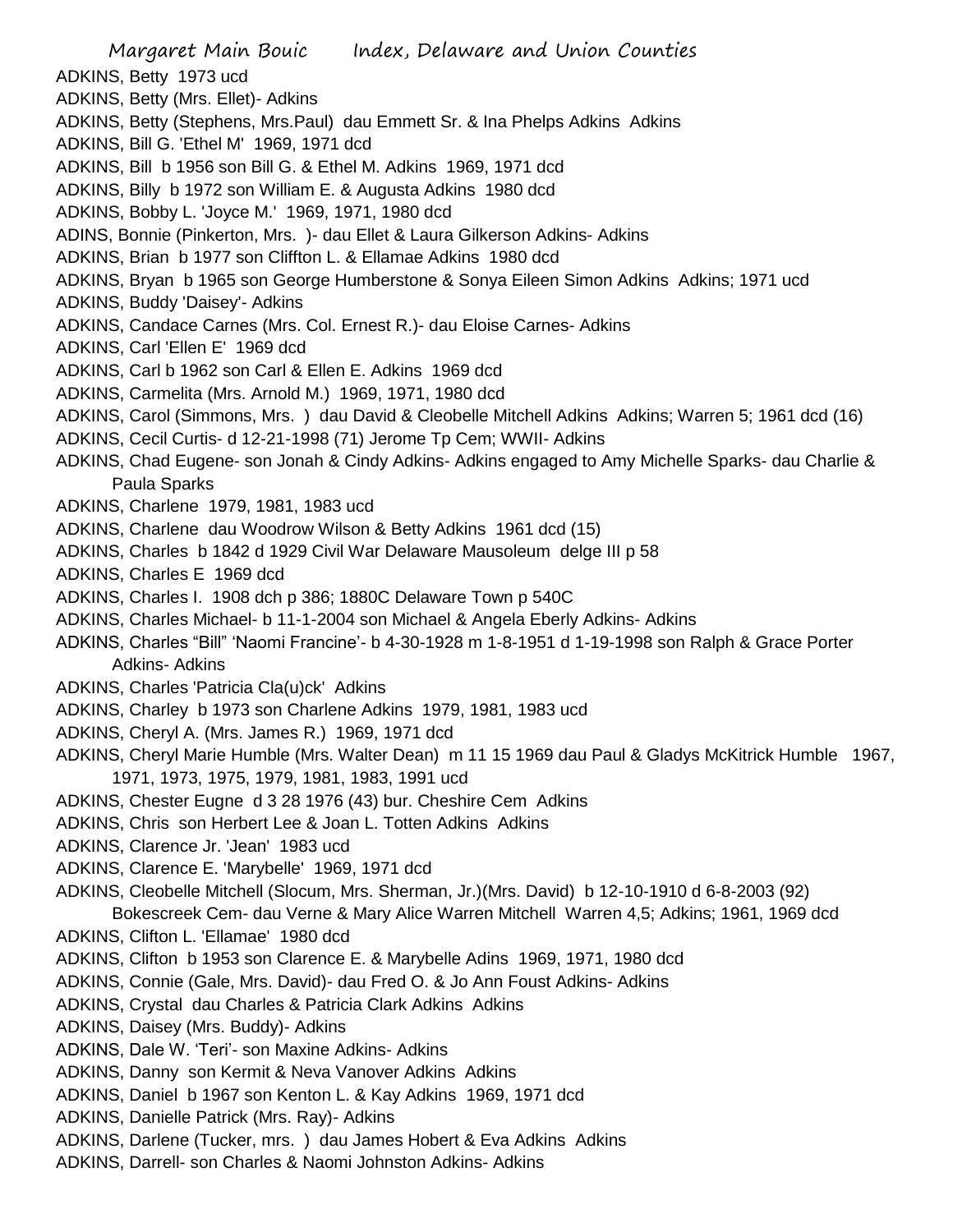- Margaret Main Bouic Index, Delaware and Union Counties ADKINS, Darren Neal 'Kimberly Ann Merriman'- m 7-30-1994 son Jake & Melissa Adkins- Adkins ADKINS, Darrel R. 'Phyllis' 1969, 1980 dcd ADKINS, David J. 1961 dcd ADKINS, David M. 'Cleobelle Mitchell' b 5 22 1910 d 12 7 1990 bur Bokescreek Cem son D. Earl & Katherine Kuhn Adkins Warren 4,5; Adkins; 1961, 1969, 1980 dcd ADKINS, Debbie (Bell, Mrs. Daryl) dau Cecil Curtis & Relna Adkins Adkins; 1961 dcd (8) ADKINS, Delbert W. 'Margaret E' 1961, 1969, 1971, 1980 dcd ADKINS, Dennis James 'Frances'- son James Monroe & Julia Hatfield Adkins- Adkins ADKINS, Diane dau Charles & Patricia Clack Adkins Adkins ADKINS, Dominique (Mrs. Fred)- Adkins ADKINS, Donna b 1964(5) dau Gerald E. & Pearl E. Adkins 1969, 1971, 1980 dcd ADKINS, Dr. Dorothy C. (Wood, Mrs. David L.) d 12 19 1975 bur. Williamsport, O. sister Parker Adkins Adkins ADKINS, Dorothy (Coleman, Mrs. ) dau Emmett Sr. & Ina Phelps Adkins Adkins ADKINS, Dorothy (DeHart, Mrs. ) dau James Hobert & Eva Adkins Adkins ADKINS, Dustin Allen- b 5-2-1991 son Joyce Adkins- Adkins ADKINS, D. Earl d 3 10 1969 (81) bur. Williamsport Adkins ADKINS, Edna (Powers, Mrs. ) dau James Hobert & Eva Adkins Adkins ADKINS, Edna (Sharp, Mrs. James L) m 12 1959; Adkins ADKINS, Ellamae (Mrs. Clifton L) 1980 dcd ADKINS, Ellen E (Mrs. Carl) 1969 dcd ADKINS, Ellet,Jr. 'Betty'- son Emmett,Sr. & Ina Phelps Adkins- Adkins ADKINS, Ellet,Sr- son Ellet & Laura Gilkerson Adkins- Adkins ADKINS, Ellet son Herbert L. & Marie Adkins Adkins ADKINS, Ellet 'Laura Gilkerson'- Adkins ADKINS, Ellis W. 'Patricia A.' 1969, 1971 dcd ADKINS, Eloise (Freeman, Mrs. Chuck) dau Emmett Sr. & Ina Phelps Adkins Adkins ADKINS, Emmett Sr.'Ina Phelps' b 8-28-1909 d 6-18-1993 (83) Marengo Cem- son Ellet & Laura Gilkerson Adkins- Adkins ADKINS, Emmett,Jr.- son Emmett,Sr. & Ina Phelps Adkins- Adkins ADKINS, Enoch son Emmett Sr. & Ina Phelps Adkins Adkins ADKINS, Col. Ernest R. 'Candace Karns'- b 1-5-1947 d 3-7-1999 (52) son James Monroe & Julie Hatfield Adkins- Adkins ADKINS, Ernest 'Rhetha Wray'- parents of Gilbert E. Adkins- Adkins ADKINS, Ernie 'Kim' son Emmett Sr. & Ina Phelps Adkins Adkins ADKINS, Ethel M. (Mrs. Bill G) 1969, 1971 dcd ADKINS, Ethel (Ross, Mrs. )- dau Ellet & Laura Gilkerson Adkins- Adkins ADKINS, Eugene 'Janet' son Emmett Adkins Sr.& Ina Phelps Adkins Adkins; grandparents of Gene M. Adkins ADKINS, Eugene Michael son Michael Eugene & Lori A. Adkins Adkins ADKINS, Eva (Mrs. Hobert) Adkins; 1961 dcd ADKINS, Faye (Blevins, Mrs. )- dau James H. & Nola F. Fannin Adkins- Adkins ADKINS, Faye dau W. R. & Lois Adkins 1961 dcd (5) ADKINS, Fern- dau James H. & Noa F. Fannin Adkins- Adkins ADKINS, Floyd b 2 22 1961 d 8 15 1973 bur. Price Cem djm p 69 son James & Laura Ly Learned Adkins Adkins
- ADKINS, Francine- 1991 ucd
- ADKINS, Franklin 'Rose' son Emmett Sr. & Ina Phelps Adkins Adkins
- ADKINS, Fred 'Dominique'- son Fred O. & Jo Ann Foust Adkins- Adkins
- ADKINS, Fred O. 'Jo Ann Foust' b 9-6-1940 m 6 4 1960 d 10-26-1996 (56) Marengo Cem- son Herbert L. & Marie M.Turner Adkins Adkins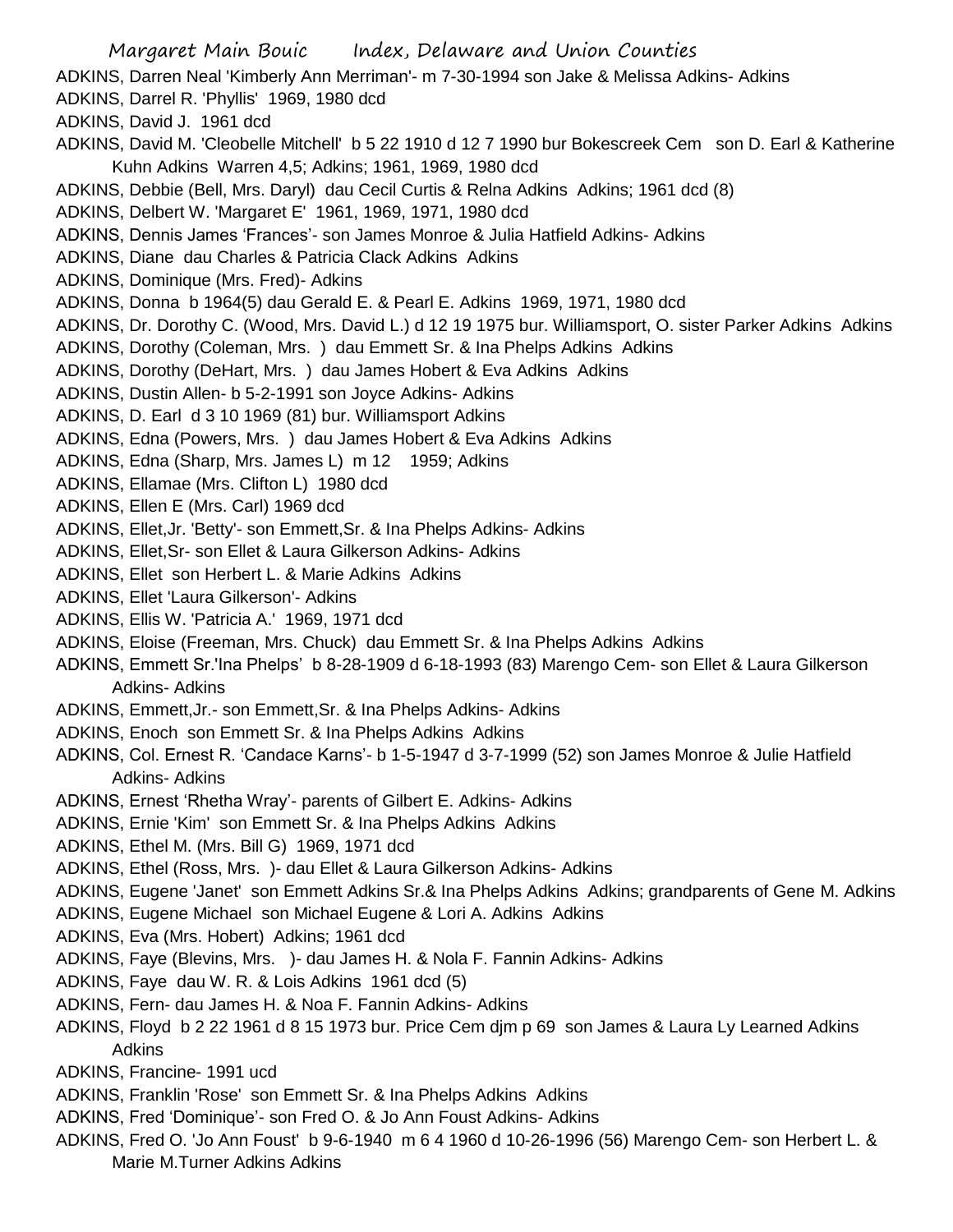- Margaret Main Bouic Index, Delaware and Union Counties
- ADKINS, Gary A. son Paul H. Sr. & Sharon F. Adkins Adkins
- ADKINS, Gary b 1972 son John H. & Sue E. Adkins 1980 dcd
- ADKINS, Gene M. 'Lori Barton'- d 1986 Adkins
- ADKINS, George Humberstone 'Sonya Eileen Simon' m 6 13 1964 son H. Parker & Ruth Humberstone Adkins Adkins
- ADKINS, infant b 2 17 1873 Scioto Tp dau George W. & Emily Rhodes Adkins Adkins
- ADKINS, Gerald E. 'Pearl E. 1969, 1971, 1980 dcd
- ADKINS, George H. (2 1977) son George Humberstone & Sonya Eileen Simon Adkins Adkins
- ADKINS, Gerry (Daniel, Mrs. Don)- Adkins
- ADKINS, Gilbert E. 'Juanita'- b 11-29-1925 W.Va m 40y d 2-23-2006 (80) Fairview Mem Pk son Ernest & Rheta Wray Adkins- Adkins
- ADKINS, Ginny b 1968 dau Clarence E. & Marybelle Adkins 1969, 1971 dcd
- ADKINS, Glenn 'Anna'- son Gilbert E. & Juanita Adkins- Adkins
- ADKINS, Grace porter (Mrs. Ralph) b 1906 d 1978 Price Cem djlm p 70
- ADKINS, Gregory b 1964 son Kenton L. & Kay Adkins 1969, 1971 dcd
- ADKINS, Hattie (Whitt, Mrs. )- dau James H. & Nola F. Fannin Adkins- Adkins
- ADKINS, Helen (Potts, Mrs. Jim)- dau Ernest & Rhetha Wray Adkins- Adkins
- ADKINS, Herbert Lee 'Joan L. Totten' d 11 12 1987 (55) Adkins
- ADKINS, Herbert E.- son Herbert L. Adkins- Adkins
- ADKINS, Herman 'Aggie" Adkins
- ADKINS, Hester L. (Addison, Mrs.Richard) b 7-18-1947 m 9-27-1968 d 3-22-2005 (57) Marengo Cm- dau Emmett Sr. & Ina Phelps Adkins Adkins
- ADKINS, Homer brother James Hobert Adkins Adkins
- ADKINS, Ina Phelps (Mrs. Emmett) d 9 1980 bur Marengo sister of Harvey Phelps Adkins grandparents of Joey Adkins & Gene M. Adams
- ADKINS, Irene (Clevenger, Mrs. )- dau James H. & Nola F. Fannin Adkins- Adkins
- ADKINS, Jacob- son Ray & Danielle Patrick Adkins- Adkins
- ADKINS, James Hobert 'Eve' d 3 24 1988 (78) bur Centerburg Adkins; 1961 dcd
- ADKINS, Jack,Sr- Adkins
- ADKINS, Jake 'Melissa'- Adkins
- ADKINS, James A. 'Sharon A.'- 1980 dcd
- ADKINS, James- son Ellet & Laura Gilkerson Adkins- Adkins
- ADKINS, James son Emmett Sr. & Ina Phelps Adkins Adkins
- ADKINS, James H. 'Laura Ly Learned' son James Adkins; Adkins; 1975 ucd
- ADKINS, Nola F. Fannin (Mrs. James H.)- Adkins
- ADKINS, James Hobert' Eva'- d 3-24-1988 (78) bur Centerburg- Adams
- ADKINS, James b 1974 son James A. & Sharon A. Adkins 1980 dcd
- ADKINS, James son James Hobert & Eva Adkins Adkins
- ADKINS, James Mitchell. 'Sherry Henry' son Jack M. Adkins,Sr.-Adkins
- ADKINS, James Mitchell II- b 3-9-1994 d 7-11-1994 Claibourne Cem- son James Mitchell & Sharon Henry Adkins- Adkins
- ADKINS, James Monroe 'Julia Hatfield'- parents of Ernest R. Adkins- Adkins
- ADKINS, James R. 'Cheryl A.' 1969, 1971 dcd; 1991 ucd
- ADKINS, Jane 1961 dcd
- ADKINS, Jane (Maurer, Mrs. ) dau H. Parker & Ruth Humberstone Adkins Adkins
- ADKINS, Janet (Mrs. Eugene) Adkins; grandparents of Gene M. Adkins
- ADKINS, Janet (Mrs. Rick)- Adkins
- ADKINS, Jay Clark- son Col. Ernest R. & Candace Carnes Adkins- Adkins
- ADKINS, Jean (Mrs. Clarence Jr.) 1983 ucd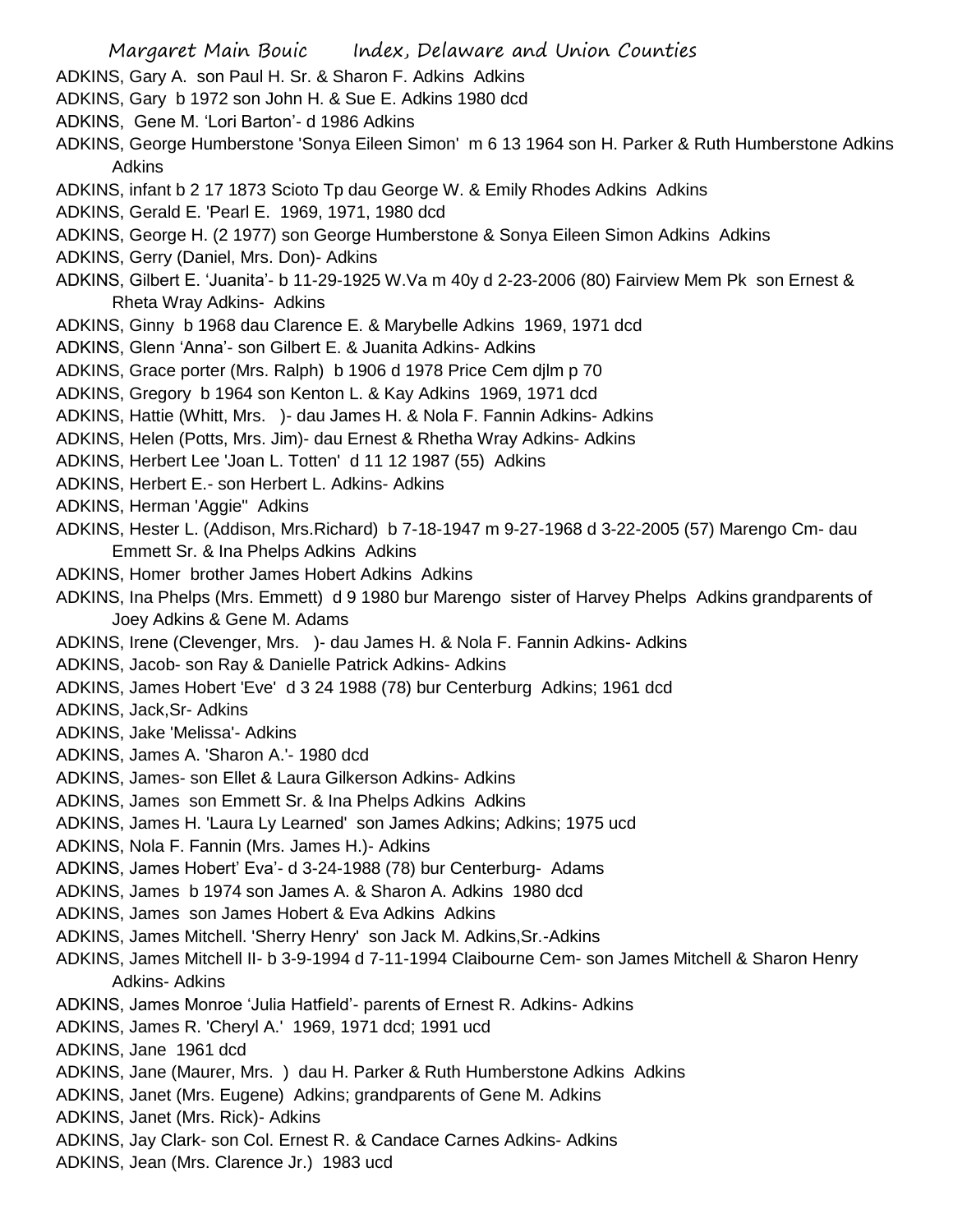Margaret Main Bouic Index, Delaware and Union Counties ADKINS, Jo Ann (Davis, Mrs. )- dau Ralph & Grace Porter Adkins- Adkins ADKINS, Jo Ann Foust (Mrs. Fred O.) dau Lloyd Foust m 6 4 1960 Adkins ADKINS, Joah 1979 ucd ADKINS, Joan L. Totten (Mrs. Herbert Lee) Adkins ADKINS, Joe brother James Hobert Adkins Adkins ADKINS, Joey- b 7-2-1977 Mt. Gilead d 4-19-2002 (24) cancer- Adkins ADKINS, John b 1979 son Clifton L. & Ellamae Adkins 1980 dcd ADKINS, John H. 'Sue E.' 1980 dcd ADKINS, John b 1970 son Kenton L. & Kay Adkins 1971 dcd ADKINS, John b 1963 son John H. & Sue E. Adkins 1980 dcd ADKINS, Joney- son Emmett,Sr. & Ina Phelps Adkins- Adkins; father of Joey Adkins ADKINS, Joyce- dau Buddy & Dorothy Adkins- Adkins ADKINS, Joyce M. (Mrs. Bobby L.) 1969, 1971, 1980 dcd ADKINS, Joyce Diana Zimmerman (Mrs. Rodger D) m 6 8 1964 dau Edward & Betty Zimmerman Adkins ADKINS, Joyce (Wertz, Mrs.Dick) dau Emmett Sr. & Ina Phelps Adkins Adkins ADKINS, Juanita (Mrs. Gilbert E.)- m 40y- Adkins ADKINS, Judy (Zedekar, Mrs. Richard) dau Chester Eugene Adkins Adkins ADKINS, Judy Blake (Mrs. Steven K.) b 3 1 1942 m 8 23 1962 dau Kenneth R. & Margaret Rausch Blake Rausch ADKINS, Judy b 1962 dau Ellis w. & Patricia A. Adkins 1971 dcd ADKINS, Julia Hatfield (Mrs. James Monroe)(Blair, Mrs. Willard)- Adkins ADKINS, Julia R. (Mrs. Anthony W.)- Adkins ADKINS, J. W. 1840C Mil Tp p 57 (40 50) ADKINS, Karen- dau Gilbert E. & Juanita Adkins- Adkins ADKINS, Kathleen (Mrs. Leo R.) 1949, 1975 ucd; 1961, 1969 dcd ADKINS, Katie- dau James Mitchell & Sherry Henry Adkins- Adkins ADKINS, Kathy b 1955(6) dau Leo R. & Kathleen Adkins 1961,1969 dcd ADKINS, Kathy b 1963 dau Carl & Ellen E. Adkins 1969 dcd ADKINS, Katie- dau James Mitcehll & Sherry Henry Adkins- Adkins ADKINS, Kay (Mrs. Kenton L) 1969 dcd ADKINS, Keith son Charles & Naomi Johnston Adkins- Adkins; 1973 ucd ADKINS, Kelly Annette (Shinke, Mrs. Randy Louis) b 1968 m 7 30 1988 dau George Humberstone & Sonya Eileen Simon Adkins Adkins; 1971 ucd ADKINS, Kelly (Mrs. Randy)- parents of Lauren Adkins- Adkins ADKINS, Kelly Stachler (Mrs. Paul H. Jr.) Adkins ADKINS, Kenton L. 'Kay' 1969 dcd ADKINS, Kermit 'Neva Vanover' b 12-11-1919 Ky d 6-3-2005 (85) Forest Grove Cem- son James H. & Nola F. Fannin Adkins; parents of Walter Adkins- Adkins ADKINS, Kim (Mrs. Ernest)- Adkins ADKINS, Kimberly b 1962 ch Bobby L. & Joyce M. Adkins 1969, 1971, 1980 dcd ADKINS, Kimberly Ann Merriman (Mrs. Darren Neal)- m 7-30-1994 dau Edwin & Bette Merriman- Adkins ADKINS, Korona b 1961 ch Gerald E. & Pearl E. Adkins 1969, 1971, 1980 dcd ADKINS, Lana J. dau Eugene & Janet Adkins Adkins ADKINS, Larry James d 1 17 1982 (34) bur Forest Grove Cem son Kermit & Neva Vanover Adkins- Adkins ADKINS, Larry T. 'Sandra M.' Adkins; 1983, 1991 ucd ADKINS, Laura (Childers, Mrs. )- dau Ellet & Laura Gilkerson Adkins- Adkins ADKINS, Laura Gilkerson (Mrs. Ellet)- Adkins ADKINS, Laura Ly Learned (Mrs. James H.) Adkins; 1975 ucd ADKINS, Laura (Mailey, Mrs.Floyd) dau Emmett Sr. & Ina Phelps Adkins Adkins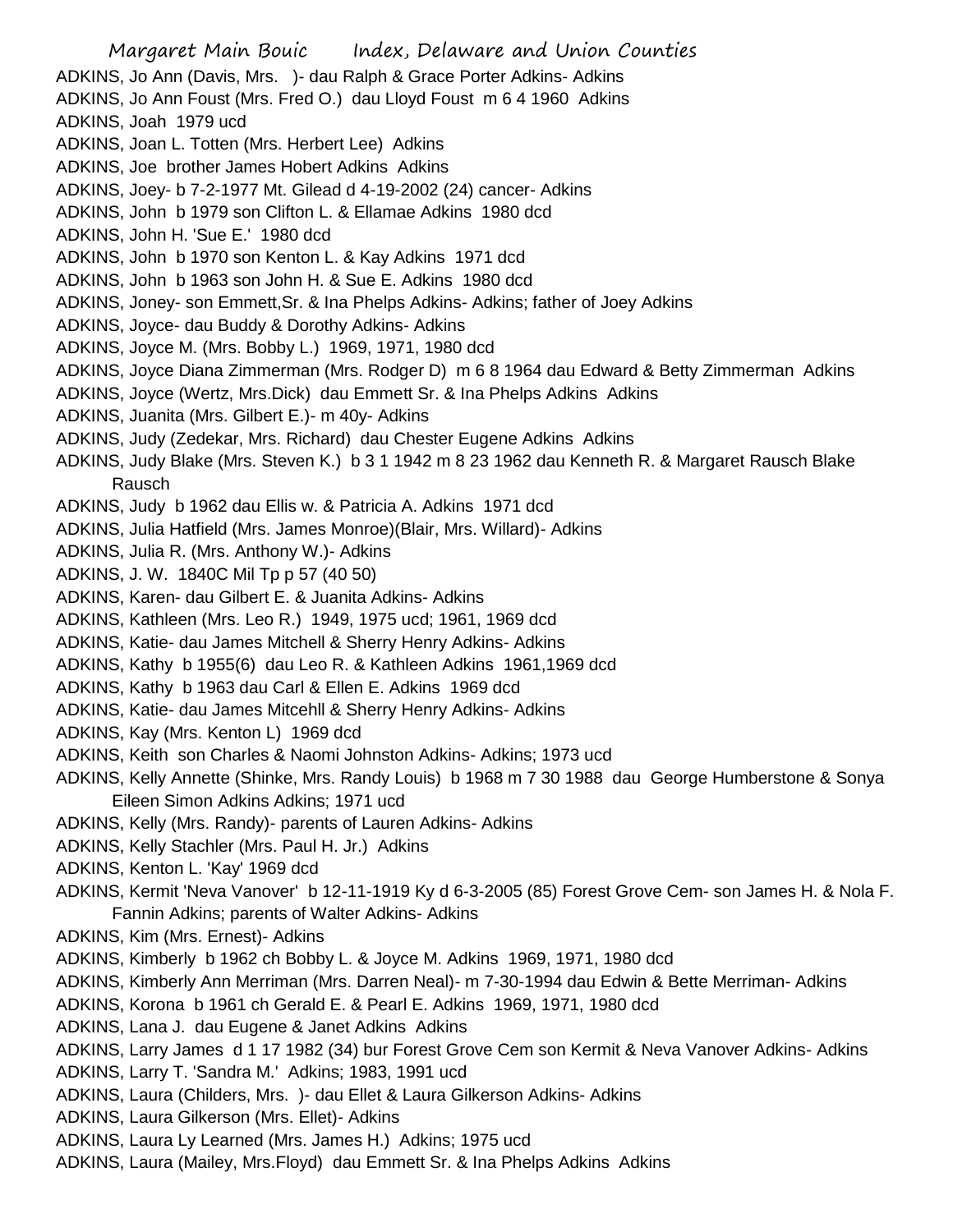Margaret Main Bouic Index, Delaware and Union Counties ADKINS, Lauren- b 3-21-2004 dau Randy & Kelly Adkins- Adkins ADKINS, Leo C. 1980 dcd ADKINS, Leo R. 'Kathleen' 1961, 1969, 1971 dcd; 1975 ucd ADKINS, Leta A. (Mrs. Robert F) 1979, 1981 ucd ADKINS, Letha (Mead, Mrs. ) dau James Hobert & Eva Adkins Adkins ADKINS, Lillie (Salyers, Mrs. )- dau James H. & Nola F. Fannin Adkins- Adkins ADKINS, Linda (Adelsberger, Mrs. )- dau Kermit & Neva Vanover Adkins- Adkins ADKINS, Linda dau Herman & Aggie Adkins Adkins ADKINS, Lisa b 1970 dau Wayne Everett & Patricia Ann Myers Adkins 1971 dcd, 1980 dcd ADKINS, Lisa R. (Keen, Mrs. ) dau Eugene & Janet Adkins Adkins ADKINS, Linda (Adelsberger, Mrs. Donald)(Lewis, Mrs. Mike) dau Kermit & Neva Vanover Adkins Adkins; 1971dcd ADKINS, Logan "Boss"- son James H. & Nola F. Fannin Adkins- Adkins ADKINS, Lois (Mrs. W. R.) 1961 dcd ADKINS, Lori A. (Mrs. Michael Eugene) dau Irene- Adkins ADKINS, Lori D. (Coleman, Mrs. ) dau Eugene & Janet Adkins Adkins ADKINS, Macie (Bloss, Mrs. )- dau Ellet & Laura Gilkderson Adkins- Adkins ADKINS, Marcus Paul son Paul H. Jr. & Kelly Stachler Adkins Adkins ADKINS, Margaret (Henry, Mrs. ) sister H. Parker Adkins Adkins ADKINS, Margaret E (Mrs. Delbert) 1961, 1969, 1971, 1980 dcd ADKINS, Marilyn b 1959 dau Carl & Ellen E. Adkins 1969 dcd ADKINS, Mark son Herbert Lee & Joan L. Totten Adkins Adkins ADKINS, Marlin- son Charles & Naomi Johnston Adkins- Adkins ADKINS, Mary b 2 22 1845 d 5 6 1928 Delaware Mausoleum delge III p 58 ADKINS, Mary Ann Adkins ADKINS, Mary (Fouts, Mrs.Jerry) dau Emmett Sr. & Ina Phelps Adkins Adkins ADKINS, Marybelle (Mrs. Clarence E.) 1969, 1971 dcd ADKINS, Maxene- mother of Dale W., grandmother of Traci Adkins- Adkins ADKINS, Maxine (Templeton, Mrs. )- dau Ellet & Laura Gilkderson Adkins- Adkins ADKINS, Melissa (Mrs. Jake)- Adkins ADKINS, Melvin brother James Hobert Adkins gs ADKINS, Michael David 'Susan Carol Raney' b 1956 m 10 22 1983 son Arnold M. & Carmelita Adkins 1969, 1971 dcd; Adkins ADKINS, Michael Eugene 'Lori A.' d 9 17 1986 (25) bur Marengo son Eugene & Janet Adkins Adkins ADKINS, Michael son Cecil Curtis & Relma Adkins 1961 dcd (6) ADKINS, Michael 'Angela Eberly' b 1978 son Walter Dean & Cheryl Marie Humble Adkins Adkins; 1983, 1991 ucd; McKitrick 114522 ADKINS, Minnie (Lyon, Mrs. )- dau James H. & Nola F. Fannin Adkins- Adkins ADKINS, Misty b 1967 dau Carl & Ellen E. Adkins 1969 dcd ADKINS, Mitch b 1972 son Larry T. & Sandra M. Adkins 1983, 1991 ucd ADKINS, Mystal Marie b 5 27 1974 dau Walter Dean & Cheryl Marie Humble Adkins 1975, 1979, 1981 ucd; McKitrick114521; 1983 ucd ADKINS, Nancy E. (Cooke, Mrs. ) dau H. Parker & Ruth Humberstone Adkins Adkins ADKINS, Naomi Francine Johnston (Mrs. Charles)- m 1-8-1951 Adkins ADKINS, Neva Vanover (Mrs. Kermit) b 12-19-1922 Ky m 64y d 6-15-2007 (84) Forest Grove Cem- dau Jack & Angie LeMasters Vanover- Adkins; parents of Walter Adkins ADKINS, Nicki dau Larry James Adkins Adkins ADKINS, Nola F. Fannin (Mrs. James H.)- parents of Kermit Adkins- Adkins

ADKINS, Opal 1980 dcd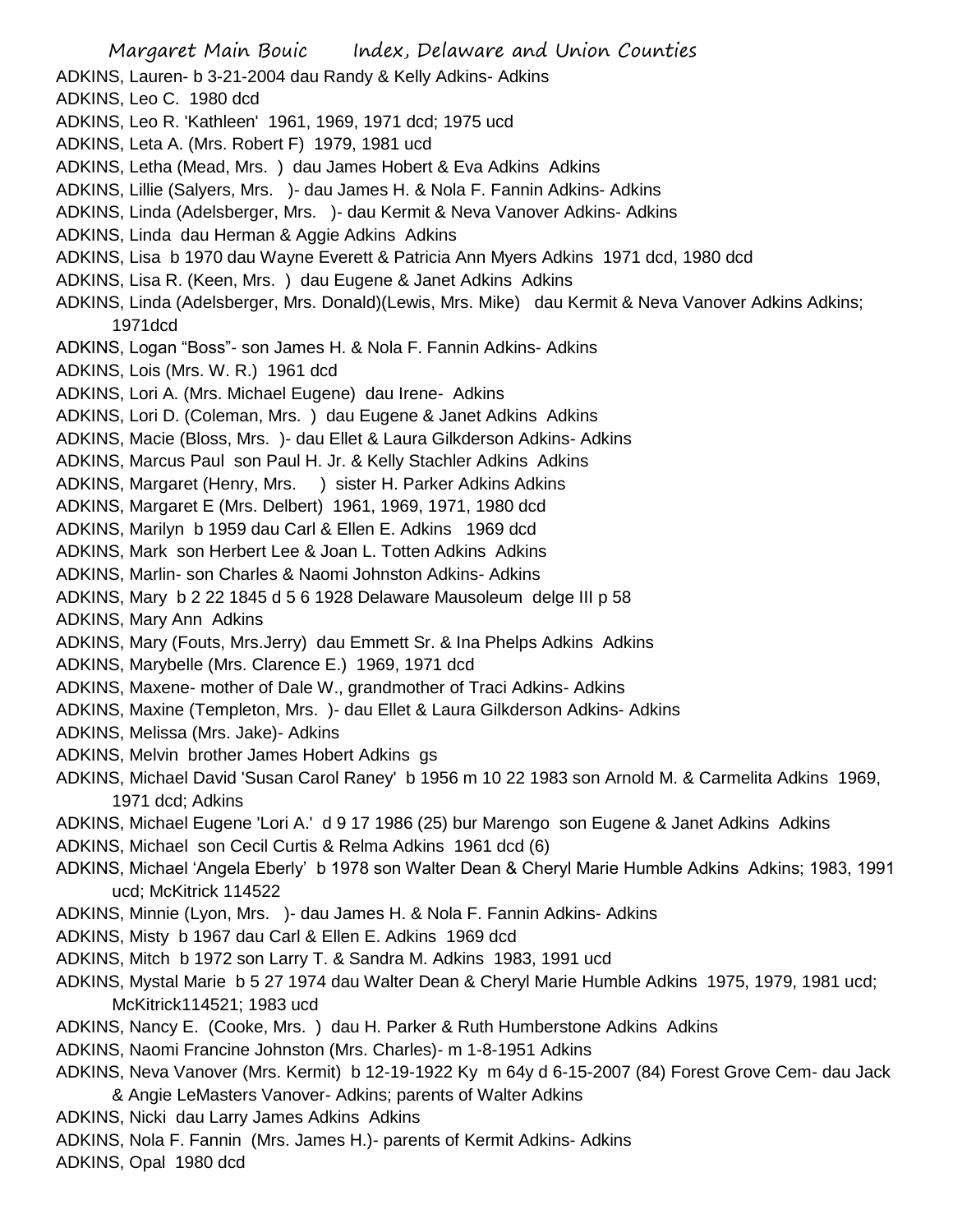Margaret Main Bouic Index, Delaware and Union Counties ADKINS, Pamela (Latour, Mrs. ) - dau Cecil Curtis Adkins- Adkins ADKINS, Pamela dau Relma Adkins 1961 dcd (4) ADKINS, Pam b 1972 dau Bobby L. & Joyce M. Adkins 1980 dcd ADKINS, H.Parker 'Ruth Humberstone' b 9-20-1910 m 6 5 1937 d 1-6-1993 Fla. cremated; 1985 uch p 137; Adkins ADKINS, Patricia Clack (Mrs. Charles) s 4 13 1974 (35) bur. Sunbury dau James & Lucille Clack Adkins ADKINS, Patricia A. (Mrs. Wayne E.) 1971 dcd ADKINS, Patricia A. (Mrs. Ellis W.) 1971 dcd ADKINS, Paul H.- son Herbert L. Adkins- Adkins ADKINS, Paul H. Sr. 'Sharon F.' Adkins ADKINS, Paul J."Chip"Jr. 'Kelly Stachler' d 12 2 1987 (24) bur Marengo son Paul H. Sr. & Sharon F. Adkins Adkins ADKINS, Paul b 1951 son Woodrow Wilson & Betty J. Adkins 1961 dcd (10), 1969, 1971 dcd ADKINS, Paula Sue (Bradfield, Mrs. Jim)- dau Jmaes Monroe & Julia Hatfield Adkins- Adkins ADKINS, Pauline (Mrs. Sesco) Adkins ADKINS, (Morrow, Mrs. Roger) dau Sesco & Pauline Adkins Adkins ADKINS, Pearl E. (Mrs. Gerald E) 1969, 1971, 1980 dcd ADKINS, Phyllis (Mrs. Daniel R) 1969 dcd ADKINS, Ralph 'Grace Porter' b 1902 d 1973 Price Cem djlm p 70; Adkins ADKINS, Ralph 'Wilma' 1971 dcd ADKINS, Randy b 1970 son Ellis W. & Patricia A. Adkins 1969, 1971 dcd ADKINS, Randy b 1959 son Gerald E. & Pearl Adkins 1969, 1971 dcd ADKINS, Randy 'Kelly'- Adkins; parents of Lauren ADKINS, Ray 'Danielle Patrick'- son Herman & Aggie Adkins- Adkins ADKINS, Rebecca b 1955 dau Woodrow Wilson & Betty J. Adkins 1969, 1971 dcd ADKINS, Relma 1961 dcd ADKINS, Rhetha Wray (Mrs. Ernest)- parents of Gilbert E. Adkins- Adkins ADKINS, Rhonda- b 197- dau Larry T. & Sandra M. Adkins- Adkins- engaged to Duane Grooms; 1991 ucd ADKINS, Rick 'Janet' son Kermit & Neva Vanover Adkins Adkins ADKINS, Robbie b Clifton L. & Ella mae Adkins 1980 dcd ADKINS, Robbie (5 1977) son George Humberstone & Sonya Eileen Simon Adkins Adkins ADKINS, Robert F. 'Leta A.' 1979, 1981 ucd ADKINS, Robert b 1972 son Robert F. & Leta A. Adkins 1979, 1981 ucd ADKINS, Rev. Robert 1908 dch p 264 ADKINS, Roberta- dau Ralph & Grace Porter Adkins- Adkins ADKINS, Rodger D. 'Joyce Diane Zimmerman' m 6 8 1964 son Russell Adkins Adkins ADKINS, Roger b 1958 son Ellis W. & Patricia A. Adkins 1971 dcd ADKINS, Ronald d 1997 son Kermit & Neva Vanover Adkins Adkins ADKINS, Ronda b 1970 dau Larry T. & Sandra M. Adkins 1983 ucd ADKINS, Rose (Mrs. Franklin)- Adkins ADKINS, Rosemary b 1961 dau Ellis W. & Patricia A. Adkins 1971 dcd ADKINS, Roy b 1966 son Ellis W. & Patricia A. Adkins 1971 dcd ADKINS, Ruth (Pukansky, Mrs. ) dau Emmett Sr. & Ina Phelps Adkins Adkins ADKINS, Ruth (Shutts, Mrs. Harold R.) m 5 19 1957 Adkins; Shutts ADKINS, Ruth (Stiffler, Mrs. Paul Arthur) Milligan(112), Stiffler 5 ADKINS, Sandra M. (Mrs. Larry T) 1983, 1991 ucd ADKINS, Sarah (Looney, Mrs. Joseph M.) Looney; Adkins ADKINS, Scott b 1960 son Bobby L. & Joyce M. Adkins 1969,,, 1971, 1980 dcd ADKINS, Sesco 'Pauline' d 4 27 1975 (76) bur. Patriot, O. Adkins